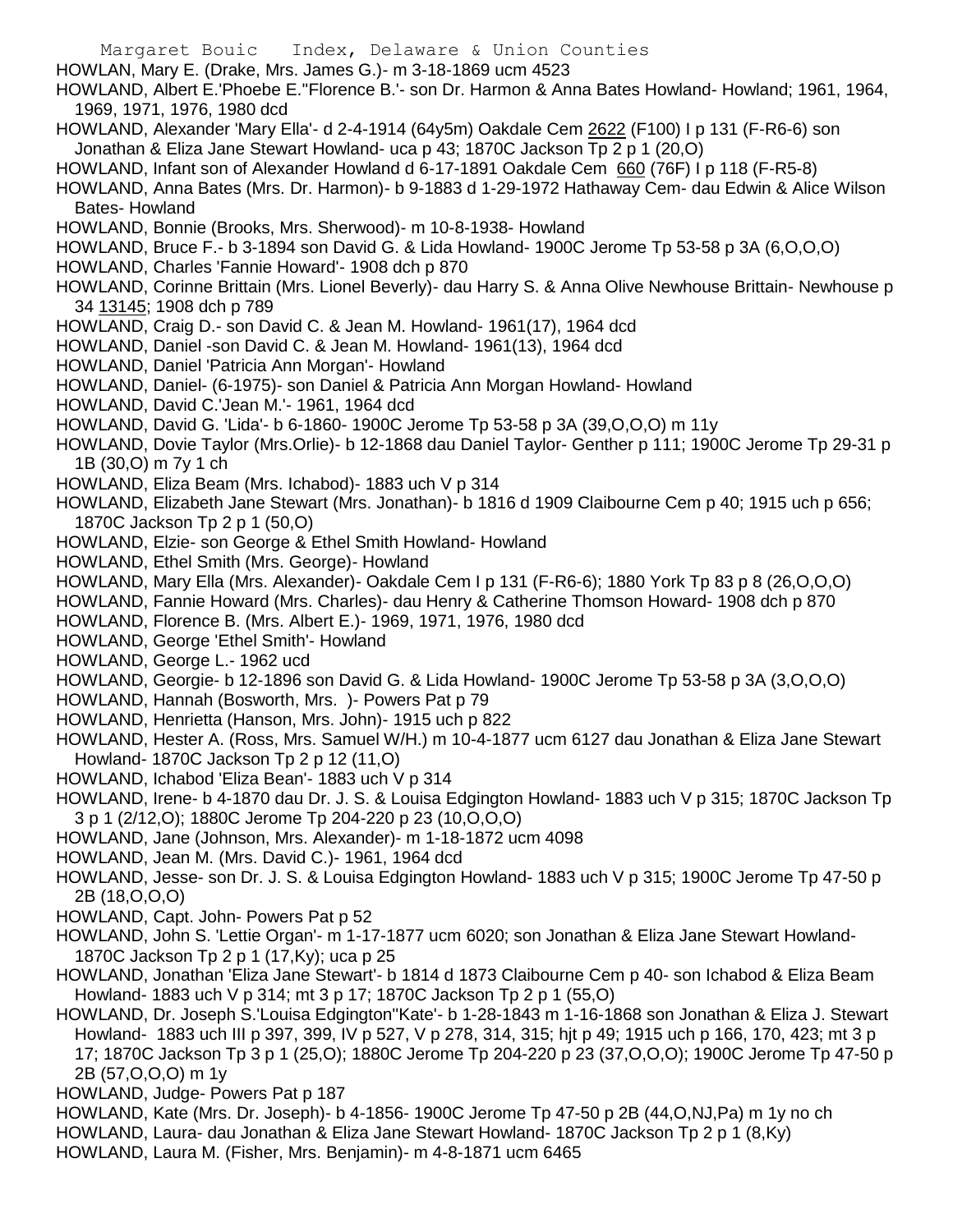- HOWLAND, Lavinia (Cahill, Mrs. Benton)- m 3-12-1874 ucm 5456 dau Jonathan & Jane Stewart Howland-1915 uch p 656; 1870C Jackson Tp 2 p 1 (Ky)
- HOWLAND, Lavonna J. "Bonnie" (Brooks, Mrs. Sherwood)- b 7-28-1921 m 10-8-1938 d 5-2-1993 (71) bur Mechanicsburg- dau George & Ethel Smith Howland- Howland
- HOWLAND, Lettie Organ (Mrs. John S.)- m 1-17-1877 ucm 6020
- HOWLAND, Lida (Mrs. David G.)- b 4-1870 1900C Jerome Tp 53-58 p 3A (30,O,Pa,O) m 11 y 4 ch, 3 living HOWLAND, Lionel Beverly 'Corinne Brittain'- Newhouse p 35
- HOWLAND, Louisa Edgington (Mrs. Dr. J. S.)- dau Jesse Edgington- 1883 uch V p 315; 1870C Jackson Tp 3 p 1 (20,O)
- HOWLAND, Lucretia- b 12-1890 dau David G. & Lida Howland- 1900C Jerome Tp 53-58 p 3A (9,O,O,O)
- HOWLAND, Lucy L.- b 9-1898 dau Orlie & Dovie Howland- 1900C Jerome Tp 47-50 p 2B (1,O)
- HOWLAND, Lucy (StClair, Mrs. )- MR-DAR p 7
- HOWLAND, Maria- adm of Samuel Howland- Ohio St. Gaz 11-17-1831 Reed Abs p 12
- HOWLAND, Martha E. (McLean, Mrs. Wilbur)- m 8-12-1914 Tenn. unec VI p 44
- HOWLAND, Mirtie M.- dau Alexander & Mary Ella Howland- 1880C York Tp 83 p 8 (2,O,O,O)
- HOWLAND, Nancy J.- dau Jonathan & Eliza Jane Stewart Howland- 1870C Jackson Tp 2 p 1 (23,O)
- HOWLAND, Orlie 'Dovie'- b 12-1868 son Dr. J. S. & Louisa Edgington Howland- 1883 uch V p 315; 1870C Jackson Tp 3 p 1 (1,O); 1880C Jerome Tp 204-220 p 23 (11,O,O,O); 1900C Jerome Tp 29031 p 1B (31,O,O,O) m 7y
- HOWLAND, Patricia Ann Morgan (Mrs. Daniel)- d 5-1-1975 (29) Oak Grove Cem- dau William D. Morgan-Howland
- HOWLAND, Perry/Percy- b 1898 d 10-31-1923 (25y) Oakdale Cem 3589 (F105) I p 121 (F-R6-1)
- HOWLAND, Phoebe (Mrs. Albert E.)- d 8-1-1965 (51) bur W. Mansfield- Howland
- HOWLAND, Rebekah- (8-1975)- dau Daniel & Patricia Ann Morgan Howland- Howland
- HOWLAND, Samuel- dec'd dcga p 55, 62; Ohio State Gaz 11-10-1831, 11-30-1831 Reed Abst p 12
- HOWLAND, Teresa (Frandell, Mrs. )- dau Dr. Harmon & Anna Bates Howland- Howland
- HOWLAND, Wattie O.- son Alexander & Mary Ella Howland- 1880C York Tp 83 p 8 (6,O,O,O)
- HOWLE, Christina Arch- b 3-14-1954 dau Earl & Jane Klupfel Howle- Weiser p 199
- HOWLE, Earl 'Jane Klupfel'- b 2-9-1926 m 8-30-1952 Weiser p 199
- HOWLE, Jane Klupfel (Mrs. Earl)- b 9-25-1931 m 8-30-1952 dau Roland Werner & Christina Klotz Klupfel-Weiser p 199
- HOWLE, Redford Mills- b 9-28-1955 son Earl & Jane Klupfel Howle- Weiser p 199
- HOWLEN, Charlou (Mrs. Paul)- 1964 dcd
- HOWLEN, Paul 'Charlou'- 1964 dcd
- HOWLES, Cecil 'Helen Lee Wood'- b 2-7-1921- Weiser p 696
- HOWLES, David Lewis- b 10-21-1946 son Cecil & Helen Lee Wood Howles- Weiser p 696
- HOWLES, Diana Lynn- b 6-9-1951 dau Cecil & Helen Lee Wood Howles- Weiser p 696
- HOWLES, Douglas Lee- b 5-2-1949 son Cecil & Helen Lee Wood Howles- Weiser p 696
- HOWLES, Helen Lee Wood (Mrs. Cecil)- dau Joseph W. & Belva Lee Kahle Wood- Weiser p 696
- HOWLETT, Alice Mary Daniels (Mrs. William)- b 8-5-1869 d 4-25-1964 dau Samuel & Mary Wilmarth Daniels-Howlett- 1959, 1962 ucd
- HOWLETT, Heman- b 1788 VT d 4-20-1859 Cheshire Cem Powell p 59; 1908 dch p -
- HOWLETT, Mahala A. (Griswold, Mrs. Manford M.)- m 11-15-1853 Olentangy Gaz. 11-25-1853 Reed Ab. p 124
- HOWLETT, Rebecca H.- unec VIII p 45
- HOWLETT, R. L.- unec VIII p 44
- HOWLETT, William 'Alice Maud Daniels'- Howlett
- HOWLETT, ---(Dunbar, Mrs. R. K.)- dau William & Alice Maud Daniels Howlett- Howlett
- HOWLEY, Elizabeth McCloud (Mrs. Samuel)- m 6-26-1840 ucm 644
- HOWLEY, Samuel 'Elizabeth McCloud'- m 6-26-1840 ucm 644
- HOWRAN, Daniel- to US 9-1852 from Ireland- naturalized 10-13-1863
- HOWSE, Bert- son Roland & Erma Colter Howse- McKitrick p 444
- HOWSE, Bill- ch Roland & Erma Colter Howse- McKitrick p 444
- HOWSE, Douglas- son Roland & Erma Colter Howse- McKitrick 444
- HOWSE, Erma Colter (Mrs. Roland)- McKitrick p 444
- HOWSE, Roland 'Erma Colter'- McKitrick p 444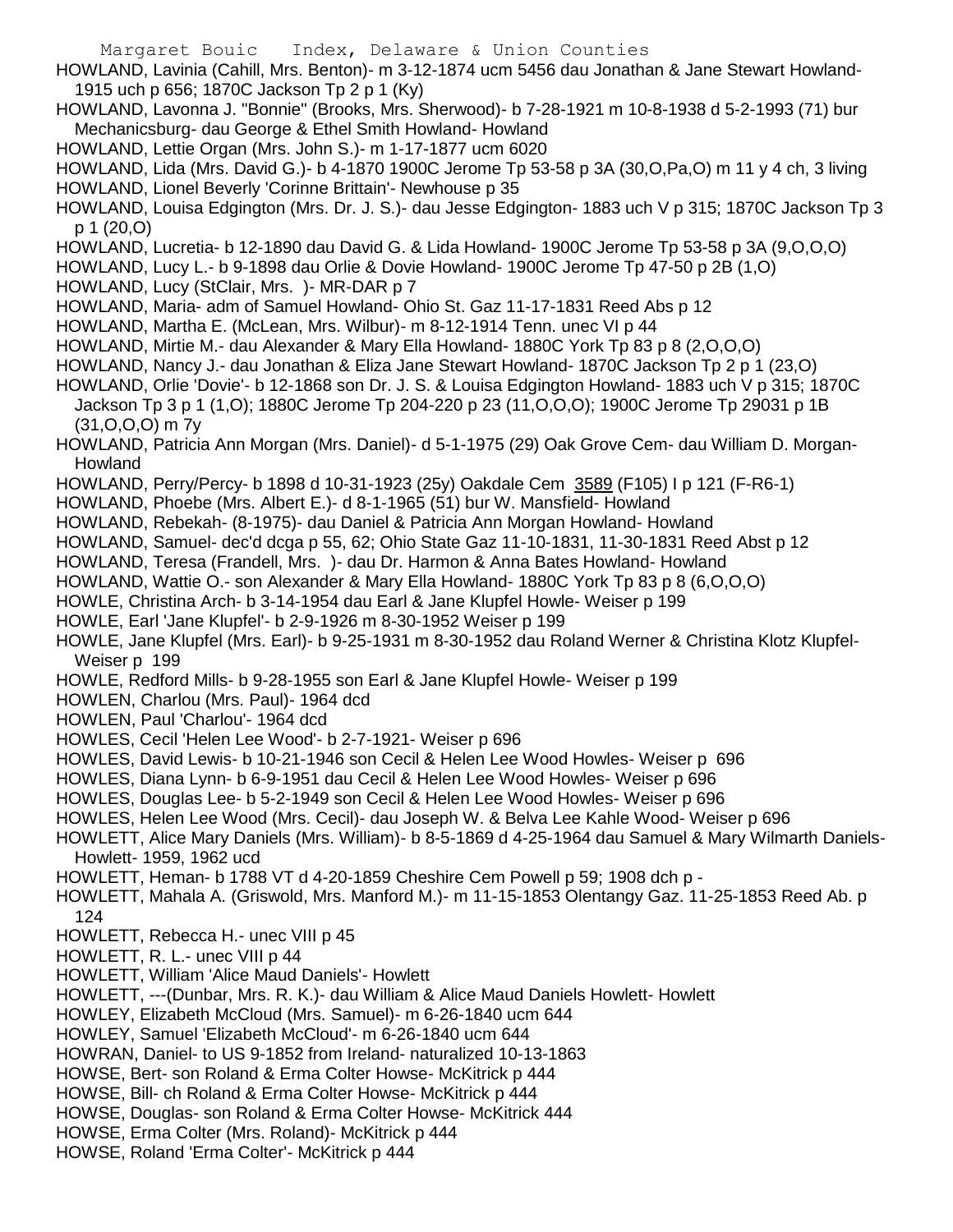HOWSER, Benjamin Reed - b 6-1854/5 d 1933 Claibourne Cem p 79; 1900C Richwood 56-60 p 3A (45,O,Ky,Md) m 17y

HOWSER, Birdell (Young, Mrs. Arthur M.)- m 1935 d 1973- Howser

HOWSER, Dillon L.'Leah Hoskins'- b 3-1888 son Benjamin Reed & Sarah Arminda Howser- 1908 dch p 680; Hoskins 5,6; 1900C Richwood 56-60 p 3A (12,O,O,O)

HOWSER, Edith Everett (Mrs. Jacob)- b 1883 m 1907 d 1949/1950 Price Cem djlm p 52; Howser; 1949 ucd HOWSER, George- 1915 uch p 517; 1883 uch V p 68

HOWSER, Jacob 'Edith Everett' b 6-24-1883/4 m 1907 d 8-29-1961 Price Cem djlm p 52 son Benjamin F. & Sarah A. Howser- 1900C Richwood 56-60 p 3A (15,O,O,O); obit says he is son of Reed & Sarah Mitchell Howser- Howser; 1959 ucd

HOWSER, John- brother George Howser- 1883 uch V p 68, 71; 1915 uch p 517

HOWSER, Josephine (Peet, Mrs. )- b 1-1896 d 1932 Claibourne Cem p 79- dau Benjamin Reed & Sarah Arminda Howser- 1900C Richwood 56-60 p 3A (4,O,O,O)

HOWSER, Leah Hoskins (Mrs. Dillon)- dau Alonzo Fleming & Jennie Fields Hoskins- 1908 dch p 680; Hoskins 5,6

HOWSER, Loveless/Lovelace B. (Hunt, Mrs. George William H.,Sr)- m 6-1-1904- 1985 uch p 79- b 10-1887 dau Benjamin Reed & Sarah Arminda Howser- 1900C Richwood 56-60 p 3A (12,O,O,O)

HOWSER, Reed 'Sarah Mitchell'- Howser

HOWSER, Robert Hoskins- son Dillon & Leah Hoskins Howser- 1908 dch p 680; Hoskins 6

HOWSER, Sarah Arminda (Mrs. Benjamin)- b 9-1860 d 1910 1900C Richwood 56-60 p 3A (39,O,O,Pa) m 17y, 4 ch

- HOWSER, Sarah Mitchell (Mrs. Reed)- Howser
- HOWSER, William Reed- b 1900 d 1917 Claibourne Cem p 79

HOWSHIER, Benjamin L.- son J. G. & Cynthy J. Howshier- 1860C Darby Tp 409-410 p 58 (5,O)

HOWSHIER, Cynthy J. (Mrs. J. G.)- 1860C Darby Tp 409-410 p 58 (23,O)

HOWSHIER, J. G. 'Cynthy J.'- 1860C Darby Tp 409-410 p 5B (30,Pa)

HOWSHIER, Margaret J.- dau J. G. & Cynthy J. Howshier- 1860C Darby Tp 409-410 p 5B (10/12,O)

HOWSHIER, Mary A.- dau J. G. & Cynthy J. Howshier- 1860C Darby Tp 409-410 p 5B (3,O)

HOWSMAN, Bessie Juanita Whitt'- b 1885 d 1965 dau Powbatten Wickliffe & Nancy Angeline DeMaster Whittped Holly Howsmon #117 3; unec VIII p 21

HOWSMAN, Betsey Louisa Douglas (Mrs. Bradford Wood)- b 1853 d 1927 dau John Braley & Louisa R. Greenslitt Douglas- ped Holly Howsmon #117 5; unec VIII p 21

HOWSMAN, Bradford Wood 'Betty Louisa Douglas'- b 1858 d 1918- ped Holly Howsmon #117 4; unec VIII p 21- son William Tolon & Louisa Jane Wood Howsman- 1870C York Tp 197-176 p 24 (11,O)

HOWSMAN, George 'Rebecca Cox'- m 2-5-1846 Madison Co unec X p 27

HOWSMAN, Holly -#117 unec XI p 37

HOWSMAN, Isaac 'Sarah NcClimans'- m 4-1-1819 Madison Co - unec IV p 51, VIII p 30

HOWSMAN, John Britton 'Mary Foster'- b 1807 d 1880 ped Holly Howsman #117 16; unec VIII p 21

HOWSMAN, Leona B.- dau William Tolon & Louisa Jane Wood Howsman- 1870C York Tp 179-176 p 24 (5,O)

HOWSMAN, Louisa Jane Wood (Mrs. William Tolon)- b 1833 d 1927 dau Bradford & Elizabeth White Wood-

ped Holly Howsmon 9; unec VIII p 21; 1870C York Tp 179-176 p 24 (33,O)

HOWSMAN, Luanne (Coder, Mrs. Scott)- dau Milton & Sandra Hall Howsman- Howsman

HOWSMAN, Maggie L.- dau William Tolon & Louisa Jane Wood Howsman- 1870C York Tp 179-176 p 24  $(1, 0)$ 

HOWSMAN, Margaret (McClimens, Mrs. James)- m 11-21-1822 Madison Co unec IV p 63

HOWSMAN, Martha (Rayburn, Mrs. William)- m 9-23-1824 Madison Co unec V p 15

HOWSMAN, Mary Foster (Mrs. John Britton)- b 1812 d 1899 ped Holly Howsmon #117 17 unec VIII p 21

HOWSMAN, Mary Jane (Baldwin, Mrs. William)- m 3-26-1846 Madison Co unec X p 27

HOWSMAN, Mary E.- dau William Tolon & Louisa Jane Wood Howsman- 1870C York tp 197-176 p 24 (12,O)

HOWSMAN, Mary (Rayburn, Mrs. David)- m 10-7-1830 Madison Co unec V p 47

HOWSMAN, Michael- son Milton W. & Sandra Hall Howsman- Howsman

HOWSMAN, Milton W. 'Sandra Hall'- b 6-14-1937 m 8-1-1961 d 7-2-1990 (53) Oakdale Cem -son Reynold & Minnie Moats Howsman- Howsman

HOWSMAN, Minnie Moats (Mrs. Reynold)- Howsman

HOWSMAN, Phebe L.- dau William Tolon & Louisa Jane Wood Howsman- 1870C York Tp 179-176 p 24 (8,O) HOWSMAN, Rebecca Cox (Mrs. George)- m 2-5-1846 Madison Co unec X p 27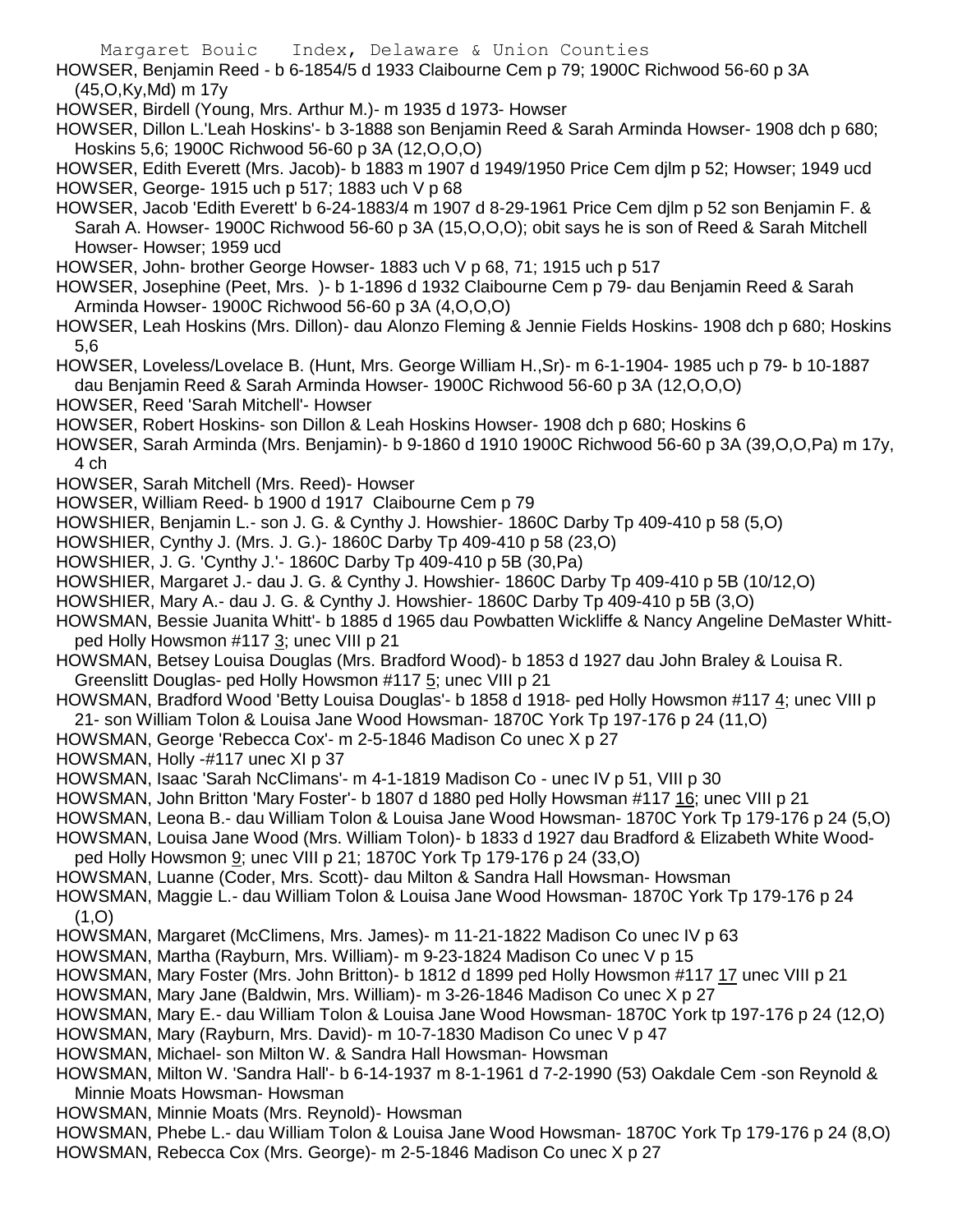- Margaret Bouic Index, Delaware & Union Counties HOWSMAN, Reynold 'Minnie Moats'- Howsman HOWSMAN, Sandra Hall (Mrs. Milton W.)- m 8-1-1961- Howsman HOWSMAN, Sarah McClimans, (Mrs. Isaac)- m 4-1-1819 Madison Co unec IV p 51, VIII p 30 HOWSMAN, William Grant 'Bessie Juanita Whitt'- b 1888 d 1963 son Bradford Wood & Betsey Louisa Douglas Howsman- ped Holly Howsmon #117 2; unec VIII p 21 HOWSMAN, William Tolon 'Louisa Jane Wood'- son John Britton & Mary Foster Howsman- ped Holly Howsmon 8; unec VIII p 21 1870C York Tp 179-176 p 24 (35,O); unec III p 53 HOWSMON CEM- unec XII p 31 HOWSMON, Alice Kelly (Mrs. Cletice E.)- b 7-8-1911 d 12-1982 (71) dau Emmett & Eva Foster Kelly-Howsmon HOWSMON, Barbara Ellen (Int-Hout, Mrs. Robert)- m 10-19-1963 dau Cletice E. & Alice G. Howsmon-Howsmon/Howsman HOWSMON, Betty (Meinhardt, Mrs. Richard)- dau Cletice E. & Alice G. Howsmon= Howsmon HOWSMON, Chloe David (Mrs. Oney Ernest)- Howsmon HOWSMON, Cletice E. "Pete"'Alice G'- b 2-6-1911 d 7-15-1985 (74) Somerford Tp Cem- son Oney Ernest & Chloe Davis Howsmon- Howsmon HOWSMON, Helen L. (Vigneault, Mrs. )- dau Oney Ernest & Chloe Davis Howsmon- Howsmon HOWSMON, Holly -dau William Grant & Bessie Juanita Whitt Howsman- ped # 117 1, unec IV p 2, V p 2, VI p 14, VIII p 2, XII p 25, 26 HOWSMON, Janice (Adelsberger, Mrs. )(Roby, Mrs. Hugh)- dau Cletice E. & Alice G. Howsmon-Howsmon/Howsman HOWSMON, Janice Grow (Mrs. Ronald L.)- m 7-2-1966 Howsmon HOWSMON, Keith 'Suzanne'- son Cletice E. & Alice G. Howsmon- Howsmon HOWSMON, Lois E. (Stewart, Mrs. )- dau Oney Ernest & Chloe Davis Howsmon- Howsmon HOWSMON, Mary (Mouser, Mrs. )- d 3-18-1973 dau Cletice E. & Alice G. Howsmon- Howsmon HOWSMON, Max E.- son Oney Ernest & Chloe Davis Howsmon- Howsmon HOWSMON, Oney Ernest 'Chloe Davis''Sylvia'- Howsmon HOWSMON, Orville L.- son Oney Ernest & Chloe Davis Howsmon- Howsmon HOWSMON, Robert E.- son Oney Ernest & Chloe Davis Howsmon- Howsmon HOWSMON, Ronald L. 'Janice Grow'- m 7-2-1966 son Cletice & Alice G. Howsmon- Howsmon HOWSMON, Suzanne (Mrs. Keith)- Howsmon HOWSMON, Sylvia (Mrs. Oney Ernest)- Howsmon HOWSON, Elizabeth - b 1-1822 1900C Claibourne Tp 190-204 p 8B (-,Va,Ky,Va), 11 ch, 8 living HOWSON, Emma F.- b 9-1859 dau Elizabeth Howson- 1900C Claibourne Tp 190-204 p 8B (40,O,Ky,Va) HOWSON, William J.- b 5-1849 son Elizabeth Howson- 1900C Claibourne Tp 190-204 p 8B (51,O,Ky,Va) HOWSWORTH, Elizabeth (Croy, Mrs. George)- m 12-12-1846 dcm HOWSWORTH/HOUSWORTH, May (Croy, Mrs. John)- m 3-16-1842 ucm 783; unec V p 59 HOWVER, Mary- Church, Liberty Tp unec VIII p 32 HOY, Dr.- Fowler p 16, 52 HOY, ---Marysville p 21 HOY, Abraham- 1870C Berkshire Tp 215 (50); Abram 1880C Berkshire p 419A HOY, Abraham 'Catharine'- d 5-15-1894 (75-7-21) Burnside Cem Powell p 104 HOY, Alice G. (Mrs. Basil G.)- 1967 ucd HOY, Arthur 'Rebecca Grove'- 1915 uch p 647 HOY, Barbara Y (Mrs. Walter C.)- 1991 ucd HOY, Basil G. 'Alice G.'- 1967 ucd HOY, Betty Jane (Youtz, Mrs. Robert N.)- b 9-28-1931 dau Edgar Lee & Martha Irene Dockey Hoy- Weiser p 334 HOY, Blanche (Godfrey, Mrs. Opie)- Graham (17445) HOY, Brandon- b 1986 son Charles D. & Lori A. Hoy- 1991 ucd HOY, Brenda Joe- b 10-3-1959 -4th ch of Vincent Hoy- Hoy HOY, Carol L. (Mrs. Ralph S.)- 1971 dcd HOY, Catherine- 1870C Berkshire Tp 215 (45) HOY, Catharine (Mrs. Abraham)- d 2-15-1877 (51-6-2) Burnside Cem Powell p 104 HOY, Mary Catherine Erick (Mrs. Peter)- 1908 dch p 699; dcw Bk 4 p 327(34)
- HOY, Charles- Poe p 9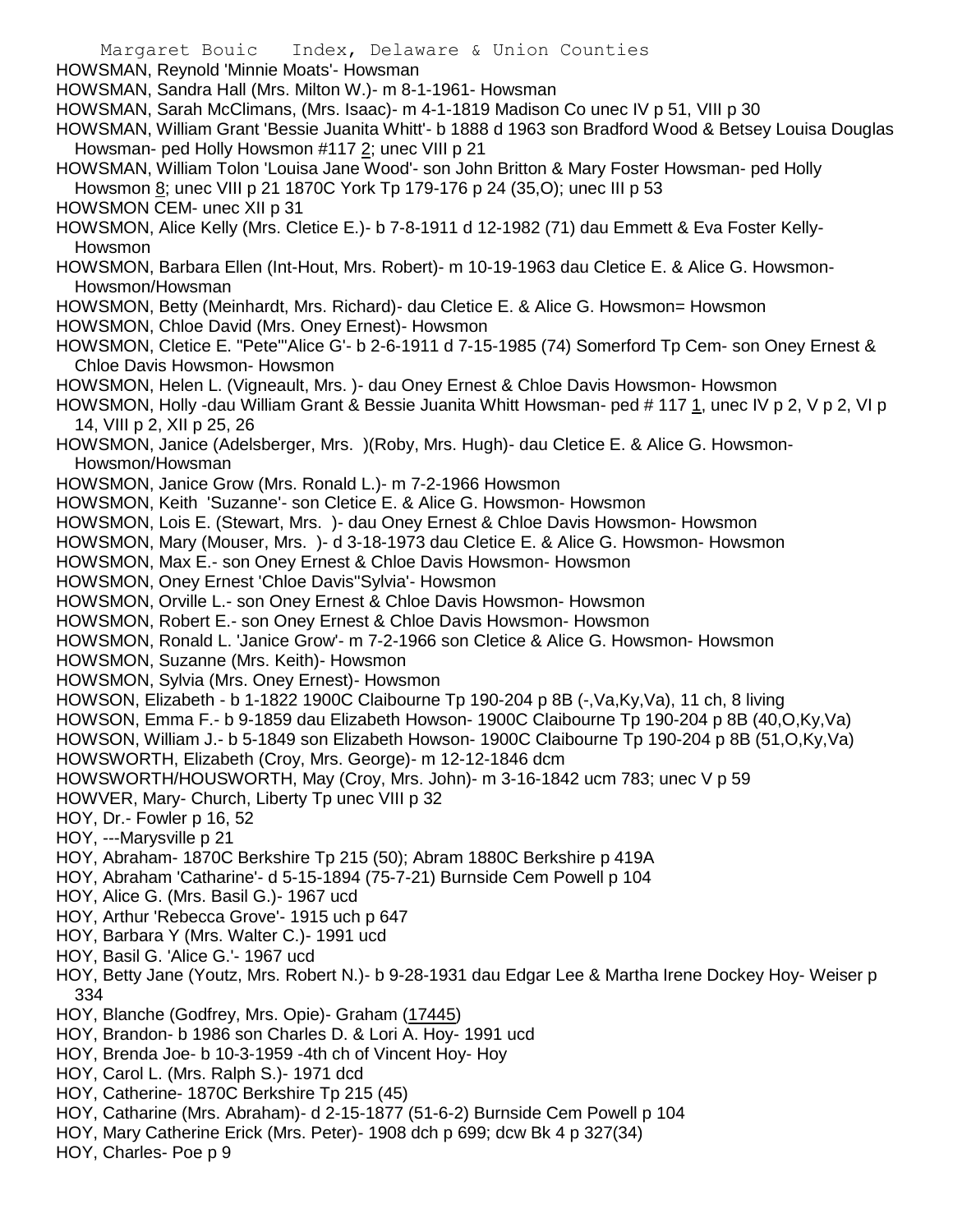- HOY, Charles D. 'Lori A.'- 1991 ucd
- HOY, Cleris M. Galer (Mrs. Robert Eugene)- Weiser p 334
- HOY, Cora J.- dau Arthur & Rebecca Grove Hoy- 1915 uch p 647
- HOY, Cyrus- 1870C Berkshire Tp 215 (21); Cyrus P. 1880C Genoa Tp p 401D
- HOY, Daisy Blanche- dau Thomas J. & Julia A. Gray Hoy- 1915 uch p 647
- HOY, Deborah Kay- b 10-12-1956 dau Forest & Irene Scheiderer Hoy- Rausch 14(10)121 III p 291- engaged to Rodney Dolbeare
- HOY, D. J. (Mrs. J.)- DJ p 7
- HOY, Eammy- dau Peter & Mariah Catherine Hoy- dcw Bk 4 p 327(34)
- HOY, Edgar Lee 'Martha Irene Dockey;- 1-8-1907 m 4-3-1926- Weiser p 334
- HOY, Edward S. 'Mary Vonada'- b 5-1-1883 son John & Sydney Brungart Hoy- Weiser p 591
- HOY, E. L. Powell p 104
- HOY, Eleanor (Conklin, Mrs. Henry)- 1915 uch p 730
- HOY, Elias- 1870C Berkshire Tp 215 (16)
- HOY, Elias 'Frances Strong'- Strong p 2; dg 4-13-1894 Cryder Ab. p 164
- HOY, Emma G.- 1870C Genoa Tp 353 (13)
- HOY, Esther Irene (Fulkroad, Mrs. Bernard Allen)- b 5-2-1902 m 5-22-1924- Weiser p 317
- HOY, Eugene Strong- b 8-22-1893 d 4-3-1894 (7m12d) only ch of Elias & Frankie Hoy- dg 4-13-1894 Cryder Abs p 164
- HOY, Fay (Rammelsburg, Mrs. Harry)- dau Eliza & Frances Strong Hoy- Strong p 2
- HOY, Florence Estella- dau Thomas J. & Julia A. Gray Hoy- 1915 uch p 647
- HOY, Forest 'Irene Scheiderer'- b 8-2-1914 m 1947 Rausch (14(10)12) III p 291
- HOY, Forest Marion- son Thomas J. & Julia A. Gray Hoy- 1915 uch p 647
- HOY, Frances M.- dau Arthur & Rebecca Grove Hoy- 1915 uch p 647
- HOY, Frances Strong (Mrs. Elias)- Strong p 2; dg 4-13-1894 Cryder Abs. p 164
- HOY, Francis Marie- ch Thomas J. & Julia A. Gray Hoy- 1915 uch p 647
- HOY, Frank- 1870C Genoa Tp 354 (1)
- HOY, Frank- 1870C Berkshire Tp 215 (19)
- HOY, Fredrick- 1880C Genoa Tp p 402B
- HOY, Harriet- 1870C Genoa Tp 354 (24)
- HOY, Helen- b 1950 dau Basil G. & Alice G. Hoy- 1967 ucd
- HOY, Helen Strong (Mrs. Frank)- dau Lucius Franklin & Mary E. Ferson Strong- Strong p 2
- HOY, Henrata- dau Peter & Mariah Catherine Hoy- dcw Bk 4 p 327(34)
- HOY, Henrietta- 1870C Genoa Tp 353 (16)
- HOY, Irene Scheiderer (Mrs. Forest)- b 1-17-1926 m 1947 dau Otto & Rieta Rausch Scheiderer- Rausch 14(10)12 p 272, III p 291
- HOY, James A.- b 11-7-1898 d 6-27-1976 WWI Raymond Cem lptw p 34
- HOY, James Arthur- son Thomas J. & Julia A. Gray Hoy- 1915 uch p 647
- HOY, James I.- b 1871 d 7-9-1923 (52) Oakdale Cem 3569 (H19) II p 67 (H-R3-6)
- HOY, James- b 1-1872 son-in-law Samuel & Mary E. Neal- 1900C Jerome Tp 299-308 p 13B (28,O,O,O) HOY, J. 'D. J.'- DJ p 7
- HOY, John 'Sydney Brungart'- Weiser p 588
- HOY, Josephine- 1870C Genoa Tp 353 (26)
- HOY, Josephine (Crego, Mrs. J. Monroe)- dau Peter & Catherien Erick Hoy- 1908 dch p 699
- HOY, Julia A. Gray (Mrs. Thomas J.)- b 1874 New Millcreek Cem p 43- dau James & Barbara Baughman Gray- Gray; 1915 uch p 647, 648
- HOY, Katrina- 1870C Delaware Town 336 (35)
- HOY, Kelli- b 1958 ch Ralph S. & Carol Hoy- 1971 dcd
- HOY, Dr. L.- son Arthur & Rebecca Grove Hoy- 1915 uch p 647
- HOY, Le (Mrs. E.)- Powell p 104
- HOY, Lester- d 9-16-1979 (96) Sunbury Mem. Cem.- Hoy; 1961, 1964, 1969, 1971 dcd
- HOY, Lori A. (Ms. Charles D.)- 1991 ucd
- HOY, Louisa- b 11-9-1863 (4) Burnside Cem dau Abraham & Catharine Hoy- Powell p 104
- HOY, Luther- 1870C Berkshire Tp 215 (12)
- HOY, Maria C.- 1870C Genoa Tp 353 (54)' 1880C Genoa Tp p 403C
- HOY, Marion Edgar- b 8-5-1926 d 5-16-1944 son Edgar Lee & Martha Irene Dockey Hoy- Weiser p 334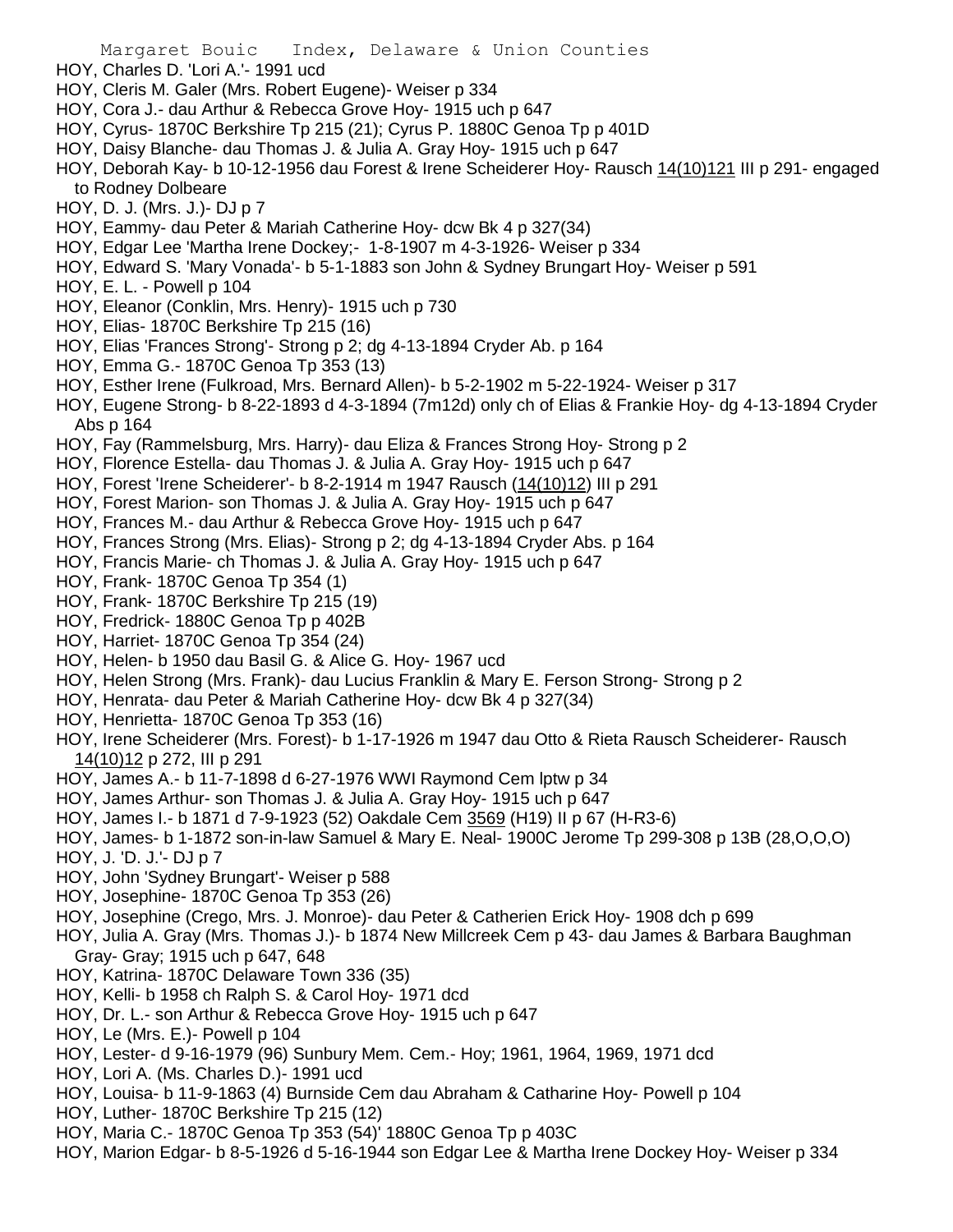- HOY, Martha Irene Dockey (Mrs. Edgar Lee)- b 3-3-1910 m 4-3-1926 dau Benjamin F. & Carrie Maylinda Koppenhaver Dockey- Weiser p 334
- HOY, Mary- 1870C Berkshire Tp 215 (19)
- HOY, Mary E.- d 5-5-1817 Michell Cem DJ p 7 infant dau J. & D. J.
- HOY, Mary (Strong, Mrs. Alden)- Strong p 2
- HOY, Mary Vonada (Mrs. Edward S.)- Weiser p 591
- HOY, Meta C. (Ford, Mrs. Howald L.)- b 2-8-1905 d 1976 Oakdale Cem II p 152 (M-R14-3)
- HOY, Monalete K. (Mrs.James A.)- b 1905 Raymond Cem lptw p 34
- HOY, Nancy (Mrs. Andrew Poe)- dau Charles Hoy- Poe p 9
- HOY, Nettie- dau Frank & Helen Strong Hoy- Strong p 2
- HOY, Nora- b 1956 dau Ralph S. & Carol Hoy- 1971 dcd
- HOY, Otho- son Arthur & Rebecca Grove Hoy- 1915 uch p 647
- HOY, Peter 'Maria Catherine Erick'- 1908 dch p 699; dcw Bk 4 p 327(34) will 1867
- HOY, Philip- 1880C Delaware Town 336 (5)
- HOY, Ralph S. 'Carol L.'- 1971 dcd
- HOY, Rebecca Grove (Mrs. Arthur)- 1915 uch p 647
- HOY, Rickey Eugene- b 11-21-1954 son Robert Eugene Hoy- Weiser p 334
- HOY, Robert Eugene'Shirley Battorf'div'Cleris M. Galer'- b 9-16-1929 son Edgar Lee & Martha Irene Dockey Hoy- Weiser p 334
- HOY, Rosa- dau Arthur & Rebecca Grove Hoy- 1915 uch p 647
- HOY, Ruby (Mrs. William W.)- 1964 dcd
- HOY, Rev. Russell H. 'Ruth Turner'- Ohio Farmer writer- Hoy
- HOY, Ruth Turner (Mrs. Rev. Russell H.)- Hoy
- HOY, Sally (Ruggles, Mrs. Samuel)- dumch p 496; Powell p 90
- HOY, Sarah Agnes (Frymire, Mrs. William)- b 6-23-1870 d 3-22-1931 dau Mary Jane Koppenheffer- Weiser p 363
- HOY, Shirley Battorf (Mrs. Robert Eugene)- Weiser p 334
- HOY, Simon S.- son Arthur & Rebecca Grove Hoy- dumch p 647
- HOY, Susan- dau Peter & Mariah Catherine Hoy- dcw Bk 4 p 327 (34)
- HOY, Susie- 1870C Genoa Tp 353 (11); 1880C Genoa Tp p 408A
- HOY, Sydney (Gramley, Mrs. Sylvester)(Mrs. John)-b 8-5-1942 d 4-8-1922 dau Jacob & Sarah Corman Brumgart- Weiser p 588
- HOY, Thomas Harold- son Thomas J. & Julia A. Gray Hoy- 1915 uch p 647
- HOY, Thomas James- b 8-31-1962 son Forest & Irene Scheiderer Hoy- Rausch 14(10)122 III p 291
- HOY, Thomas J.'Julia Gray'- b 1871 d 1947 New Millcreek Cem p 43- son Arthur & Rebecca Grove Hoy- 1915 uch p 647, 648; Gray
- HOY, Tiphanie- b 1989 dau Charles D. & Loria A. Hoy- 1991 ucd
- HOY, Valentine- 1870C Delaware Town 336 (58)
- HOY, Vincent- Hoy
- HOY, Walter C. 'Barbara Y.'- 1991 ucd
- HOY, William- 1870C Genoa Tp 354 (28); 1880C Genoa Tp p 403C
- HOY, William A.- son Arthur & Rebecca Grove Hoy- 1915 uch p 647
- HOY, William- brother Peter Hoy- dcw Bk 4 p 327(34)
- HOY, William W. 'Ruby N.'- 1964 dcd
- HOY, William Witmer- d 3-17-1868 (5m28d) son E. & L. Hoy Burnside Cem Powell p 104
- HOYD, Nancy Kinney (Mrs. Stephen)- Del. Patron 1-29-1824 Reed Ab. p 63
- HOYD, Stephen 'Nancy Kinney'- Del Patron 1-29-1824 Reed Abst. p 63
- HOYE, Nancy J.- dau Jack D. Hoye- Hoye- engged to Timothy S. Giltner
- HOYER, Gerald E. 'Jennifer K.'- 1991 ucd
- HOYER, Jennifer K. (Mrs. Gerald E.)- 1991 ucd
- HOYER, Rev. Virgil- Hoyer
- HOYES, Elisha 'Sarah Gardner'- dcq Ella Davis Weber 14
- HOYES, Harriet (Dickerman, Mrs. Benonie)- dau Elisha & Sarah Gardner Hoyes- dcq Ella Davis Weber 7
- HOYES, Sarah Gardner (Mrs. Elisha)- dcq Ella Davis Weber 15; Pabst 1 p 59
- HOYHURST, K.- 1976 dcd Berlin Tp
- HOYLE, Daniel P. 'Eliza E. Willison'- m 4-17-1862 dcm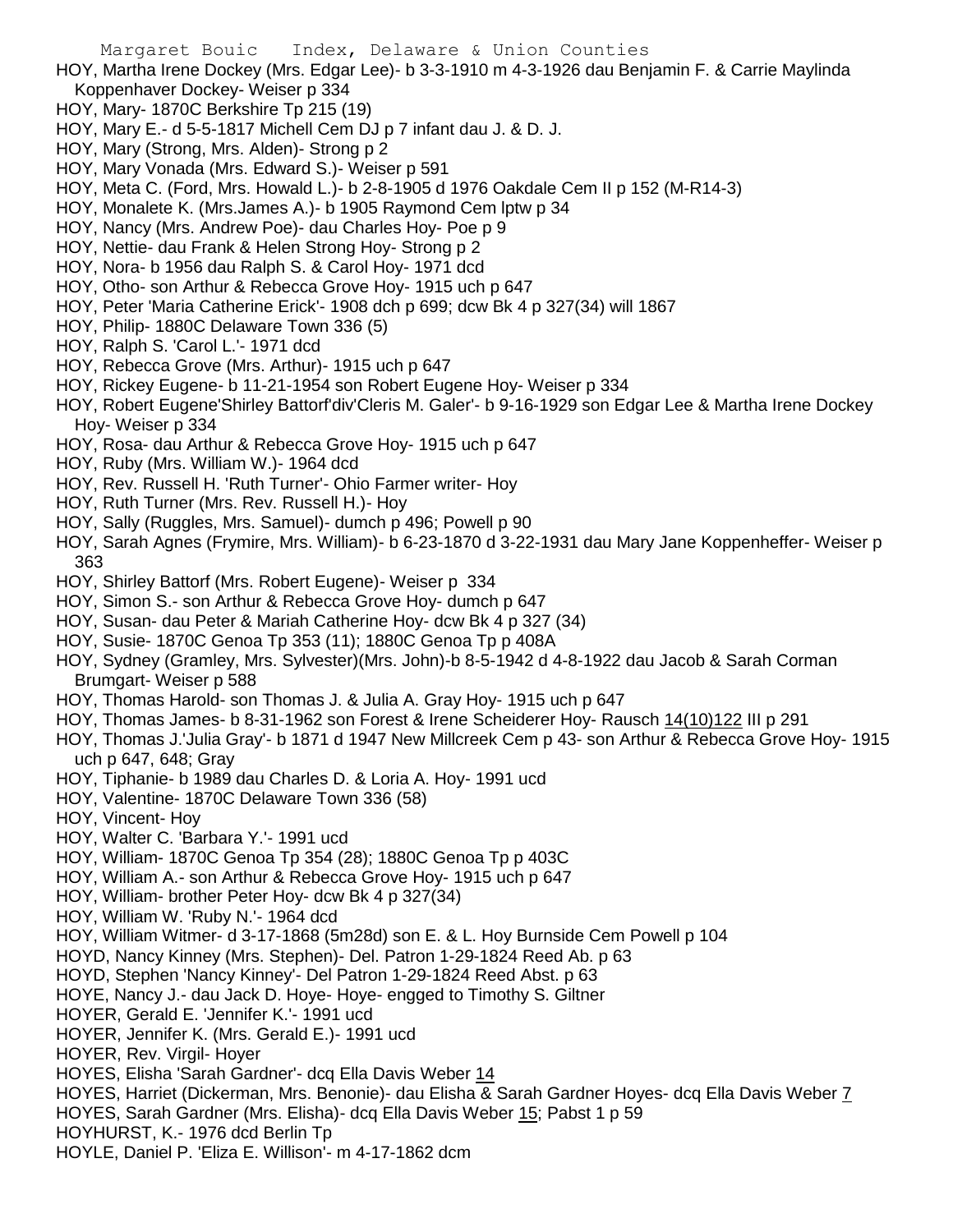Margaret Bouic Index, Delaware & Union Counties HOYLE, Eliza E. Willison (Mrs. Daniel P.)- m 4-17-1862 dcm HOYLE, Jacob 'Martha Ann Ward'- m 11-26-1843 Madison Co unec X p 7 HOYLE, John- Pabst 8 p 97 HOYLE, Martha Ann Ward (Mrs. Jacob)- m 11-26-1843 Madison Co unec X p 7 HOYLE, Prudence- Pabst 8 p 97 HOYLE, William- to US 5-4-1871 from Eng. Naturali. 10-9-1880 HOYMAN, Jennie (Wottring, Mrs. Reuben)- 1880 dch p 807 HOYNOSKI, Andy- b 1964 dau Henry J. & Saundra Hoynoski- 1975, 1977 ucd HOYNOSKI, Henry J.'Saundra'-1975, 1977 ucd HOYNOSKI, Saundra (Mrs. Henry J.'- 1975, 1977 ucd HOYNOSKI, Timmy- b 1968 son Henry J. & Saundra Hoynoski- 1975, 1977 ucd HOYT, ---delge VII p 24; dg 1-3-1901 HOYT, Prof. dg 11-19-1869 Cryder Abs. p 76 HOIT, Annie (Mrs. Nicholas)- 1860C Liberty Tp Un Co 995-1005 p 136 (65,Vt) HOYT, Brooke Linn- dau Timothy Hoyt- Hoyt- engaged to David Lathar Kent HOYT, Dr. Charles N. 'Patricia'- 1976, 1980 dcd HOYT, Elijah 'Nancy A. Rhinerson'- m 2-3-1861 ucm 3140 HOYT, Elijah- son Nicholas & Annie Hoit- hjt p 179, 210, 202; 1915 uch p 549; 1860C Liberty Tp Un 995-1005 p 137 (18,O); 1880C Lib. Tp 174-178 (40,Pa,NY, NY) DJ p 95 HOYT, Elizabeth Harris (Julian, Mrs. )- b 4-14-1889 - dau Jesse Norman & Vesta Emogene Hoyt- dcb late HOYT, Elizabeth (Southard, Mrs. Francis H.)- 1915 uch p 549 HOYT, Rev. Francis- 1880 dch p 374, 406; 1908 dch p 255 HOYT, Francis S.- dcw Bk 4 p 196 (22) wit HOYT, Hiram- d 5-9-1928 (26-1893) uninf p 7; 1900C 73-76 p 5A (33,O) HOYT, Jacob N. 'Mary A. Lattimer'- m 5-20-1862 dcm HOYT, Jedidiah 'Mary J. Cronkleton'- m 11-21-1843 dcm; Cronkleton HOYT, Jesse Norman 'Vesta Emogene Hoyt- (32-1889, dcg late (Elizabeth Harris) HOYT, J. 'M.M.'Powell p 102; delge II p 32 HOYT, Joab- 1915 uch p 391; 1883 uch V p 171 HOYT, Joan B. (Mrs. Robert J.)- 1969, 1971 dcd HOYT, John- 1880 dch p 312; 1908 dch p 144, 450 HOIT, John B.- son Nicholas & Annie Hoit- 1860C Liberty Tp Un Co 995-1005 p 137 (16,O) HOYT, John- d 6-16-1840 (5y15d) Stratford Cem Powell p 102 son J. & M. M.; delge II p 32 HOYT, Joseph- 1880C Paris Tp 46-59 p 44 (15,O,O,O) HOYT, Joseph W. (5-1868) (10-1885) Liberty Tp uninf p 1,3,4,5,6 HOYT, June N. (Mrs. Rodger)- 1976 dcd HOYT, Lisa- b 1962 dau Robert J. & Joan B. Hoyt- 1969, 1971 dcd HOIT, Lounza- son Nicholas & Annie Hoit- 1860C Liberty Tp Un Co 995-1005 p 137 (24,Vt) HOYT, Lucy (Mrs. William)- 1880C Marysville 312-344 p 22 (50,NY,NY,NY) HOYT, Mabel (Lewis, Mrs. Jonathan)- d 9-27-1849 dumch p 306 HOYT, Margaret Nash (Mrs. Stanley)- dau John & Jennie Friar Nash- Nash p 250 HOYT, Mary A.- b 1836 d 1866 Oak Grove Powell p 433 HOYT, Mary A. Lattimer (Mrs. Jacob N.)- m 5-20-1862 dcm HOYT, Mary (Barker, Mrs. John)- d 10-28-1853 1883 uch V p 68, 78 HOYT, Mary J. Cronkleton (Mrs. Jedidiah)- m 11-21-1843 dcm; Cronkleton HOYT, Mary L (May, Mrs. David B.)- m 6-29-1873 ucm 5292 HOYT, Michael- b 1960 son Robert J. & Joan B. Hoyt- 1969, 1971 dcd HOYT, Michelle- b 1957 dau Robert J. & Joan B. Hoyt- 1969, 1971 dcd HOYT, M. M. (Mrs. J.)- Powell p 102; delge II p 32 HOYT, Nancy- 1880C Paris Tp 46-59 p 44 (57,Ind,Ind,Va) HOYT, Nancy (38-1868) d 10-3-1890 Liberty Tp uninf p 1 HOYT, Nancy A. Rhinerson (Mrs. Elijah)- m 2-3-1861 ucm 3140 HOYT, Nancy Kinney (Mrs. Stephen)- m 1-1824 dcga p 23 Del Pat & Fr Ch 1-8-1824 HOIT, Nicholas 'Annie'- 1860C Liberty Tp Un Co 995-1005 p 136 (75,Vt) HOYT, Patricia (Mrs. Charles N.)- 1980 dcd

HOYT, Robert- b 1964 son Robert J. & Joan B. Hoyt- 1969, 1971 dcd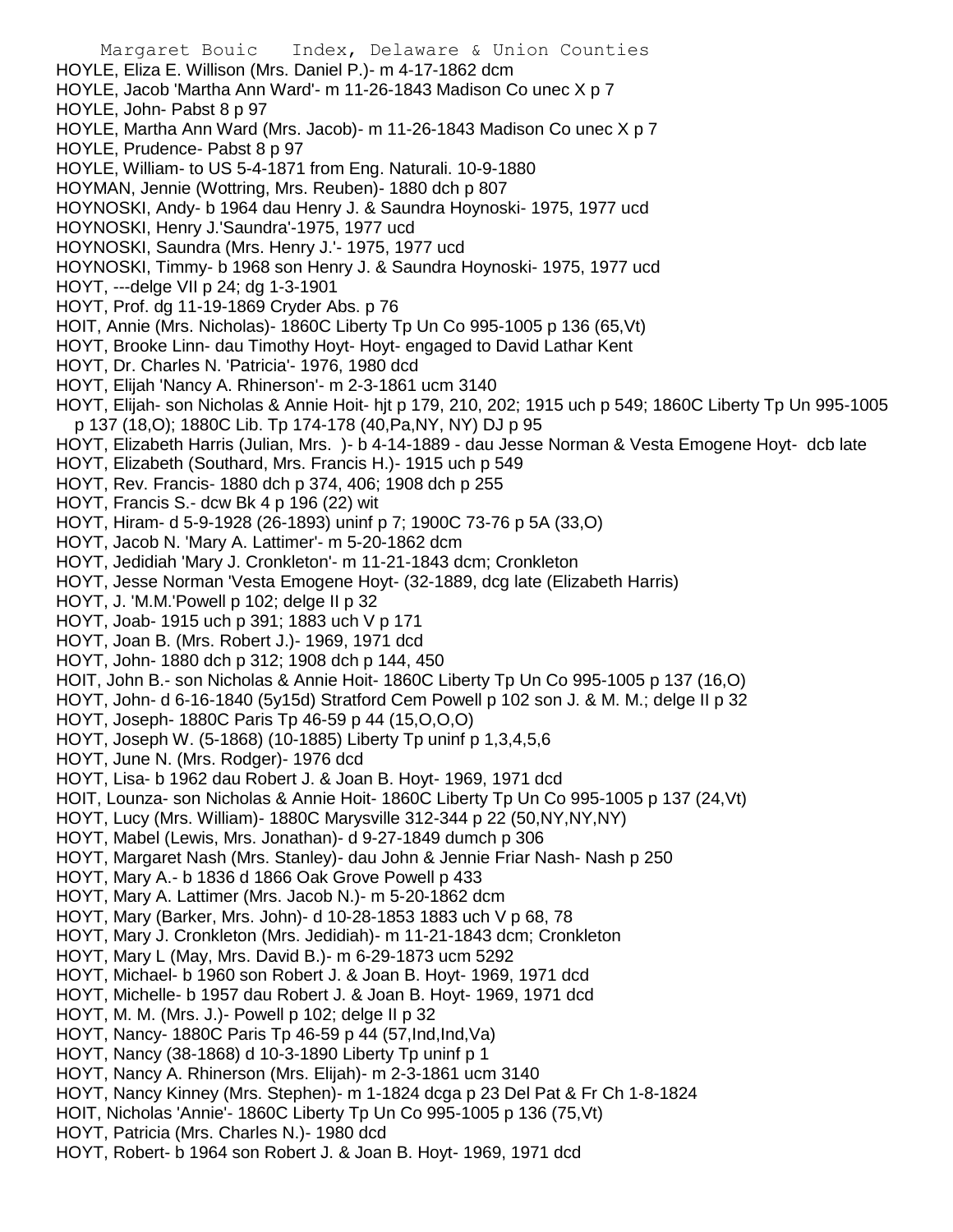Margaret Bouic Index, Delaware & Union Counties HOYT, Robert J. 'Joan B.'- 1969, 1971 dcd HOYT, Rodger S.'June N.'- 1976, 1980 dcd HOYT, Sarah M. (Stubert, Mrs. John C.)- b 8-1-1838 m 1865 1883 uch V p 652 HOYT, Stanley 'Margaret Nash'- Nash p 250 HOYT, Stephen 'Nancy Kinney'- m 1-1824 dcga p 23 Del Pat & Fr Ch 1-8-1824 HOYT, T.,Esq Powers Pat p 217 HOYT, Timothy- Hoyt HOYT, Vesta Emogene (Mrs. Jesse Norman)- (32-1889) dcb late (Elizabeth Harris)- dg 1-7-1908, delge VIII p 14 HOYT, William- 1880C Paris Tp 446-59 p 45 (19,O,O,O) HOYT, William H. (7-1868) (1885) Liberty Tp uninf p 1,3,4,5 HOYT, William 'Lucy'- 1880C Marysville 312-344 p 22 (54,O,Vt,Vt) HOZENBAW, Mary (Mrs. Nicholas)- 1860C York Tp 1190-1200 p 161 (40,Va) HOZENBAW, Nicholas 'Mary'- 1860C York Tp 1190-1200 p 161 (43,Pa) HOZUMI, Nobue- Hozumi HRASK, Frank- 1880C Delaware Town p 504A HRIC, David Joseph 'Jean Elizabeth Little'- b 6-28-1930 Weiser p 632 HRIC, Jean Elizabeth Little (Mrs. David Joseph)- b 12-10-1930 dau George Fleming Little- Weiser p 632 HRONEK, Daniel 'Marsha Kay Nicol'- m 1-3-1981 Rausch (119711) III p 267- son James R. Hronek- Hronek HRONEK, Marsha Kay Nicol (Mrs. Daniel)- b 12-16-1955 m 1-3-1981 dau Carlton & Ruth Stalnaker Nicol-Rausch 119711 III p 267; Hronek HUA, Amanda Nancy Jo Smead (Mrs. Frank Atherton)- b 10-5-1946 dau Burton A.,Jr. & Viola Josephine McKittrick Smead- McKitrick p 387 HUA- Peng Chong, Frank Atherton 'Amanda Nancy Jo Smead'- McKitrick p 387 HUANG, Annie (Mrs. Wei Pin)- 1971 dcd HUANG, Ava- b 1966 dau Wei Pin & Annie Huang- 1971 dcd HUANG, Mae- b 1969 dau Wei Pin & Annie Huang- 1971 dcd HUANG, Wei Pin 'Annie'- 1971 dcd HUARTON,--(Meek, Mrs. Eli)- unec VIII p 19 HUBACH, Edward- b 1963 son George F. & Rosemary A. Hubach- 1969 dcd HUBACH, Elvin- b 1962 son George F. & Rosemary A. Hubach- 1969 dcd HUBACH, George F. 'Rosemary A.)- 1969 dcd HUBACH, Rosemary A. (Mrs. George F.)- 1969 dcd HUBARD, Mary A.- d 11-3-1885 (59y3m) Oakdale Cem 237 HUBART, Epsa (Beber, Mrs. Samuel)- m 3-28-1818 Madison Co unec IV p 30 HUBBARD, --Pabst 2 p 68 HUBBARD, Addie (Slocum, Mrs. Sherman)- dau Cordelia Spees- Maugans Anc p 51; 1880C Scioto Tp 198- 211 (13, O,Pa,O) HUBBARD, A. L.- 1980 dcd HUBBARD, Albert 'Jennie Elizabeth McKittrick'- McKitrick p 434 HUBBARD, Albert- son William Thomas Hubbard- Hubbard HUBBARD, Alexander 'Mandane Van Dusen Hubbard- 1883 uch V p 635 HUBBARD, Alice- dau Harry H. & Mary Hubbard- 1961, 1964(14), 1969, 1971 dcd HUBBARD, Alvira (Andrews, Mrs. Charles)- d 1819 1883 uch V p 243 HUBBARD, Alvy Harold,Jr. 'Laylucindia Perdue'- m 9-22- - son Alvy G. & Mary Ward Hubbard- Hubbard HUBBARD, Alvy Garnet 'Mary Ward'- m 5-2-1953 -son James H. & Georgia Anne Woodby Hubbard- Hubbard; 1961, 1964 dcd HUBBARD, Alvy Richard III- stillborn 1980 Forest Grove Cem- son Alvy Harold & Laylucindia Perdue Hubbard-Hubbard HUBBARD, Angeline- Pabst 1 p 49 HUBBARD, Anna A.- b 1867 d 1918 York Cem p 31 HUBBARD, Ann (Coon, Mrs. Jacob)- m 3-11-1830 Madison Co unec V p 40 HUBBARD, Araminta/Menta (Mrs. Fred E.)- d 7-16-1893 (58y8d) Cheshire Cem Powell p 59; Pabst 8 p 59, 68,

72; obit dg 7-28-1893 dau Wm. Y. Rhoades of Xenia; Cryder Ab. p 129; dg 7-18-1893 Cryder Ab. p 127, 128, 129

HUBBARD, Arnetta- b 1953 dau Harry H. & Mary A. Hubbard- 19961, 1964, 1969, 1981 dcd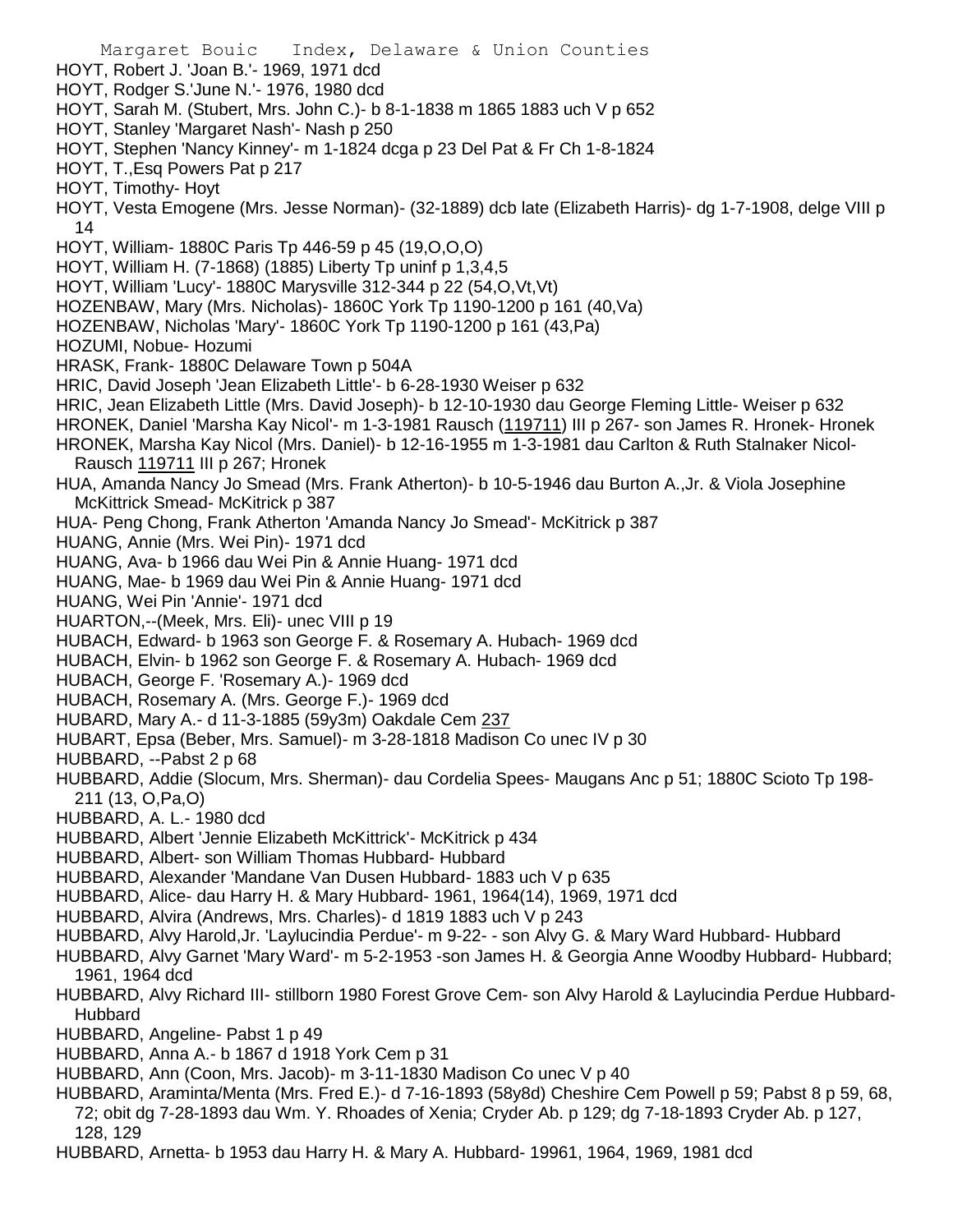- Margaret Bouic Index, Delaware & Union Counties HUBBARD, Aubrey- son Olive & Lincoln Hubbard- b 1887 d 1888 HUBBARD, Audry- ch Harry H. & Mary Hubbard- 1961, 1964(15) dcd HUBBARD, Barbara (Barker, Mrs. Darrell)- dau Alvy G. & Mary Ward Hubbard- Hubbard; 1961, 1964(12) dcd HUBBARD, Barbara- b 9-28-1978 dau Alvy Hubbard,Jr- Hubbard HUBBARD, Barson L. 'Elinor J.'- 1976 dcd HUBBARD, Bernice Ann "Jo"(Wilson, Mrs. William H.)- m 8-1-1971 dau Alvy G. & Mary Ward Hubbard-Hubbard; 1961, 1964(10) dcd HUBBARD, Bessie (Tarney, Mrs. Donald)- b 1894 m 1919 dau James & Clara malinda White Hubbard- White II 149 HUBBARD, Bethiah (Clark, Mrs. Joseph)- b 12-19-1646 d 4-17-1707- Asp p 37, 44 HUBBARD, Betty (Harris, Mrs. )- dau Ferd E. & Nannie Hubbard- Hubbard HUBBARD, Beulah (DeBoard, Mrs. )- dau Ferd E. & Nannie Hubbard- Hubbard HUBBARD, Bobby- son Thomas A. & Janie Hubbard- 1964 dcd (4) HUBBARD, Brad M.- 1980 dcd HUBBARD, Brenda (Helton, Mrs. Denton)- dau Alvy G. & Mary Ward Hubbard- Hubbard; 1961, 1964 (6) dcd HUBBARD, Brenda (Mrs. Jackie)- Hubbard HUBBARD, Brittany Nicole- b 5-1-1983 dau Dennis Wayne & Judy Dayle Smith Hubbard- Hubbard HUBBARD, Carl- b 1961 son Harry H. & Mary A. Hubbard- 1964, 1969, 1971, 1976 dcd HUBBARD, Carl- son James & Georgia Anne Woodby Hubbard- Hubbard HUBBARD, Carl R. 'Patricia'- 1976, 1980 dcd HUBBARD, A. Cecil- son Ferd E. & Nannie Hubbard- Hubbard HUBBARD, Celdon- 1880C Berlin Tp p 364A HUBBARD, Charley - 1879 unec X p 24 HUBBARD, Charles- d 7-9-1869 (3m28d) Bluescreek Cem djlm p 77; son J. & D. Hubbard HUBBARD, Rev. Charles- Church of God, Delaware - Hubbard HUBBARD, Charles Sidney- d 10-9-1885 (17-7-29) Cheshire Cem Powell p 49 HUBBARD, Christiana Teed (Mrs. John W.)- b 11-26-1887 m 11-25-1903 dau Moses & Margery Miller Teeddcm HUBBARD, Clara Malinda White (Mrs. James)- b 1862 m 1887 d 1906 dau William & Malinda White Hubbard-White II 123 HUBBARD, Clara (Seran, Mrs. Charles A.)- m 7-18-1878 ucm 6290 HUBBARD, Clara- dau William Thomas Hubbard- Hubbard HUBBARD, Clarisa C.-dau Marvin & Louisa Hubbard- 1870C York Tp 74-73 p 10 (11,O) HUBBARD, Clifford- b 1959 son Dallas & Martha L. Hubbard- 1961, 1964, 1971, 1976 dcd HUBBARD, Cordelia J. (Franklin, Mrs. Culwell M.)- m 8-1-1871 ucm 4951 HUBBARD, Cordelia J. (Mrs. )(Spees, Mrs. Samuel G.)(DeWitt, Mrs. )- b 1847 m 9-30-1875 ucm 5747 d 1932 Claibourne Cem p 14; mt 3 p 16; 1870C Leesburg Tp 196-203 p 25 (23,O) HUBBARD, Cynthia Ann- d 8-24-1945 York Cem p 104 HUBBARD, Crystal- b 1965 dau Joe T. & Susie M. Hubbard- 1969, 1971, 1976, 1980 dcd HUBBARD, D. (Mrs. J)- djlm p 77 HUBBARD, Dale- son Thomas A. & Janie Hubbard- 1964 dcd (2) HUBBARD, Dallas- son James & Georgia Ann Hubbard- Hubbard
- HUBBARD, Dallas-son Ronald & Phyllis Hubbard- Hubbard; 1964(1), 1980 dcd
- HUBBARD, Dallas T. 'Martha E.'- 1961, 1964, 1971, 1976, 1980 dcd
- HUBBARD, Daniel- 1880 dch p 335
- HUBBARD, Darlene- (3-1978) dau Alvy Hubbard,Jr.- Hubbard
- HUBBARD, David Horace- d 5-7-1866 (81y1m) Cheshire Cem Powell p 59
- HUBBARD, David Kent- b 3-8-1962 son Richard & Rachel Reaney Hubbard- Hubbard
- HUBBARD, Dave 'Mary'- 1971 ucd
- HUBBARD, Dennis Wayne 'Judy Dayle Smith'- m 8-20-1977 son Mr. & Mrs. George Haycock- Hubbard
- HUBBARD, Deslamona (Mrs. John)- 1870C Leesburg Tp 113-118 p 14 (33,Pa)
- HUBBARD, J. Dewey 'Susan L. Beach'- b 1832 m 12-4-1855 d 1912 Berkshire Cem Powell p 1; Pabst 3 p 28, 6 p 8; 1850C Delaware Town 1097 p 85 (17,NY); dg 12-21-1855 Reed Abs p 159
- HUBBARD, Diana (Johnson, Mrs. Nath)- Powers Pat p 129
- HUBBARD, Doris (Koons, Mrs. )- b 1885 d 1964 Claibourne Cem p 31- dau Lincoln & Olive Hubbell- 1900C Richwood 25-27 p 2A (4,O,O,O)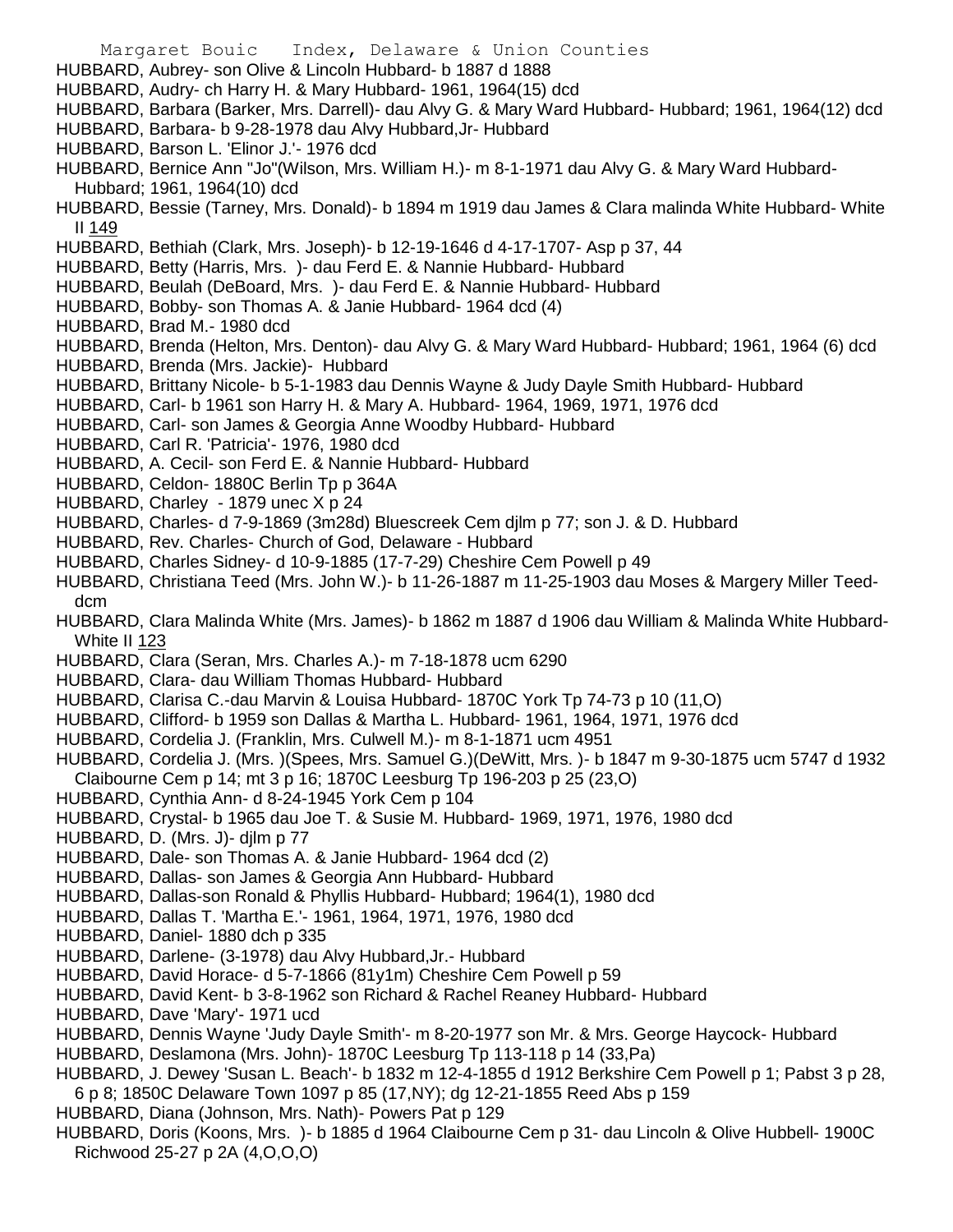HUBBARD, Douglas- b 1963 son Gordon & Marilyn Hubbard- 1964, 1969, 1971, 1976, 1980 dcd

- HUBBARD, Earl J.- son Ferd E. & Nannie Hubbard- Hubbard
- HUBBARD, Ebenezer 'Hannah Hager'- m 11-21-1771 Genther p 162
- HUBBARD, Edgar- b 1888 d 1891 son James & Clara Malinda White Hubbard- White II 146
- HUBBARD, Edna- delge III p 42
- HUBBARD, Edward Wesley- b 6-9-1884 son Seldon Samuel & Rowena Foster Hubbard- dcb late
- HUBBARD, Edwin S. 'Mary L. Hoover'- b 4-30-1841 son Alexander & Mandane Van Dusen Hubbard- 1883 uch IV p 533, V p 594, 635, 636; 1915 uch p 500; uca p 21, 93, 104; 1870C Richwood 51-49 p 6 (29,NY); 1880C
	- Claibourne Tp 192-205 p 19 (39,NY,Conn,Conn)
- HUBBARD, Effie- dau Edwin S. & Mary L. Hoover Hubbard- 1883 uch V p 636; 1870C Richwood 51-49 p 6 (2,O); 1880C Claibourne Tp 192-205 p 19 (12,O,NY,NY)
- HUBBARD, Elijah B.- dumch p 126
- HUBBARD, Elinor J. (Mrs. Barson L.)- 1976 dcd
- HUBBARD, Eliza- 1880C Delaware Town p 516C
- HUBBARD, Eliza (Sackett, Mrs. Guy)- m 6-10-1860 dcm; dg 8-25-1893 Cryder Ab p 131
- HUBBARD, Elizabeth/Eliza- dau John J. & Sally E. Collins Hubbard- dcw Bk 4 p 255(28); 1850C Brown Tp 2869 p 159 (11,NY)
- HUBBARD, Elizabeth G. Sterling (Mrs. Joseph R.)- b 7-8-1819 d 7-8-1884 Raymond Cem lptw p 33; dumch p 439; 1915 uch p 990; 1870C Liberty Tp Un Co 2225 p 3 (50,O); 1880C Lib. Tp 186-191 p 20 (61,O,Ny,Va)
- HUBBARD, Emeline/Eveline (McIlroy, Mrs. John M.)- dau J. R. & Elizabeth Sterling Hubbard- dumch p 439; 1915 uch p 991, 1081
- HUBBARD, Emma- dau Joseph R. & ELizabeth G. Hubbard- 1870C Liberty Tp 25 p 3 (25,O)
- HUBBARD, Ethyl R.- 1976, 1980 dcd
- HUBBARD, Etta- b 1954 dau Dallas & Martha Hubbard- 1961, 1964, 1971 dcd
- HUBBARD, Evelyn Jewett (Fleshman, Mrs. )(Mrs. Kenneth)- m 4-16-1964- Hubbard
- HUBBARD, F.- 1875 Berlin Tp CCC p 31
- HUBBARD, Flora L. (Linn, Mrs. A.)- dau J. D. Hubbard- dumch p 493
- HUBBARD, Floyd Matthew 'Ruby Lee Hough'- Genther p 63
- HUBBARD, Ferd E. 'Nannie'- b 9-3-1897 d 12-17-1989 (92) bur Centerburg- brother Alvy Hubbard- Hubbard; 1880C Berlin Tp p 370A; 1964, 1969, 1971, 1976, 1980 dcd
- HUBBARD, Frank- son Lucinda Hubbard- 1880C Unionville 226 p 23 (14,O,O,O)
- HUBBARD, Fred E.'E. Araminta Rhoades'- dg 7-18-1893 Cryder Abs. p 127; dg 7-28-1893
- HUBBARD, ---(Gresamer, Mrs. Emanuel)- dau Fred & Araminta/Menta Hubbard- dg 7-18-1893, Cryder Ab. p 127, 128
- HUBBARD, ---(Wheeler, Mrs. Alford)- dau Fred & E/ Araminta Rhoades Hubbard- dg 7-28-1893
- HUBBARD, Frederick- 1850C Delaware Town 1097 p 85 (22,NY)
- HUBBARD, Frederick E.- brother Horace Hubbard- dcw Bk 4 p 253 (28)
- HUBBARD, French- son Jasper & Viola Hubbard- 1880C Unionville 222 p 23 (1,O,O,O)
- HUBBARD, Frieda- b 1956 dau Dallas & Martha Hubbard- 1961, 1964, 1971 dcd
- HUBBARD, G. B.- 1908 dch p 427
- HUBBARD, George Bachman- Hubbard
- HUBBARD, Georgia Anne Woodby (Mrs. James)- d 6-25-1966 (72) Galena Cem- Hubbard; 1961 dcd
- HUBBARD, Georgia Elaine Darlene- b 11-11-1975 dau Alvy,Jr. & Laylucindia Purdue Hubbard- Hubbard
- HUBBARD, Gertrude (Franks, Mrs. )- sister Ferd E. Hubbard- Hubbard
- HUBBARD, Gordon 'Marilyn'- 1961, 19614, 1969, 1971, 1976, 1980 dcd
- HUBBARD, H.- 1875 Berlin Tp p 31; Powell p 61
- HUBBARD, Hannah Hager (Mrs. Ebenezer)- b 4-9-1748 m 11-21-1771 dau John & Hannah Stearns Hager-Genther p 162
- HUBBARD, Hannah (Mrs. Jacob)- 1880 dch p 684
- HUBBARD, Hansel- brother Ferd E. Hubbard- Hubbard
- HUBBARD, Harold- son Alvy G. & Mary M. Hubbard- 1961, 1964(8) dcd
- HUBBARD, Harriet- dau John & Deslamona Hubbard- 1870C Leesburg Tp 1113-118 p 14 (15,Pa)
- HUBBARD, Harriet M. (Perfect, Mrs. Douglas)- m 12-1-1864 dcm
- HUBBARD, Harry- b 1892 d inf. son James & Clara Malinda White Hubbard- White II 148
- HUBBARD, Harry H. 'Mary A.'- 1961, 1964, 1969, 1971, 1976, 1980 dcd
- HUBBARD, Harry- son James & Georgia Anne Woodby Hubbard- Hubbard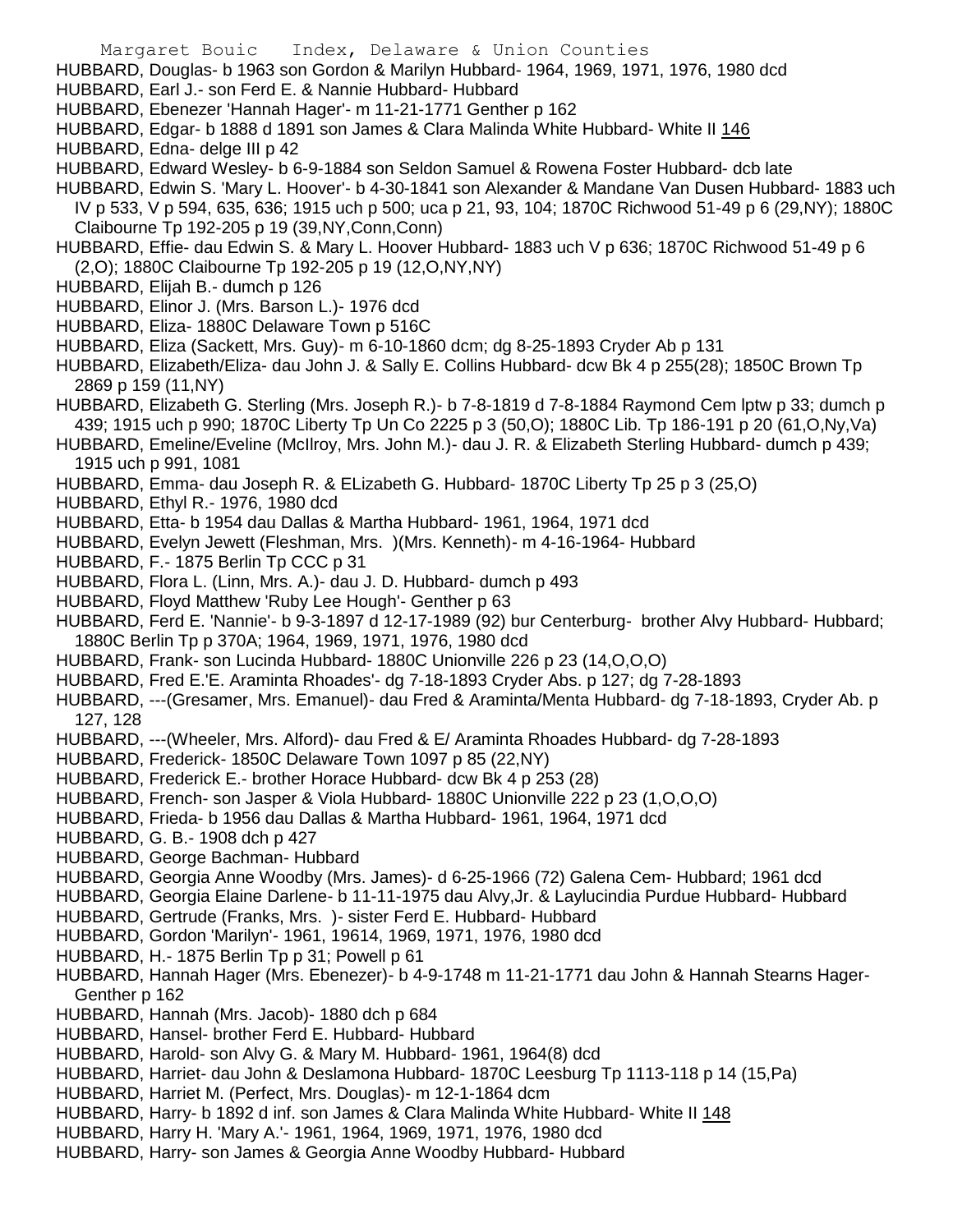Margaret Bouic Index, Delaware & Union Counties HUBBARD, Mrs. Henry- died- dg 11-11-1886 Cryder Abst. p 141 HUBBARD, Horace- son John J. & Sallye E. Collins Hubbard- 1850C Brown Tp 2869 p 159 (15,NY); will dcw Bk 4 p 253 (28) 1866 HUBBARD, Ida Mary (Wilcox, Msr. Thomas)- b 6-18-1900 m 10-16-1905- Weiser p 86 HUBBARD, Ira- 1883 uch IV p 541 bur Mitchell Cem HUBBARD, Jackie 'Brenda' son Joe & Susie Hubbard- Hubbard HUBBARD, Jacob 'Hannah'- 1880 dch p 684 HUBBARD, James- 1880C Berskhire Tp p 419A HUBBARD, James 'Clara Malinda White' White II (123) HUBBARD, James F.- d 10-12-1886 dg 10-21-1886 Cryder Abs. p 140; Powell p 9 HUBBARD, James 'Georgia Anne Woodby'- Hubbard; 1961 dcd HUBBARD, James H. 'Ruth'- d 11-23-1978 (77) Galena Cem- 1964, 1969, 1971 dcd HUBBARD, James 'Lilly Lane'- m 9-29-1831 Madison Co unec V p 48 HUBBARD, James N.- son John J. & Sallye E. Collins Hubbard- 1850C Brown Tp 2869 p 159 (7,O); dcw Bk 4 p 253(28) HUBBARD, James 'Naomi Cocke'- son Thomas Hubbard- dcc Maxson Greene 2476; unec IV p 55 HUBBARD, Jane- dau John & Deslamona Hubbard- 1870C Leesburg Tp 113-118 p 14 (13,Pa) HUBBARD, Jane (Mrs. John)- b 1831 d 1914 Baughan Cem lptw p 6; 1880C Richwood 266-282 p 24 (48, Conn,Conn,Pa) HUBBARD, Jane Louise (Fryman, Mrs. Steven Merle)- m 12-21-1969 dau George Bachamn Hubbard-Hubbard HUBBARD, Jane M. (Cook, Mrs. Aron Z.)- m 1-14-1836 Madison Co unec VII p 23 HUBBARD, Janie L. (Mrs. Thomas A.)- 1964, 1980 dcd HUBBARD, Jasper- son Leander & Lucinda Hubbard- 1860C Jerome Tp 64-63 p 9 (6,O) HUBBARD, Jasper M.- d 6-12-1886 York Tp Cem p 38 HUBBARD, Jasper 'Priscilla Wise'- 1915 uch p 704 HUBBARD, Jasper 'Viola'- 1880C Unionville 222 p 23 (25,O,O,O) HUBBARD, J. D.- dumch p 493; Powell p 45; djlm p 77 HUBBARD, Jennie Elizabeth Mckittrick (Disney, Mrs. J. E.)(Mrs. Albert)- dau John & Ellen Ferguson Mckittrick-McKitrick p 434

- HUBBARD, Jennie (Southard, Mrs. Francis H.)- m 3-18-1869 ucm 4524
- HUBBARD, Jeremiah- Pabst 8 p 91
- HUBBARD, Jess 'Lannbull Eastep'- Hutchisson p 37
- HUBBARD, Joe- brother Ferd E. Hubbard- Hubbard
- HUBBARD, Joe T 'Susie M.'- Hubbard; 1961, 1964, 1969, 1971, 1976, 1980 dcd
- HUBBARD, John- 1880C Radnor Tp p 472A
- HUBBARD, John J.- 1880C Berkshire Tp p 415A
- HUBBARD, John W.- b 1-1869 son Cordelia J. Spees DeWitt- 1870C Leesburg Tp 196-203 p 25 (2,O); 1880C Scioto Tp 198 (11,O,Pa,O); 1900C Leesburg Tp 19 p 1B (31,O,Pa,O)
- HUBBARD, John D.- 1880C Berkshire Tp p 419A
- HUBBARD, John 'Deslamona'- 1870C Leesburg Tp 113-118 p 14 (45,Pa)
- HUBBARD, John Dewey- brother Horace Hubbard- dcw Bk 4 p 253
- HUBBARD, John- b 1953 son Dallas & Martha Hubbard- 1961, 1964, 1971 dcd

HUBBARD, John 'Jane'- b 8-25-1829 d 12-12-1919/8 Baughn Cem lptw p 6; Liberty Tp uninf p 17; 1900C Paris Tp 180-184 p 10B (70,Pa,Eng,NY)

- HUBBARD, John- b 5-1870- son John & Deslamon Hubbard- 1870C Leesburg Tp 113-118 p 14 (1/12,O)
- HUBBARD, John J. 'Sallie E. Collins'- d 8-2-1890 (90-2-22) Cheshire Cem; dg 7-22-1880 (80) delge VIII p 52; 1880 dch p 684; 1850C Brown Tp 2869 p 159 (50,Conn); Powell p 59
- HUBBARD, John 'Leah'- 1870C Leesburg Tp 87-89 p 11 (83,England)

HUBBARD, John W. 'Christiana Teed'- b 3-18-1867 m 11-25-1903 dcm son F. E. & Arminta Rhodes Hubbard-HUBBARD, Joseph- 1840C Jerome Tp 1183 (20-30)

- HUBBARD, Joseph H. 'Elizabeth Sterling'- dumch p 439; 1915 uch p 990; 1883 uch V p 403; uca p 57, 83; 1900C Liberty Tp Un Co 190-194 p 9A (83,Vt,Vt,Vt)
- HUBBARD, Joseph J.- son Jackie & Brenda Hubbard- Hubbard
- HUBBARD, Joseph R. 'Elizabeth G.'- b 5-7-1817 d 4-1-1913 Raymond Cem lptw p 33; 1870C Liberty Tp Un Co 25 p 3 (53,Vt); 1880C Lib. Tp 186-191 (63,Va,NY,Mass)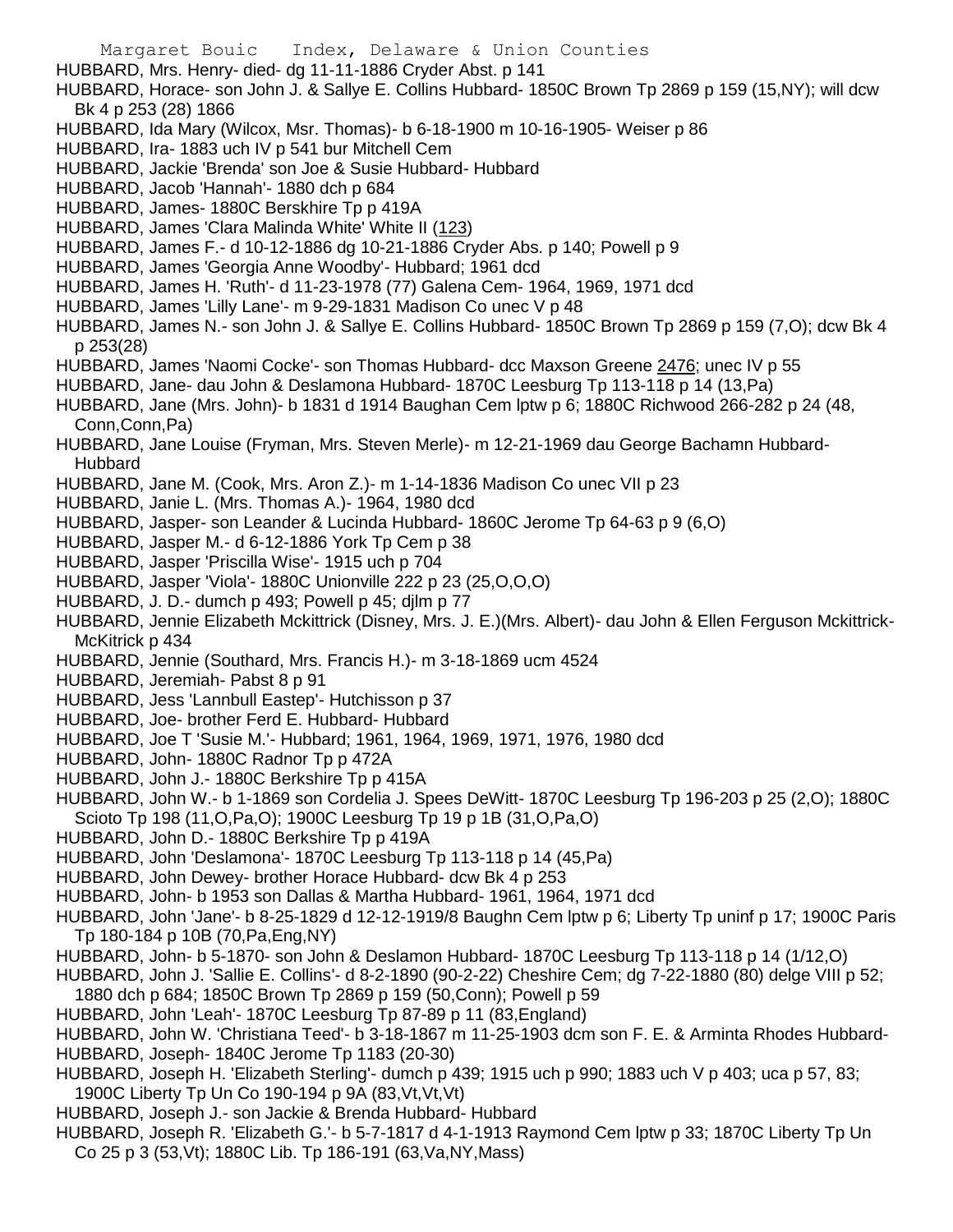HUBBARD, Joshua Tennyson- b 2-4-1983 son Tennyson & Wilson Hubbard- Hubbard

- HUBBARD, Judy Dayle (Mrs. Dennis Wayne- m 8-20-1977 dau Dale M. Smith- Hubbard
- HUBBARD, Kathleen (Sparks, Mrs. )- dau Fred E. & Nannie Hubbard- Hubbard
- HUBBARD, Kathy (Speakman, Mrs. Dan)- dau Alvy G. & Mary Ward Hubbard- Hubbard; 1961, 1964 (7) dcd
- HUBBARD, Kenneth'Ida Evelyn Jewett'- m 4-16-1964 d 1-20-1991 (77) Hubbard
- HUBBARD, Lall (McIlroy, Mrs. Lafe)- m 3-2-1878 ucm 6227
- HUBBARD, Lannbull Eastep (Mrs. Jess)- dau William & Mattie L. Hutchisson -Hutchisson p 37
- HUBBARD, Laura (McIlroy, Mrs. Hubbard)- b 6-1857 m 3-2-1878 dau J. R. & Elizabeth Sterling Hubbarddumch p 439; 1915 uch p 990, ; 1870C Liberty Tp Un Co 25 p 3 (13,O); 1900 Liberty Tp 190-194 p 9A (43,O,Vt,O)
- HUBBARD, Lavona (McClung, Mrs. John)- b 1856; unec IV p 28
- HUBBARD, Lavonna J.- b 1961 dau Dallas & Martha L. Hubbard- 1971, 1976, 1980 dcd
- HUBBARD, Lawrence- son James & Georgia Ann Woodby Hubbard- Hubbard
- HUBBARD, Lawrence M. 'Linda Sue'- 1961, 1964, 1969, 1971, 1980 dcd
- HUBBARD, Laylucindia Purdue (Mrs. Alvy Harold,Jr.)- Hubbard
- HUBBARD, Leah (Mrs. John)- 1870C Leesburg Tp 87-89 p 11 (68,O)
- HUBBARD, Leander 'Lucinda'- 1860C Jerome Tp 64-63 p 9 (26,O)
- HUBBARD, Lenora Jane Williams (Mrs. William Franklin)- b 3-4-1928 m(2) 6-25-1966 dau Harry Edward & Martha Ellen McFarland Williams- ped 1; delge IV p 18, V p 26, VI p 3,4, VIII p 32, IX p 70; 1969, 1971, 1976, 1980 dcd
- HUBBARD, Leona- delge III p 38
- HUBBARD, Leslie- son William Thomas Hubbard- Hubbard
- HUBBARD, Lida (Wheeler, Mrs. Alfred)- dau Fred & Menta Hubbard- dg 7-18-1893 Cryder Ab. p 127, 129
- HUBBARD, Lillie (Snyder, Mrs. )- sister Ferd E. Hubbard- Hubbard
- HUBBARD, Lilly Lane (Mrs. James)- m 9-29-1831 Madison Co unec V p 48
- HUBBARD, Lincoln M. 'Olive E.'- b 1860 d 1936 Claibourne Cem p 31- son Marvin & Louisa Hubbard; 1915 uch p 500; uca p 98, 99 York Tp; 1870C York Tp 74-73 p 10 (9,O); 1880C York Tp 284 p 28 (18,O,O,O); 1900C Richwood 25-27 p 2A (38,O,O,O) m 15y
- HUBBARD, Linda Sue (Mrs. Lawrence M.)- 1961, 1964, 1969, 1971, 1980 dcd
- HUBBARD, Lola (Bakus, Mrs. )- dau James & Gerogia Anne Woodby Hubbard- Hubbard
- HUBBARD, Louisa- dau John & Deslamon Hubbard- 1870C Leesburg Tp 113-118 p 14 (4,O)
- HUBBARD, Louisa (Mrs. Marvin)- d 7-26-1905 York Tp Cem p 39; 1870C York Tp 74-73 p 10 (43,O); 1880C York Tp 284 p 28 (53,O,NY,NY)
- HUBBARD, Lucinda (Mrs. Leander)- 1860C Jerome Tp 64-63 p 9 (20,O)
- HUBBARD, Lucinda- 1880C Unionville 226 p 23 (49,O,O,O)
- HUBBARD, Lucy M. (Winters, Mrs. John F.)- m 9-26-1867 ucm 4248 dau J. R. & Elizabeth Sterling Hubbarddumch p 439; 1915 uch p 991
- HUBBARD, Lucy (Rose, Mrs. Warren)- 1830C Milford 227 (20-30); 1850C Milford 1198-1216 p 178 (49,O)
- HUBBARD, Lucy (Wren, Mrs. Warren)- m 2-22-1822 ucm 23
- HUBBARD, Lydia- d 7-23-1932 (91) Berkshire Cem Powell p 9
- HUBBARD, Lydia -dau John & Deslamon Hubbard- 1870C Leesburg Tp 13-118 p 14 (12,Pa)
- HUBBARD, Lydia (Marford, Mrs. James)- m 11-11-1878 ucm 6359
- HUBBARD, Mabel (Albright, Mrs. Dr. Arthur)- b 1890 m 1914 dau James & Clara Malinda White Hubbard-White II 147
- HUBBARD, Mame (McIlroy, Mrs. Clarence)- m 5-15-1880 ucm 6725
- HUBBARD, Margaret (Scott, Mrs. Thomas)- dau William Hubbard- Powers Pat p 253
- HUBBARD, Marilyn (Mrs. Gordon)- 1961, 1964, 1969, 1971, 1976, 1980 dcd
- HUBBARD, Marion- d 7-9-1869 (3m28d) ch J. & D.; Blues Creek Cem djlm p 77
- HUBBARD, Marjorie M. (Potts, Mrs. )- dau Ferd E. & Nannie Hubbard- Hubbard
- HUBBARD, Martha E./L (Mrs. Dallas T.)- 1961, 1964, 1971, 1976, 1980 dcd
- HUBBARD, Martha- dau Marvin & Louisa Hubbard- 1870C York Tp 74-73 p 10 (16,O); 1880C York Tp 284 p 28 (25,O,O,O)
- HUBBARD, Marvin 'Louisa'- 1870C York Tp 74-78 p 10 (50,O); 1880C York Tp 284 p 28 (59,O,Vt,Vt)
- HUBBARD, Mary- 1850C Jerome Tp 1900-1921 p 278 (63,Va)
- HUBBARD, Mary A. (Mrs. Harry H.)- 1961, 1963, 1969, 1971, 1976, 1980 dcd
- HUBBARD, Mary A. (Mrs. William)- d 11-3-1885 (59-7-1) Oakdale Cem I p 81 (D-R2-350; 1870C Marysville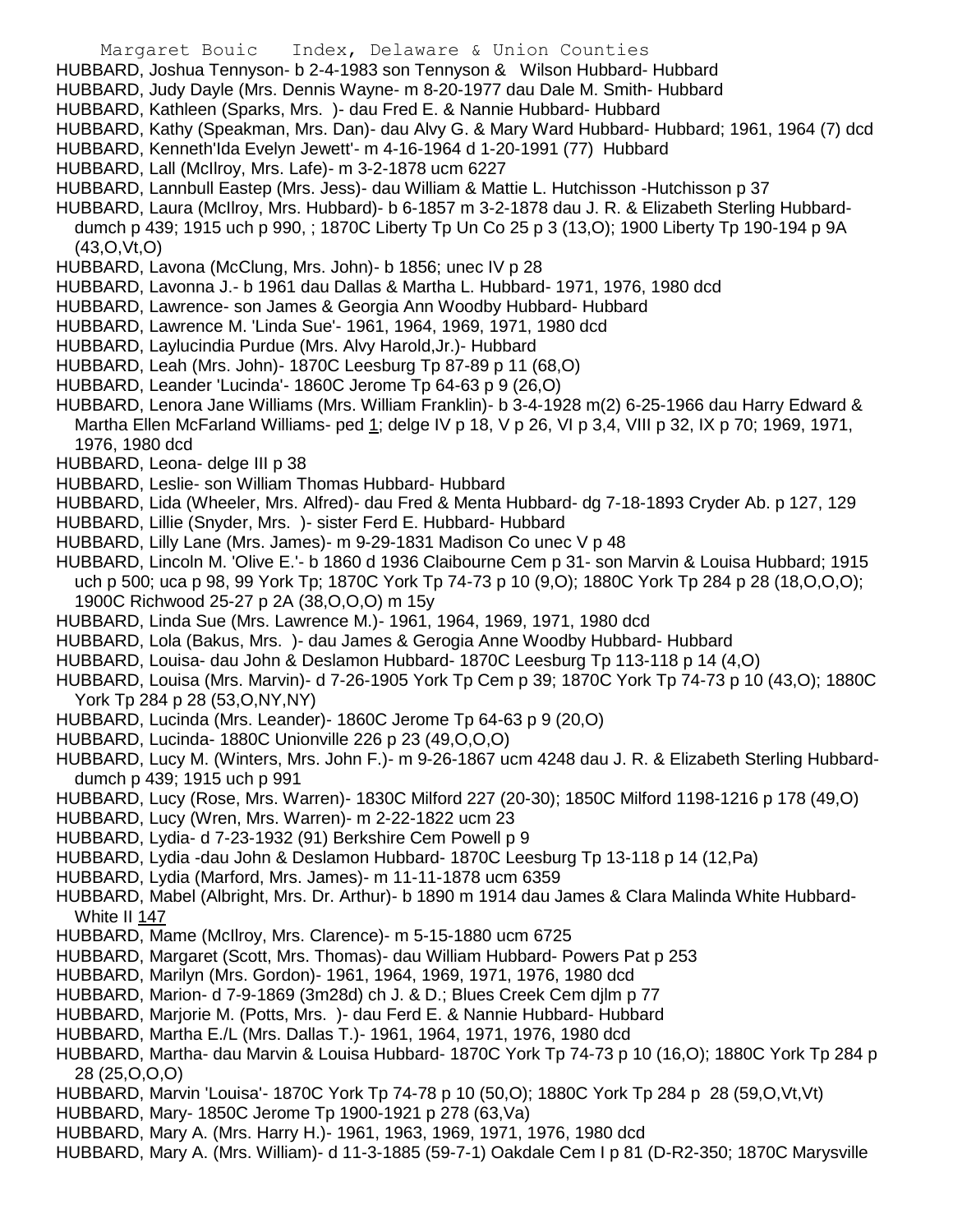128 - 14 (44,O) Dugan children lived with them

- HUBBARD, Mary (Bailey, Mrs. John)- m 10-25-1831 Madison Co unec V p 48
- HUBBARD, Mary (Clark, Mrs. )- dau James & Georgia Anne Woodby Hubbard- Hubbard
- HUBBARD, Mary (Mrs. David)- 1971 ucd
- HUBBARD, Mary L. Hoover (Mrs. Edwin S.)- m 1867 dau Daniel & Ellen Hubbard- 1883 uch V p 636; 1880C Claibourne Tp 192-205 p 19 (37,O,Va,Va)
- HUBBARD, Mary Magdalene (Mrs. Alvy G.)- b 4-22-1936 Russell Co, Va. d 11-17-1987 (51) Oakdale Cem dau James K. & Rose E. Jackson Ward- Hubbard; 1961, 1964 dcd
- HUBBARD, Mary (McIlroy, Mrs. Clarence)- dau J. R. & Elizabeth Sterling Hubbard- dumch p 439; 1915 uch p 991; 1870C Liberty Tp Un Co 25 p 3 (19,O)
- HUBBARD, Mary (Mrs. Osias)- 1850C Milford 1198-1216 p 178 (80,Ct)
- HUBBARD, Mary F. Said (Mrs. )- b 2-20-1910 d 10-24-1993 dau Presley & Henrietta Said- Oak Grove Cem-Hubbard
- HUBBARD, Matty A. (Goldsmith, Mrs. Albert)- m 1-30-1873 ucm 5217
- HUBBARD, Mercy (Boardman, Mrs. Jonathan)- Asp p 72
- HUBBARD, Michael- b 1961 son Gordon & Marilyn Hubbard- 1961, 1964, 1969, 1971, 1976, 1980 dcd
- HUBBARD, Nancy Carr (Mrs. Richard)- m 2-24-1827 Madison Co unec V p 27
- HUBBARD, Nannie (Mrs. Ferd E.)- d 1986- Hubbard; 1964, 1969, 1971, 1976, 1980 dcd
- HUBBARD, Naomi Cocke (Mrs. James)- dau Thomas Cocke- dcc Maxson Greene 2477; unec IV p 55
- HUBBARD, Nellie- b 1866 d 1884 Berkshire Cem Powell p 1
- HUBBARD, Nelson- Pabst 1 p 49
- HUBBARD, Nettie- 1880C Claibourne Tp 194-207 p 19 (19,Pa,Pa,Pa)
- HUBBARD, Nina Haris (Mrs. )(Stone, Mrs. )- dau Steve Martin & Mary Stoughton Harris- Genther p 113
- HUBBARD, Norman M.- d 10-26-1928 York Cem p 39, 104; son Marvin & Louisa Hubbard- 1870C York Tp 74- 73 p 10 (19,O); 1880C York Tp 284 p 28 (29,O,O,O)
- HUBBARD, Obey- d 8-28-1888 York Tp Cem p 39
- HUBBARD, Olive E. (Mrs. Lincoln)- b 12-1867 d 1922 Claibourne Cem p 3; 1900C Richwood 25-27 p 2A (32,O,O,O) m 15y, 2 ch, 1 liv.
- HUBBARD, Ophellia- 1850C Paris Tp 619-633 p 95 (12,O) lived with Joshua & Arnett Marshall
- HUBBARD, Osias 'Mary'- 1850C Milford 1198-1216 p 178 (90,Ct)
- HUBBARD, Patricia A. (Mrs. Carl R.)- 1980 dcd
- HUBBARD, Patricia- dau Dallas T. & Martha E. Hubbard- 1961, 1964(12) dcd
- HUBBARD, Paul Richard- b 3-18-1966 son Richard & Rachel Reaney Hubbard- Hubbard
- HUBBARD, Pauline (Griffith, Mrs. )- dau Ferd E. & Nannie Hubbard- Hubbard
- HUBBARD, Penny (Mrs. Tennyson)- 1991 ucd
- HUBBARD, Permilla (Ruggles, Mrs. )(Kennedy, Mrs. Joseph M.)- dau Elijah B. Hubbard- dumch p 126
- HUBBARD, Phillip- b 1956 son Harry H. & Mary A. Hubbard- 1961, 1964, 1969, 1971, 1976 dcd
- HUBBARD, Phyllis (Mrs. Ronald)- 1961, 1964 dcd
- HUBBARD, Priscilla Wise (Mrs. Jasper)- dau Anthony & Sarah Leighley Wise- 1915 uch p 704
- HUBBARD, R.- uca p 83 Liberty Tp
- HUBBARD, Rachel Helphinstine (Mrs. Thornton)- m 10-17-1836 Madison Co unec VII p 24
- HUBBARD, Rachel (Mrs. Richard)- Hubbard
- HUBBARD, Rebecca- dau John & Deslamona Hubbard- 1870C Leesburg Tp 113-118 p 14 (7,Pa)
- HUBBARD, Rhoda Thompkins- sister of Jotham Thompkins- dcw Bk 2 p 369
- HUBBARD, Rhonda- b 1954 dau Joe T. & Susie M. Hubbard- 1964, 1969, 1971 dcd
- HUBBARD, Rhonda Lynn b 1957- dau Dallas & Martha E. Hubbard- Hubbard; 1961, 1964, 1961 dcd- engaged to Gerald Perdue
- HUBBARD, Richard 'Nancy Carr'- m 2-24-1827 Madison Co unec V p 27
- HUBBARD, Richard 'Rachel Reaney'- son Mary Said Hubbard- Hubbard
- HUBBARD, Robert- b 1965 son Carl R. & Patricia A. Hubbard- 1980 dcd
- HUBBARD, Ronald 'Phyllis'- 1961, 1964, 1980 dcd
- HUBBARD, Ronald- son Ronald & Phyllis Hubbard- 1964 dcd (3)
- HUBBARD, Rowena Foster (Mrs. Seldon Samuel)- (30-1884) dcb Late (Edward Wesley)
- HUBBARD, Rowley M.- d 8-27-1885 York Tp Cem p 38
- HUBBARD, Royce- b 1967 son Carl R. & Patricia A. Hubbard- 1980 dcd
- HUBBARD, Ruby Lee Hough (Mrs. Floyd Matthew)- Genther p 63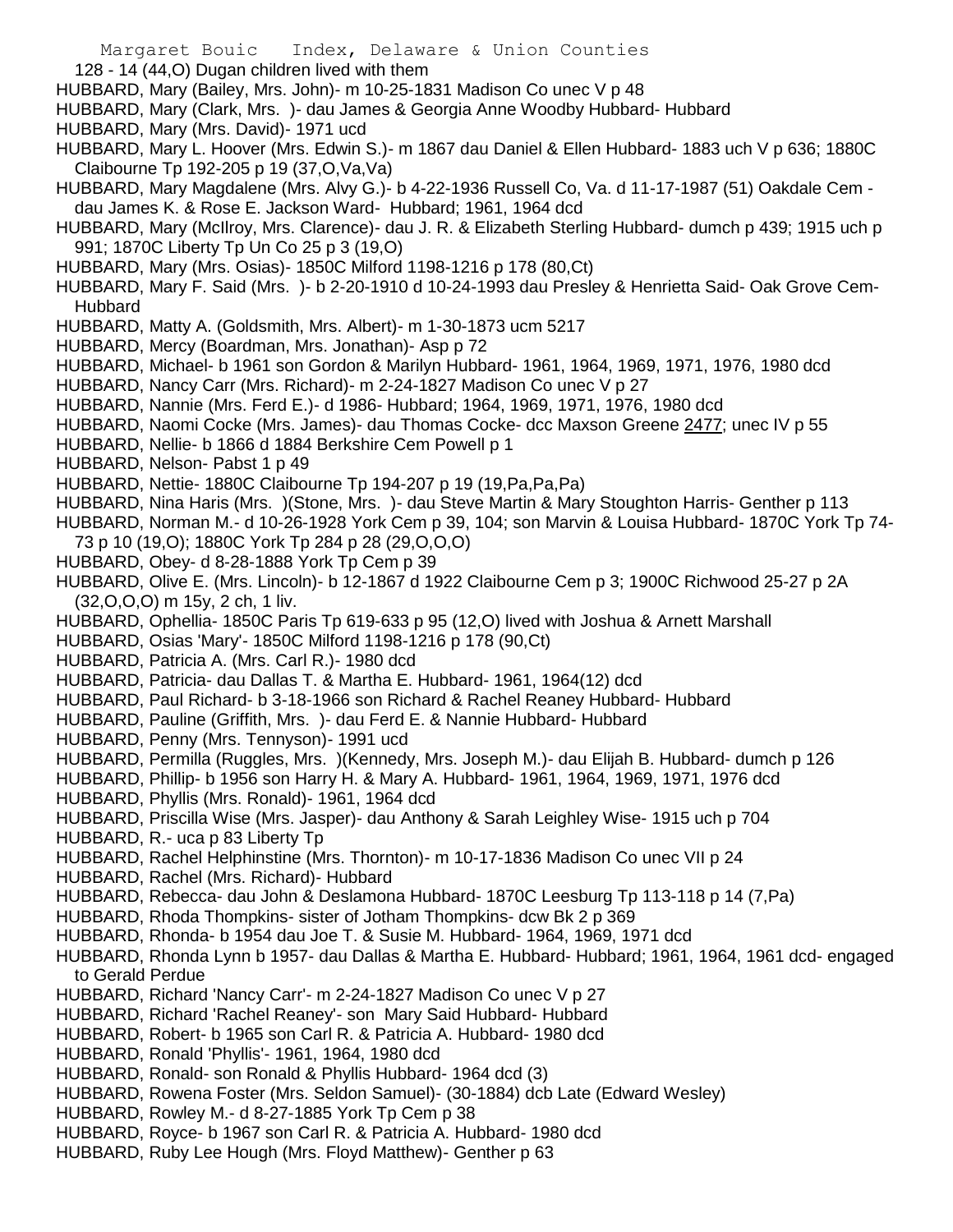Margaret Bouic Index, Delaware & Union Counties HUBBARD, Ruby (Wymer, Mrs. )- dau James & Georgia Anne Woodby Hubbard- Hubbard HUBBARD, Ruth (Burdick, Mrs. Robert)- b 1-16-1640 m 11-2-1655 d 1691 dau Samuel & Tacy Cooper Hubbard- dcc Maxson Grene 619; unec IV p 56; Asp p 30 HUBBARD, Ruth (Mrs. James)- 1969, 1971 dcd HUBBARD, Sallie E. Collins (Mrs. John H.)- d 2-26-1896 (92-2-10) Cheshire Cem Powell p 59- 1880 dch p 685; 1850C Brown tp 2869 p 159 (46,NY) HUBBARD, Samuel- son John & Dexlamona Hubbard- 1870C Leesburg Tp 113-118 p 14 (9,Pa) HUBBARD, Samuel- b 4-1864 son John Hubbard- 1900C Paris Tp 180-184 p 10B (36,Pa,Pa,Pa) HUBBARD, Samuel 'Tacy Cooper'- b 1610 m 1-4-1636 d 1689 son James & Naomie Cocke Hubbard- dcc Maxson Greene 1238; unec IV p 55; Asp 30, 44 HUBBARD, Sandra- b 1963 dau Larry M. & Linda Sue Hubbard- 1964, 1969, 1971 dcd HUBBARD, Sarah E. (Conkleton, Mrs. Obed J.)- m 3-13-1851 Olentagy Gaz 3-21-1851; Reed Abst p 106; **Cronkleton** HUBBARD, Sarah E.- dau John J. & Sally E. Collins Hubbard- 1850C Brown Tp 2869 p 159 (20,NY) HUBBARD, Sarah May (Mrs. D. M.)- m 5-11-1865 ucm 3728 HUBBARD, Seldon Samuel 'Rowena Foster'- (30-1884) dcb late (Edward Wesley) HUBBARD, Shane Joseph- b 12-29-1975 d 8-18-1991 (15)Bloomfield Cem- auto accident- son Jackie & Brenda Hubbard- Hubbard HUBBARD, Sidney- son John J. & Sally E. Collins Hubbard- 1850C Brown Tp 2869 p 159 (2,O) HUBBARD, Sonia Le Ann- b 3-10-1981 dau Tennyson Wilson Hubbard- Hubbard HUBBARD, Sterling J. 'Elizabeth Mantle'- m 12-24-1846 Madison Co unec X p 28 HUBBARD, Susan- delge IX p 6 HUBBARD, Susan Beach- dau Israel Beach- dcw Bk 4 p 381 (4,O) HUBBARD, Susan L. Beach (Mrs. J. Dewey)- b 1832 m 12-4-1855 dcm d 1921 Berkshire Cem Powell p 1; 1880 dch p 685; Pabst 3 p 22, 6 p 8; Reed Abs p 159 HUBBARD, Susie (Mrs. Joe T.)- 1964, 1969, 1971, 1976, 1980 dcd HUBBARD, T.- 1980 dcd Genoa Tp HUBBARD, Tammy- b 1961 dau Larry M. & Linda Sue Hubbard- 1964, 1969, 1971 dcd HUBBARD, Tassy/Tacy Cooper (Mrs. Samuel)- b 1608 m 1-4-1636 d 1697- dcc Maxson Greene 1239; unec IV p 56; Asp p 30, 44 HUBBARD, Tena- b 1954 ch Harry H. & Mary A. Hubbard- 1961, 1964, 1969, 1971, 1976 dcd HUBBARD, Tennyson 'Penny Wilson'- son Alvy & Mary Hubbard- Hubbard; 1961, 1964 (4) dcd; 1991 ucd HUBBARD, Thomas- burned at stake- 5-26-1555 unec IV p 55 HUBBARD, Thomas- dcc Maxson Greene 4952 HUBBARD, Thomas A. 'Janie'- 1964 dcd HUBBARD, Thomas- b 1966 son Harry H. & Mary A. Hubbard- 1969, 1971, 1976, 1980 dcd HUBBARD, Thornton 'Rachel Helphinstine'- m 10-17-1836 Madison Co unec VII p 24 HUBBARD, Vellie Mandane- dau Edwin S. & Mary L. Hoover Hubbard- 1883 uch V p 636; 1880C Claibourne Tp 192-205 p 19 (6,O,NY,O) HUBBARD, Virginia (Ward, Mrs. )- sister Ferd Hubbard- Hubbard

- HUBBARD, W. A.- uca p 70, Marysville
- HUBBARD, Dr. W. B.- unec VIII p 30
- HUBBARD, Wanda Catherine (Smith, Mrs. Michael Floyd)- b 9-6-1948 m 6-2-1976 dau Floyd Matthew & Ruby Lee Hough Hubbard- Genther p 63
- HUBBARD, Wanetta (Howard, Mrs. )- dau James & Georgia Anne Woodby Hubbard- Hubbard
- HUBBARD, William- Powers Pat p 253
- HUBBARD, William- 1880C Delaware Town p 523C
- HUBBARD, William A.- Pabst Pion I p 127
- HUBBARD, William Franklin 'Lenora Jane Williams'- b 8-30-1913 ped Onora Jane Williams Hubbard (1); delge IV p 49, V p 26; 1969, 1971, 1976, 1980 dcd
- HUBBARD, William- son Fred & E.Araminta Rhoades Hubbard- dg 7-18-1893 Cryder Abs p 127, 128
- HUBBARD, William- son John & Deslamona Hubbard- 1870C Leesburg Tp 113-118 p 14 (10,Pa)
- HUBBARD, William R/A. 'Mary A.'- b 10-2-1825 Vannago Co, Pa d 4-18-1906 (80y7m) Oakdale Cem I p 81
- 2047 (123D) (D-R2-35); 1860C Claibourne Tp 552 (34,Pa); 1870C Marysville 128 p 14 (44,Pa)
- HUBBARD, William Thomas- d 1919- Hubbard
- HUBBARD, William- son Thomas A. & Janie Hubbard- 1964 dcd (3)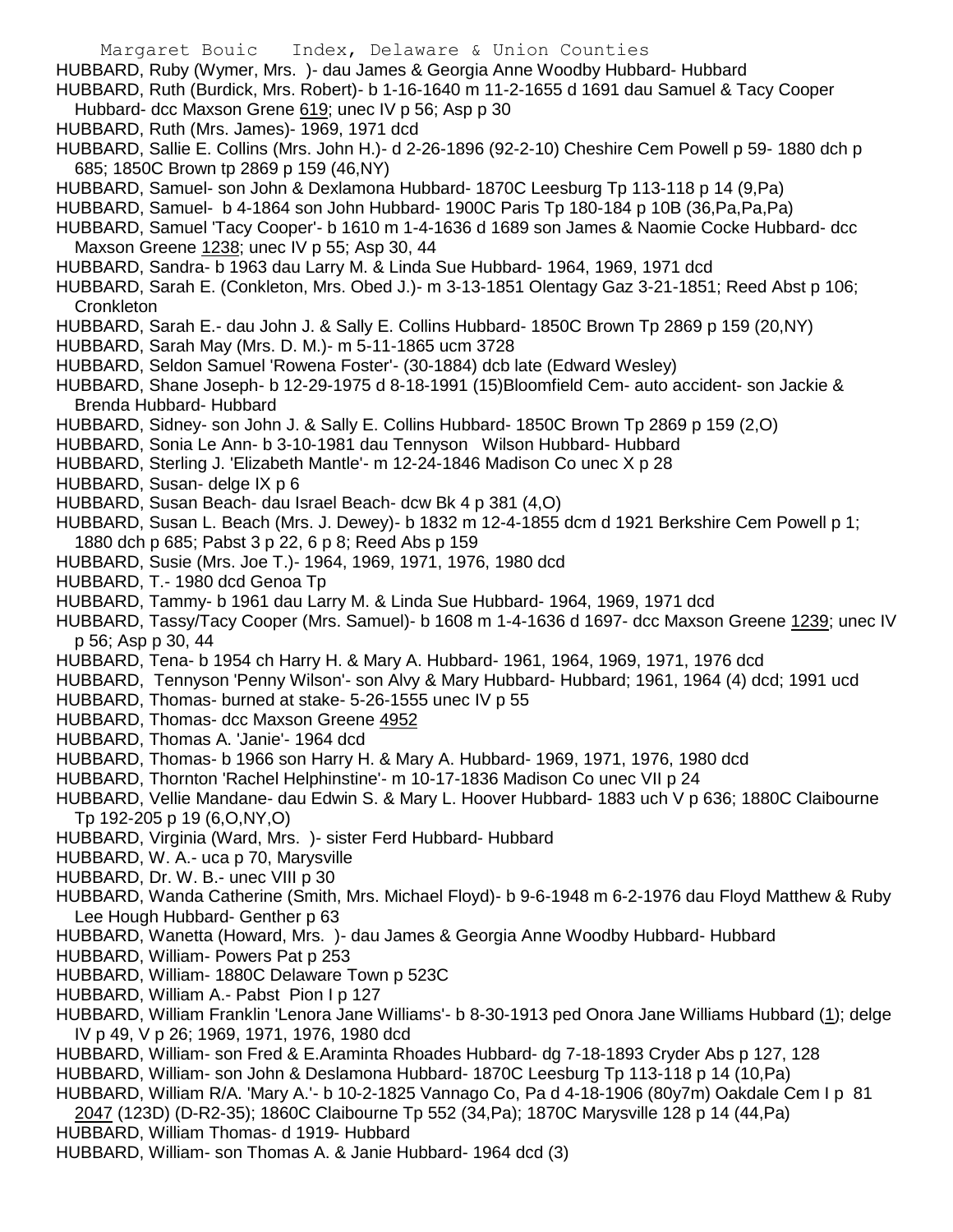- Margaret Bouic Index, Delaware & Union Counties HUBBART, Catharine Dorsey (Mrs. John)- lic 8-8-1872 ucm 5123 HUBBART, Faith (Shier, Mrs. Lowell)- d 1-10-1969 dau Henry Clyde Hubbart- Hubbart HUBBART, Henry Clyde- b 1882 d 9-28-1960- Hubbart; Poe p 1 HUBBART, Mrs. Henry Clyde- Pabst 8 p 31, 33, 36 HUBBART, John 'Catherine Dorsey'- lic 8-8-1872 ucm 5123 HUBBART, Marion (Shipps, Mrs. Frazier)- dau Dr. Henry Clyde Hubbart- Hubbart HUBBART, Nancy (Baird, Mrs. Boydson)- dau Dr. Henry Clyde Hubbart- Hubbart HUBBE, William- Pabst 1 p 8 HUBBEL, ---1915 uch p 530, 543; 1883 uch V p 17, 53 HUBBEL, Margaret (Wintermute, Mrs. Ashel Wells)- m 10-17-1847 d 11-3-1879 dg 1-30-1884 Cryder. Ab. p 90 HUBBEL, Mary Abraham (Mrs. Sharrod)- m 9-21-1844 dcm HUBBEL, Smapson- 1915 uch p 516 HUBBEL, Sharrod 'Mary Abraham'- m 9-21-1844 dcm HUBBELL & ALLEN, Reed Abst p 171; 1-9-1857 HUBBELL,---(Hipple, Mrs. jackson)- sister J. R. & Asa Hubbell- dg 12-15-1881 HUBBELL, A. B. uca p 24 HUBBELL, A. C.- dg 6-14-1877 Cryder Ab p 20 HUBBELL, Alexander- son Sharrad & Mary Abraham Hubbell- 1880 dch p 817; 1850C Kingston Tp 3276 p 173 (2,O) HUBBELL, Almira- dau Sharrad & Elizabeth Waters Hubbell- 1880 dch p 817 HUBBELL, Alonzo- son Harvey S. & Lurania Hitt Hubbell- 1880 dch p 811; delge IV p 59 HUBBELL, Alonzo 'Henrietta'- 1880C Marysville 277-302 p 18 (35,O,O,O) HUBBELL, Ann- dau Sharrad & Elizabeth Waters Hubbell- 1880 dch p 817 HUBBELL, Ann Westbrook (Mrs. Bowell)- m 8-2-5-1843 dcm; Olen Gaz 9-16-1843 Reed Abst p 103 HUBBELL, Anna (Buck, Mrs. Edmund)- b 6-3-1795 m 9-20-1815 d 3-4-1874 dau Ephraim & Elizabeth Collins Hubbell- dumch p 467 HUBBELL, Annis McIntyre (Mrs. John)- dcc Bernard McNeal 23; delge IV p 58 HUBBELL, --rsuch- hadc p 44, Peru Tp HUBBELL, Asa 'Mary Cole'- step-father of Eva Main- dg 3-25-1880 Cryder Ab p 43 HUBBELL, Asa S\C. d 12-5-1881 son Shadrack & Rebecca Randolph Hubbell- dg 12-15-1881, 5-27-1886 Cryder Ab. p 61, 132; brother J. R. & Mrs. Jackson Hipple HUBBELL, Benjamin F.- son Sharrad & Mary Abraham Hubbell- 1880 dch p 817 HUBBELL, Betsey McEuen (Mrs. Preston)- 1880 dch p 811 HUBBELL, Bethiah (Bottenfield, Mrs. Meeker)- b 4-27-1817 m 3-16-1842 d 10-22-1891 dau John & Annis McIntyre Hubbell- dcc Bernard McNeal 11; dcc William Carr 23 HUBBELL, Bowen/Bowell C. 'Ann Westbrook'- m 8--25-1843 dcm d 9-5-1886 Cryder Ab. p 132; Olentangy Gaz. 9-16-1843; Reed Abst p 103-son Shadrack & Rebecca Randloph Hubbell HUBBELL, Burton- 1908 dch p 396 HUBBELL, Mrs. C.- Brown Tp CCC HUBBELL, Calvin- son Sharrad & Elizabeth Waters Hubbell- 1880 dch p 817 HUBBELL, Catharine- dau Shadrack & Rebecca Randolph Hubbell- dg 5-27-1886 Cryder Ab p 132 HUBBELL, Catherine (Allen, Mrs. Jedidiah)- m 3-30-1854 dcm HUBBELL, Charles P.'Ella'- 1908 dch p 396; Powell p 136 HUBBELL, Clarinda Adams (Mrs. Harvey S.)- b 12-14-1821 d 7-24-1887 Center Village Cem 3-5-6 Powell p 121; dau Ruloff & Elizabeth Jones Adams- 1880 dch p 811; dg 7-28-1887 Cryder Ab p 160 HUBBELL, Daniel- son Harvey S. & Lurania Hitt Hubbell-1908 dch p 396; 1880 dch p 811; delge IV p 59 HUBBELL, Elizabeth Collins (Mrs. Ephraim)- dumch p 467 HUBBELL, Elizabeth (Hartrum, Mrs. )- dau Harvey & Larana Hitt Hubbell- delge IV p 59 HUBBELL, Elizabeth- dau Sharrad & Elizabeth Waters Hubbell- 1880 dch p 817
- HUBBELL, Elizabeth Waters (Mrs. Sharrad)- dau Joseph & Sarah Sears Waters- 1880 dch p 817
- HUBBELL, Ella (Mrs. Charles P.)- d 6-25-1879 (23-2-9) Harlem Cem- Powell p 136
- HUBBELL, Emaline R. (Haycock, Mrs. George)- m 4-11-1865 dcm dau Harvey & Larana Hitt Hubbell- delge IV p 59
- HUBBELL, Emily M. Cave (Mrs. Hiram)- m 12-31-1863 dcm
- HUBBELL, Emma- adopted dau Alonzo & Henrietta Hubbell- 1880C Marysville 277-302 p 18 (3,O,O,Va)
- HUBBELL, Eoline (Crawford, Ms. )- dau Harvey & Larana Hitt Hubbell- delge IV p 59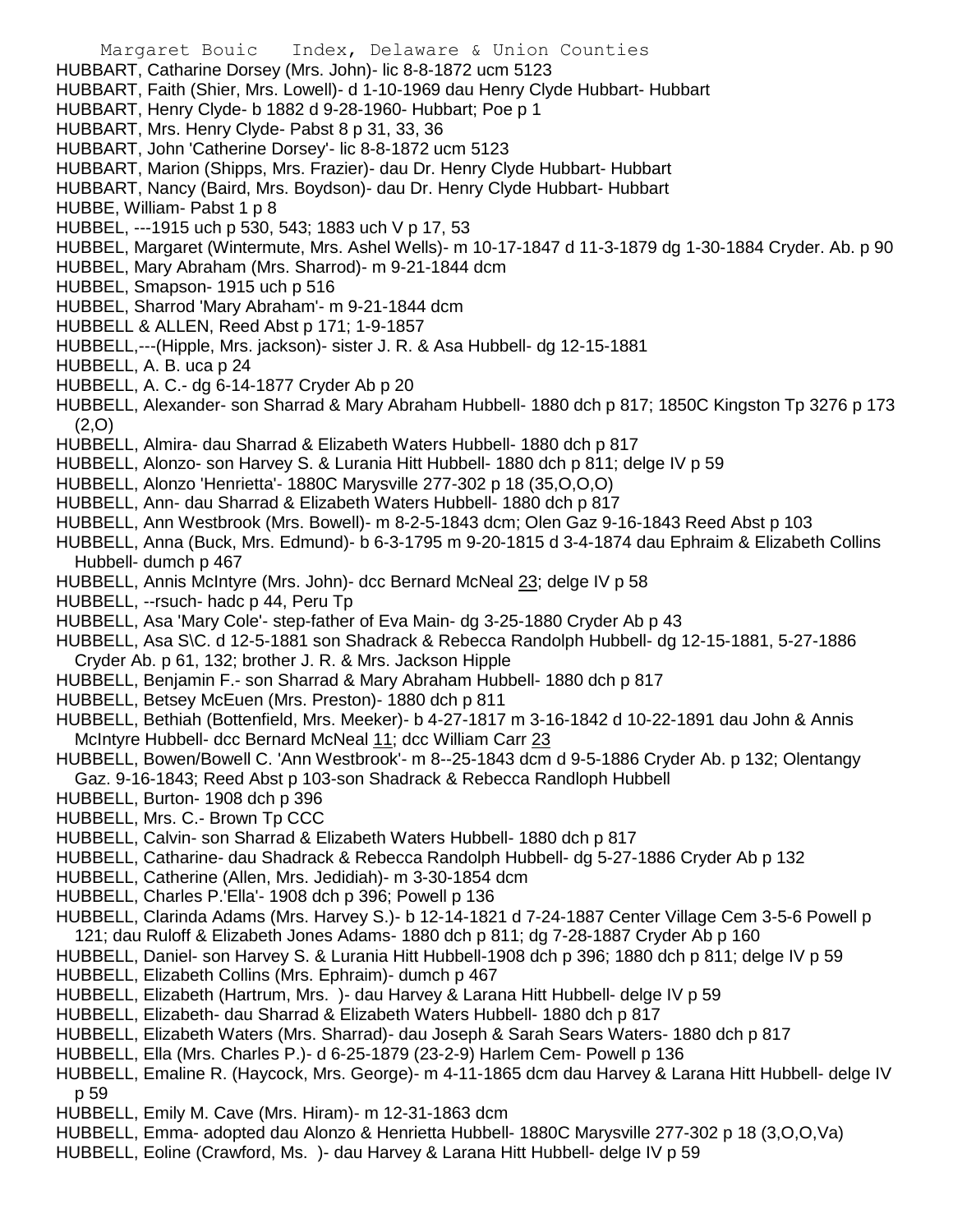- Margaret Bouic Index, Delaware & Union Counties
- HUBBELL, Ephraim 'Elizabeth Collins'- dumch p 467
- HUBBELL, Ephraim Rachel Mcleod'- m 10-24-1844 dcm
- HUBBELL, Ephraim 'Sarah Howard'- m 7-18-1838 dcm
- HUBBELL, Eunice E.- d 2-18-1857 (15) Center Village Cem dau P. M. & Rachel Hubbell- Powell p 121
- HUBBELL, Flora B.(Mrs. Frank D.)- Hubbell; 1961, 1964, 1969, 1971, 1976, 1980 dcd
- HUBBELL, Francis Marion 'Harriet Lillian Bowers'- (31-1894) dcb late (Nellie Ruth)-son Sharrad & Mary Abrams Hubbell- 1880 dch p 817
- HUBBELL, Frank D. 'Flora B.'- d 1-16-1981 (84) Old Blue Cem- Hubbell; 1961, 1964, 1969, 1971, 1976, 1980 dcd
- HUBBELL, Frank Leland- Pabst 2 p 36
- HUBBLE, Frank- hadc p 125
- HUBBELL, Frannie- 1880C Delaware Town p 483A
- HUBBELL, Gay (Mrs. James R.)- 1976 dcd
- HUBBELL, Geraldine Warner (Waddell, Mrs. )(Mrs. Samuel Van)- b 9-4-1942 m(2) 6-3-1962 d 2-12-1990 (47) bur Ind. dau Paul W. & Ruth Warner- Hubbell
- HUBBELL, Grace M.- hadc p 125
- HUBBELL, Hatie?- 1880C Brown Tp (24-,O,Pa,O) p 382A; delge III p 15
- HUBBELL, Harriet Lillian Bowers (Mrs. Francis Marion)- dcb late (Nellie Ruth)
- HUBBELL, Harriet- dau Shadrack & Rebecca Randolph Hubbell- dg 5-27-1886 Cryder Abst. p 32
- HUBBELL, Harriet- dau Sharrad & Mary Abraham Hubbell- 1880 dch p 817
- HUBBELL, Harriet (Westbrook, Mrs. Lafayette)- b 10-29-1829 m 1849 d 5-1-1868- Powell p 370
- HUBBELL, Henrietta (Mrs. Alonzo)- 1880C Marysvuille 277-302 (35,O,O,O)
- HUBBELL, Hervey- 1880C Brown Tp p 384C
- HUBBELL, Hiram 'Emily M. Cave'- m 12-31-1863 dcm son Shadrack & Rebecca Randolph Hubbell- dg 5-27- 1886, 12-5-1890 Cryder Abs p 132, 40
- HUBBELL, S. Holmes- b 1870 d 1893 Galena Cem Powell p 20
- HUBBELL, Homer- d 4-10-1853 (33-7-26) Berlin Tp House Cem- Powell p 48; smallpox
- HUBBELL, H. S. 'Clarinda'- b 9-22-1817 d 7-24-1887 Center Village Cem; Powell p 121
- HUBBELL, Isabel- dau Sharrad & Mary Abraham Hubbell- 1880 dch p 817
- HUBBELL, James B.- delge IX p 29
- HUBBELL, James C.- son J. R. Hubbell- d 1-1-1871 (23) dg 1-6-1871 Cryder Abst. p 85
- HUBBELL, James J. 'Mary Ann Sheets'- m 8-9-1857 dcm
- HUBBELL, James R.- d 5-1-1877 (200 son A. C. Hubbell- dg 6-14-1877 Cryder Ab p 20
- HUBBELL, James R. 'Gay'- 1976 dcd
- HUBBELL, Hon. James R.'Mary Longwell'- b 7-13-1824 d 11-26-1890 Oak Grove Cem son Shadrack & Rebecca Randolph Hubbell- Olentangy Gaz 3-5-1852 Reed Ab. p 119, 165; dg 3-24-1865, 3-31-1865, 4-15- 1870, 1-6-1871, 12-15-1881, 5-27-1886, 11-28-1890, 12-5-1890 Cyrder Abstact p 39. 40, 61, 85, 132; 1850C Trenton Tp 936 p 75 (26,O); Pabst Pion I p 44; 1880 dch p 215, 216, 221, 303, 464; 1908 dch p 81, 100, 101, 102, 308, 309, 310, 317, 713, 794; Thurston p 2; dcw Bk 4 p 167(19) wit, 422(44) surety; delge IX p 29,52; hadc p 66
- HUBBELL, James- son Sharrad & Elizabeth Waters Hubbell- 1880 dch p 817; 1850C Kingston Tp 3276 p 173 (17,O)
- HUBBELL, J. E.- hadc p 36 (1849 Lincoln Tp)
- HUBBELL, Jennifer- b 1966 dau James R. & Gay Hubbell- 1976 dcd
- HUBBELL, Jimmy- b 1964 son James R. & Gay Hubbell- 1976 dcd
- HUBBELL, John G. 'Annis McIntyre'- m 1814 delge IV p 58; dcc Bernard McNeal 22
- HUBBELL, John- son Sharrad & Elizabeth Waters Hubbell- 1880 dch p 817; 1850C Kingston Tp 3276 p 173 (15,O)
- HUBBELL, Josephine (McElwee, Mrs. )- dau Harvey & Larana Hitt Hubbell- delge IV p 59
- HUBBELL, Mrs. J. R.- Pabst 8 p 17
- HUBBELL, Krissy- dau Samuel Van & Geraldine E. Warner Hubbell- Hubbell
- HUBBELL, Lamyra B. (McElwee, mrs. James A.)- b 11-7-1856 m 12-1-1875 d 3-2-1940 dau Harvey S. &
- Lurana Hitt Hubbell- ped Wanda Bishop Boerger 15; delge III p 6, IV p 59
- HUBBELL, Leo J.- b 1876 d 1893 Galena Cem Powell p 20
- HUBBELL, Leroy- son Sharrad & Mary Abrams Hubbell- 1880 dch p 817
- HUBBELL, Levi- son Sharrad & Mary Abrams Hubbell- 1850C Kingston Tp 3276 p 173 (4/12,O)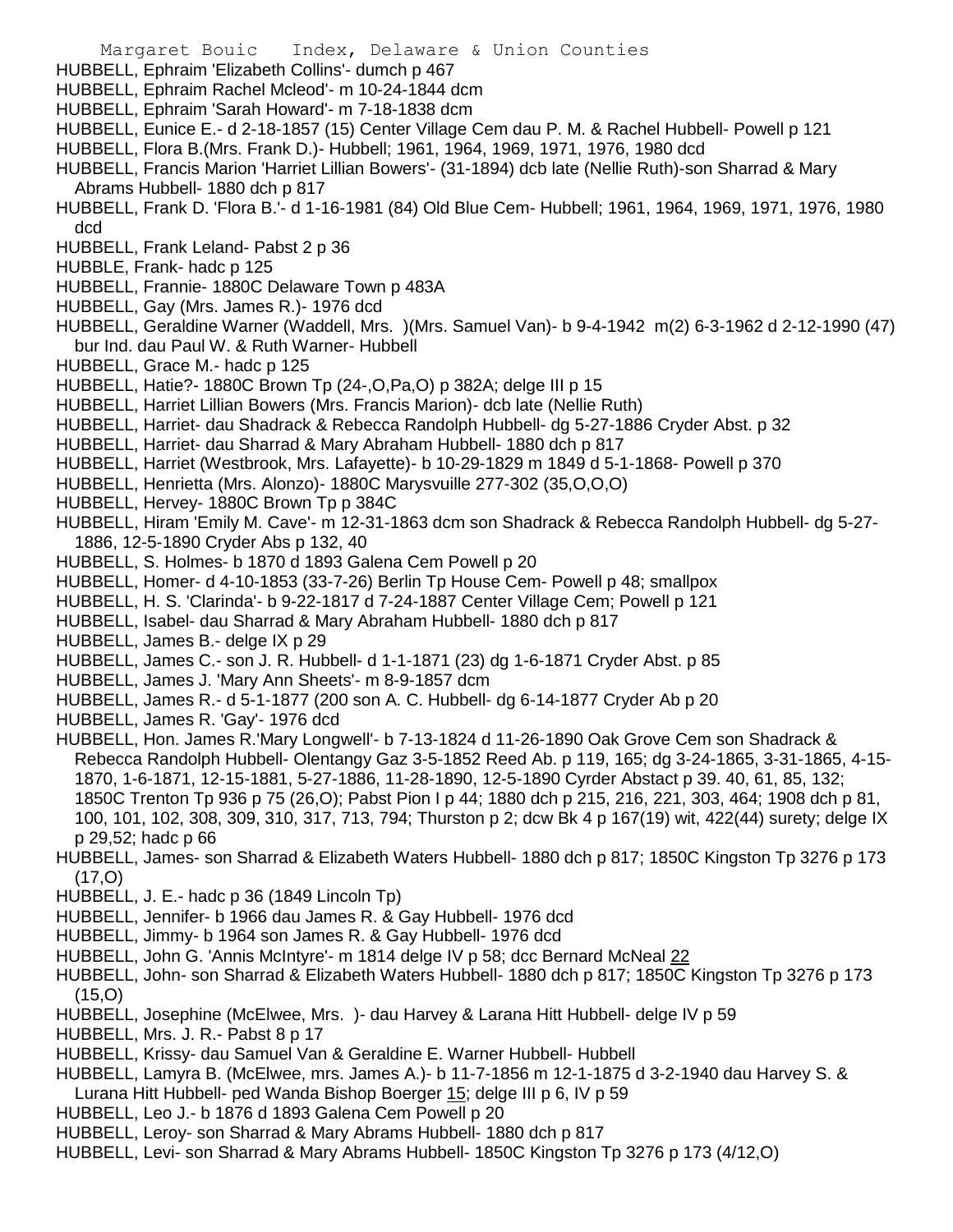- HUBBELL, Lida- Pabst 8 p 24; 1869 wsc p 11
- HUBBELL, Lizzie Holmes (Mrs. W. T.)- d 9-1-5-1883 (35-5-1) Galena Cem Powell p 20
- HUBBELL, Louisa- dau Sharrad & Elizabeth Waters Hubbell- 1880 dch p 817
- HUBBELL, Louisa (Sheets, Mrs. John d.)- m 12-31-1865 dcm
- HUBBELL, Lucy (Everts, Mrs. David)- delge IV p 74
- HUBBELL, Lurania Hitt (Mrs. Harvey)- b 11-28-1818 m 3-11-1839 d 12-11-1863 ped Wanda Bishop Boerger 31; delge III p 6, IV p 59
- HUBBELL, Lyman- Fisher p 6
- HUBBELL, Manassa- 1835 men p 39 #47 p 70 Lincoln Tp
- HUBBELL, Margaret Ann Westbrook (Buck, Mrs. Levi S.)- dau Solomon & Mathena Crawford Westbrook- dcq Forrest Main Lawrence 7
- HUBBELL, Margaret Eleanor- b 1879 d 1885 dau W. T. & Lizzie Holmes Hubbell- Galena Cem Powell p 20
- HUBBELL, Mary- 1880C Brown Tp p 382B (22,O,Pa,O); delge III p 15
- HUBBELL, Mary Abrams (Mrs. Sharrad)- dau James & Catherine West Abrams- 1880 dch p 817; 1850C Kingston Tp 3276 p 173 (32,Pa)
- HUBBELL, Mary A. Cole (Main, Mrs. Benjamin)(Mrs. A. C.)- d 11-25-1883 (43-2-1) Marlborough Cem p 160 dau Joseph Cole- dg 12-6-1883 Cryder Ab. p 87
- HUBBELL, Mary A. Mulford (Mrs. Sullivan)- 1880 dch p 817
- HUBBELL, Mary A.- dau Sharrad & Elizabeth Waters Hubbell- 1883 uch V p 817
- HUBBELL, Mary Ann Sheets (Mrs. James J.)- m 8-9-1857 dcm
- HUBBELL, Mary Elizabeth- dau Frank & Laura Hubbell- Pabst 2 p 36
- HUBBELL, Mrs. Frank- Pabst 2 p 36
- HUBBELL, Mary (Hopkins, Mrs. Mark)- dau Lyman Fisher- Fisher p 6
- HUBBELL, Mary Longwell (Mrs. James Randolph)- b 1826 m 1821 d 1869 Oak Grove Cem Powell p 433- dau Ralph & Betsey Thurston Longwell- Thurston p 2; 1869 wsc p 6; 1850C Trenton Tp 936 p 75 (24,O) d Tues dg 4-15-1870 Cryder Ab. p 80
- HUBBELL, Mary Martha- dau Sharrad & Mary Abrams Hubbell- 1880 dch p 817
- HUBBELL, Mary (Smith, Mrs. )- dau Frank D. & Flora Hubbell- Hubbell
- HUBBELL, Megan- b 1967 dau James R. & Gay Hubbell- 1976 dcd
- HUBBELL, Mehetable- dau Sharrad & Elizabeth Waters Hubbell- 1880 dch p 817
- HUBBELL, Minerva- dau Shadrack & Rebecca Randolph Hubbell- dg 5-27-1886 Cryder Ab. p 132
- HUBBELL, M. S.- b 9-22-1817 d 7-24-1887 Center Village Cem 3-5-5
- HUBBELL, Nancy A. (Mrs. C/G)- Powell p 137
- HUBBELL, Nellie Ruth- b 11-17-1894 dau Francis Marion & Harriet Lillian Bowers Hubbell- dcb late- Pabst 2 p 36
- HUBBELL, Ordemas- d 10-6-18151 (1y25d) son C/G & Nancy A. Hubbell- Harlem Cem Powell p 337
- HUBBELL, Dr. Pat (Mrs. Dr. Tom)- Hubbell
- HUBBELL, P. M. 'Rachel'- Powell p 121; dg 7-3-1891 Cyrder Ab. p 62
- HUBBELL, ---(Wright, Mrs. Joseph)- dau P. M. Hubbell- dg 7-3-1891 Cryder Ab. p 62
- HUBBELL, ---(Adams, Mrs. Lee)- dau P. M. Hubbell- dg 7-3-1891 Cryder Abs. p 62
- HUBBELL, Preston 'Betsey McEuen'- 1880 dch p 811
- HUBBELL, Preston D.- 1908 dch p 396
- HUBBELL, Rachel Coomer (Mrs. )- dau Benjamin & Amy Wood Coomer- Powell p 364
- HUBBELL, Rachel McLeod (Mrs. Ephraim)- m 10-24-1844 dcm
- HUBBELL, Rachel (Mrs. P.M.)-Powell p 121
- HUBBELL, Rebecca Randolph (Mrs. Shadrack)- (81-1880) d age 87 dau James & Catharine Fitz Randolph- dg 7-22-1880, 5-27-1886 12-5-1890 delge VIII p 52; Cryder Ab. p 40,132; 1880C Delaware Town p 484C
- HUBBELL, Sampson-1883 uch V p 5, 33, 67
- HUBBELL, Samuel Van 'Geraldine Warner'- m 6-3-1962 son Dr. & Mrs. Paul Maurer- Hubbell
- HUBBELL, Sarah- dau Sharrad & Elizabeth Waters Hubbell- 1880 dch p 817
- HUBBELL, Sarah- dau Dr. Tom & Dr. Pat Hubbell- Hubbell
- HUBBELL, Sean- b 1970 ch James R. & Gay Hubbell- 1976 dcd
- HUBBELL, Selina P. (Orndorff, Mrs. Robert F.)- m 11-2-1858 dcm dau Harvey & Larana Hitt Hubbell- delge IV p 36
- HUBBLE, Shadrack- d winter 1851; dcga p 19 Del Pat & Fr Chron 3-4-1830; delge VI p 24, 38, 55; Reed Abst. p 46, Del Pat 3-4-1830; Powell p 433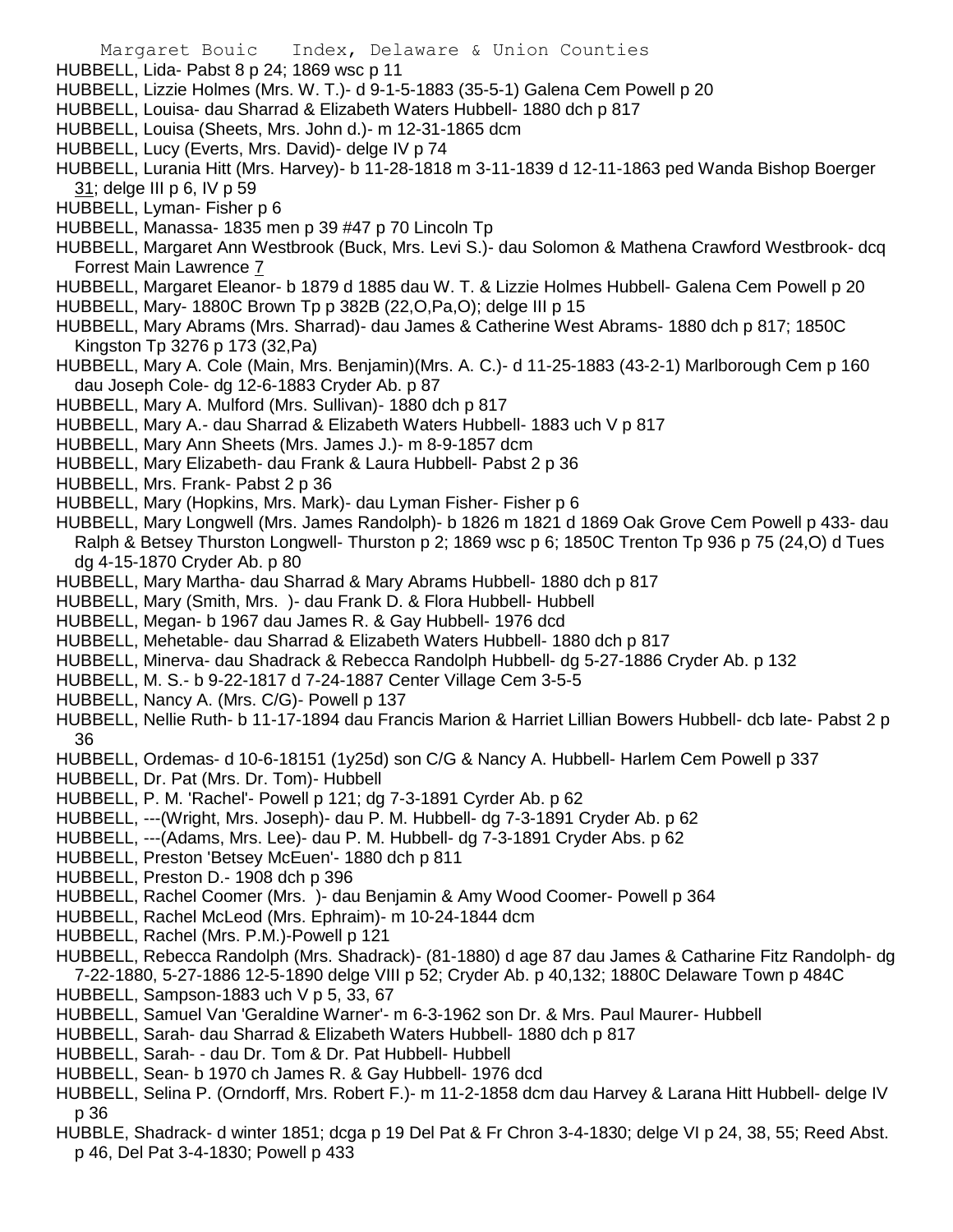- HUBBELL, Shadrack 'Rebecca Randolph'-m 1821 d 9-26-1867 oldest son James R. & Mary Longwell Hubbell-1908 dch p 308; 1880 dch p 303; 1850C Trenton Tp 936 p 75 (3,O); delge VIII p 25 dg 5-31-1895 Cryder Ab p 64
- HUBBELL, Shadrick- 1908 dch p 396
- HUBBELL, Sharrad- dg 12-5-1890 Cry p 40; dg 5-27-1886 Cryder Ab. p 132
- HUBBELL, Sharrad 'Elizabeth Waters''Mary Abrams'- b 9-14-1807 d 9-19-1882 (75y12d)- Green Mound Cemson Sullivan & Mary A. Mulford Hubbell- 1880 dch p 817; 1850C Kingston Tp 3276 p 173 (42,Pa); 1880C Kingston Tp p 432A; Powell p 147 (1843); dg 10-9-1882 Cryder Ab p 71
- HUBBELL, Sophia- dau Dr. Tom & Dr. Pat Hubbell- Hubbell
- HUBBELL, J. Stephen- brother Samuel Van Hubbell- Hubbell
- HUBBELL, Sullivan 'Mary A. Mulford'- 1880 dch p 817
- HUBBLE, Sumner- d -11-1874 (11m20d) Galena cem Powell p 20- son W. T. & Lizzie Holmes Hubbell
- HUBBLE, Susan B.- b 1854 d 1902 Galena Cem Powell p 20
- HUBBELL, Susan E. (Hipple, Mrs. Jackson)- m 3-14-1861 dcm dau Shadrack & Rebecca Randolph Hubbelldg 12-5-1880, 5-27-1886 Cryder Ab. p 40, 132
- HUBBELL, Thomas C.-son Harvey S. & Lurania Hitt Hubbell- 1880 dch p 811; delge IV p 59; 1908 dch p 396
- HUBBLE, Thomas C.- son James R. & Mary Longwell Hubbell- dg 12-5-1890 Cryd A. p 40
- HUBBELL, Dr. Tom 'Dr. Pat'- Hubbell
- HUBBELL, W.- 1908 dch p 396
- HUBBLE, Wesley- son Harvey & Larana Hitt Hubbell- delge IV p 59
- HUBBELL, William M.- 1883 uch V p 61
- HUBBELL, William- son Sharrad & Mary Abrams Hubbell- 1850C Kingston Tp 3276 p 173 (4,O)
- HUBBERD, Fanny Palmer (Mrs. Milo)- m 12-10-1866 ucm 4101
- HUBBERD, Milo 'Fanny Palmer'- m 12-10-1866 ucm 4101
- HUBBERT, Williams- 1840C Berkshire Tp p 183 (30-40)
- HUBORD, Lavoria (McClung, Mrs. John)- m 3-10-1856 ucm 2393
- HUBBLE, Ann Westbrook (Mrs. B.)- see Margaret Ann Hubbell- dumch p 296
- HUBBLE, A. R.- Center Village Cem 3-5-3- Powell p 121; 38th O Inf GAR
- HUBBLE, Arthur 'Zilpha Taylor'- Pabst 2 p 35
- HUBBLE, B. 'Ann Westbrook'- dumch p 296
- HUBBLE, Burton- son Dr. G. B. & Nancy A. Hubble- 1850C Genoa Tp 284 p 29 (7,O)
- HUBBLE, Charles- son Arthur & Zilpha Taylor Hubble- Pabst 2 p 35
- HUBBLE, Charles- son Dr. G. B. & Nancy A. Hubble- 1850C Genoa Tp 284 p 29 (5,O)
- HUBBLE, Dave 'Sharon'- 1980 dcd
- HUBBLE, Frank- son Harriet Hubble- Hubble
- HUBBLE, Dr. G. B. 'Nancy A.'- 1850C Genoa Tp 284 p 29 (31,O)
- HUBBLE, Harriet L.- b 8-6-1870 d 8-6-1960 bur Green Mound, Kilb.- Hubble
- HUBBLE, Heno O.- dau Dr. G. B. & Nancy A. Hubble- 1850C Genoa Tp 284 p 29 (3,O)
- HUBBLE, Isabel- d 1854 (11) Old Kilb Cem p 2; Powell p 67 dau S. & M. Hubble
- HUBBLE, James- 1880C Delaware Town p 552A
- HUBBLE, Laura (Mrs. Frank)- Pabst 2 p 36
- HUBBLE, Nancy A. (Mrs. Dr. G. B.)- 1850C Genoa Tp 284 p 29 (28,NY)
- HUBBLE, Nellie (Reynolds, Mrs. )- dau Harriete Hubble- Hubble
- HUBBLE, Sharon (Mrs. Dave)- 1980 dcd
- HUBBLE, Wesley- Pabst 5 p 23
- HUBBLE, William (1803) delge II p 37
- HUBBLE, Zilpha Taylor (Mrs. Arthur)- Pabst 2 p 35
- HUBELL, Mr.- Marysville p 11
- HUBELL, Elizabeth Collins (Mrs. )- dau Benjamin Collins- Powell p 331
- HUBELL, M (Mrs. S.)- Powell p 67
- HUBELL, S 'M.'- Powell p 67
- HUBER, --family of Martha Boyce #24 unec V p 1; Sara Nicol #109 unec VI p 14
- HUBER, Mrs.- Sbc p 7
- HUBER, ---1908 dch p 92
- HUBER, Abbalona- dau John L. & Anna W. Bunsold Huber-1880C Paris Tp 88-103 p 49 (6,O,Ger,Ger)
- HUBER, Abbie (Dawn, Mrs. J. Michael)- b 1874 d 1947 Oakdale Cem I p 123 (F-R6-7)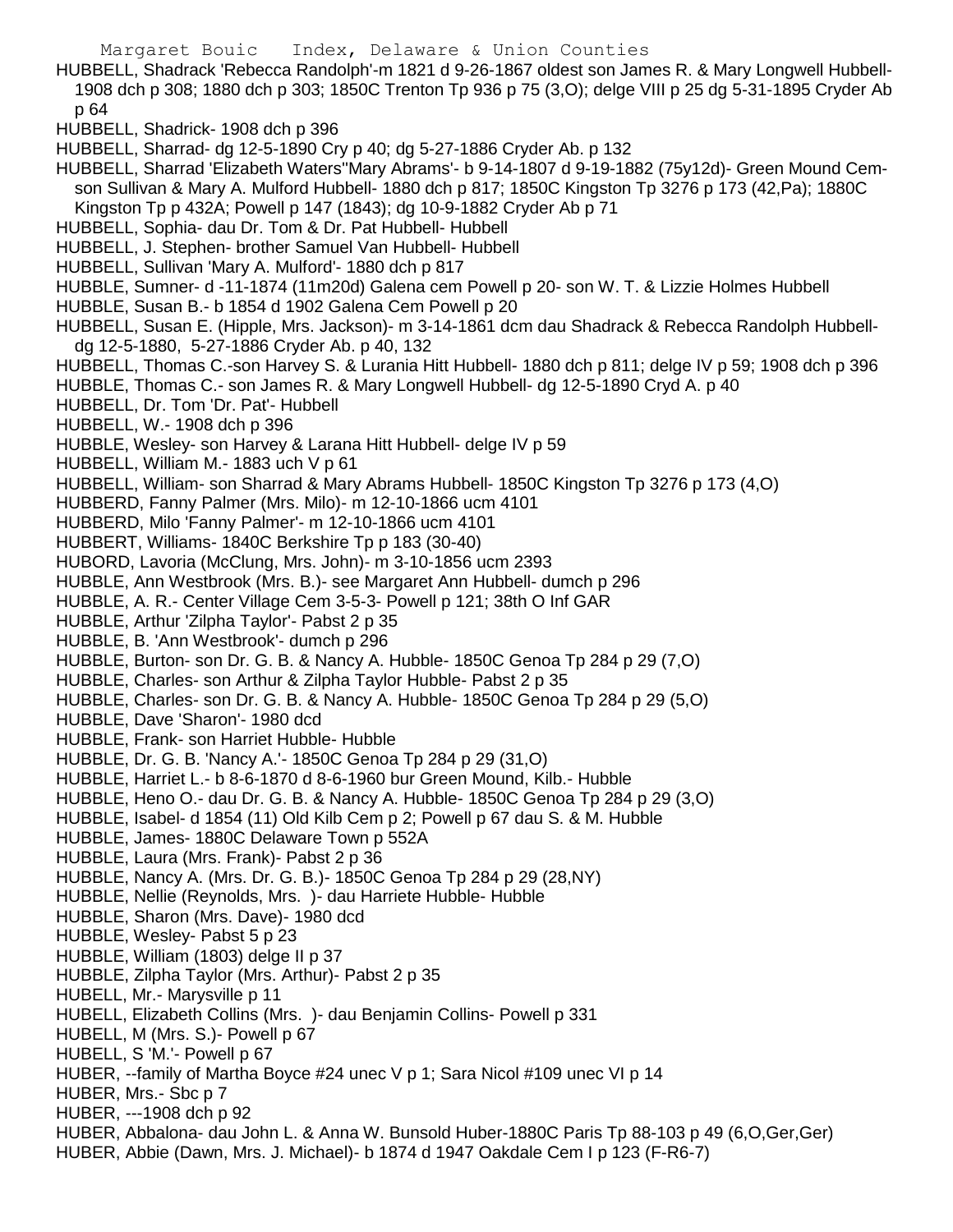HUBER, Agatha M. Lena- b 1-13-1883 d 1977 Oakdale Cem II p 73 (H-R7-10) dau Henry & Anna Elizabeth Fensel Huber- Huber

- HUBER, Hattie Agatha (Nicol, Mrs. John George)- b 1797 d 1874/5- 1985 uch p 104; ped Martha Ann Nuetzel Boyce #24 29; unec III p 13, 59
- HUBER, Anna Cathryn Greenbaum (Mrs. John Paul)- Huber
- HUBER, Anna Elizabeth Fensel (Mrs. Henry)- b 5-29-1845 m 12-25-1870 ucm 4841 d 5-30-1924 (79) Oakdale Cem 3648 (H46) II p 71 (H-R6-11)
- HUBER, Anna (Imhoff, Mrs. Sebastian)- m 6-11-1867 ucm 4198
- HUBER, Anna Margaret- b 7-11-1872 d 5-24-1966 dau Henry & Anna Elizabeth Fensel Huber- Huber
- HUBER, Anna- dau Margaret Huber- 1860C Paris Tp 1369-1360 p 181 (16,Ger)
- HUBER, Anna W. Bunsold (Mrs. John L.)- m 5-28-1863 ucm 3440 d 7-28-1913 (70y3m) Oakdale Cem 2373 (F-89) I p 123 (F-R6-17); Huber; 1880C Paris Tp 88-103 p 49 (36,Ger,Ger,Ger)
- HUBER, Aunna Nicole- dau Larry Huber- Huber
- HUBER, Barbara (Mrs. George)- b 9-15-1815 d 1-28-1877 Trinity Cem DJ p 81;
- HUBER, Barbara- 1880C Marysville 385-426 p 28 (65?, Ger,Ger,Ger,)- mother of Henry Huber
- HUBER, Barbara- dau Margaret Huber- 1860C Paris Tp 1369-1360 p 181 (14,O)
- HUBER, Brent- b 1972 son James D. & J. Robin Huber- 1983 ucd
- HUBER, Carrie (Mrs. Charles)- McKitrick p 78
- HUBER, Charles'Carri'- McKitrick p 78
- HUBER, Charlotte (Eisel, Mrs. )- dau Henry & Anna Elizabeth Fensel Huber- Huber
- HUBER, Christine (Seemuller, Mrs. Gottlieb)- b 1838 ped James Livingston #218 25; unec X p 59
- HUBER, Clara K.- b 2-13-1887 d 2-4-1971 Oakdale Cem II p 123 (F-R6-17)- dau John & Anna Bunsold Huber-**Huber**
- HUBER, David S.'Karen Blumenschein'- b 1962 m 8-21-1982 son Philip & Nancy J. Huber- Huber; 1975, 1977, 1979, 1981, 1983, 1991 ucd
- HUBER, Edward- Powers Pat p 272
- HUBER, Elbert L.- Powers Pat p 167
- HUBER, Elizabeth- b 1878 d 1949 Oakdale Cem II p 71 (H-R6-11) dau Henry & Anna Elizabeth Fensel Huber-1880C Marysville 385-426 p 28 (1,O,Ger,O)
- HUBER, Elizabeth (Mrs. Henry)- b 5-1845- 1900C Marysville 8 p 1A (55, O,Ger,Ger) m 30y, 7 ch
- HUBER, Elizabeth- dau Henry & Anna Elizabeth Fensel Huber- 1880C Marysville 385-426 p 28 (1,O,Ger,O)
- HUBER, Elizabeth- b 8-1878 dau Henry & Elizabeth Huber- 1900C Marysville 8 p 1A (21,O,Ger,O)
- HUBER, Elizabeth (LeBaron, Mrs. )- sister Paul Huber- Huber
- HUBER, Elise Gall (Mrs. George Peter)- Huber
- HUBER, Elzy 'Fannie McKinnon'- Huber
- HUBER, Esther Falter (Mrs. George P.)- d 1-10-1962 (68) St. Joseph's, Columbus- Huber
- HUBER, Esther Furniss (Mrs. Dr. Paul)- m 6-11-1929- Huber
- HUBER, Eugene P. 'Joan Coder'- b 7-15-1910 Oakdale Cem II p 72 (H-R7-8) son John Michael & Matilda M. Schalip Huber- Huber; Marysville p 41
- HUBER, Fannie McKinnon (Mrs. Elzy)- Huber
- HUBER, Frances (George, Mrs. Ramon)- dau John Michael & Matilda Schalip Huber- Huber
- HUBER, Fred J.- d 3-10-1960 son John L. & Anna W. Bunsold Huber- Huber
- HUBER, Fred 'Jennie Annetta Hill'- b 5-2-1889 d 9-13-1969 bur Bellefontaine- son Elzy & Fannie McKinnon Huber- Huber
- HUBER, Georg- b 7-23-1849 d 11-13-1864 (15-3-20) Trinity Cem DJ p 81
- HUBER, George 'Barbara'- b 8-29-1809 d 7-3-1850 Trinity Cem DJ p 81
- HUBER, George J.- b 7-2-1879 d 8-28-1961 Oakdale Cem I p 123 (F-R6-17) son John L. & Anna Bunsold Huber- Huber
- HUBER, George 'Joan Vanetta'- b 8-31-1923 d 9-25-1963 bur Belle Center- son Fred Huber- Huber
- HUBER, George- son Margaret Huber- 1860C Paris Tp 1369-1360 p 181 (11,O)
- HUBER, George Peter 'Elsie Gall''Marie Esther Falter'- b 6-16-1886 m(1) 1916 (2) 11-8-1945 d 7-12-1973 son Henry & Anna Elizabeth Fensel Huber- Huber; Marysville p 41
- HUBER, Georgette- 1961, 1964, 1969 dcd
- HUBER, Dr. H.- 1908 dch p 92
- HUBER, Harriet A. Newell (Mrs. John)- m 7-6-1839 dcm
- HUBER, Henry- 1883 uch IV p 508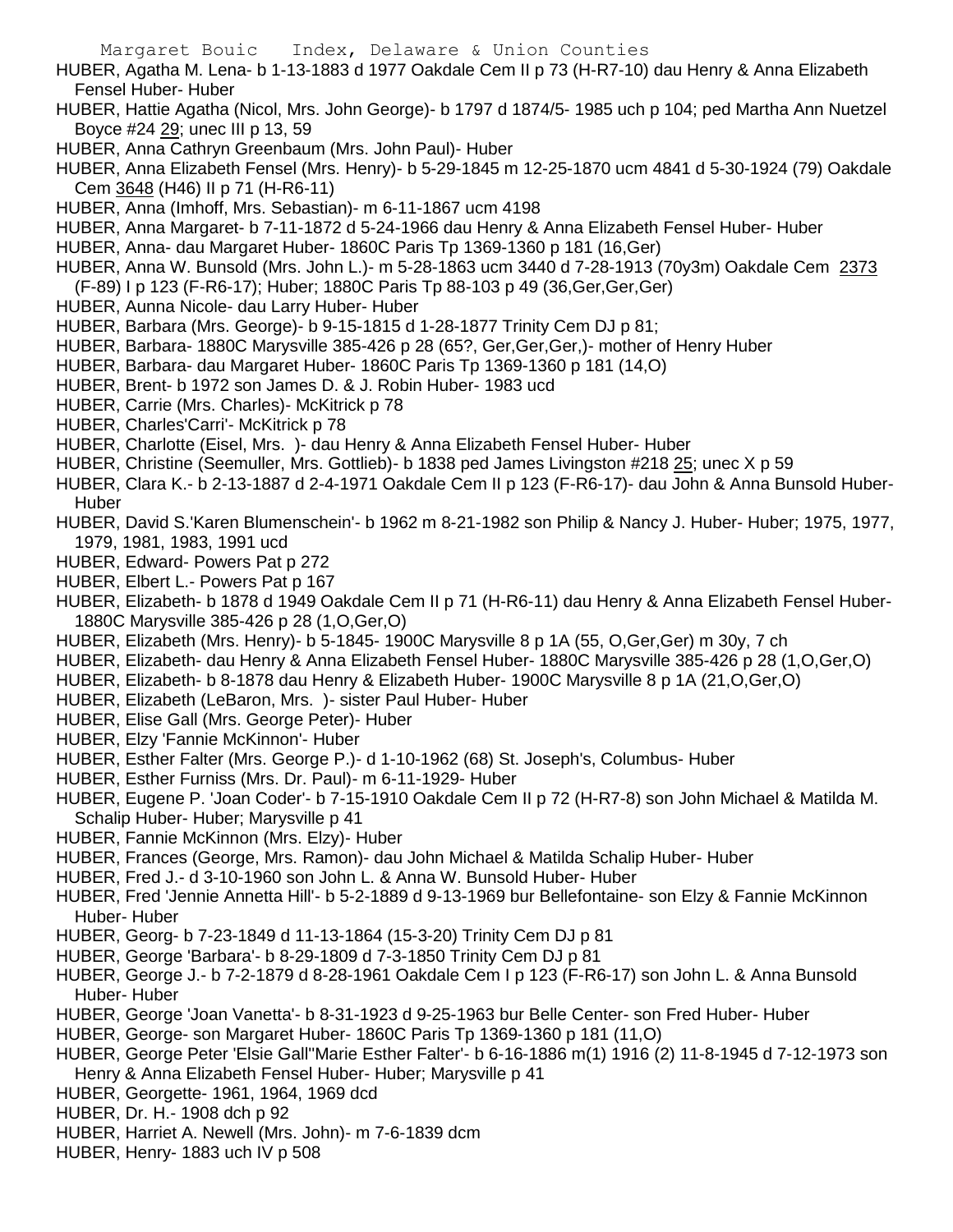HUBER, Henry- 1870C Marysville 272-275 p 31 (35,Bav)

- HUBER, Henry- d 11-1924 Oakdale Cem 3689 (H46) II p 71 (H-R6-11)
- HUBER, Henry 'Anna Elizabeth Fensel'- b 6-13-1839 m 12-25-1870 ucm 4841 son of Barbara Huber- 1880C Marysville 385-426 p 28 (40,Ger,Ger,Ger); 1900C Marysville 8 p 1A (60,Ger,Ger,Ger,) m 30y
- HUBER, H. M. (Mrs. S. T.)- DJ p 85
- HUBER, Jack R.,Sr.- Huber
- HUBER, James D. 'J. Robin'- 1983 ucd
- HUBER, Jennie Annetta Hill (Mrs. Fred)- b 3-11-1898 m 1921 d 3-14-1966 bur Bellefontaine- dau George & Mae Shanks Hill- Huber
- HUBER, J. M.-- Huber
- HUBER, Jo Anne (Kennedy, Mrs. G. Parker)- Huber
- HUBER, Joan Coder (Mrs. Eugene P.)- b 10-17-1912 Oakdale Cem II p 72 (H-R7-8)
- HUBER, Johann Ludwig- b 9-26-1865 d 9-19-1888 (17-11-28) Trinity Cem DJ p 81 son J. L. & A.
- HUBER, John- Pabst 2 p 42
- HUBER, John- son Fred & Jennie Annetta Hill Huber- Huber
- HUBER, John G.- b 7-1879 son John L. & Anna M. Bunsold Huber- 1880C Paris Tp 088-103 p 49 (11/12,O,Ger,Ger)
- HUBER, John 'Harriet A. Newell'- m 7-6-1839 dcm
- HUBER, John L. 'Anna W. Bunsold'- b 1836 m 5-28-1863 ucm 3440 d 4-28-1918 (81y10m) Oakdale Cem I p 123 (F-R6-17); DJ p 81; Huber; 1880C Paris Tp 88-103 p 48 (43,Ger,Ger,Ger)
- HUBER, John L.'Mary'- b 5-1876 d 7-10-1936 Oakdale Cem I p 123 (F-R6-17) II p 107 (H-RK-4) son Henry & Anna Elizabeth Fensel Huber- 1880C Marysville 385-426 p 28 (4,O,Ger,O); 1900C Marysville 7 p 1A (24,O,Ger,O) m 2y
- HUBER, John L.- d 1944 Marysville p 41
- HUBER, John L,Jr.- son John L. & Anna W. Bunsold- 1880C Paris Tp 88-103 p 49 (14,O,Ger,Ger)
- HUBER, John- son Margaret Huber- 1860C Paris Tp 1369-1360 p 181 (24,Ger)
- HUBER, John Michael 'Matilda Schalip'- b 11-30-1880 m 5-8-1907 d 8-16-1969 Oakdale Cem II p 72 (H-R7-8) son Henry & Anna Elizabeth Fensel Huber- Huber; Marysville p 41, 49
- HUBER, John Paul 'Anna Cathryn Greenbaum'- Huber
- HUBER, Joseph- unec XII p 58 (1843) constable
- HUBER, Karen L. Blumenschein (Mrs. David)- m 8-21-1982 dau Harold Blumenschein- Huber; Blumenschein; 1991 ucd
- HUBER, Kathy- b 1968 dau Phillip & Nancy J. Huber- 1975, 1977, 1979 ucd
- HUBER, Kelsey Lee- b 2-4-1990 dau David & Karen Blumenschein Huber- Huber
- HUBER, Larry son Phil Huber- Huber
- HUBER, Lisa- dau George & Joan Vanetta Huber- Huber
- HUBER, Lottie- b 7-1890 dau Henry & Elizabeth Huber- 1900C Marysville 8 p 1A (9,O,Ger,O)
- HUBER, M.- b 11-20-1864 d 7-18-1867 Trinity Cem DJ p 85
- HUBER, Magdelane- b 1-1883 dau Henry & Elizabeth Huber- 1900C Marysville 8 p 1A (17,O,Ger,O)
- HUBER, Margaret- 1860C Paris Tp 1369-1360 p 181 (46,Ger)
- HUBER, Margaret (Geer, Mrs. John L.)- m 10-5-1857 ucm 2606; unec XII p 12
- HUBER, Margaret- dau Henry & Anna Elizabeth Fensel Huber- 1880C Marysville 385-426 p 28 (7,O,Ger,O)
- HUBER, Margaret- dau Margaret Huber- 1860C Paris Tp 1369-1360 p 181 (19,Ger)
- HUBER, Mark- 1971 ucd
- HUBER, Mary- 1959, 1962 ucd
- HUBER, Mary A.- b 1802 d 1854 Oak Grove Powell p 434
- HUBER, Mary Crist (Mrs. John L.)- d 10-16-1971 (96) Huber
- HUBER, Mary (Mrs. John)- b 10-1876 1900C Marysville 7 p 1A (23,O,O,O) no ch
- HUBER, Mary R. (Mrs. John L.)- b 1875 d 1971 Oakdale Cem II (H-RL-4)
- HUBER, Mary (Coberly, Mrs. )- b 1871 d 1943 Oakdale Cem I p 1123 (F-R6-17) dau John L. & Anna W. Bunsold Huber- 1880c Paris Tp 88-103 p 49 (,O,Ger,Ger)
- HUBER, Mary (Lomano, Mrs. Marty)- dau John Michael & Matilda Schalip Huber- Huber; Marysville p 62
- HUBER, Mary R.- 1964, 1969 dcd
- HUBER, Matilda M. Schalip (Mrs. John Michael)- b 12-10-1887 m 5-8-1907 d 11-12-1970 Oakdale Cem II p 72 (H-R7-8) dau John Paul & Anna Cathryn Greenbaum Schalip- Huber
- HUBER, Maxine (Kinnard, Mrs. Clarence N.)- Maugans Anc p 43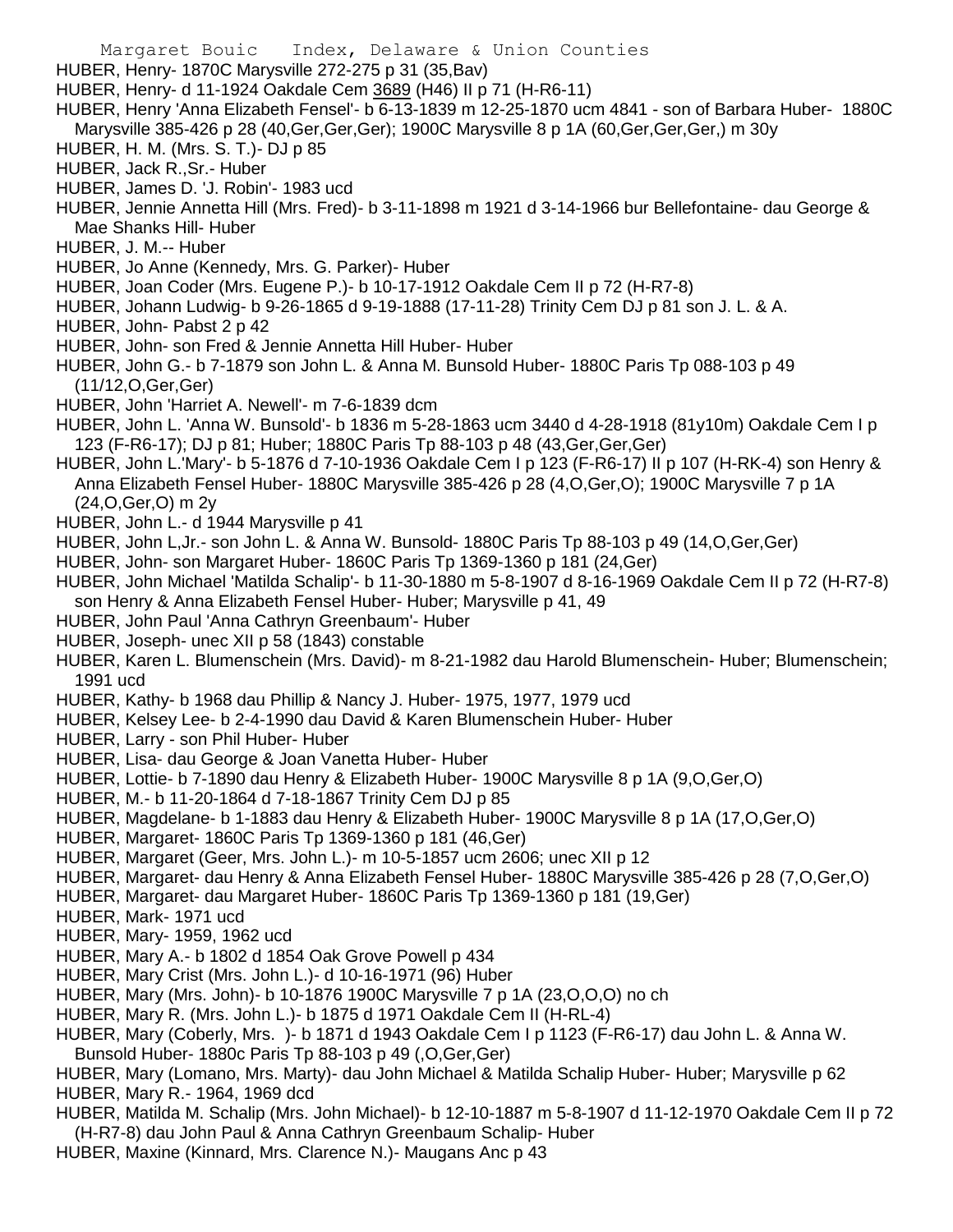- Margaret Bouic Index, Delaware & Union Counties
- HUBER, Michael- b 3-1880- son Henry & Elizabeth Huber- 1900C Marysville 8 p 1A (19,O,Ger,O)
- HUBER, Mildred J. (Groves, Mrs. )- d 2-24-1979 (63) Greenlawn Cem- sister Jack R. Huber,Sr.- Huber
- HUBER, Molly/Magdalena (Weiser, Mrs. John Philip)- d 5-20-1827 (47) Weiser p 60
- HUBER, Nancy (Mrs. Phillip)- 1975, 1977, 1979, 1981, 1983 ucd
- HUBER, Nancy (Romy, Mrs. Alfred)- Maugans Anc p 46
- HUBER, Ottilia W.- b 1884 d 1901 Trinity Cem DJ p 81
- HUBER, Dr. Paul 'Esther Furniss' m 6-11-1929 d 112-14-1991 (86)Mich. Huber
- HUBER, Peter- b 6-1886- son Henry & Elizabeth Huber- 1900C Marysville 8 p 1A (13,O,Ger,O)
- HUBER, Philip 'Nancy'- son Fred & Jennie Annetta Hill Huber- Huber; 1975, 1977, 1979, 1981, 1983, 1991 ucd
- HUBER, Retta- dau Henry & Elizabeth Huber- 1900C Marysville 8 p 1A (27,O,Ger,O)
- HUBER, S. B. (Vaneran, Mrs. John)- m 7-26-1866 ucm 4000
- HUBER, Sebastian E.- son John L. & Anna W. Bunsold Huber- 1880C Paris Tp 88-103 p 49 (3,O,Ger,Ger)
- HUBER, S. T. (Mrs. H. M.)- DJ p 85
- HUBER, Steven Drew- b 2-17-1983 son David & Karen Blumenschein Huber- Huber; Blumenschein
- HUBER, Tim- son George & Joan Vanetta Huber- Huber
- HUBER, Verna May (McKitrick , Mrs. Stanley A.)- b 1-9-1908 m 8-29-1927 dau Charles & Carrie Huber-McKitrick p 78
- HUBER, W. F.- 1971 dcd Lib. Tp
- HUBERD, Henry- Nash p 17
- HUBERT, A. E.- dau Lorenz & Rebecca Hubert- 1860C Jerome Tp 73-72 p 10 (7,O)
- HUBERT, Belinda (Mrs. Rev. David)- Hubert
- HUBERT, Charissa (6-1987)- dau Rev. David & Belinda Hubert- Hubert
- HUBERT, Rev. David 'Belinda'- Hubert
- HUBERT, Elizabeth (Mrs. Joseph R.)- 1860C Liberty Tp Un Co 899-909 p 123 (42,O)
- HUBERT, Emaline- dau Joseph R. & Elizabeth Hubert- 1860C Liberty Tp Un Co 899-909 p 123 (15,O)
- HUBERT, Francis 'Lavinia'- dcq Thomas Graham 746
- HUBERT, Joseph R. 'Elizabeth'- 1860C Liberty Tp Un Co 899-909 p 123 (43,Vt)
- HUBERT, Katherine (Rogers, Mrs. Wing)- b 1748 d 1818 Pabst Pion II p 217
- HUBERT, Lavinia (Mrs. Francis)- dcq Thomas Graham 747
- HUBERT, Lorenz 'Rebecca'- 1860C Jerome Tp 73-72 p 10 (29,O)
- HUBERT, Louisa- dau Joseph R. & Elizabeth Hubert- 1860C Liberty Tp Un Co 899-909 p 123 (3,O)
- HUBERT, Lucy- dau Joseph R. & Elizabeth Hubert- 1860C Liberty Tp Un Co 899-909 p 123 (14,O)
- HUBERT, Mary- dau Joseph R. & Elizabeth Hubert- 1860C Liberty Tp Un Co 899-909 p 123 98,O)
- HUBERT, Melissa (8-1987) dau Rev. David & Belinda Hubert- Hubert
- HUBERT, Rebecca (Mrs. Lorenz)- 1860C Jerome Tp 73-72 p 10 (23,O)
- HUBERT, Robby (4-1987) son Rev. David & Belinda Hubert- Hubert
- HUBERT, W. S.- son Lorenz & Rebecca Hubert- 1860C Jerome Tp 73-72 p 10 (5,O)
- HUBERTY, Alan- son Howard & Helen Huberty- Huberty
- HUBERTY, Cheryl Lynn (Hagerty, Mrs. Lloyd)- dau Howard & Helen Huberty- Huberty; Hagerty
- HUBERTY, Grace (Pimsner, Mrs. )- sister Howard Huberty- Huberty
- HUBERTY, Helen (Mrs. Howard)- Huberty
- HUBERTY, Howard 'Helen'- d 7-21-1982 Bainbridge Tp- Huberty
- HUBERTY, Ray- brother Howard Huberty- Huberty
- HUBMANN, Amelia M. (Bunsold, Mrs. August)- b 1-19-1892 d 11-11-1960 dau Zacharias & Anna Geer Hubmann- Hubmann; 1985 uch p 77; Bunsold
- HUBMANN, Andreas/Andrew 'Christina'- b 1827 d 1912 St. John's Cem DJ p 58; 1985 uch p 77; ped Martha Kaufman #193 26. unec X p 21; 1900C Darby Tp 236-245 p 12A (72, Ger, Ger, Ger) m 7y; uca p 35 HUBMANN, Andrew 'Margaret Kreitzbaucher'- 1915 uch p 694
- HUBMANN, Ann Geer (Mrs. Zacharias)- b 7-22-1863 d 1-18-1955 St. John's DJ p 59; Hubmann; 1985 uch p 77
- HUBMAN, Anna Margaretha (Fischer, Mrs. Jacob)- m 10-28-1880 ucm 6823; dau Andrew & Margaret Kreitzbaucher Hubmann- 1915 uch p 694
- HUBMAN, Anna (Rees, Mrs. David Cooperider)- b 5-17-1865 m 12-2-1883 d 3-4-1932 1985 uch p 40, 115; DeHaven; Hubmann
- HUBMANN, Christina (Mrs. Andrew)- b 10-25/1835 d 19113 St. John's DJ p 59; 1900C Darby Tp 236-245 p 12A (64,Ger,Ger,Ger) m 7 y 7 ch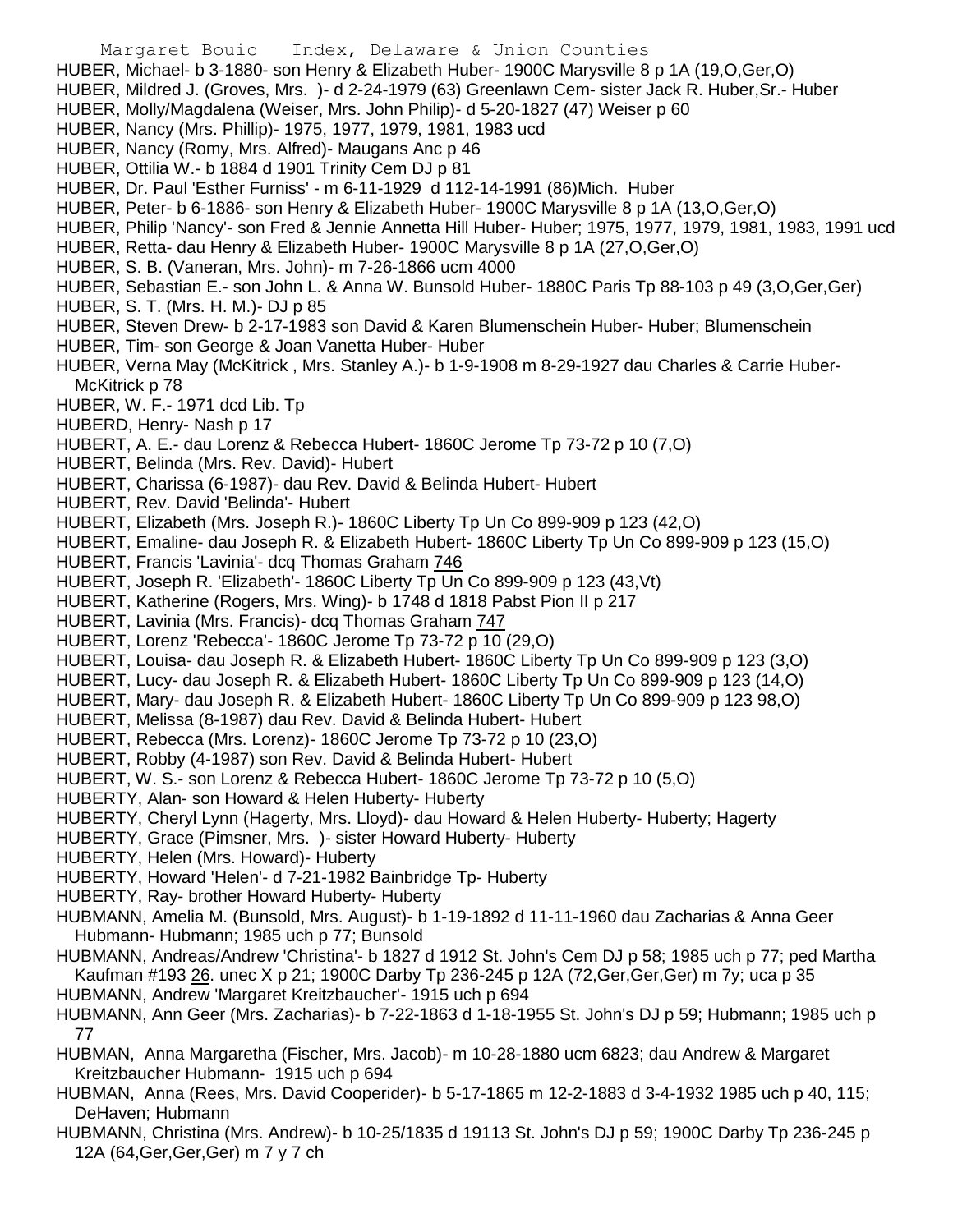- HUBMANN, Doris (Devine, Mrs. Russell)- b 6-25-1928 dau Jacob George & Matilda Nicol Hubmann-Hubmann; Rausch 13(11)23 II p 267, 277; 1985 uch p 77, 138
- HUBMANN, Elizabeth "Sister Lizzie'- d 6-13-1899 (31-3-1) St. John's Cem DJ p 58; dau Andreas Hubmann HUBMANN, Esther Theresia Marie (Thompson, Mrs. Freddy)- b 8-21-1926 dau Jacob George & Matilda Nicol Hubmann- Hubmann; Rausch 13(11)22 II p 267, III p 277; 1985 uch p 77, 138
- HUBMAN, George- 1991 ucd
- HUBMANN, Gladys (McCabe, Mrs. Edwin)- b 6-22-1937-dau Jacob George & Matilda Nicol Hubmann-Hubmann; Rausch 13(11)25 II p 267, III p 277; 1985 uch p 77; 1949 ucd
- HUBMANN, Jacob George 'Matilda Maria Dorathea Nicol'- b 2-26-1897 m 6-12-1923 d 2-12-1988 (90) bur St. John's DJ p 74- son Zacharias & Anna Geer Hubmann -Hubmann; 1985 uch p 77, 105, 139; Rausch (13(11)2); 1949, 1959, 1962, 1967, 1971, 1973, 1975, 1977, 1979, 1981, 1983 ucd
- HUBMANN, Leonhard- b 1889 d 1990 St. John's Cem DJ p 59- son Zacharias & Anna Geer Hubmann
- HUBMANN, Lucia A. E. (Nicol, Mrs. Pearl M. J.)- b 8-21-1924 m 5-2-1943 dau Jacob George & Matilda Nicol Hubmann- Hubmann; Rausch 13(11)21, (15153) II p 273; 1985 uch p 77, 138
- HUBMANN, Margaret Kreitzbaucher (Mrs. Andrew)- 1915 uch p 694
- HUBMANN, Marilyn (Nicol, Mrs. Lloyd C.)- b 7-18-1931 m 4-16-1950 dau Jacob George & Matilda Nicol Hubmann- Hubmann; Rausch 13(11)24 II p 267, III p 277; (15155) II p 273; 1985 uch p 77, 105. 138
- HUBMANN, Mary M.(Sheiderer, Mrs. Peter)- b 1854 m 9-9-1873 ucm 5318 d 1921 dau Andrew Hubmann- ped Martha Kaufman #193 13, unec X p 21
- HUBMANN, Matilda Maria Dorathea Nicol (Mrs. George)- b 12-14-1900 m 1923 d 11-11-1976 (75) St. John's Cem- dau John L. & Anna Barbara Rausch Nicol- Rausch 13(11)2 II p 267; Hubmann; 1985 uch p 77, 105, 139, 158; 1949, 1959, 1962, 1967, 1971, 1973, 1975 ucd
- HUBMANN, Frau M. B.- b 1-20-1827 d 2-5-1893 (66y16d) St. John's Cem DJ p 58
- HUBMANN, Minna (Nicol, Mrs.August)- b 8-23-1900 m 4-14-1920 d 10-12-1985 dau Zacharias & Anna Geer Hubmann- Hubmann; Rausch (11518) II p 273; 1985 uch p 77
- HUBMANN, Theresia B. M.(Eirich, Mrs. George Edward)- b 8-7-1894 m 7-18-1926 d 10-22-1980 (86) bur Trinity Cem- dau Zacharias & Anna Geer Hubmann- Hubmann; 1985 uch p 77
- HUBMANN, Zacharias 'Anna Geer'- b 7-26-1957 d 7-26-1912 St. John's Cem DJ p 59- son Andreas Hubmann- Hubmann; 1985 uch p 77
- HUBMANN, infant dau Z. & A. d 4-8-1889 St. John's DJ p 59
- HUBSCHMAN, Jeffrey A. 'Peggy C.'- 1991 ucd
- HUBSCHMAN, Peggy C. (Mrs. Jeffrey A.)- 1991 ucd
- HUBSCHMAN, Raymond- b 1975 son Jeffrey A. & Peggy C. Hubschman- 1991 ucd
- HUCHES, S. N.- funeral director- dg 2-19-1892 Cryder Ab p 86
- HUCHINS, Bonnie (Taylor, Mrs. Richard)- m 7-22-1960 Rausch (163322)
- HUCHINS, Cherrie Abergast (Mrs. Russell)- dau Harrison Abergast- Huchins
- HUCHINS, Kellie Deanne- b 9-3-1968 dau Russell & Cherrie Abergast Huchins- Huchins; mt 9-16-1968
- HUCHINS, Luella (Boerger, Mrs. Melvin)- b 2-20-1923 m 1951- Rausch (14832), (19152) II p 272
- HUCHINS, Russell 'Cherrie Abergast'- son Edwin Huchins- Huchins
- HUCHINSON, ---Nash p 424
- HUCHISON, Adaline- 1870C Brown Tp 106-109 p 294 (70,Vt)
- HUCK, Daniel Lawrence- b 10-6-1964 son Kenneth L. & Donna Kathleen Huffman Huck- Huffman
- Huck, Donna Kathleen Huffman (Mrs. Kenneth L.)- Huffman
- HUCK, Kenneth L. 'Donna Kathleen Huffman'- Huffman
- HUCKABA, Carl Lee 'Debbie Bennett'- b 9-3-1956 son Robert A. & Shirley Ann Grogg Huckaba- 1985 uch p 78; 1967, 1971, 1973, 1975, 1977, 1979 ucd
- HUCKABA, Debbi Bennett (Mrs. Carl Lee)- m 2-12-1983 1985 uch p 78
- HUCKABA, Lizzie Martin (Mrs. Raymond)- 1985 uch p 77
- HUCKABA, Lora Ann- b 1-11-1969 dau Robert Aaron & Shirley Ann Grogg Huckaba- 1985 uch p 78; 1971, 1973, 1975, 1977, 1979, 1981, 1983 ucd
- HUCKABA, Michael Ray- b 1-29-1971 son Robert Aron & Shirley Ann Grogg Huckaba- 1985 uch p 78; 1975, 1977, 1979, 1981, 1983 ucd
- HUCKABA, Raymond 'Lizzie Martin'- 1985 uch p 77
- HUCKABA, Robert Aron 'Shirley Ann Grogg'- b 10-13-1935 m 6-2-1956 son Raymond & Lizzie Martin Huckaba- 1985 uch p 77, 78; 1967, 1971, 1973, 1975, 1977, 1979, 1981, 1983, 1991 ucd
- HUCKABA, Robert Dean- b 9-12-1957/6 son Robert Aron & Shirley Ann Gregg Huckaba- 1985 uch p 78; 1967,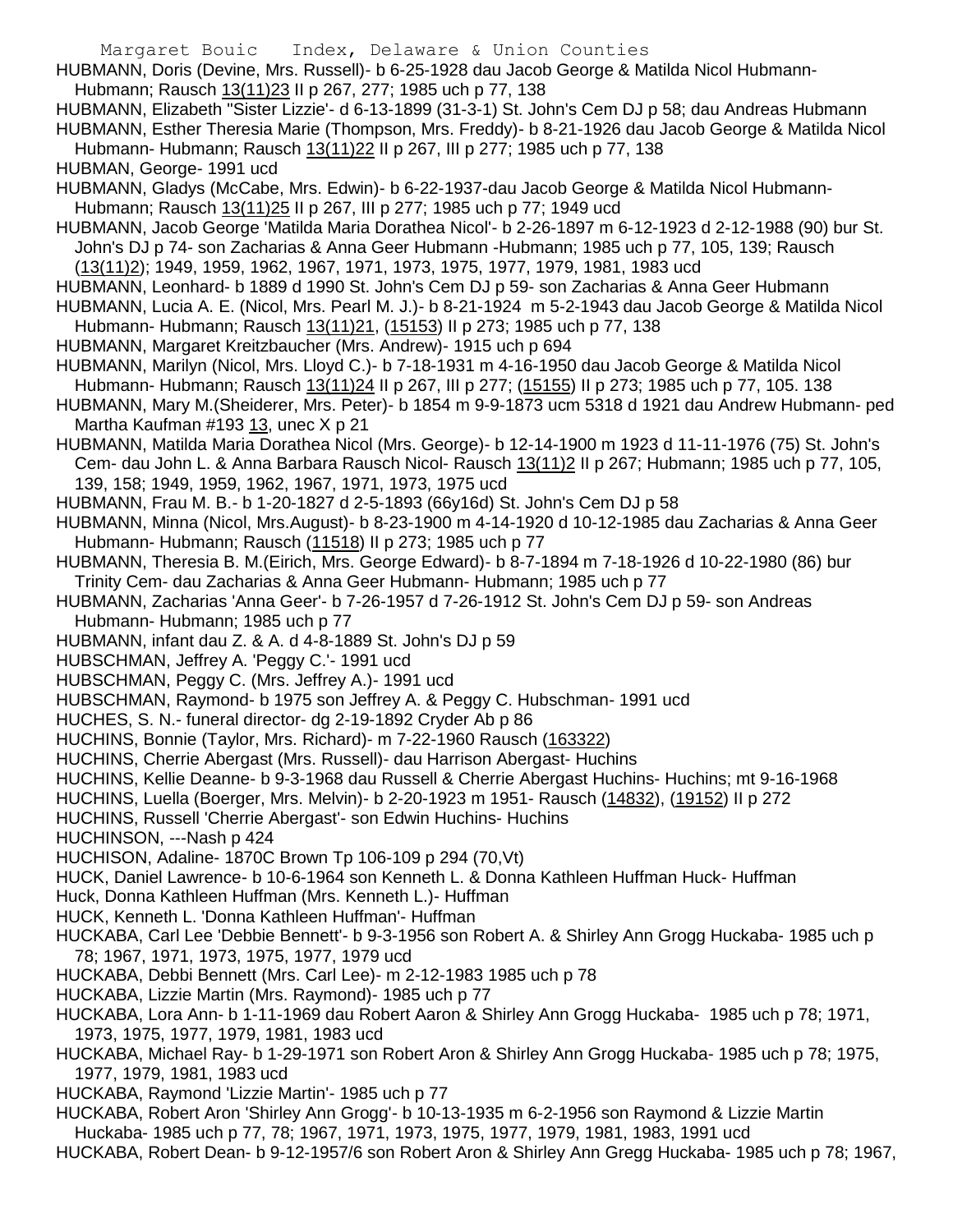1971, 1973, 1975, 1977, 1979, 1981 ucd

- HUCKABA, Shirley Ann Grogg (Mrs. Robert Aron)- b 3-30-1938 m 6-2-1956 dau Burton & Lucille Boyd Grogg-1985 uch p 77; 1967, 1971, 1973, 1975, 1977, 1979, 1981, 1983, 1991 ucd
- HUCKABA, Susan Lynn (Warner, Mrs. Eric Maurice)- b 1-27-1964 m 6-25-1983 dau Robert Aron & Shirley Ann Grogg Huckaba- 1985 uch p 78, 142; 1967, 1971, 1973, 1975, 1979, 1981, 1983 ucd
- HUCKABEE, William Allen- son William & Colleen Huckabee- Huckabee, Eagle Scout
- HUCKABEE, Amy- dau William Bedell & Colleen Jenkins Huckabee- Huckabee- engaged to Greg Koren
- HUCKABEE, Anna (18-1983) dau William Bedell & Colleen Jenkins Huckabee- Huckabee
- HUCKABEE, Colleen Jenkins ((Mrs. William Bedell)- b 3-10-1936 m 6-20-1958 dau William Clayton & Leona Gibbons Jenkins- dcc Colleen Jenkins Huckabee 1

HUCKABEE, William Bedell'Colleen Jenkins'- b 5-11-1936 m 6-20-1958- dcc Colleen Jenkins Huckabee 1 HUCKENBURY, Ruth- 1860C Jackson Tp 1160 (14,O)

- HUCKER, Betty (Arnold, Mrs. Russell Burnell)- m 12-3-1946- Weiser p 747
- HUCKINGS, Elvira- unclaimed letter unec VI p 26
- HUCKMAN, Hannah (Dodds, Mrs. Andrew)- m 1-29-1822 ucm 21
- HUCKSON, Barrell- dg 2-9-1894 Cryder Ab. p 153 came to funeral of Lydia Williams
- HUCLE, Danielle- dau Terry & Dianna Fowler Hucle- Hucle
- HUCLE, Dianna Fowler (Mrs. Terry)- Hucle
- HUCLE, Eunice Weaver (Mrs. James)(Sharp, Mrs. )- Hucle
- HUCLE, James 'Eunice Weaver'- Hucle
- HUCLE, Marcie Lynn (Reed, Mrs. )- dau James & Eunice Weaver Hucle- Hucle
- HUCLE, Terry 'Dianna Fowler'- b 4-2-1961 d 4-21-1991 (30) Oakdale Cem -son James & Eunice Weaver Hucle- Hucle
- HUCLE, Tony- son Mrs. Eunice Sharp- Hucle
- HUCLE, Tamara Sue (Bayes, Mrs. Bruce)- dau James & Eunice Weaver Hucle- Hucle
- HUDBERT, Anna- 1880C Delaware Town p 507C
- HUDDELSON, D. W.- 1880C Genoa Tp p 401D
- HUDDISTON, Romancy (Rhinehart, Mrs. John)- m 1-8-1863 dcm
- HUDDLE, Ben 'Nellie'- 1949 ucd
- HUDDLE, Daniel W.- 1908 dch p 396
- HUDDLE, Elly (Chambers, Mrs. Ernest R.)- Maugans Anc p 140
- HUDDLE, Josephine (Grant, Mrs. Hartley)- b 8-15-1891 m 3-1909 d 10-9-1990 (99) bur Bellefontaine- dau William Pearl & Josephine Huddle- Huddle
- HUDDLE, Josephine (Mrs. William Pearl)- Huddle
- HUDDLE, Nellie (Mrs. Ben)- 1949 ucd
- HUDDLE, William Pearl- Huddle
- HUDDLESON, Agnes- dau Alex & Mary Snyder Huddleson- Powell p 322
- HUDDLESON, Alex 'Mary Snyder'- Powell p 322
- HUDDLESON, Catherine (Ralston, Mrs. John)- b 3-15-1809 m 3-12-1829 dau Alex & Mary Snyder Huddleson-Powell p 322
- HUDDLESON, Ethel- Pabst 2 p 35
- HUDDLESON, Henry- 1880C Trenton Tp p 463C
- HUDDLESON, Imo Bell- Pabst 2 p 35
- HUDDLESON, Mary- dau Alex & Mary Snyder Huddleson- Powell p 322
- HUDDLESON, Mary Snyder (Mrs. Alex)- Powell p 322
- HUDDLESON, Susannah- dau Alex & Mary Snyder Huddleson- Powell p 322
- HUDDLESTINE, Gertrude (Auman, Mrs. Clarence)- Weiser p 591
- HUDDLESTON, Abraham- Pabst 7 p 3
- HUDDLESTON, Addie (Gray, Mrs. E. O.)- m 1889 dau Lucius & Marietta Huddleston- dumch p 403
- HUDDLESTON, Alice Cheshire Jackson (Mrs. Clyde Harrison)- Pabst 6 p 93
- HUDDLESTON, Alice Parmer (Mrs. John Jefferson)- 1880 dch p 823
- HUDDLESTON, Allen Arthur- son Harry Allen Huddleston- Pabst 6 p 91
- HUDDLESTON, Andrew- 1820C Concord Tp
- HUDDLESTON, Anna Belle (Mrs. Allen Arthur)- Pabst 6 p 91
- HUDDLESTON, Anne Howard (Rausch, Mrs. Steven Frank)- m 2-18-1973 dau David Huddleston- Rauscy (173321)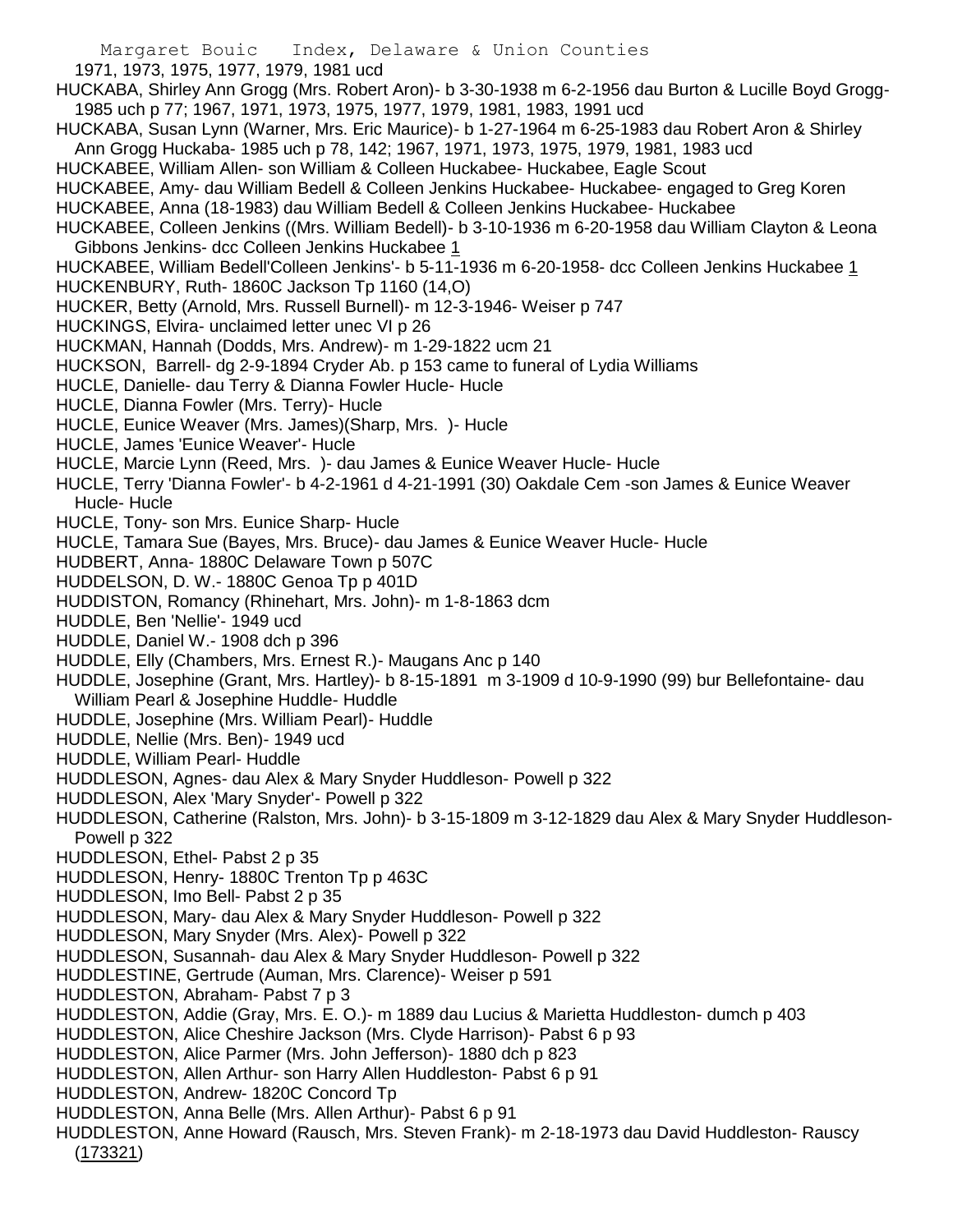- Margaret Bouic Index, Delaware & Union Counties
- HUDDLESTON, Antonia Ventirini Rankin (Mrs. Paul Largent)- Pabst 6 p 93
- HUDDLESTON, Bertha- Sunbury p 52, 126; 1964 dcd
- HUDDLESTON, Bettie De Alva Graves (Mrs. Clarence Largent)- Pabst 6 p 91
- HUDDLESTON, Charles C. 'Sylvia Patrick'- dcb late (Homer P.)
- HUDDLESTON, Charles M. 'Louisa M.'- 1961, 1964, 1976 dcd
- HUDDLESTON, Clarence Largent 'Bettie De Alva Graves''Willie Robertine Holleymon'- Pabst 6 p 91, 92; dcq Clarita Huddleston Pardo 2
- HUDDLESTON, Clarence Largent, Jr.- son Clarence Largent & Willie Robertine Holleymon Huddleston- Pabst 6 p 92
- HUDDLESTON, Clarence Woodrow 'Mildred Hyle'- son Clarence Largent & Willie Robertine Holleymon Huddleston- Pabst 6 p 94
- HUDDLESTON, Clarinea (Mrs. M. S.)- b 12-14-1821 Center Village Cem 3-5-6
- HUDDLESTON, Clarita Mae (Little, Mrs. Edward)(Diego, Mrs. Regina Maders)(Pardo, Mrs. Ramiro Vincente) dau Clarence Largent & Willie Robertine Holleymon Huddleston- Pabst 6 p 92, 93; dcq Clarita Huddleston Pardo 1
- HUDDLESTON, Clifton- son John Jefferson & Alice Parmer Huddleston- 1880 dch p 823
- HUDDLESTON, Clyde Ernest 'Oddie McDonald'- son Dr. Reuben Harrison & Elvira Sophia Arnold Huddleston-Pabst 6 p 94, 95
- HUDDLESTON, Clyde Harrison 'Alice Cheshire Jackson'- son Charles Largent & Willie Robertine Holleymon Huddleston- Pabst 6 p 93
- HUDDLESTON, Columbia 'Elizabeth Harris'- son John & Sarah Butcher Huddleston- 1880 dch p 823
- HUDDLESTON, Columbia Sarah (Harris, Mrs. Elijah)- 1883 uch V p 633
- HUDDLESTON, Cora- Sunbury p 50, 84
- HUDDLESTON, Eileen (Beever, Mrs. )- dau Mabel M. Huddleston- Huddleston
- HUDDLESTON, Elizabeth Clearwater (Mrs. Henry)- dcq Clarita Huddleston Pardo 9
- HUDDLESTON, Elizabeth Harris (Mrs. Columbia)- 1880 dch p 823
- HUDDLESTON, Elizabeth Rowe (Mrs. Jasper)- 1880 dch p 823
- HUDDLESTON, Elizabeth (Utley, Mrs. George)- dau John & Sarah Butcher Huddleston- 1880 dch p 823
- HUDDLESTON, Elvira Sophia Arnold (Mrs. Reuben Harrison)- dau James Madison & Elvira Allen Arnold- dcq Clarita Huddleston Pardo 5
- HUDDLESTON, Eva May- dau Dr. Reuben Harrison & Elvira Sophia Arnold Huddleston- Pabst 6 p 91
- HUDDLESTON, Frances Garver (Mrs. Maurica)- Pabst 6 p 94
- HUDDLESTON, Harry Allen- son Dr. Reuben Harison & Elvira Sophia Arnold Huddleston- Pabst 6 p 91
- HUDDLESTON, Helen M.- 1969 dcd- Galena
- HUDDLESTON, Henry 'Elizabeth Clearwater'- Pabst 6 p 91; dcq Clarita Huddleston Pardo 8; 1880 dch p 823; dcq Bernice Utley Webb 20; dcq Fred McKay 12
- HUDDLESTON, Henry son James & Mary Huddleston- 1850C Porter Tp 3150 p 169 (10,Va); delge VI p 50
- HUDDLESTON, Homer P.- b 10-17-1903 Kingston Tp son Charles C. & Sylvia Patrick Huddleston- dcb late
- HUDDLESTON, Iola Minnette "Peggy"(Newton, Mrs. Charles Stanton)(Pierce, Mrs. Donald
- Thompson)(Milburn, Mrs. Estes)(Lucas, Mrs. William LeRoy)- dau Clarence Largent & Willie Robertine Holleymon Huddleston- Pabst 6 p 93, 94
- HUDDLESTON, Isabelle (Stith, Mrs. James W.)- m 10-1-1865 dcm dau James & Mary Huddleston- 1850C Porter Tp 3150 p 169 (6,Va)
- HUDDLESTON, Jack- son Clyde Ernest & Oddie McDonald Huddleston- Pabst 6 p 94
- HUDDLESTON, Jasper 'Elizabeth Rowe'- son John & Sarah Butcher Huddleston- 1880 dch p 823; 1880C Porter Tp p 452A
- HUDDLESTON, James 'Mary'- 1850C Porter Tp 3150 p 169 (33,Va)
- HUDDLESTON, James M.- son John & Sarah Butcher Huddleston- 1880 dch p 823
- HUDDLESTON, Joan Michele- dau Mitchell Wyckoff & Sally Broxson Huddleston- Pabst 6 p 94
- HUDDLESTON, John Jefferson 'Alice Parmer'- son John & Sarah Butcher Huddleston- 1880 dch p 823
- HUDDLESTON, John 'Jo Stafford''Carhy'- son Clyde Ernest & Oddie McDonald Huddleston- Pabst 6 p 95
- HUDDLESTON, John Mitchell- son Mitchell Wyckoff & Sally Broxson Huddleston- Pabst 6 p 94
- HUDDLESTON, John 'Sarah Butcher'- son Henry & Elizabeth Clearwater Huddleston- dcq Fred McKay 6; dcq Bernice Utley Webb 10; 1880 dch p 823
- HUDDLESTON, John W.- 1961, 1964 dcd
- HUDDLESTON, Joyce- b 1957 dau William V. & Lou I. Huddleston- 1971 dcd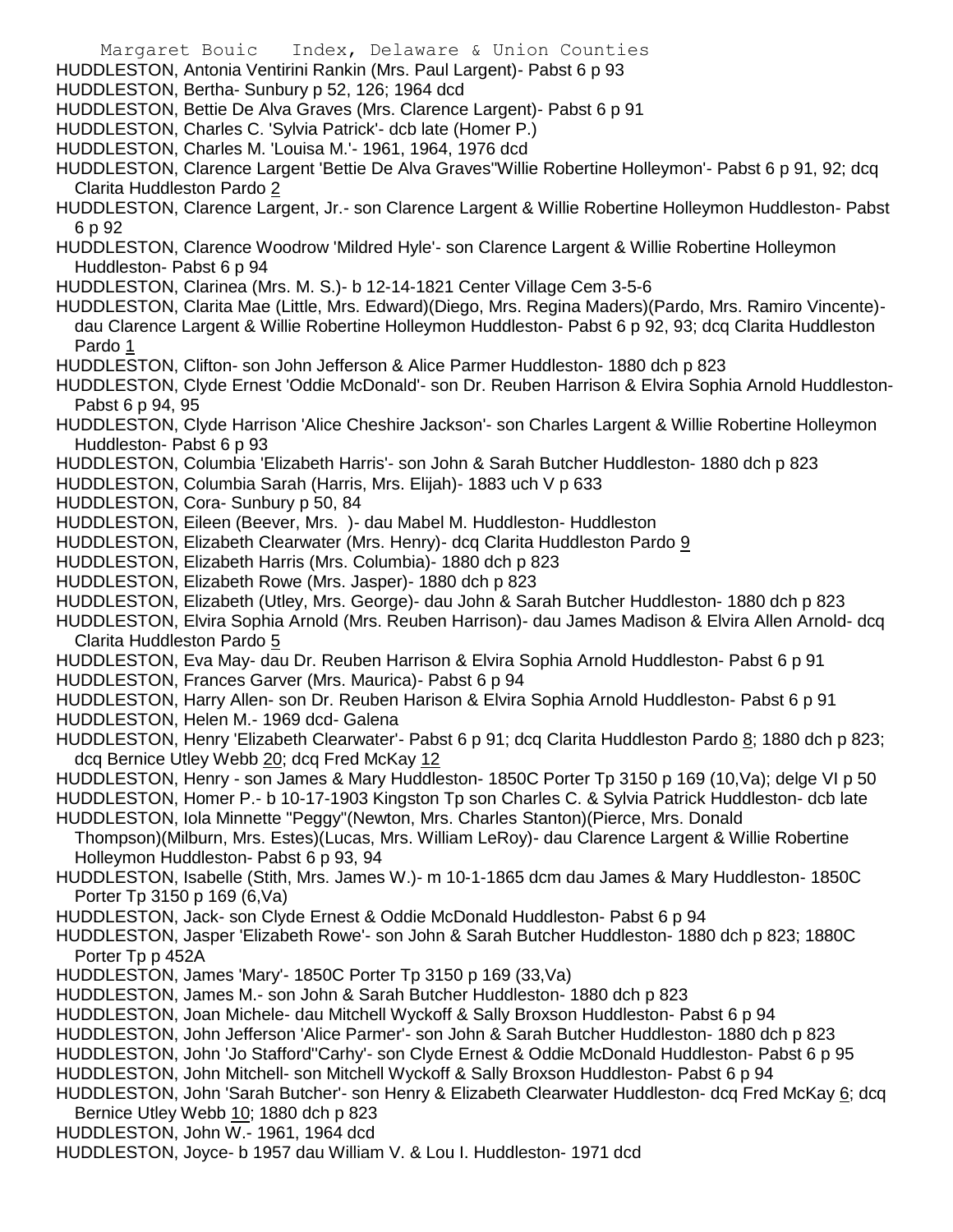Margaret Bouic Index, Delaware & Union Counties HUDDLESTON, L.- 1880C Porter Tp p 452A HUDDLESTON, Letitia (McKay, Mrs. George)- dau John & Sarah Butcher Huddleston- 1880 dch p 823; dcq Fred McKay 3 HUDDLESTON, Lois Robertine (Caplan, Mrs. Manuel Edward)- dau Clarence Largent & Willie Robertine Holleymon Huddleston- Pabst 6 p 93 HUDDLESTON, Lou Imogene (Mrs. William V.)- Huddleston; 1971 dcd HUDDLESTON, Louise M. (Mrs. Charles M.)- 1961, 1964, 1976 dcd HUDDLESTON, Lucius 'Marietta'- son James & Mary Huddleston- 1850C Porter Tp 3150 p 169 (8,Va); dumch p 403 HUDDLESTON, Mabel M. (Moody, Mrs. )- sister Helem M. Huddlestun- Huddleston HUDDLESTON, Madeline (Anderson, Mrs. J. W.)- dau Clyde Ernest & Elvira Sophia Arnold Huddleston- Pabst 6 p 95 HUDDLESTON, Madeline- dau Harry Allen Huddleston- Pabst 6 p 91 HUDDLESTON, Margaret Haggard (Mrs. Russell)- Pabst 6 p 94 HUDDLESTON, Maria Elvira (DuPont, Mrs. Marvin)- dau Clarence Largent & Bettie DeAlva Graves Huddleston- Pabst 6 p 91 HUDDLESTON, Marietta (Mrs. Lucius)- dumch p 403 HUDDLESTON, Mary E. (Utley, Mrs. George Harison) see Elizabeth- dcq Bernice Utley Webb 5 HUDDLESTON, Mary (Mrs. James)- 1850C Porter Tp 3150 p 169 (27, Va) HUDDLESTON, Mary (Sparks, Mrs. )- dau Mabel M. Huddleston- Huddleston HUDDLESTON, Maurice 'Frances Garver'- son Clyde Ernest & Oddie McDonald Huddleston- Pabst 6 p 94 HUDDLESTON, Mildred Hyle (Mrs. Clarence Woodrow)- dau Samuel Alonzo & Gertrude Virginia O'Gara Hyle'- Pabst 6 p 94 HUDDLESTON, Mitchell Wyckoff 'Louise Semon''Sally Broxson'- son Clarence Largent & Willie Hollymon Huddleston- Pabst 6 p 94 HUDDLESTON, M. S. 'Clarinda'- b 9-22-1817 d 7-24-1887 Center Village Cem 3-5-5 HUDDLESTON, Oddie McDonald (Mrs. Clyde Ernest)- dau John McDonald- Pabst 6 p 94 HUDDLESTON, Paul Largent 'Antonia Ventirini Rankin'- son Clarence Largent & Willie Robertine Holleymon Huddleston- Pabst 6 p 93 HUDDLESTON, Pennennah/Peninah (Hawkins, Mrs. Isaac)- dau John & Sarah Butcher Huddleston- 1880 dch p 823; Maugans Anc p 193 HUDDLESTUN, Ralph- brother Heln M. Huddlestun- Huddlestun HUDDLESTON, Richard A.- son Mabel M. Huddleston- Huddleston HUDDLESTON, Dr. Reuben Harrison 'Elvira Sophia Arnold'- son Henry & Elizabeth Clearwater Huddleston-Pabst 6 p 91; dcq Clarita Huddleston Pardo 4 HUDDLESTON, Richard Thomas- adopted son Clyde Harrison & Alice Cheshire Jackson Huddleston- Pabst 6 p 93 HUDDLESTON, Robert A. - d 9-22-1981 (46) bur Johnstown son Mabel M. Huddleston- Huddleston HUDDLESTON, Roger- son Clyde Ernest & Oddie McDonald Huddleston- Pabst 6 p 95 HUDDLESTON, Romancy (Rinehard, Mrs. John)- dau John & Sarah Butcher Huddleston- 1880 dch p 823 HUDDLESTON, Ruby Graves- dau Clarence Largent & Bettie DeAlva Graves Huddleston- Pabst 6 p 92 HUDDLESTON, Russell 'Margaret Haggard'- son Clyde Ernest & Oddie mcDonald Huddleston- Pabst 6 p 94 HUDDLESTON, S.- 1880C Porter Tp p 452A HUDDLESTON, Sally Broxson (Mrs. Mitchell Wyckoff)- dau John & Sarah Broxson- Pabst 6 p 94 HUDDLESTON, Sarah Butcher (Mrs. John)- dau John & Elizabeth Critton Butcher- 1880 dch p 823; dcq Fred McKay 7; dcq Bernice Utley Webb 11 HUDDLESTON, Stephen L.- Franklin Co delge V p 55 HUDDLESTON, Susan-dau James & Mary Huddleston- 1850C Porter Tp 3150 p 169 (4,Va) HUDDLESTON, Sylvia Patrick (Mrs. Charles D.)(23-1903) dcb late (Homer P.) HUDDLESTON, Timothy Wayne- b 1960 son William V. & Lou Imogene Huddleston- Huddleston; 1971 dcdengaged to Cheryl Lynn Brown HUDDLESTON, William Clarence- son Clarence Woodrow & Mildred Hyle Huddleston- Pabst 6 p 94 HUDDLESTON, William- son John & Sarah Butcher Huddleston- 1880 dch p 823 HUDDLESTON, William V. 'Lou I.'- 1971 dcd HUDDLESTUN, Bertha Etta- d 1-14-1967 Trenton Cem - Huddlestun HUDDLESTUN, Charles M. 'Louise'- d 12-15-1973 (82) Eastview Cem- Huddlestun; 1969, 1971 dcd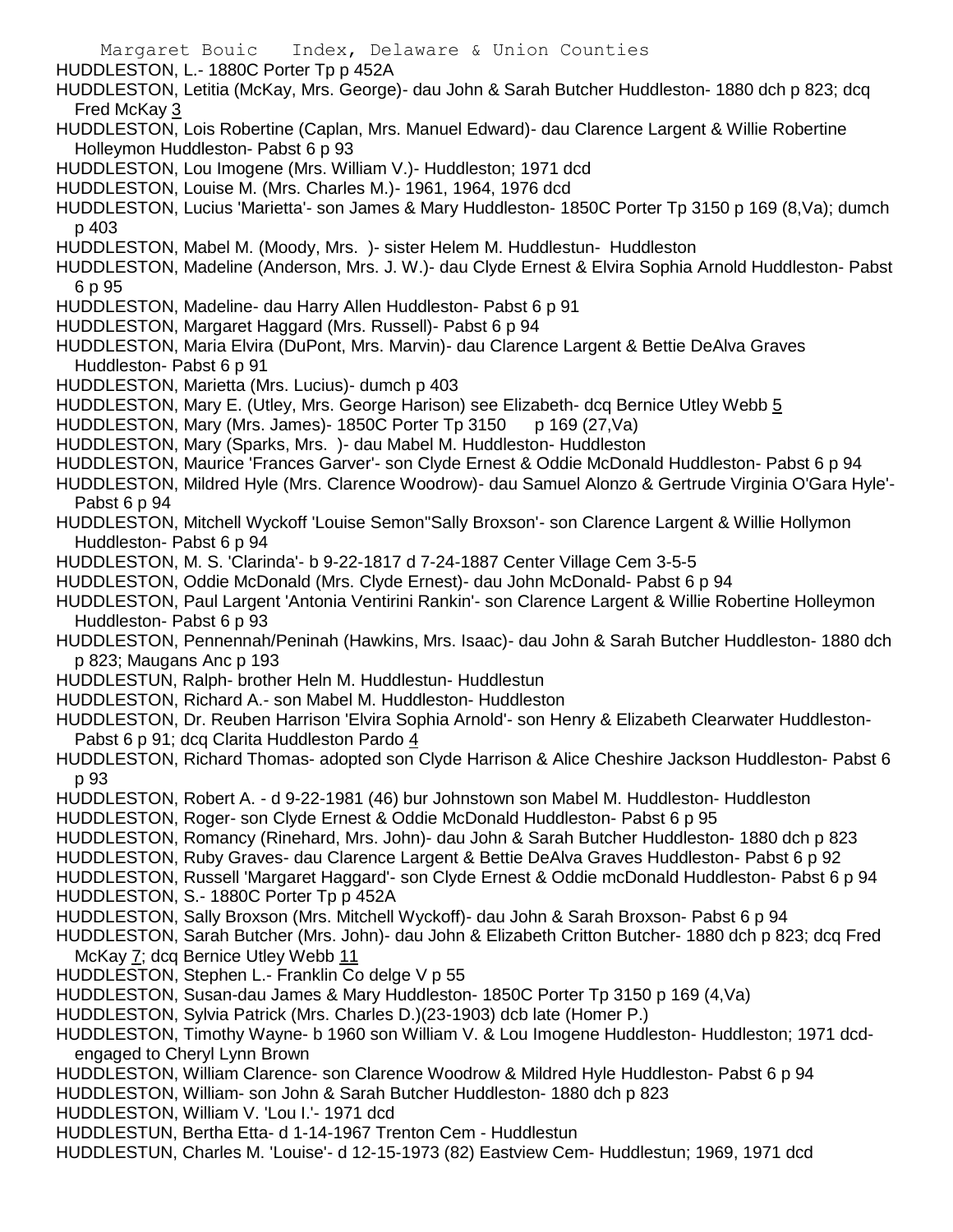- HUDDLESTUN, Connie Lee (Minor, Mrs.Larry)-m 6-3-1972 dau Donald B. & Grace L. Huddlestun-Huddlestun; 1961, 1964(16), 1969, 1971 dcd
- 
- HUDDLESTUN, Cora- d 11-4-1970 (87) Trenton Cem- sister Bertha Etta Huddlestun-Huddlestun
- HUDDLESTUN, Donald B. 'Grace Salmon'- m 9-8-1941 son Lloyd Huddlestun- Huddlestun; 1961, 1964, 1969, 1971, 1976 dcd
- HUDDLESTUN, E. 'H'- Powell p 272
- HUDDLESTUN, -- d 4-2-1854 (1-4-13) Trenton Cem Powell p 272 infant dau E. & H.
- HUDDLESTUN, Evelyn (Roof, Mrs. )- dau Lloyd Huddlestun- Huddlestun
- HUDDLESTUN, Grace Salmon (Mrs. Don B.)- m 3-23-1941 Huddlestun; 1961, 1964, 1969, 1971, 1976, 1980 dcd
- HUDDLESTUN, Harold R.- brother Helen M. Huddlestun- Huddlestun
- HUDDLESTUN, H. (Mrs. E.) Powell p 272
- HUDDLESTUN, Helen M.- d 9-23-1970 (57) bur Galena- Huddlestun
- HUDDLESTUN, Howard B. 'Verda'- d 2-22-1979 (79) Oak Grove Cem Huddlestun- brother Charles M. Huddlestun- Huddlestun
- HUDDLESTUN, Howard- son Howard B. & Verda Huddlestun- Huddlestun
- HUDDLESTUN, Imo (Owen, Mrs. Milo)- m 12-31-1913 sister of Lloyd Huddlestun- Huddlestun
- HUDDLESTUN, John W.- d 1-2-1965 (90) bur Rich Hill Cem- Huddlestun
- HUDDLESTUN, June (Johnson, Mrs. )- dau Lloyd Huddlestun- Huddlestun
- HUDDLESTUN, Karen Sue (Pileggi, Mrs. Victor A.)- m 8-18-1979 dau Donald & Grace Huddleston-Huddleston; 1961, 1964(10), 1969, 1971 dcd
- HUDDLESTUN, Lloyd- son John W. Huddlestun- Huddlestun
- HUDDLESTUN, Lloyd W. 'Ruth'- d 2-27-1978 (81) Olive Green Cem- Huddlestun
- HUDDLESTUN, Lois (Updike, Mrs. Raymond)- dau Charles M. & Louise Huddlestun- Huddlestun
- HUDDLESTUN, Louisa Sherman (Mrs. Charles M.)- d 10-14-1973 (82) Eastview Cem- Huddlestun; 1969, 1971 dcd
- HUDDLESTUN, Maxine (Kise, Mrs.Ben)- dau Howard B. & Verda Huddlestun- Huddlestun
- HUDDLESTUN, Mildred (Beaudin, Mrs. (Carder, Mrs. )- dau Howard B. & Verda Vipperman Huddlestun-Huddlestun
- HUDDLESTUN, Nina (Estle, Mrs. )- sister Howard B. Huddlestun- Huddlestun
- HUDDLESTUN, Verda N. Vipperman (Mrs. Howard B.)- d 2-3-1975- Oak Grove Cem- sister of Lacey Vipperman- Huddlestun
- HUDDY, Beth (Mrs. Mark)- Huddy
- HUDDY, Clare (16m- 1991)- dau Mark & Beth Huddy- Huddy
- HUDDY, Garrett- (3-1991)0 son Mark & Beth Huddy- Huddy
- HUDDY, John- b 1970 son Stephen P. & Kathleen A. Huddy- 1975, 1977, 1979, 1981, 1983 ucd
- HUDDY, Kathleen A. (Mrs. Stephen P.)- 1975, 1977, 1979, 1981, 1983 ucd
- HUDDY, Mark 'Beth'- Huddy
- HUDDY, Randy- b 1973 son Stephen P. & Kathleen A. Huddy- 1975, 1971, 1979, 1981, 1983 ucd
- HUDDY, Stephen P. 'Kathleen A.'- 1975, 1977, 1979, 1971, 1983, 1991 ucd
- HUDEC, Frank W.- b 1888 New Millcreek Cem p 10; Hutchisson p 53
- HUDEC, Harriet Katherine (Pentz, Mrs. John)(Metz, Mrs. Clarence W.)(Scott, Mrs. William McLean)(Mathews, Mrs. Frank J.)- b 9-28-1917 dau Frank W. & Hester Hutchisson Hudex- Hutchisson p 53
- HUDEC, Hester R.- b 5-25-1893 d 12-6/11-1968 dau Harry & May Piersol Hutchisson -Hutchisson p 53
- HUDEC, William Elmer- b 1919 d 1946 New Millcreek Cem p 10 son Frank W. & Hester Hutchisson Hudec-Hutchisson p 53
- HUDEN, Hannah- dau James & Mary C. Huden- 1850C Union Tp 1268-1286 p 190 (2/12,O)
- HUDEN, James 'Mary C.'- 1850C Union Tp 1268-1286 p 190 (29,O)
- HUDEN, Mary C. (Mrs. James)- 1850C Union Tp 1268-1286 p 190 (21,O)
- HUDGEL, Martha J. McKinney (Mrs. William)- m 4-1-1876 ucm 5863; mt 3 p 24
- HUDGEL, R. D.- 1880C Lierty Tp Un Co 87-88 p 10 (38,O,Pa,?)
- HUDGEL, William 'Martha J. McKinney'- m 4-1-1876 ucm 5863; mt 3 p 24
- HUDGENS, Vinnie (Stephens, Mrs. John Richard)- b 1929 Rausch (17242) III p 301
- HUDKINS, Archibald 'Sarah Poling'- m 5-14-1853 ucm 1964 unec VIII p 10
- HUDKINS, Daniel 'Sarah'- 1908 dch p 688
- HUDKINS, Lydia (Perkins, Mrs. David T.)- dau Daniel & Sarah Hudkins- Rittenhouse; 1908 dch p 688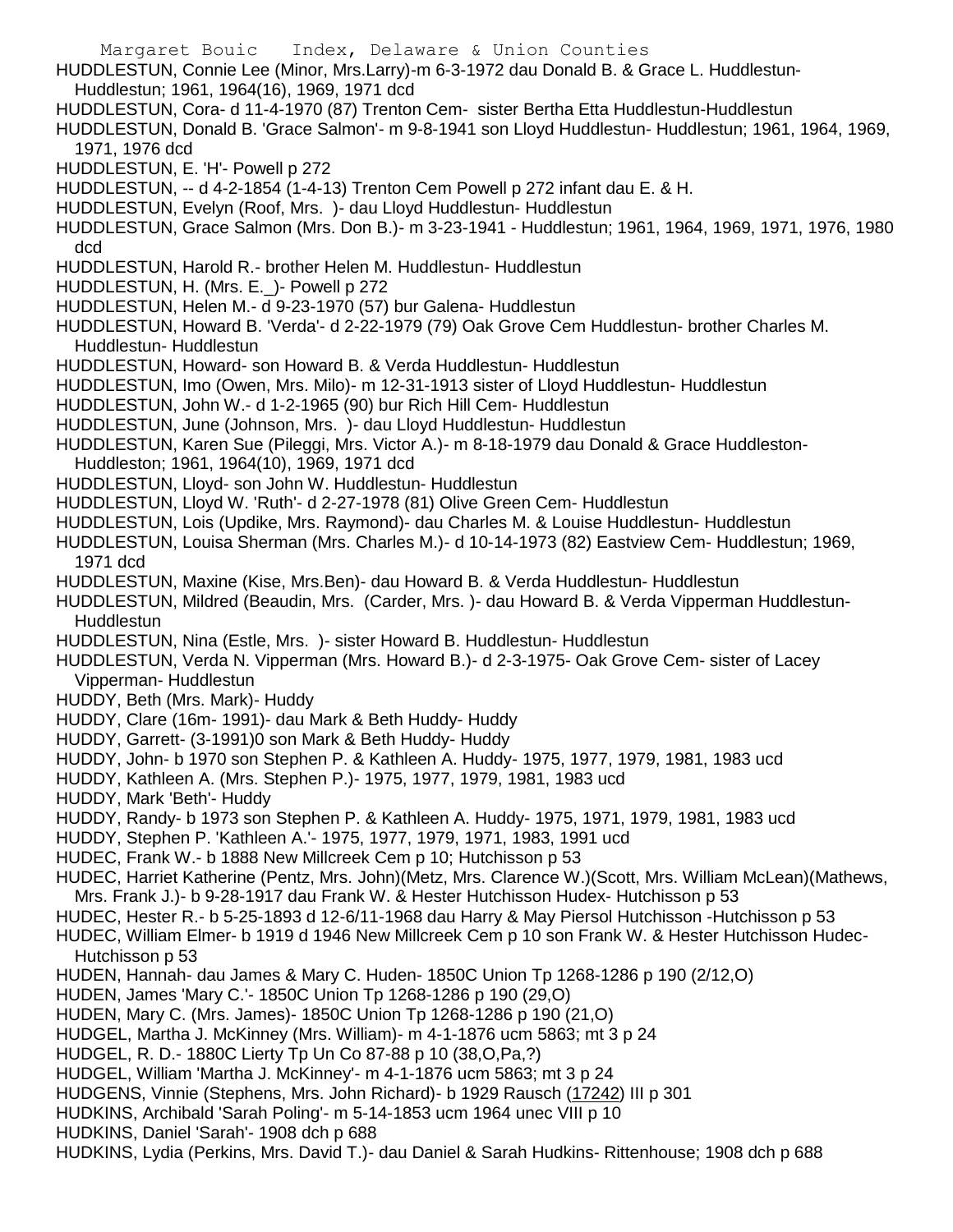- Margaret Bouic Index, Delaware & Union Counties HUDKINS, Mary (Phillips, Mrs. Adam)- 1915 uch p 1027 HUDKINS, Sarah (Mrs. Daniel)- 1908 dch p 688 HUDKINS, Sarah Poling (Mrs. Archibald)- m 5-14-1853 ucm 1964 HUDNALL, Charles- d 2-26-1983 drowned; Green Mound Cem- son Dale & Lueva Hudnall- Hudnall HUDNALL, Dale 'Lueva'- son Marie Hudnall- Hudnall; 1969, 1971 dcd HUDNALL, Lueva/Luena (Mrs. Dale)- Hudnall; 1969, 1971 dcd HUDNALL, Marie (Mrs. )- Hudnall HUDNALL, Raymond-b 1964 son Dale & Lueva Hudnall- Hudnall; 1971 dcd HUDNELL, Bernice- 1976 dcd HUDSON, heirs- uca p 44 HUDSON, ---hjt p 10, 46; 1915 uch p 414 HUDSON, A.- uca p 31; 1875 Delaware Tp CCC HUDSON, Ada Mable- b 2-2-1883 dau John S. & Eliza J. Pounds Hudson- dcb late HUDSON, Ada (Neibler, Mrs. )- dau Floyd & Roena Burns Hudson- Hudson HUDSON, Alice- 1869 wsc p 10; Pabst 8 p 23 HUDSON, Alice Louise (Gabriel, Mrs. Lawrence Russell)- 1985 uch p 55; Gabriel (16713) HUDSON, Amanda (Brown, Mrs. George)- m 5-3-1849 ucm 1415; unec XIII p 19 HUDSON, Andrew 'H. L.'- 1860C Jerome Tp 158-159 (26,O) HUDSON, Ruby Angel Smith (Mrs. David L.)- m 10-8-1993 dau Bobby & Rose Smith- Hudson HUDSON, Ann H.- b d 1870 Hopewell Cem djlm p 83 dau John & Sarah Jane Hoskins Hudson- Hoskins p 5; Hoskins 4 HUDSON, Anna B. Smith (Mrs. Elijah R.)- lic 2-5-1867 delge X p 75 HUDSON, Anna L. Weidman (Mrs. Frank)- b 1867 d 10-23-1904 (37y7m) Oakdale Cem 1914 (120-D) I p 74 (D-R1-34) dau John & Mary Jane Ferguson Weidman- 1915 uch p 1060 HUDSON, Anna May Ruth (Raduege, Mrs. Raymond Carl)- b 2-6-1909 m 9-6-1946 d 4-1974 dau Edward Jacob & Caroline Marie Hardin Hudson- ped Ann Raduege Pearsall 3; delge III p 6 HUDSON, Anna M. Christy (Mrs. Reuben L.)- dcb late (Marguerite) HUDSON, Area (Mrs. Jacob)- d 7-17-1893 (85y15d) Jerome Cem DJ p 101-1850C Jerome Tp 1775-1795 p 261 (40,Pa); 1860C Jerome Tp 160 (51,O); 1880C Jerome Tp 149-159 p 18 (72,Va,-,-) HUDSON, Area- dau Jacob & Area Hudson- 1850C Jerome Tp 1775-1795 p 261 (17,O) HUDSON, Pearl Arthur 'Fern Yoder'- b 8-19-1911 m 1936 d 9-13-1972 OII p 128 (M-RB-6)- son Earl & Lulu Hobart Hudson- Thompson 132132; 1985 uch p 151; 1967, 1971 ucd HUDSON, Arthur Montgomery- b 20-1986 son Richard & –Tillman Hudson- Hudson; Graham 175524- HUDSON, Ava/Ara (Bishop, Mrs. Thompson)- m 8-24-1854 ucm 2160 unec VIII p 19 HUDSON, Avis Lake (Mrs. William L.)- DJ p 121; unec VIII p 29; Hudson; 1949, 1959, 1962, 1967, 1971, 1973, 1975, 1979, 1981, 1983, 1991 ucd HUDSON, A. W. 'P'- dbg p 18 HUDSON, Barbara Ann (Barnett, Mrs. Homer D. "Dick"- b 12-13-1937 m 3-23-1957 d 10-27-1996 (58) dau Henry & Bernice Hall Hudson- Hudson HUDSON, Ben (80-1953) Claibourne Tp uninf p 30 HUDSON, Benjamin- son Benjamin & Nancy Butterfield Hudson- 1850C Leesburg Tp 291-294 p 45 (11,O); 1860C Lees.Tp 429 (19,O) HUDSON, Benjamin 'Elizabeth Hildreth'- m 5-14-1865 d 2-9-1875 (31-10-25) Hopewell Cem djlm p 83; 1870C Claibourne Tp 148-146 p 20 (29,O) HUDSON, Benjamin E. 'Neddie Thompson'- Hudson HUDSON, Benjamin 'Minerva Wheeler'- m 7-5-1838 dcm HUDSON, Benjamin 'Nancy Butterfield'- d 3-7-1861 (62-8-2) Hopewell Cem djlm p 83; dumch p 475 HUDSON, Benjamin- 'Ora E.'- son Benjamin & Elizabeth Hildreth Hudson- 1880C Leesburg Tp 225 p 23
- (7,O,O,O); 1900C Dover Tp 10 p 1A (27,O,O,O) m 3 y
- HUDSON, Benjamin James- b 12-6-1988 son James G. & Gallant Hudson- Hudson
- HUDSON, Bernal K. 'Hazel'- d 12-14-1962 Oak Grove Cem- Hudson
- HUDSON, Bernice hall (Mrs. Henry)- Hudson
- HUDSON, Betty Ann (Doebert, Mrs. Bud)\_- m 5-11-1946 dau Floyd G. & Roena Burns Hudson
- HUDSON, Bevvie (Sund, Mrs. )- dau John Wesley & Ora C. Kerr Hudson- Hudson
- HUDSON, Bill- 1991 ucd
- HUDSON, Bonnylyn I Gough (Mrs. Glenn,Sr.)- b 1-23-1916 d 5-27-1988 (72) Oak Grove Cem- sister Harry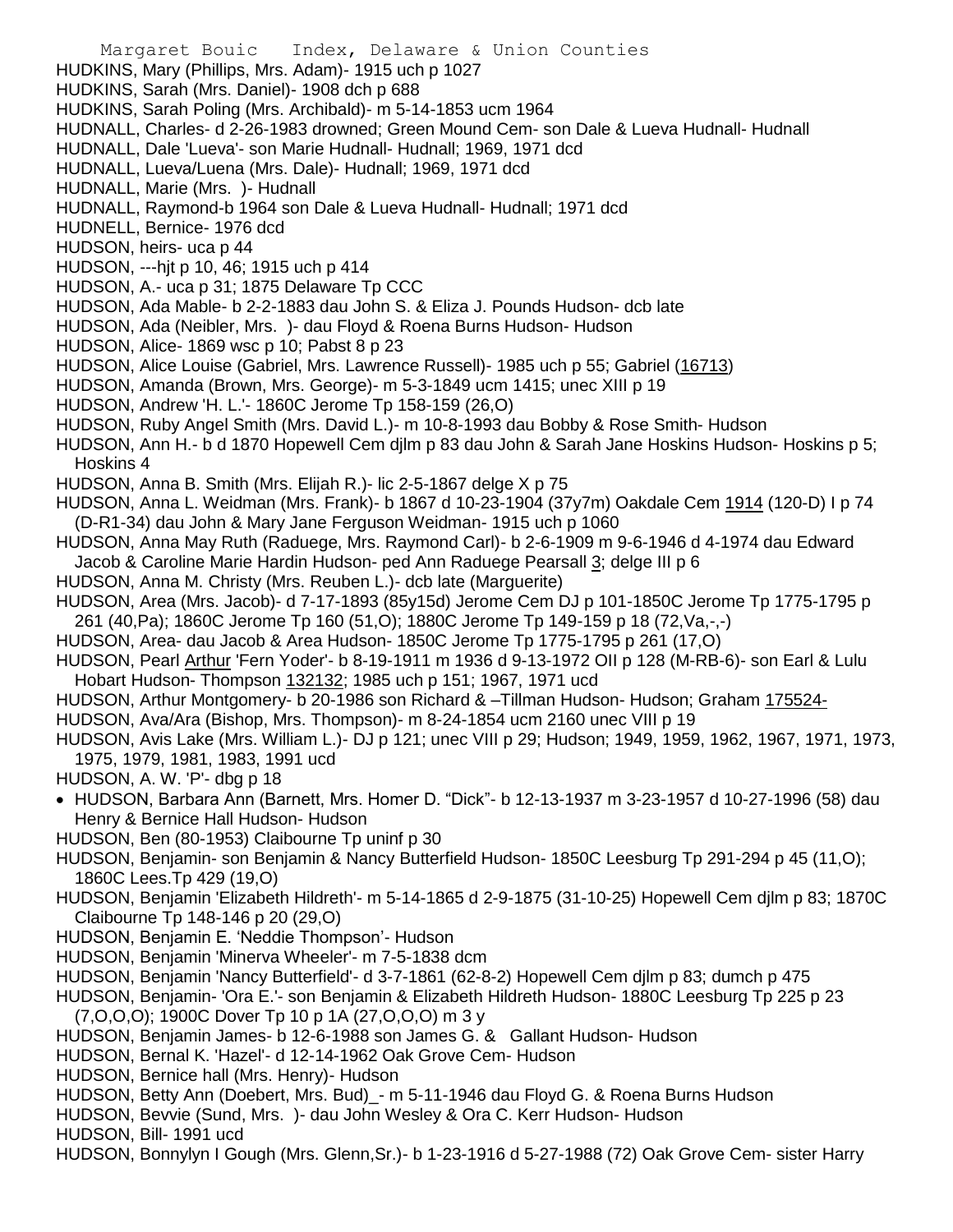Gough- Hudson

- HUDSON, Brenda (Mrs. William, Jr)- Hudson; 1981 ucd; m 25 years, July 17
- HUDSON, Bryan 'Mary'- Freshwater p 18, 24
- HUDSON, Caleb Dalton- b 5-30-1996 son David & Ruby Angel Smith Hudson- Hudson
- HUDSON, Camilla (Blair, Mrs. John)- d 1913 ped Josephine Sidle Mitchell #14 13; unec III p 58
- HUDSON, Carol (Mrs. Keith,Jr.)- Hudson
- HUDSON, Caroline Marie Hardin (Mrs. Edward Jacob)- b 12-8-1885 m 4-1-1927 d 12-8-1885 dau Charles Waldo & Ada Crawford Hardin- ped Ann R. Pearsall 7; delge III p 6
- HUDSON, Carolyn (Rausch, Mrs. Daniel R.)- Rausch (1(10)342) III p 312
- HUDSON, Carolyn Ruth Bauder (Mrs. Keith Arlen)- dau David Floyd & Lulu May Hilliard Bauder- Weiser p 238; 1964, 1971 dcd
- HUDSON, Catharine E. Michael (Mrs. William)- m 3-26-1874 ucm 5466 dau Joseph W. & Evaline Coon Michael- 1883 uch V p 322; 1880C Jerome Tp 147-150 p 17 (24,O,Md,O); 1900C Jerome Tp 390-402 p 17D (42,O,Md,O)
- HUDSON, Catherine- 1976 dcd Genoa Tp
- HUDSON, Catherine J. Sibes (Mrs. Jacob)- ped Ann Rraduege Pearsall 13; delge III p 6
- HUDSON, Celia Regina (Clopine, Mrs. William Edward)- b 7-9-1875 m 1900 d 1935 dau William & Rebecca Hudson- McKitrick p 257, 258
- HUDSON, Celia (Mrs. Leroy)- 1980 dcd
- HUDSON, Cecile N. b 10-13-1900 d 2-23-1989 (88) bur Sunbury- Hudson
- HUDSON, Charlotte M. (Greenley, Mrs. Solomon)- m 9-12-1861 dcm
- HUDSON, Charles C.'- d 2-19-1981 (85) bur W. Va- Hudson
- HUDSON, Charles 'Maude Baysinger'- Weiser p 625
- HUDSON, Chester- b 2-1900 son Benjamin & Ora E. Hudson- 1900C Dover Tp 10 p 1A (3/12,O,O,O)
- HUDSON, infant of Chester d 10-7-1922 SR Oakdale Cem I p 92 (D-R8-1)
- HUDSON, Clara Bell (Wilcox, Mrs. )- dau John Wesley & Ora C. Kerr Hudson- dg 10-5-1952
- HUDSON, Conard- son Henry & Bernice Hall Hudson- Hudson
- HUDSON, Cora F. Jones (Mrs. William)- b 3-28-1869 d 12-11-1933 Hopewell Cem djlm p 83; Hoskins 4,5; delge X p 29; 1900C Leesburg Tp 268-271 p 11B (31,O,O,O) 3 ch, 2 living m 9 y
- HUDSON, Craig 'Cindy'- b 3-21-1960 d 5-16-1998 (38) Texas- son Keith Arlen & Carolyn Ruth Bauder- Weiser p 238; 1964, 1971 dcd
- HUDSON, Cyrus 'Sarah Call'- m 5-23-1865 dcm
- HUDSON, Dale- son Harry & Elizabeth Michaelis Hudson- Hudson
- HUDSON, Dale- son Harry & Ruth Hudson- 1949 ucd
- HUDSON, Dana 'Thelma'- d 7-13-1976 brother Floyd Hudson- Hudson
- HUDSON, Daniel J. 'Jody L. Upchurch'- m 6-13-1992 son Jack Hudson- Hudson
- HUDSON, Daniel- b 1970 son Stonewall J. & Ruth Eileen Hudson- 1971, 1976, 1980 dcd
- HUDSON, Darrel- son Charles & Maude Baysinger Hudson- Weiser p 625
- HUDSON, David- hit p 197
- HUDSON, David E.- son George E. & Sarah A. Hudson- 1850C Claibourne Tp 96 p 16 (13,O)
- HUDSON, David Eli- b 7-27-1915 d 11-21-1944 Marine; Claibourne Cem p 63
- HUDSON, David L.- d 1-29-1972 (34) bur Lebanon,Va,- Hudson
- HUDSON, David L. 'Ruby Angel Smith'- b 1973 m 10-9-1993 son William Jr. & Brenda K. Hudson- Hudson; 1975, 1977, 1979, 1981, 1983, 1991 ucd
- HUDSON, Dawn L. Westcott (Mrs. Keith A.,Jr.)- dau Carl Westcott- Hudson
- HUDSON, Debbie- 1977 ucd Richwood
- HUDSON, Dema- 1880C Troy Tp p 338C
- HUDSON, Dianne (Carr, Mrs. John)- 1985 uch p 22
- HUDSON, Donald- son Charles & Maude Baysinger Hudson- Weiser p 625
- HUDSON, Dorothy- dau Bernal K. & Hazel Hudson- Hudson
- HUDSON, Dorothy D.- d 9-6-1986 (69) Oak Grove Cem- Hudson
- HUDSON, Dortha Cook- b 1900 d 1907 dau Rachel Ann Cook- Mt. Herman Cem djlm p 16
- HUDSON, Earl 'Lulu Hobart'- b 1875 d 1944 Oakdale Cem II p 57 (G-R13-4) son Jacob & Fannie Musselman
- Hudson- Thompson (132121); 1900C Millcreek Tp 60 p 313 (26,O,O,O)
- HUDSON, Earl V.- d 12--18-1969(79) son Lycurgus Hudson- Hudson
- HUDSON, Edward- 1915 uch p 327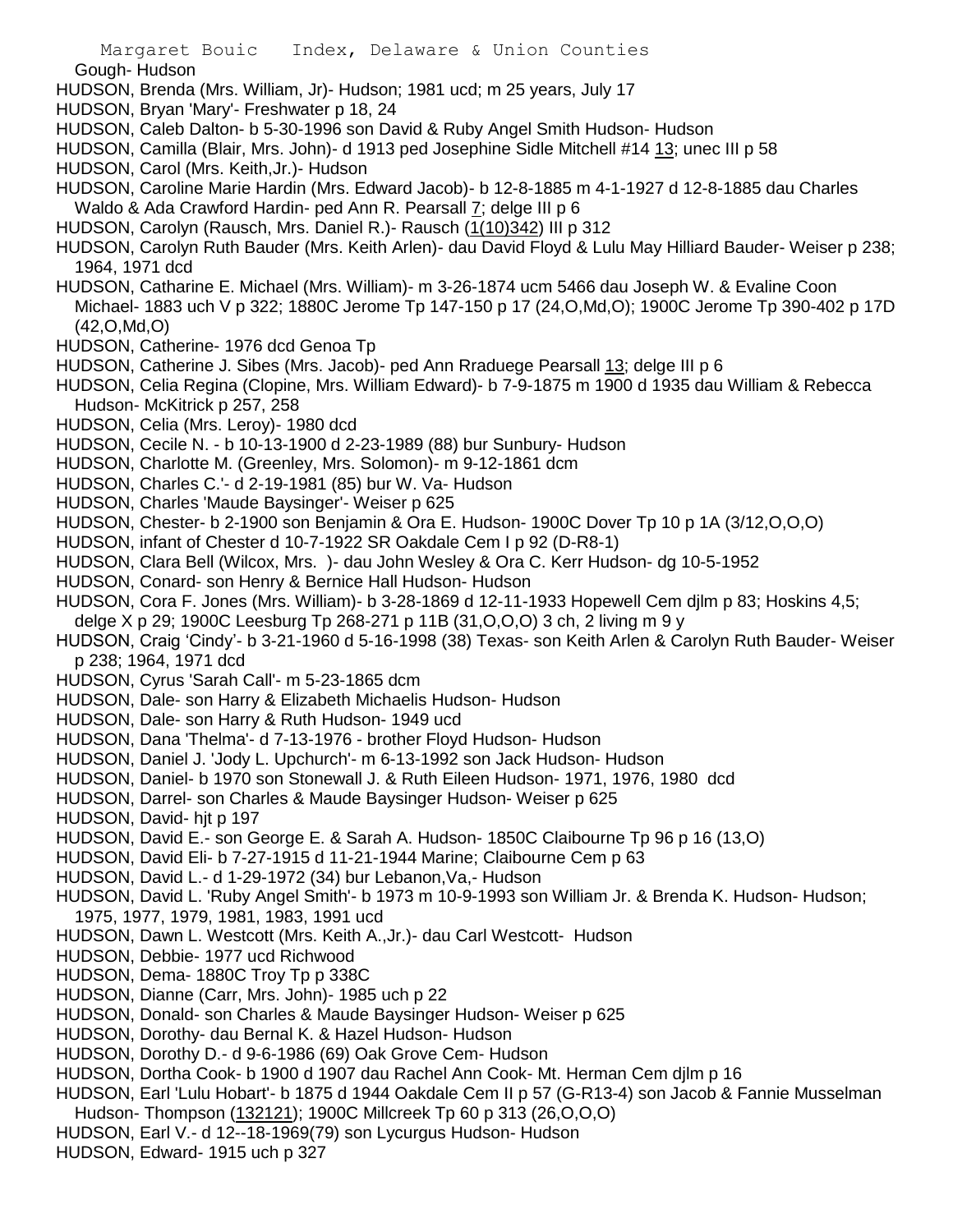- HUDSON, Edward Jacob 'Caroline Marie'- b 1-31-1878 m 4-1-1927 d 6-1984 son Jacob & Catherine J. Sibes Hudson- ped Ann Raduege Pearsall 6; delge III p 6
- HUDSON, E. E.- Nash p 355
- HUDSON, Eileen- 1980 dcd
- HUDSON, Elaine Mabel Boots (Mrs. Walter)- b 8-1942 dau George & Helen Irene Huntzinger Boots- Maugans Anc p 22
- HUDSON, Elijah Ray'Anna B. Smith'- b 3-11-1844 lic 2-5-1867 dcm d 10-4-1869 Hudson Bible; 3rd son Reuben & Sarah Gittenan Hudson-unec X p 33; delge X p 75
- HUDSON, Eliza (Cramer, Mrs. John)- dau John & Olina Ward Hudson- 1883 uch V p 615
- HUDSON, Eliza J. Pounds (Mrs. John S.)- b 10-27-1850 m 3-8-1866 d 8-20-1890 (39-9-23) dg 9-30-1890 Cryder Ab. p 34; (32-1883) dcb late (Ada Mable)
- HUDSON, Elizabeth (Mrs. Gregory)- Hudson
- HUDSON, Elizabeth Hildreth (Mrs. Benjamin)- b 3-19-1841 m 5-14-1865 ucm 3729 d 11-22-1898 Hopewell Cem djlm p 87- dau William James & Elizabeth L. Stokley Hildreth- uca p 87; 1870C Claibourne Tp 148-146 (28,O); 1880C Leesburg Tp 225 p 22 (39,O,Vt,Md)
- HUDSON, Elizabeth Michaelis (Mrs. Harry)- Hudson
- HUDSON, Elizabeth R. C.- dau George E. & Sarah A. Hudson- 1850C Claibourne Tp 96 p 16 (6,O)
- HUDSON, Ellen (Mrs. Henry)- 1860C Jerome Tp 111 p 16 (41,NY); 1870C Jerome Tp 126 p 17 (52,NY) also
- 80 p 11 (53,NY); 1880C Jerome Tp 149-162 p 18 (62,NY,Pa,NY)
- HUDSON, Ellis- son Henry & Bernice Hall Hudson- Hudson
- HUDSON, Emily- dau Henry & Ellen Hudson- 1860C Jerome Tp 111 p 16 (12,O)
- HUDSON, Emily (Sharp, Mrs. Leonard)- m 8-8-1869 ucm 4579
- HUDSON, Emma (Bibler, Mrs. )- dau John Wesley & Ora C. Kerr Hudson- Hudson
- HUDSON, Emma J.- dau Benjamin & ELizabeth Hildreth Hudson- delge X p 29; 1870C Claibourne Tp 148-146 (4,O); 1880C Leesburg Tp 225 p 22 (14,O,O,O)
- HUDSON, E. R.- d 1869 son Reuben & Sarah Gittinger Hudson- dg 6-19-1894 Cryder Abs. p 171
- HUDSON, E. R.- 52nd OVI; delge VIII p 26; dg 5-31-1895
- HUDSON, Eric- son James G. & Gallant Hudson- Hudson
- HUDSON, Eve McGumphy (Mrs. Richard)- m 3-27-1864 ucm 3573; 1870C Jerome Tp 81 p 11 (53,Pa)
- HUDSON, Evis- 1977 ucd Taylor Tp
- HUDSON, Fern Yoder (Mrs. Pearl Arthur)- b 1916 Oakdale Cem II p 128 (M-RB-6)- dau Pearl Leonard & Alma Gamble Yoder-Sbc p 38; 1985 uch p 131; Thompson (132132); 1949, 1967 ucd
- HUDSON, Flora J.- dau Jacob & Frances Hudson- 1880C Millcreek Tp 110-115 p 12 (3,O,O,Pa)
- HUDSON, Florence (Mrs. Sparrell G.)- Hudson; 1961, 1964, 1969, 1971, 1976, 1980 dcd
- HUDSON, Floyd G.'Roena Burns'- b 11-13-1898 d 5-26-1984(85) Milford Cem- son Benjamin & Ora E.
- Handen Hudson- Sbc p 25; 1900C Dover Tp 10 p 1 (1,O,O,O)
- HUDSON, Frances (Mrs. Jacob)- 1880C Millcreek Tp 110-115 p 12 (28,Pa,Pa,Pa)
- HUDSON, Francis- son John & Leah E. Fletcher Hudson- 1880C Leesburg Tp 23 p 175B (15,O,O,O)
- HUDSON, Frank 'Anna L. Weidman'- Oakdale Cem I p 74; 1915 uch p 1060
- HUDSON, Frank 'Mattie Herbst'- b 12-27-1864 m 8-14-1889 d 1-14-1926 son John & Sarah Jane Hoskins Hudson- Hoskins p 5; Hoskins 4; 1870C Leesburg Tp 274-282 p 35 (5,O)
- HUDSON, Franklin- son John & Jenny Hudson- 1880C Jerome Tp 45 p 6 (2,O,O,O)
- HUDSON, George E. 'Sarah A.'- 1850C Claibourne Tp 96 p 16 (43,Md)
- HUDSON, Mrs. Glen- Pabst 8 p 39, 43
- HUDSON, Glenn O., Sr.'Bonnylyn Gough'- d 6-14-1972 (61) Oak Grove Cem- son John C. Hudson- Hudson
- HUDSON, Glenn O., Jr.'Norma'-b 2-8-1933 d 2-18-1998 (65) son Glenn,Sr. & Bonnylyn Gough Hudson-
- Hudson; 1980 dcd
- HUDSON, Gregory 'Elizabeth'- Hudson
- HUDSON, Gwendoline- graddau Reuben Hudson- dg 8-23-1895; delge V p 65
- HUDSON, Gwendolyn (Siegfried, Mrs. Wilmer)- 1908 dch p 561
- HUDSON, Hannah- d 9-9-1847 (17-5-4) Hopewell Cem djlm p 83- dau Benjamin & Nancy Butterfield Hudson-
- HUDSON, Harry 'Elizabeth Michaelis''Ruth'- Hudson
- HUDSON, Harry 'Ruth'- son Earl & Lulu Hobart Hudson- Thompson 1321311; 1949 ucd
- HUDSON, Hazel I.- d 6-9-1964 Oak Grove Cem- Hudson
- HUDSON, Hazel K. (Mrs. William N.)- d 5-9-1978 (87) dau Lota Kelly- Hudson
- HUDSON, Helen Lydia- b 7-1898 dau William Perry & Cora F. Jones Hudson- Hoskins 5; 1900C Leesburg Tp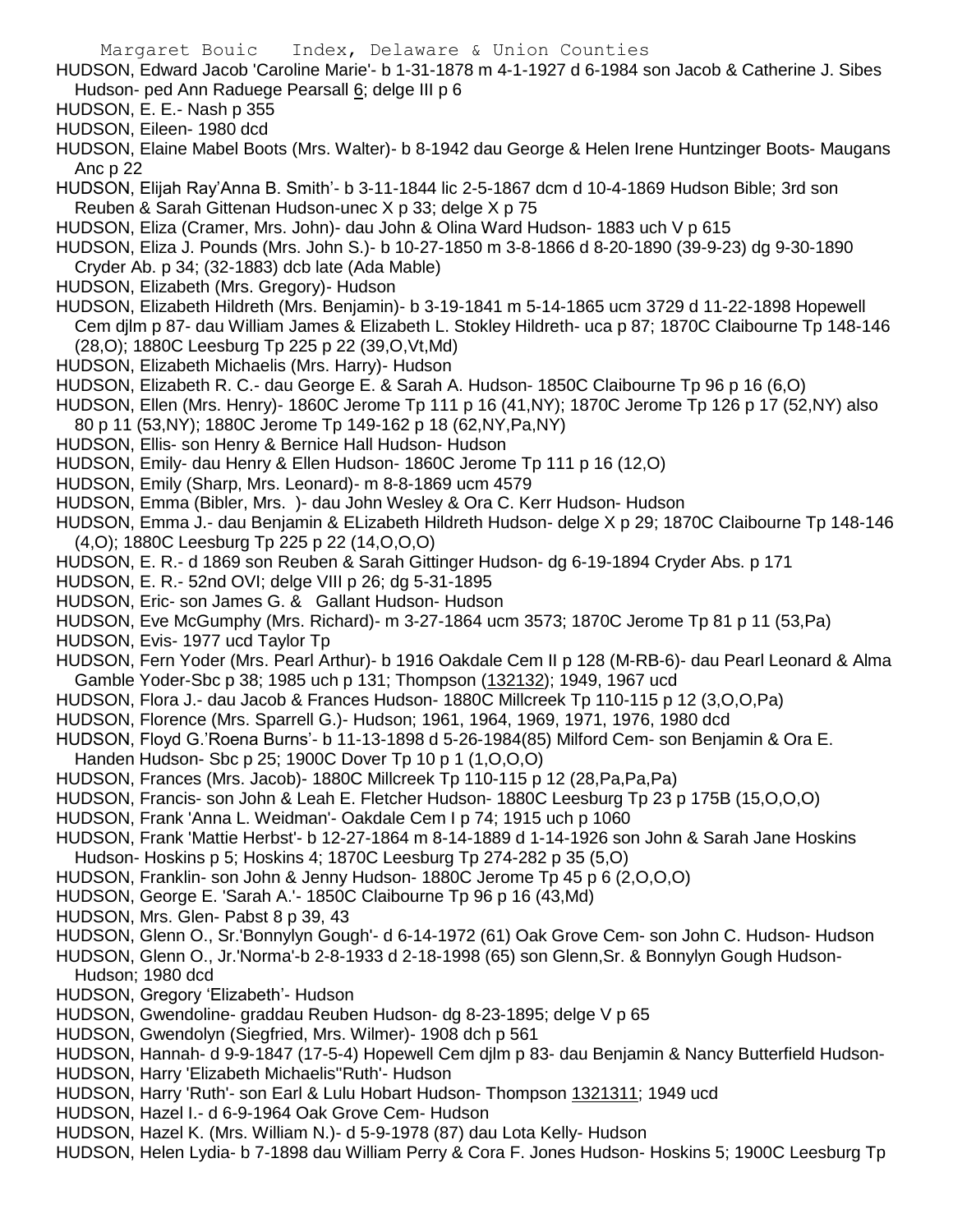- 268-271 p 11B (1,O,O,O)
- HUDSON, Henry 'Bernice Hall'- Hudson
- HUDSON, Henry C.- hadc p 99
- HUDSON, Henry E.- son Jacob & Frances Hudson- 1880C Millcreek Tp 110-115 p 12 (5,O,O,Pa)
- HUDSON, Henry 'Ellen'- 1860C Jerome Tp 111 p 16 (42,Va); 1870C Jerome Tp 126 p 17 (55,Va) also 80 p 11 (54,O); 1880C Jerome Tp 149-0162 p 18 (63,Va,Va,); uca p 31
- HUDSON, Henry G.- 1880C Delaware Town p 495A
- HUDSON, Henry- b 10-15-1835 son Reuben & Sarah Gittinger Hudson- Hudson Bible- unec X p 33; dg 6-19- 1894 Cryder Ab. p 171
- HUDSON, H. L. (Mrs. Andrew)- 1860C Jerome Tp 158-159 (20,O)
- HUDSON, Holy (Cavallaro, Mrs. Richard)- dau Benjamin e. & Neddie Thompson Hudson- Hudson
- HUDSON, Hugh Ellsworth- b 12-12-1896 son Frank & Mattie Herbst Hudson- Hoskins p 5; Hoskins 5
- HUDSON, Irene (Baldman, Ms. )- dau John C. Hudson -Hudson
- HUDSON, Isabella (Detrick, Mrs. John)- m 2-1843 unec XII p 57
- HUDSON, Jack- 1964 dcd; brother Marvin S. Hudson- Hudson (Ostrander)
- HUDSON, Jack- son Benjamin & Nancy Butterfield Hudson- dumch p 475
- HUDSON, Jack- son John & Lonnie Blevins Hudson- Hudson
- HUDSON, Jacob 'Area'- 1850C Jerome Tp 1775-1795 p 260 (45,Va); 1860C Jer. Tp 160 p 24 (52,Va); black
- HUDSON, Jacob 'Catherine J. Sibes'- ped Ann Raduege Pearsall 12; delge III p 6
- HUDSON, Jacob 'Frances'- b 3-1844 1860C Millcreek Tp 5 (11,O); 1880C Mil. Tp 110-115 p 12 (30,O,O,O); 1900C Mil. Tp 60 p 3B (56,O,O,O) wid
- HUDSON, Jake- d 4-12-1928 (75) Millcreek Tp uninf p 18
- HUDSON, James- 1860C Scioto Tp 972
- HUDSON, James- 1860C Dover Tp 234 (20,O); 1883 uch IV p 541
- HUDSON, James- son Benjamin & Elizabeth Hildreth Hudson- 1870C Claibourne Tp 148-146 p 20 (3,O)
- HUDSON, James- son Benjmain & Nancy Butterfield Hudson- 1850C Leesburg Tp 291-294 p 45 (14,O)
- HUDSON, James E.- son John & Leah E. Fletcher Hudson- 1880C Leesburg Tp 23 p 175B (3,O,O,O)
- HUDSON, James F.- son James B. & Roena Burns Hudson- Hudson
- HUDSON, James G. ' Gallant'- son James F. Hudson- Hudson
- HUDSON, James 'Patricia'- 1967, 1971 ucd
- HUDSON, James-b 1965 son James & Patricia Hudson- 1967, 1971 ucd
- HUDSON, Jan Marie- dau Glenn O. Jr. & Norma Hudson- Hudson
- HUDSON, Jane B. (Snedekar, Mrs. Barnet)- m 8-19-1830 bur Eden- dg 1-12-1882 Cryder Ab p 62
- HUDSON, Jane (Kilgore, Mrs. John)- m 9-14-1820 Madison Co unec IV p 52
- HUDSON, Janet R. Holler (Scott, Mrs. )(Mrs. Keith Arlen,Sr.)- Hudson; 1969 dcd
- HUDSON, Jemima/Geneva (Hodges, Mrs. Charles)- m 1-12-1865 dcm- dau Benjamin & Nancy Butterfield
- Hudson- 1850C Leesburg Tp 191-294 p 45 (5,O); 1860C Leesb. Tp 429 (15,O)
- HUDSON, Jenny (Mrs. John)- 1850C Jerome Tp 45 p 6 (27,O,O,O)
- HUDSON, Jessica Marie- b 11-9-1988 dau Richard & Tillman Hudson- Hudson
- HUDSON, Jim F.'Nancy A.'- Hudson; 1991 ucd
- HUDSON, Jimmie- d 8-29-1873 (6-1-4) hopewell Cem son P. & E. Hudson
- HUDSON, Jody L. Upchurch (Mrs. Daniel J.)- m 6-13-1992 dau Carol Weatherall- Hudson
- HUDSON, Joel- son Craig O. & Cindy Hudson- Hudsone
- HUDSON, John- 1883 uch IV p 518
- HUDSON, John- son Benjamin & Nancy Butterfield Hudson- 1850C Leesburg Tp 291-294 p 45 (16,O); 1870C Lees. Tp 274-282 p 35 (35,O); uca p 23, 75, 102 Lees. Tp
- HUDSON, John C.- d 8-21-1970 (83) Hudson
- HUDSON, John Frederick 'Virginia Ludlow'- b 12-29-1901 d 8-26-1933 son Samuel & Lizzie McNeal Hudson-Hoskins p 17; Hoskins 5,6
- HUDSON, John Frederick- b 1-9-1929 son John Frederick & Virginia Ludlow Hoskins- Hoskins p 36; Hoskins 6
- HUDSON, John 'Jenny'- 1870C Jerome Tp 278-265 p 36 (19,O); 1880C Jerome Tp 45 p 6 (28,O,O,O)
- HUDSON, John J.- son John & Leah E. Fletcher Hudson- 1880C Leesburg Tp 23 p 175B (1,O,O,O)
- HUDSON, John J. 'Minnie G. Soliday'- b 1879 Un Co d 8-26-1933 Oakdale Cem II p 72 (H-R7-3)
- HUDSON, John 'Leah E. Fletcher'- m 7-29-1874 ucm 5520; 1880C Leesburg Tp 23 p 175B (45,O,Md,Pa)
- HUDSON, John 'Lonnie Blevins'- Hudson
- HUDSON, John 'Lydia Lincoln'- d 1861 dumch p 87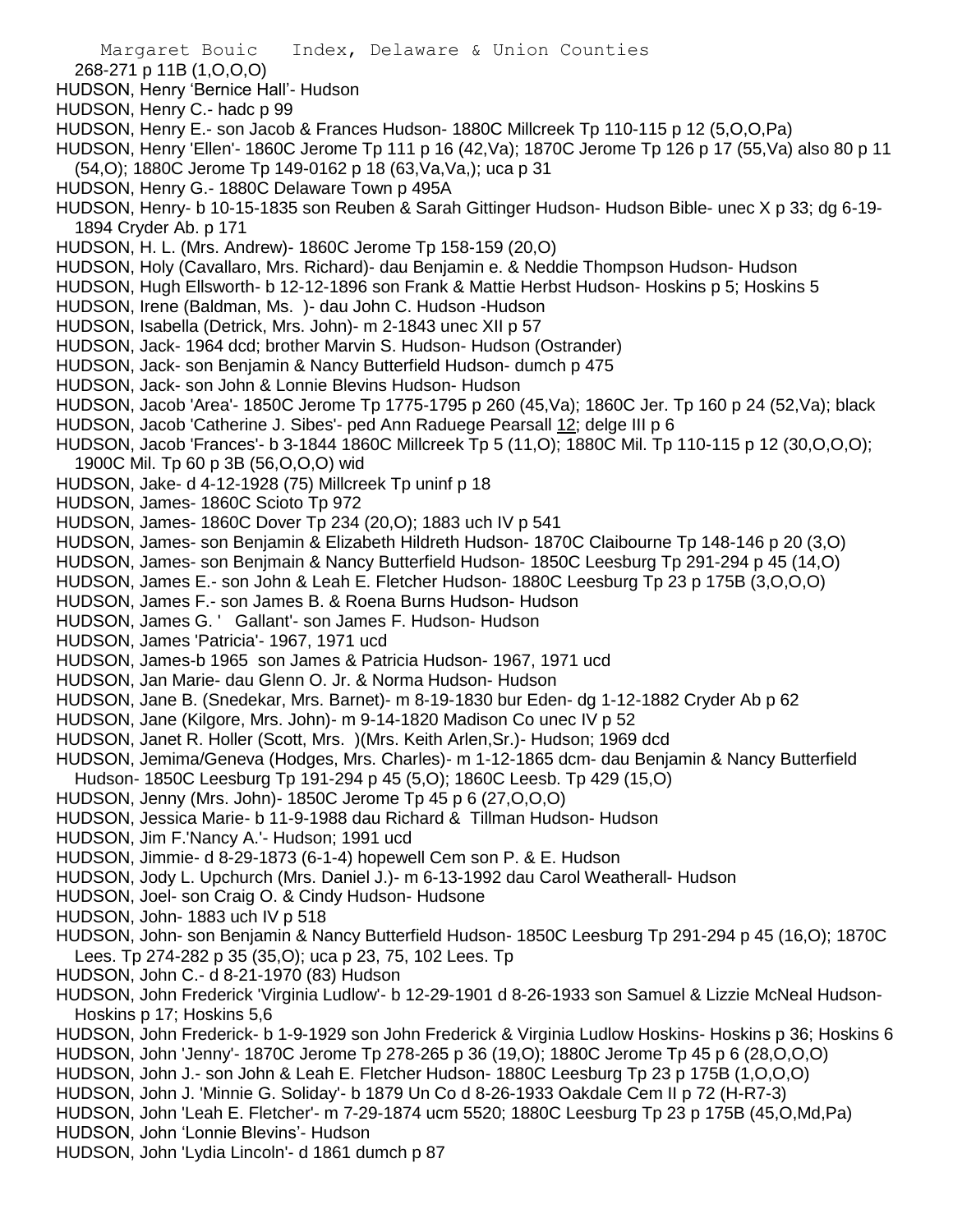- Margaret Bouic Index, Delaware & Union Counties
- HUDSON, Dr. John 'Mary'- 1850C Claibourne Tp 90 p 15 (70,Md)
- HUDSON, John 'Olinda Ward'- 1883 uch V p 615
- HUDSON, John 'Sarah Jane Hoskins'- b 2-24-1835 m 11-17-1861 ucm 3252 d 1911 Hopewell Cem djlm p 83; Hoskins 5; Hoskins 3,4; 1900C Leesburg Tp 268-172 p 11B (65,O,Md,Md)
- HUDSON, John S. 'Eliza J. Pounds'- m 3-8-1877; (32-1883) dcb late (Ada Mable)- dg 9-30-1890 Cryder Ab p 34
- HUDSON, John Wesley 'Ora C. Kerr'- Hudson
- HUDSON, Jolthia- dau George E. & Sarah A. Hudson- 1850C Claibourne Tp 96 p 16 (2,O)
- HUDSON, Jonathan- son Rev. Mark & Sandra Hudson- Hudson
- HUDSON, Jordan Shelby- b 11-29-1989 dau James G. & Gallant Hudson- Hudson
- HUDSON, Joseph- d 9-14-1862 1883 uch IV p 468; hjt p 193, 203
- HUDSON, Joseph- son Rev. Mark & Sandra Hudson- Hudson
- HUDSON, J. P.- 1883 uch IV p 496
- HUDSON, Judith Lee (Denton, Mrs. John Bruce)- m 6-15-19-- dau Glenn O.Sr. & Bonneylynn I. Gough Hudson- Hudson
- HUDSON, Kathryn- b 1961 dau Merritt L. & Tina A. Hudson- 1962(11m), 1967, 1971, 1973, 1975 ucd
- HUDSON, Kathryn Oleta (Vigar, Mrs. Michael Ray)- m 2-14-1980 dau Leroy Hudson- Hudson
- HUDSON, Kathy- b 1961 dau LeRoy & Tina Hudson- 1977 ucd
- HUDSON, Kathy- b 1966 dau Stonewall J. & Ruth Eileen Hudson- 1971, 1976, 1980 dcd
- HUDSON, Kathy Sue (Simms, Mrs. )- dau Henry & Bernice Hall Hudson- Hudson
- HUDSON, Kay (Patterson, Mrs. Donald)- dau Benjamin E. & Neddie Thompson Hudson- Hudson
- HUDSON, Keith Arlen,Sr.'Carolyn Ruth Bauder''Janet Roller Scott' -m(1) 4-5-1953 son Glenn O,,Sr. & Bonnylyn Gough Hudson- Hudson; Weiser p 238; 1964, 1969 dcd
- HUDSON, Keith,Jr. 'Dawn L. Westcott''Carol'- b 12-31-1954 m 2-15-1975 son Keith Arlen & Carolyn Ruth Bauder Hudson, Sr.- Hudson; Weiser p 238; 1964, 1969 dcd
- HUDSON, Kim (Knisley, Mrs. Chris)- dau Jim & Nancy Hudson- Hudson
- HUDSON, Kimberly- 1991 ucd
- HUDSON, Laura- dau Benjamin & Elizabeth Hildreth Hudson- 1870C Claibourne Tp 148-146 p 20 (1,O); 1880C Leesburg Tp 225 p 22 (11,O,O,O)
- HUDSON, Leah E. Fletcher (Mrs. John)- m 7-29-1874 ucm 5520 d 5-3-1887 (47-11-22) Hopewell Cem djlm p 83
- HUDSON, Lee- brother Marvin S. Hudson- Hudson
- HUDSON, Leroy 'Celia'- Hudson; 1980 dcd
- HUDSON, Leroy- brother David L. Hudson- Hudson
- HUDSON, Leroy 'Tina'- son William & Avis Lake Hudson- 1949, 1959, 1962, 1975, 1977, 1979, 1981, 1983, 1991 ucd
- HUDSON, Lisa (Rostorfer, Mrs. Shawn)- b 1971 dau Leroy & Tina Hudson- Hudson; 1973, 1975, 1977, 1983 ucd
- HUDSON, Lisha (Wyatt, Mrs. )- dau Lucion Hudson- Hudson
- HUDSON, Lizzie McNeal (Mrs. Samuel)- b 1962 m 10-21-1891 d 9-15-1906 (40y1m) Oakdale Cem 2079 (115F) I p 125 (F-R7-10)- dau John & Tille Shedaker McNeal- Hoskins p 5; Hoskins 4,5
- HUDSON, Lonnie Blevins (Mrs. John)- Hudson
- HUDSON, Lou Anne (Mrs. James F.)- Hudson
- HUDSON, Lucile (Dunbar, Mrs. Edward)- m 1913 Howison (1453)
- HUDSON, Lucion- b 20201942 d 4-9-1994 son John & Lonnie Blevins Hudson;
- brother David L. Hudson- Hudson
- HUDSON, Lucy- dau Henry & Ellen Hudson- 1860C Jerome Tp 111 p 16 (8,O); 1870C Jer. Tp 126 p 17 (20,O) also 80 p 11 (19,O)
- HUDSON, Lucy J. (Boyer, Mrs. George W.)- m 4-21-1873 ucm 5261
- HUDSON, Lydia Lincoln (Mrs. John)- dau Charles & Allura Johnson Lincoln- dumch p 87
- HUDSON, Lulu- grad DHS 1881; delge VI p 72
- HUDSON, Lulu Hobart (Mrs. Earl)(Doughty, Ms. Lloys)- b 8-26-1892 d 7-1-1962 Oakdale Cem dau William & Hattie Thompson Hobart- Thompson 132131
- HUDSON, Lycurgus Leonidas- 1908 dch p 234; Hudson
- HUDSON, Lynn Ann (Brewer, Mrs. David)- dau Glenn O. Jr. & Norma Hudson- Hudson
- HUDSON, Lynne (Adams, Mrs. )- dau Benjamin E. & Neddie Thompson Hudson- Hudson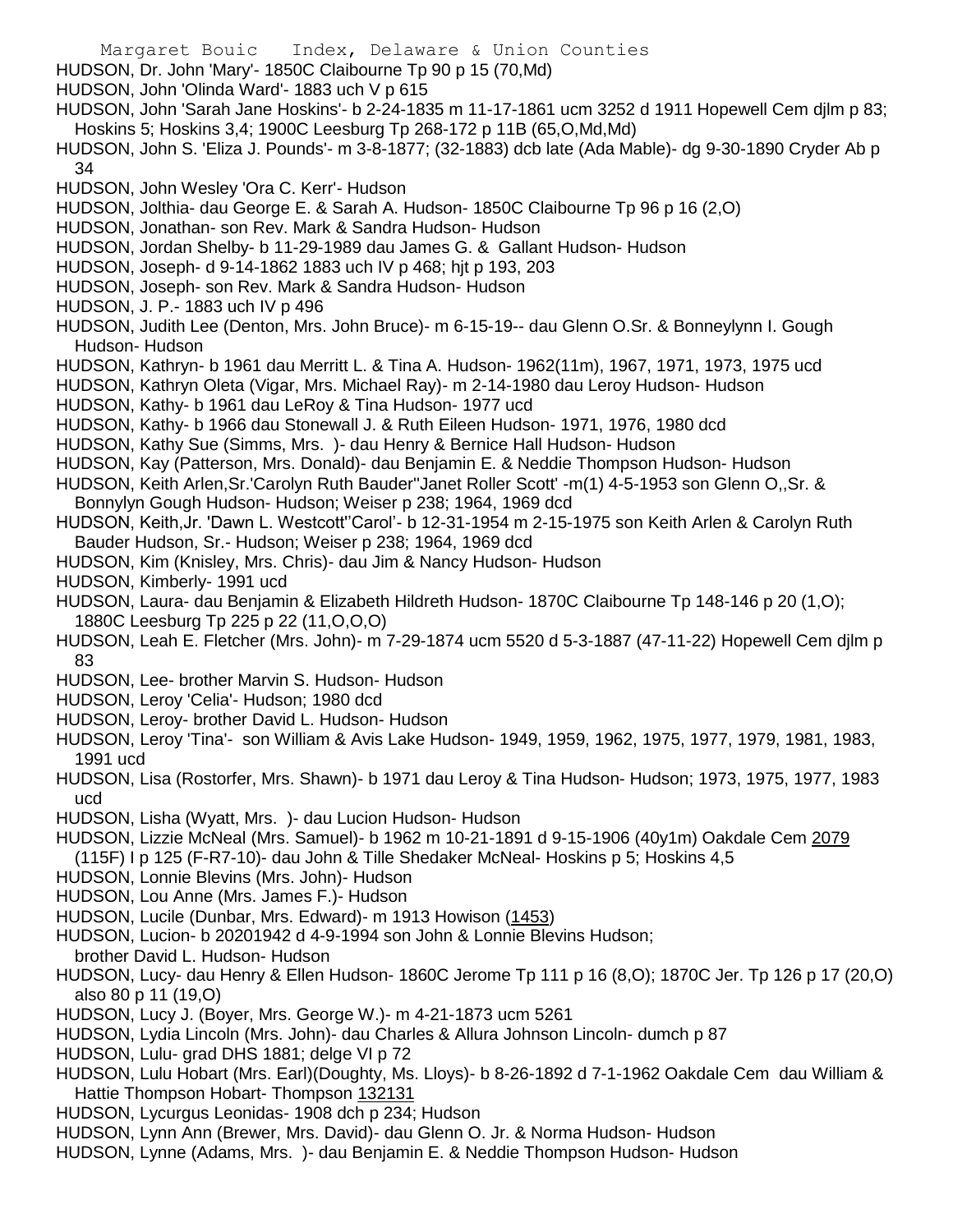- Margaret Bouic Index, Delaware & Union Counties
- HUDSON, R. Madeline Sink (Mrs. Norbert)- b 11-14-1907 d 10-3-1986 (78) Oakdale Cem II p 6 (B-R2-16)-dau Jonathon W. & Della Rowley Sink; Hudson; 1961, 1964, 1969, 1971, 1976 dcd
- HUDSON, Malissa (Sharp, Mrs. Charles H.)- m 8-8-1879 ucm 6102
- HUDSON, Margaret- dau Henry & Ellen Hudson- 1860C Jerome Tp 111 p 16 (19,O)
- HUDSON, Margaret Wells Palscrous (Mrs. Owen McNeal)- Hoskins p 27; Hoskins 5,6

HUDSON, Marguerite Ivalew (Miller, Mrs. )- b 10-17-1894 dau Reuben L. & Anna M. Christy Hudson- dcb late HUDSON, Rev. Mark 'Sandra'- Hudson

- HUDSON, Marvin S. -b 8-8-1913 d 4-19-1988 (74) bur Knoxville- Hudson, brother Jack Hudson 1969 dcd
- HUDSON, Mary A. (Lincoln, Mrs. )- dau Reuben Hudson- delge V p 65; dg 8-23-1895
- HUDSON, Mary Ann (Shipman, Mrs. )- b 9-23-1840 d 6-29-1921 dau Reuben & Sarah Gittenan Hudson-Hudson Bible; unec X p 33
- HUDSON, Mary- dau Benjamin & Elizabeth Hildreth Hudson- 1880C Leesburg Tp 225 p 22 (9,O,O,O)
- HUDSON, Mary (Mrs. Bryan)- Freshwater p 18, 24
- HUDSON, Mary (Freshwater, Mrs. Thomas II)(Linton, Mrs. William)- m(1) 10-3-1699 (2) 1730 d 1744/5- dau
- Bryan & Mary Hudson/Hodgson- Freshwater p 16, 17, 18, 19, 24, 34
- HUDSON, Mary (Mrs. Dr. John)- 1850C Claibourne Tp 90 p 15 (65,Pa)
- HUDSON, Mary Rebekah- dau Rev. Mark & Sandra Hudson- Hudson
- HUDSON, Matilda C. (Mrs. Harry)- d 9-22-1963- Hudson
- HUDSON, Mattie Herbst (Mrs. Frank)- Hoskins p 5; Hoskins 4,5
- HUDSON, Maud Carmony (Mrs. Samuel)- m 10-28-1910- Hoskins 5
- HUDSON, Maude Baysinger (Mrs. Charles)- dau Nerrel & Meda Lapp Baysinger- Weiser p 625
- HUDSON, Max 'Lucile Lombard'- b 5-26-1892 son William Perry & Cora F. Jones Hudson- Hoskins p 5;
- Hoskins 5; delge X p 29; 1900C Leesburg Tp 268-172 p 11B (8,O,O,O)
- HUDSON, Melissa- dau Henry & Ellen Hudson- 1860C Jerome Tp 111 p 16 (8,O); 1870C Jerome Tp 125 p 17 (18,) also 80 p 11 (17,O)
- HUDSON, Melvin- b 5-8-1931 d 10-18-1982 (51) son Harry & Elizabeth Michaelis Hudson- Hudson
- HUDSON, Melvin- son Harry & Ruth Hudson- 1949 ucd
- HUDSON, Merritt Leroy 'Tina E.'- son William L. & Avis Lake Hudson- Hudson; 1967, 1971, 1973 ucd
- HUDSON, Michael D.- b 1965 son Ronald P. & Sandra Hudson- 1973, 1983 ucd
- HUDSON, Minerva Wheeler (Mrs. Benjamin)- m 7-5-1838 dcm
- HUDSON, Minnie G. Soliday (Mrs. John J.)- b 1882 d 112-20-1955 Oakdale Cem II p 72 (H-R7-3)
- HUDSON, Miriam Jean- b 10-10-1926 dau Owen McNeal & Margaret Wells Palscrous Hudson- Hoskins 6; Hoskins p 34
- HUDSON, Molly (Skinner, Mrs. )- sister John C. Hudson- Hudson
- HUDSON, Nancy Ann (Caudill, Mrs. Michael Eugene)- m 4-18-1981 dau Leroy Hudson- Hudson
- HUDSON, Nancy A. (Mrs. Jim)- Hudson; 1991 ucd
- HUDSON, Nancy (Bell, Mrs. Joseph Sylvester)- Cowgill p 50
- HUDSON, Nancy Betty (Bell, Mrs. Joseph S.)- b 2-6-1873 m 10-23-1900 d 7-6-1960 dau Benjamin & Elizabeth Hildreth Hudson- Bell; 1985 uch p 111; 1880C Leesburg Tp 225 p 23 (7,O,O,O); 1900C Leesb. Tp 268-271 p 11B (27,O,O,O)
- HUDSON, Nancy Butterfield (Mrs. Benjamin)- d 9-13-1877 (76-7-14) Hopewll Cem djlm p 83- dau John & Mary Long Butterfield- dumch p 475; 1850C Leesburg Tp 291-294 p 45 (49,O): 1860C Lees. Tp 429 (59,Pa); 1870C Leesb. Tp 274-282 p 35 (69,Pa)
- HUDSON, Nancy Needels (Mrs. )- dau John & Sarah Campbell Needels- 1880 dch p 845
- HUDSON, Nancy (Rausch, Mrs. Carroll)- b 1-7-1933 m 1953 dau Floyd G. & Roena Burns Rausch (14212); Hudson
- (16252) III p 282
- HUDSON, Nancy b 1962 dau LeRoy & Tina Hudson- 1977 ucd
- HUDSON, Nancy (Mrs. Richard)- d 8-9-1862 (70) Jerome DJ p 101; 1850C Jerome Tp 1847-1868 p 270 (60,Pa); 1860C Jerome Tp 144 p 21 (66,Pa)
- HUDSON, Neddie Thompson (Mrs. Benjamin E.)- d 9-30-1984 (65) Union Cem- dau Marion & Martha Thompson- Hudson
- HUDSON, Nicholas Lamar- b 1-17-1998 son Gregory & Elizabeth Hudson- Hudson
- HUDSON, Norbert 'Madeline Sink'- d 3-3-1975 (66) Fairview Cem- son John C. Hudson- Hudson; 1961, 1964, 1969, 1971 dcd
- HUDSON, Norma (Mrs. Glenn,Jr.)- Hudson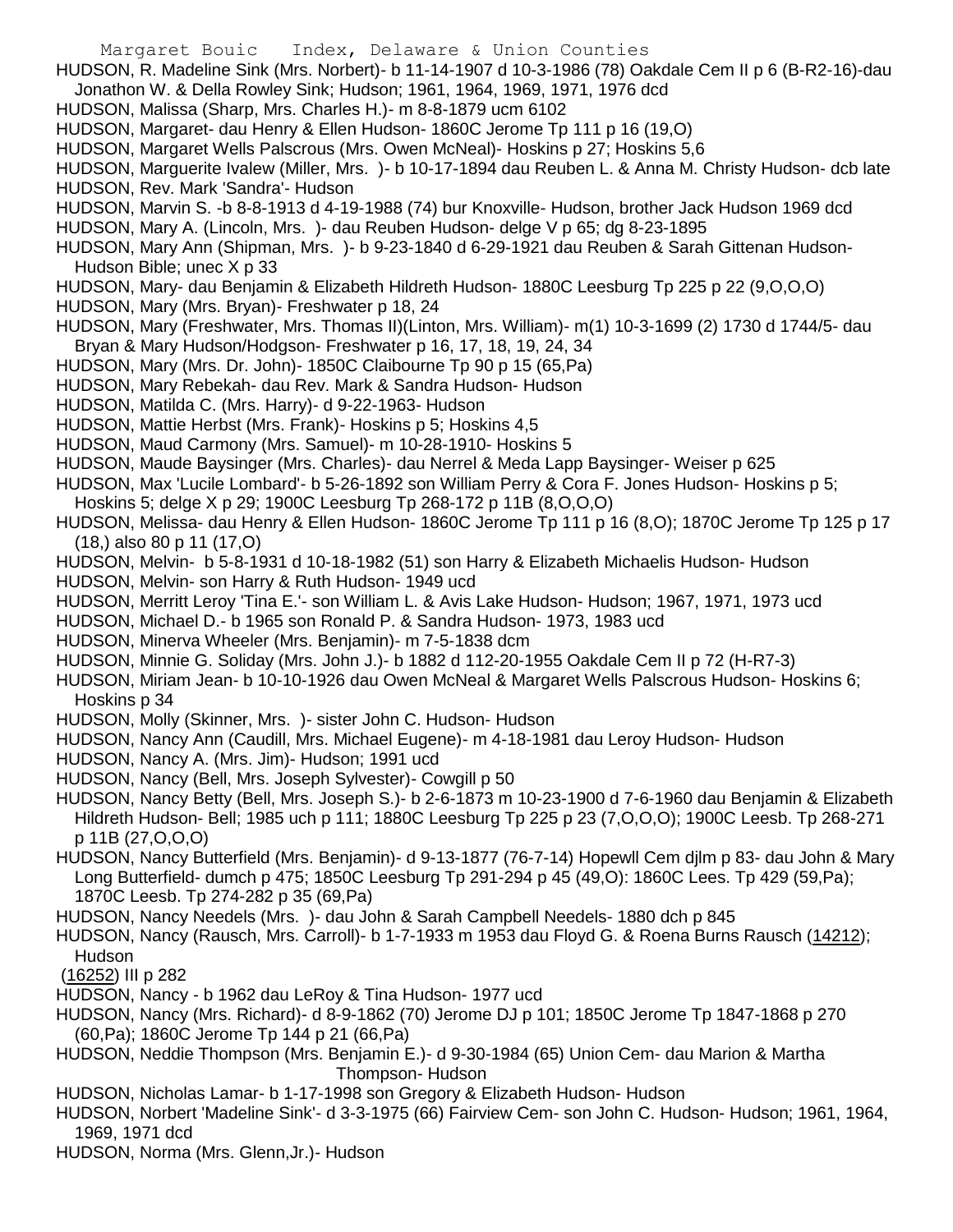- Margaret Bouic Index, Delaware & Union Counties
- HUDSON, Norma (Klee, mrs. )- dau John Wesley & Ora C. Kerr Hudson- dg 10-5-1952
- HUDSON, Olinda Ward (Mrs. John)- 1883 uch V p 615
- HUDSON, Ora (Mrs. Benjamin)- 1900c Dover Tp 10 p 1A (20,O,O,O) m 3y 3ch, 2 living
- HUDSON, Ora C. Kerr (Mrs. John Wesley)- b 3-3-1883 d Sun. dg 10-5-1952
- HUDSON, Orna (Wickham, Mrs. James M.)- b 4-19-1917 m 1941 Weiser p 135
- HUDSON, Owen McNeal 'Margaret Wells Palscrous'- b 5-14-1896 m 6-6-1917 son Samuel A. & Lizzie McNeal Hudson- Hoskins p 27; Hoskins 5,6
- HUDSON, P.(Mrs. A. W.)- dcb p 18
- HUDSON, Pansy (Kerr, Mrs. )- dau John & Lonnie Blevins Hudson- sister Marvin S. Hudson- Hudson
- HUDSON, Patricia (Mrs. James)- 1967, 1971 ucd
- HUDSON, Patsy Ann (Wells, Mrs. David)- b 7-1-1956 dau Keith Arlen & Carolyn Ruth Bauder Hudson- Weiser p 238; Hudson; 1964, 1971 dcd
- HUDSON, Pauline- sister Earl V. Hudson- Hudson
- HUDSON, Pauline Lillian d 9-1-1976 (80) Elyria dau Prof. Lycurgus L. Hudson- Hudson
- HUDSON, Pauline (Fisher, Mrs. Don)- dau Sparrell G. & Florence Hudson- Hudson
- HUDSON, Pearl Arthur 'Fern M. Yoder'- 1949, 1967 ucd see Arthur
- HUDSON, Penny (Burwell, Mrs. James)- dau Benjamin E. & Neddie Thompson Hudson- Hudson
- HUDSON, Peggy Lee- b 1-1-1954 dau Keith Arlen & Janet Ruth Bauder Hudson- 1964, 1969 dcd
- HUDSON, Perry Jones- b 7-9-1895 d 7-5-1896 Hopewell Cem djlm p 80- son William Perry & Cora F. Jones Hudson- Hoskins p 5; Hoskins 5
- HUDSON, Phyllis (Kidd, Mrs. )- dau Charles C. Hudson- Hudson
- HUDSON, Preston- son James G. & Gallant Hudson- Hudson
- HUDSON, Prudence Blinn (Mrs. )- sister Sophia Blinn Hovey- dcw Bk 4 p 119 (14)
- HUDSON, Rachel Ann (Cook, Mrs. Lincoln J.)- Hudson; Cook
- HUDSON, Rachel P.- 1880C Delaware Town p 505C
- HUDSON, Ray- Oak Grove Powell p 433
- HUDSON, Rebecca A.- dau George E. & Sarah A. Hudson- 1850C Claibourne Tp 96 p 16 (5,O)
- HUDSON, Retta B.-b May 1870 dau Jacob & Frances Hudson- 1880C Millcreek Tp 110-115 p 12 (9/30,O,O,Pa)
- HUDSON, Reuben L. 'Anna M. Christy'- (47-1894) dcb late (Marguerite); 1880C Delaware Tp p 323C
- HUDSON, Reuben Lemmon- b 7-22-1850- 4th son Reuben & Sarah Gittenan Hudson- Hudson Bible- unec X p 33; 1880c Delaware Tp 322C
- HUDSON, Reuben 'Sarah Gittenan/Gittinger'- b 1811 m 3-13-1833 d 8-11-1895 (84) Hudson Bible unec X p 33; dg 6-19-1894, 8-23-1895, 8-30-1895; Cryder Ab. p 34, 36, 171; 1908 dch p 26; CCC Delaware Tp 1875; hadc p 99, 107; delge II p 31, V p 65
- HUDSON, Richard B.- ' Tillman'- b 1963- son Ronald P.& Sandra J. Hudson- 1973, 1983 ucd Hudson-Hudson
- HUDSON, Richard 'Eve McGumphy'- m 3-27-1864 ucm 3573; 1870C Jerome Tp 81 p 11 (87,Va)
- HUDSON, Richard 'Nancy'- d 2-15-1872 (87y1m) Jerome Cem DJ p 101; 1850C Jerome Tp 1847-1868 p 270 (64,Va); 1860C Jerome Tp 144 p 21 (74,Va)
- HUDSON, Rilda (Johnson, Mrs. )\_- dau John & Lonni9e Blevins Hudson, sister Marvin S. Hudson- Hudson
- HUDSON, Mrs. R. L.- d 4-30-1889 dg 4-30-1889 Cryder Abs p 228
- HUDSON, Roberta- b 1962 dau Stonewall J. & Ruth E. Hudson- 1961, 1976, 1980 dcd
- HUDSON, Robin- dau Lucion Hudson- Hudson
- HUDSON, Roena Burns (Mrs.Floyd G.)-b 12-25-1901 d 5-31-1997 (97) Milford Cem- dau James & Ada Davis Burns- Hudson
- HUDSON, Ronald P.'Sandra'- son Pearl Arthur & Fern Yoder Hudson- Hudson; Thompson; 1949, 1973, 1983, 1991 ucd; Hudson
- HUDSON, Rose Madeline Sink (Mrs )- dau Jonathan William & Della Rowley Sink- 1985 uch p 125
- HUDSON, Ruth- dau Charles & Maude Baysinger Hudson- Weiser p 625
- HUDSON, Ruth E.- 1976 dcd
- HUDSON, Ruth (Fadley, Mrs. )- dau Floyd G. & Roena Burns Hudson- Hudson
- HUDSON, Ruth (Mrs. Harry)- 1949 ucd
- HUDSON, Ruth I. (Mrs. Stonewall J.)- 1971 dcd
- HUDSON, Samuel A.- son John Hudson- 1915 uch p 132, 543; Marysville p 69; 1880C Leesburg Tp 23 p 175B  $(17, 0, 0, 0)$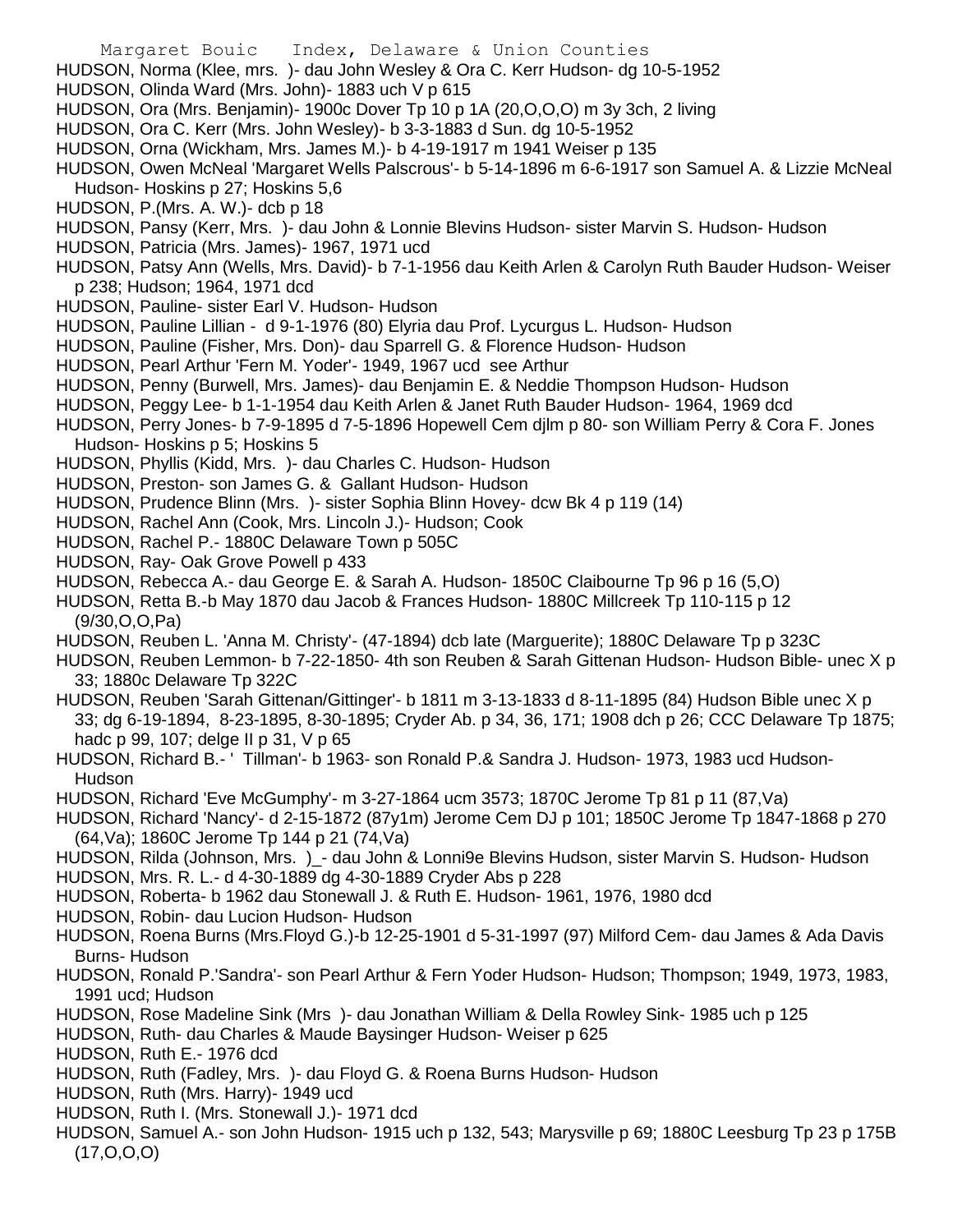HUDSON, Samuel- son Jack Hudson- dumch p 475

- HUDSON, Samuel Smith- b 11-23-1837 2nd son Reuben & Sarah Gittenan Hudson- Hudson Bible- unec X p 33
- HUDSON, Samuel 'Virginia L. Martin''Lizzie McNeal''Maud Carmony'- b 9-31-1862 m(1) 3-11-1888 d 1-17- 1933 Oakdale Cem 4494 (F115) I p 125 (F-R7-10)- son John & Sarah Jane Hoskins Hudson- Hoskins p 5; Hoskins 4,5; 1870C Leesburg Tp 274 (7,O)
- HUDSON, Sandra (Mrs. Rev. Mark)- Hudson
- HUDSON, Sandra (Mrs. Ronald P.)- 1973, 1983, 1991 ucd
- HUDSON, Sarah- 1880C Delaware Town p 545A
- HUDSON, Sarah b 7-16-1875 d 5-22-1887 Hopewell Cem
- HUDSON, Sarah A. (Mrs. George E.)- 1850C Claibourne Tp 96 p 16 (43,Md)
- HUDSON, Sarah- dau Benjamin & ELizabeth Hildreth Hudson- 1880C Leesburg Tp 225 p 23 (5,O,O,O)
- HUDSON, Sarah (Butterfield, Mrs. John)- m 11-16-1846 ucm 13163; unec VII p 40
- HUDSON, Sarah Call (Mrs. Cyrus)- m 5-23-1865 dcm
- HUDSON, Sarah E.- dau George E. & Sarah A. Hudson- 1850C Claibourne Tp 96 p 16 (10,O)
- HUDSON, Sarah Gittenan/Gittinger (Mrs. Reuben)- b 11-14-1807 m 3-13-1833 d 6-11-1894 (86-6-27) Hudson Bible- unec X p 33; dg 6-12-1894, 6-19-1894 Cryder Ab. p 170, 171
- HUDSON, Sarah Jane Hoskins (Mrs. John)- b 2-1-1836 m 11-17-1861 ucm 3252 d 1870 Hopewell Cem djlm p 83- dau Richard & Ann H. Martin Hoskins- Hoskins p 5; Hoskins 3,4
- HUDSON, Sarah Jane- b 8-19-1862 (12y29d) dau Reuben & Sarah Gittenan Hudson- Hudson Bible; unec X p 33
- HUDSON, Sarah Kierstede (McKittrick, Mrs. William Kennett)- m 12-19-1932- McKitrick p 370
- HUDSON, Sheila (Kerr, Mrs. )- dau Lucion Hudson- Hudson
- HUDSON, Shirley (Young, Mrs. )- dau Harry & Elizabeth Michaelis Hudson- Hudson
- HUDSON, Shirley- dau Harry & Ruth Hudson- 1949 ucd
- HUDSON, Sophronia A.- d 8-9-1838 (1-3-9) dbg p 18; Powell p 97 dau A. W. & P.
- HUDSON, Sparrell G. 'Florence'- d 7-13-1981 (74) Oak Grove Cem- Hudson; 1961, 1964, 1969, 1971, 1976, 1980 dcd
- HUDSON, Stephen- Powell p 260; Scioto Tp
- HUDSON, Stephen L.- 1980 dcd Troy Tp
- HUDSON, Steven- son Melvin Hudson- Hudson
- HUDSON, Stewart Allen- b 12-14-1918 son Owen McNeal & Margaret Wells Palscrous Hudson- Hoskins p 29; Hoskins 6
- HUDSON, Stonewall J.'Ruth I.'- brother David L. Hudson- Hudson; 1971 dcd
- HUDSON, T.- uca p 35, 39 Darby, Union Tp
- HUDSON, Tamera- b 1961 dau Stonewall & Ruth E. Hudson- 1971, 1976 dcd
- HUDSON, Tammy (Thompson, Mrs. )- dau Lucion Hudson- Hudson
- HUDSON, Tenia- dau Craig O. & Cindy Hudson- Hudson
- HUDSON, Tereasa- b 1964 dau James & Patricia Hudson- 1967, 1971 ucd
- HUDSON, Thomas F.- b 1875 d 1929 Hopewell Cem, djlm p 83- son John & Leah E. Fletcher Hudson- 1880C Leesburg Tp 23 p 175B (4,O,O,O); 32nd degreeMason
- HUDSON, Tina E. (Mrs. Merrill LeRoy)- 1962, 1967, 1971, 197`3, 1975, 1977, 1979, 1981, 1983, 1991 ucd
- HUDSON, Tony- b 1962 son Ronald P. & Sandra J. Hudson- 1973 ucd
- HUDSON, Tuttle- 1883 uch V p 241, 382; unec XIII p 47
- HUDSON, Virginia L. Martin (Mrs. Samuel A.)- d 9-8/30-1888 (23-1-16) Hopewell Cem djlm p 79 dau J. C. & Martha Perry Martin- Hoskins p 5; Hoskins 4,5
- HUDSON, Virginia Ludlow (Mrs. John Frederick)- Hoskins 5,6; Hoskins p 35
- HUDSON, Walter 'Elaine Mabel Boots'- m 5-26-1962 Maugans Anc p 22
- HUDSON, Wesley- grandson Reuben Hudson- dg 8-23-1895
- HUDSON, W. H.- brother Mrs. J. A. Bradbeer- dg 5-13-1886 Cryder Ab. p 132
- HUDSON, William- d 6-1862- hjt p 106, 195, 204; 1883 uch IV p 478
- HUDSON, Rev. William-b 1816 d 1878 Oak Grove Cem; Powell p 434; 1908 dch p 259; 1880 dch p 409
- HUDSON, William- son Benjamin & Nancy Butterfield Hudson- 1850C Leesburg Tp 291-294 p 45 (18,O)
- HUDSON, William Jr. 'Brenda Fraker'- son William L. & Avis Lake Hudson- Hudson; 1949, 1959(13), 1962,
- 1967, 1971, 1973, 1975, 1977, 1979, 1981, 1983 1991 ucd
- HUDSON, William 'Hazel K.'- d 1971 Hudson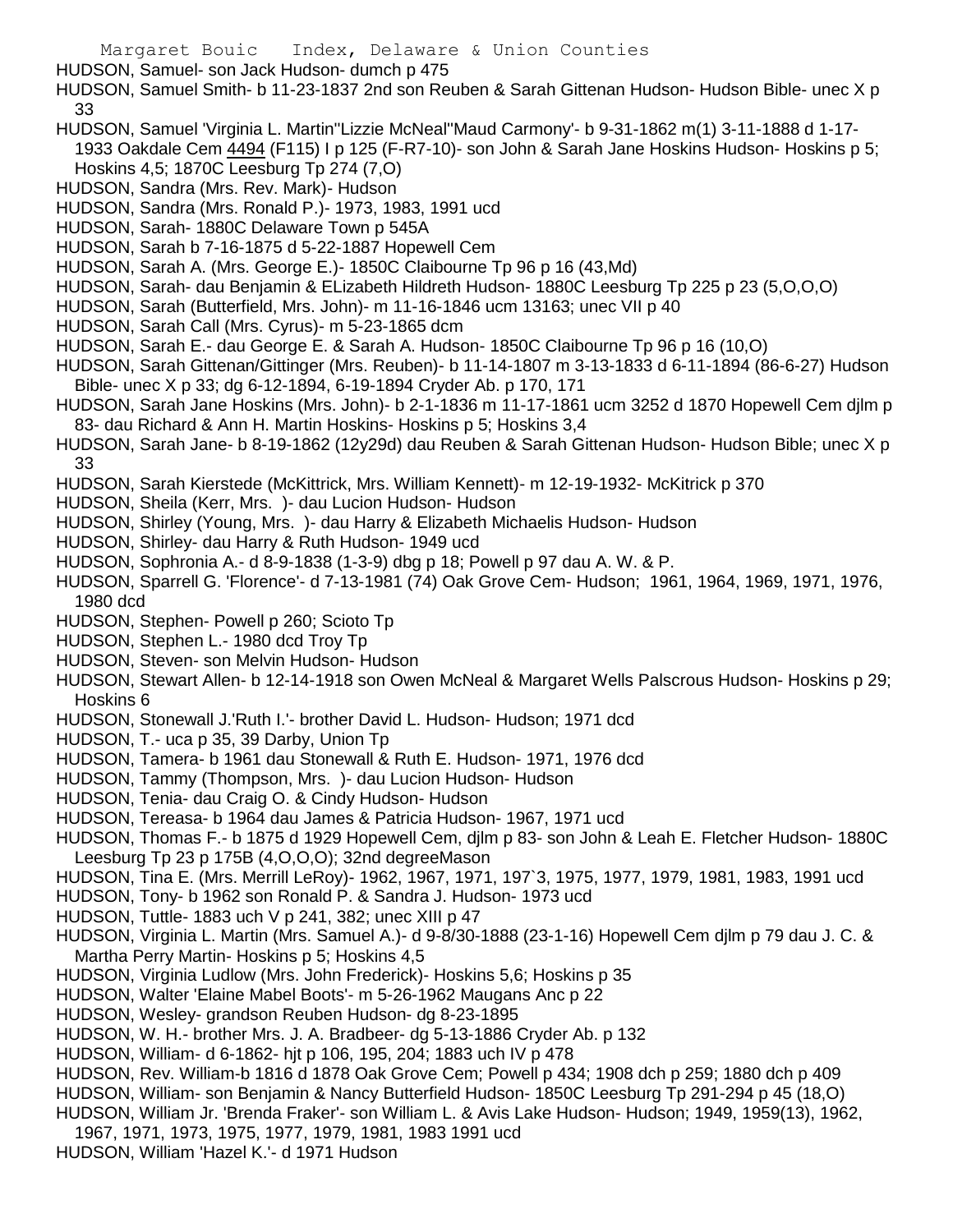- HUDSON, William H. 'Catharine Michael'- m 3-26-1874 ucm 5466; 1880C Jerome Tp 147-150 p 17 (34,O,Va,NY); 1900C Jerome Tp 390-402 p 17B (53,O,Va,NY)
- HUDSON, William- son Henry & Ellen Hudson- 1860C Jerome Tp 111 p 16 (14,O); 1870C Jerome Tp 126 p 17 (24,O), also 80 p 11 (25,O)
- HUDSON, William L. 'Avis Lake'- d 1-27-1974 (59) Jerome Cem-DJ p 121 son Earl & Lulu Hobart Hudson-Thompson 1321313; 1949, 1959, 1962, 1967, 1973, ucd
- HUDSON, William 'Mrs. George Mast'- m 7-1-1864 ucm 3604
- HUDSON, William Perry 'Cora F. Jones'- b 6-14-1867 d 2--17-1934 Hopewell Cem djlm p 80- son John & Sarah Jane Hoskins Hudson- Hoskins p 5; Hoskins 4,5; delge X p 29 1870C Leesburg Tp 274-282 p 35 (3,O); 1880C Leesburg Tp 23 p 175B (13,O,O,O)
- HUDSON, William- b 1970 son William Jr. & Brenda Hudson- 1973, 1975, 1977, 1979, 1981, 1983 ucd
- HUDSON, Willie- 1869 wsc p 11; Pabst 8 p 23
- HUDSOn, Willie (Kerr, Mrs. )- dau Lucion Hudson- Hudson
- HUDSPETH, E. C.- 1908 dch p 117
- HUDYK, Ann Marie (Cooper, Mrs. Frank E.)- 1985 uch p 33
- HUEBNER, Anna Wurm (Mrs. Frederick John)(West, Mrs. John)- b 10-14-1864 m (1) 1882 div. -d 2-18-1960 dau John Lenhart & Mary Baltsley Wurm- dcc Bonita Evans Young 13; delge V p 57
- HUEBNER, Florence Irene (Evans, Mrs. James Leland)- b 1-11-1912 m 6-30-1946 dau Frederick Leonard & Minnie Rose Zentler Huebner- dcc Bonita Evans Young 3
- HUEBNER, Fredrick John 'Anna Wurm'- b 11-11-1857 m 3-30-1882 dcc Bonita Evans Young 12; delge V p 57
- HUEBNER, Frederick Leonard 'Minnie Rose Zentler'- b 12-22-1882 m 4-11-1909 d 7-2-1964 son Frederick J.
- Anna Wurm Huebner- dcc Bonita Evans Young 6
- HUEBNER, Kay E. (Mrs. Stephen P.)- 1991 ucd
- HUEBNER, Melvin F.,Sr. d 11- Huebner
- HUEBNER, Minnie Rose Zentler (Mrs. Frederick Leonard)- b 1-3-1892 m 4-11-1909 dau Charles Frank & Mina Rose Ottenstein Zentler- dcc Bonita Evans Young 7
- HUEBNER, Stephen P. 'Kay E.'- 1991 ucd
- HUECKER, Florence Jessamine Curtiss (Mrs. Samuel M.)- b 7-28-1876 m 10-9-1907 hmp p 300; Pabst Pion II p 244
- HUECKER, Martha Curtiss (Mefford, Mrs. Jerome)- dau Samuel & Florence Jessamine Curtiss Huecker- Pabst Pion II p 244
- HUECKER, Rev. Samuel M. 'Florence Jessamine Curtiss'- hmp p 85, 117, 158, 298, picture 299
- HUECKER, Samuel- b 3-19-1875 d 1-9-1937 Pabst Pion II p 244
- HUEG, --Brady dg 1-15-1947 (57) sister George Brady
- HUEG, Harry- d 4-22-1945 dg 1-15-1947
- HUEGELY, Clarod (Mrs. John H.,Jr)- Huegely
- HUEGELY, John H.,Jr. 'Clarod'- d 1-18-1993 (66) bur Columbus- son John & Marian Huegley- Huegely
- HUEGELY, John 'Marian'- Huegely
- HUEGELY, Marian (Mrs. John)- Huegely
- HUELSMEN, Linda (Mrs. Neal)- 1976 dcd
- HUELSMEN, Neal 'Linda'- 1976 dcd
- HUES, A. W.- 1860C Jerome Tp 195-197 p 29 (20,Pa)
- HUESING, Mark A. 'Michaela Kay McKittrick'- m 6-15-1963 McKitrick p 344
- HUESING, Michaela Kay McKittrick (Mrs. Mark A.)- b 9-15-1941 m 6-15-1963 dau O. K. & Ruthe C. Whitten McKittrick- McKitrick p 344
- HUETER, Phyllis Amanda (Weiser, Mrs. Harry Norman,Jr.)- m 6-7-1958- Weiser p 802
- HUEY, --unec IX p 50
- HUEY, Amber- ch Ben J. & Rebecca Miller Huey- 1985 uch p 78
- HUEY, Andrew R. 'Victoria L. Onaitis'- b 1966 son Raymond Floyd & Mary Belle Hamilton Huey- Bouic
- 126626; Fish 1142126; Graham 1453626, 1816626; Hamilton 153626; 1967, 1971, 1973, 1975, 1977, 1979, 1981, 1983 ucd
- HUEY, Barbara Dorrough (Mrs. Keith B.)- m 5-24-1986 dau Russell Durrough- Huey
- HUEY, Barbara Lee- b 2-8-1938 dau Everett L. & Helen Rogers Huey- Huey; 1985 uch p 78
- HUEY, Ben 'Rebecca Miller'- m 8-19-1972 son Raymond Rutan & Doris E. Rabe Huey- Huey; 1985 uch p 78; 1962, 1967, 1971 ucd
- HUEY, Bessie (Barry, Mrs. William R.)- b 2-18-1881 d 9-2-1968 Raymond Cem dau Isaac & Mary Ann Brooks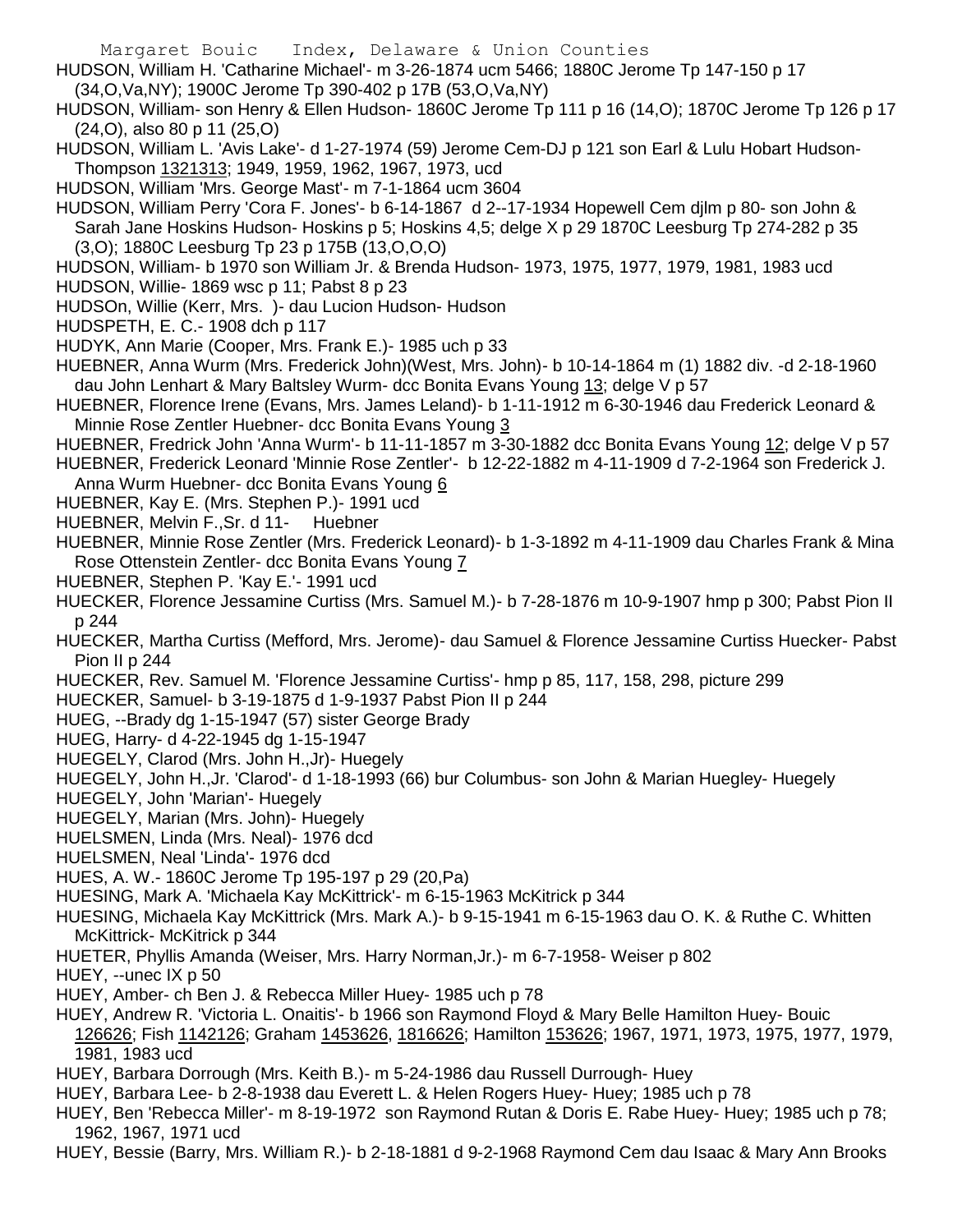Huey- Huey

- HUEY, Beth Ann (White, Mrs. Chesley Leon,Jr.)- b 1953 m 9-2-1978 dau Raymond Rutan & Doris Rabe Huey-Huey; 1985 uch p 78; 1962, 1967, 1971, 1973 ucd
- HUEY, Carol M.- b 1952 dau Raymond Rutan & Doris E. Rabe Huey- Huey; 1985 uch p 78; 1962, 1967, 1971, 1973, 1975, 1983 ucd
- HUEY, Colleen Michelle- b 9-23-1991 dau Andrew R. & Victoria L. Onaitis Huey- Bouic 1266262; Fish 11421262; Graham 14536262, 18166262; Hamilton 1536352;
- HUEY, David Lynn 'Patti Beth Reynolds'- b 1954 , 6-5-1982 son Raymond Rutan & Doris E. Rabe Huey- Huey; 1985 uch p 78; 1962, 1967, 1971, 1973, 1979 ucd
- HUEY, Debbie- dau Everett L. & Helen Rogers Huey- Huey; 1985 uch p 78
- HUEY, Donald P.- 1980 dcd
- HUEY, Doris E. Rabe (Mrs. Raymond Rutan)- 1985 uch p 78; Huey; 1962, 1967, 1971, 1973, 1975, 1977, 1979, 1981, 1983, 1991 ucd
- HUEY, Edith H.- b 10-29-1901 d 9-1-1993 (91) Forest Lawn Cem- dau Milton & Barbara Luella Stiner Hueydau Milton & Barbara Louella Stiner Huey- Huey; 1985 uch p 78
- HUEY, Edith Lucille (Bellville, Mrs. Leonard)- b 10-28-1930 m 11-10-1956 dau Floyd & Beatrice Leone Fish Huey- Fish 114211; 1985 uch p 78; Genther p 65
- HUEY, Elizabeth Wasson (Mrs. James)- m 3-28-1840 ucm 626; unec V p 23
- HUEY, Erron- son Ben M. & Rebecca Miller Huey- 1985 uch p 78
- HUEY, Evelyn Wilson (Mrs. Lester)- Huey
- HUEY, Everett L. 'Helen Rogers'- b 1907 m 10-24-1936 d 9-6-1976 (69) son Milton L. & Barbara Louella Stiner Huey- Huey; 1985 uch p 78
- HUEY, Flora Ann- b 1959 dau Raymond Floyd & Mary Belle Hamilton Huey- Fish 1142122; Bouic 126622; Graham 1453622, 1826622; Hamilton 153622; 1985 uch p 78, 167; 1962, 1967, 1971, 1973, 1975, 1977, 1979, 1981, 1983 ucd
- HUEY, Floyd N. 'Beatrice Leona Fish''Gladys Wells'- b 7-11-1899 m(1) 6-12-1929 d 10-31-1990 (91) Raymond Cem- son Milton L. & Barbara Louella Steiner Huey- Huey; 1985 uch p 78, 161, 172; Fish (11421); Genther p 65; 1949, 1959, 1962, 1967, 1971, 1973, 1975, 1977, 1979, 1981, 1983 ucd
- HUEY, Gladys L. Mabry (Wells, Mrs. ) (Mrs. Floyd N.)- b 11-11-1905 d 12-23-1976 Oakdale Cem II p 48 (G-R8-12) dau Charles & Pearl Simpson Mabry- Huey; 1976 ucd
- HUEY, Helen Rogers (Mrs. Everett L.)- m 10-24-1936 dau Mannie Rogers- Huey; 1985 uch p 78
- HUEY, Isaac 'Ruth Ann Brook or Mary Ann Brooks'- Huey; Barry
- HUEY, James 'Elizabeth Wasson'- m 3-28-1840 ucm 626; unec V p 23
- HUEY, Janice Rae (Wagers, Mrs. Roy L.)- m 7-24-1971 dau Raymond Rutan & Doris E. Rabe Huey- Huey; 1985 uch p 78; 1962, 1967, 1971 ucd
- HUEY, Joseph Raymond- b 1960 son Raymond Floyd & Mary Belle Hamilton Huey- 1985 uch p 78; Bouic 126623; Fish 114213; Graham 1453623, 1816623; Hamilton 154623; Lakin 128626623; engaged to Diane Duncam Stenger
- HUEY, Judy (Baker, Mrs. James)- dau Lloyd V. & Mary Huey- Huey
- HUEY, Karen- dau Everett L. & Helen Rogers Huey- Huey; 1985 uch p 78
- HUEY, Katrina Marie- b 7-14-1988 dau Andrew R. & Victoria L. Onaitis Huey- Bouic 12662261; Fish 11421261; Graham 14536261, 18166261; Hamilton 1546261
- HUEY, Keith B.'Barbara Dorrough'- b 1962 m 5-24-1986 son Raymond Rutan & Doris E. Rabe Huey- Huey; 1985 uch p 78; 1967, 1971, 1973, 1975, 1977, 1979, 1983 ucd
- HUEY, Lawrence- brother Lloyd V. Huey- Huey
- HUEY, Beatrice Leone Fish (Mrs. Floyd)- b 8-26-1906 m 1929 d 7-21-1972 Raymond Cem lptw p 39, 46- dau Arthur Raymond & Cassie Skidmore Fish- Fish 11421; Huey; 1985 uch p 78; Genther p 65; 1949, 1959, 1962, 1967, 1971 ucd
- HUEY, Lester 'Evelyn Wilson'- d 4-5-172 (70) bur Granada Hills, Cal.- Huey
- HUEY, Lloyd V, 'Mary'- d 5-26-1974 (63) Union Cem- Huey; 1961 dcd
- HUEY, Lois (Sparks, Mrs. )- sister Lloyd V. Huey- Huey
- HUEY, Lois Leone (Wolford, Mrs. Richard)(Trout, Mrs. Robert)- dau Floyd & Beatrice Leone Fish Huey; Fish 114213; 1985 uch p 78; Graham (1455313)
- HUEY, Lucille (Belville, Mrs. Leonard)- m 11-10-1956 dau Floyd N. & Beatrice Leone Fish Huey- Huey; 114211; 1949 ucd
- HUEY, Lucille (Wingate, Mrs. )- sister Lloyd V. Huey- Huey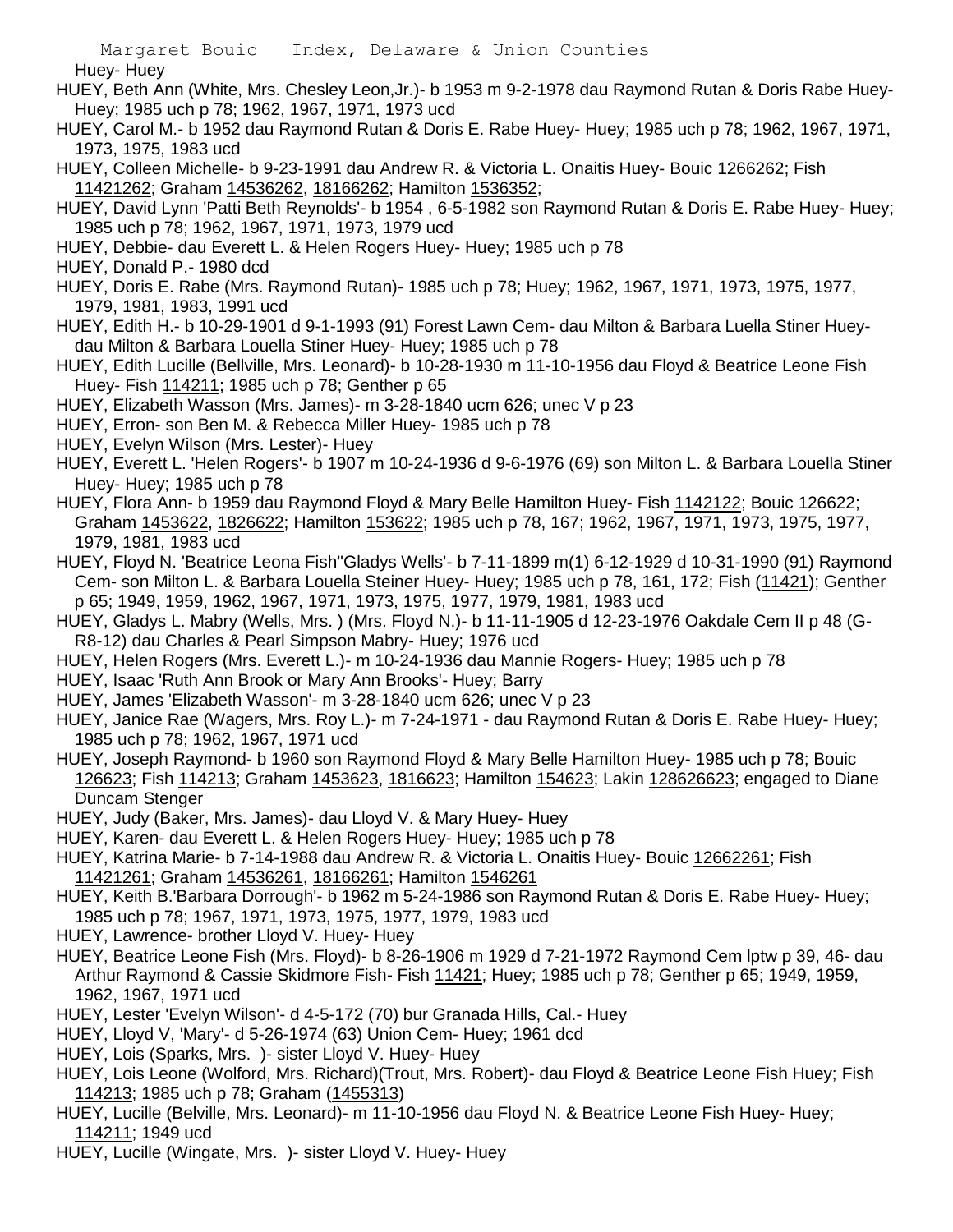- HUEY, Lulu/Luella Steiner (Mrs. Milton L.)- b 6-5-1878 m 6-25-1896 d 2-12-1959 Oakdale Cem II p 12 (K-R7- 7) dau John & Laura Zeigler Steiner- 1985 uch p 78; 1949 ucd
- HUEY, Marilou John (Mrs. Wayne Alan)- m 8-7-1971 dau Conway John- Huey; 1985 uch p 78
- HUEY, Mary Ann Brooks (Mrs. Isaac)- Huey
- HUEY, Mary Belle Hamilton (Mrs. Raymond Floyd)- b 1-31-1932 m 12-30-1956 dau George & Dorothea Crabbe Hamilton- 1985 uch p 78; Bouic 13662; Fish (114212); Hamilton 15362; Graham 145362, 181662; Lakin 12862662; 1959, 1962, 1967, 1971, 1973, 1975, 1977 1979, 1981, 1983 ucd
- HUEY, Mary Catherine (Davis, Ms. )(Woolum, Mrs. Jacob,Jr.)- unec X p 29
- HUEY, Mary Celeste (Ryan, Mrs. Joseph Michael)- b 1958 m 10-3-1981 dau Raymond Floyd & Mary Belle Hamilton Huey- Huey; Bouic 126621; Fish 1142121; Graham 1453621, 1816621; Hamilton 153621; Lakin 128626621; 1959, 1962, 1967, 1971, 1973, 1975, 1977, 1979 ucd
- HUEY, Mary (Mrs. Lloyd V.)- Huey; 1961 dcd
- HUEY, Maud Smith (Mrs. )- dau M. & Susanna Taylor Smith- Genther p 95
- HUEY, Metta (Stewart, Mrs. )- dau Isaac & Ruth Ann Brook Huey- Huey
- HUEY, Michael- b 1962 son Raymond Floyd & Mary Belle Hamilton Huey- 1985 uch p 78; Bouic 126624; Fish 1142124; Graham 1453624. 1816624; Hamilton 153624; 1967, 1971, 1973, 1977, 1979, 1981, 1983 ucd
- HUEY, Mildred (Eppley, Mrs. )- sister Lloyd V. Huey- Huey
- HUEY, Milton L. 'Lula Steiner'- b 6-19-1874 m 6-25-1896 d 1957 Oakdale Cem II p 121 (K-R7-7) son Isaac & Ruth Ann Brook Huey- Huey; 1985 uch p 78, 161; 1949 ucd
- HUEY, Nathan- son Ben J. & Rebecca Miller Huey- 1985 uch p 78
- HUEY, Nathaniel- 1820C Big Rock Tp
- HUEY, Pattie Reynolds (Mrs. David L.)- m 1982; 1985 uch p 78
- HUEY, Philip- b 1964 son Raymond Floyd & Mary Belle Hamilton Huey- 1985 uch p 78; Huey; Bouic 126625; Fish 1142125; Graham 1453625, 1816625; Hamilton 153625; 1967, 1971, 1973, 1975, 1977, 1979, 1981 ucd
- HUEY, Raymond- brother Lloyd V. Huey- Huey
- HUEY, Raymond Rutan 'Doris E. Rabe'- b 1914 son Milton & Barbara Louella Stiner Huey- Huey; 1985 uch p 78; 1962, 1967, 1971, 1973, 1975, 1977, 1979, 1981, 1983, 1991 ucd
- HUEY, Raymond Floyd 'Mary Belle Huey'- b 1932 m 12-30-1956 son Floyd & Beatrice Leone Fish Huey- Huey; 1985 uch p 78; Bouic (12662); Fish 114212; Graham (145362), (181662; Hamilton (15362); 1949, 1959, 1962, 1967, 1971, 1973, 1975, 1977, 1979, 1981, 1983, 1991 ucd
- HUEY, Rebecca Miller (Mrs. Ben)- m 8-19-1972- Huey; 1985 uch p 78
- HUEY, Richard- son Everett L. & Helen Rogers Huey- Huey; 1985 uch p 78
- HUEY, Robert- d b 1945 Raymond Cem lptm p 39- infant son of Floyd N. & Beatrice Leone Fish Huey- Huey
- HUEY, Rosemary (Kesler, Mrs. Robert)- b 1919 dau Milton & Barbara Louella Stiner Huey- Huey; 1985 uch p 78
- HUEY, Ruth Ann Brook (Mrs. Isaac)- Huey
- HUEY, Ryan- son Wayne A. & Marilou John Huey- 1985 uch p 78
- HUEY, Sondra (Shipman, Mrs. Charles)- dau Lloyd V. & Mary Huey- Huey
- HUEY, Tadd- son Ben J. & Rebecca Miller Huey- 1985 uch p 78
- HUEY, Thelma (Garner, Mrs. )- sister Lloyd V. Huey- Huey
- HUEY, Warren- 1980 dcd
- HUEY, Wayne Alan 'Marilou John- m 1971 son Raymond Rutan & Doris E. Rabe Huey- Huey; 1985 uch p 78; 1962, 1967 ucd
- HUEY, William- 1820C Big Rock Tp
- HUFF, see Hough
- HUFF, Mrs. 1908 dch p 174
- HUFF, Abby- Pabst 5 p 23 Abbie- Powell p 279
- HUFF, Abraham- adm. of James Huff- Ohio Gazette 12-20-1834 Reed Abs. p 28
- HUFF, Abraham 'Mary Ann Miller'- m 1-18-1837 dcm; 1835 men p 58 #49 p 107 Trenton Tp
- HUFF, Adaline (Bailey, Mrs. Alman)- b 1859 d 1896 dau Bart & Rebecca Rooney Huff- Sunbury p 129
- HUFF, Addie- ch Bartlett & Evaline Roney Huff- 1915 uch p 689
- HUFF, Alice (Mrs. Otis Louis)- 1961, 1964, 1971, 1976, 1980 dcd
- HUFF, Almon d 11-16-1852 (8-9-24) Sunbury Cem Powell p 37 son B. & E. J. Huff
- HUFF, --d 11-15-1852 son B. & E. J. Huff- Sunbury Cem Powell p 37
- HUFF, Almon D. 'Mary Jane Ginn'- b 1819 m 5-7-1844 dcm or 5-7-1842 dg 12-2-1887 Cryder Ab p 169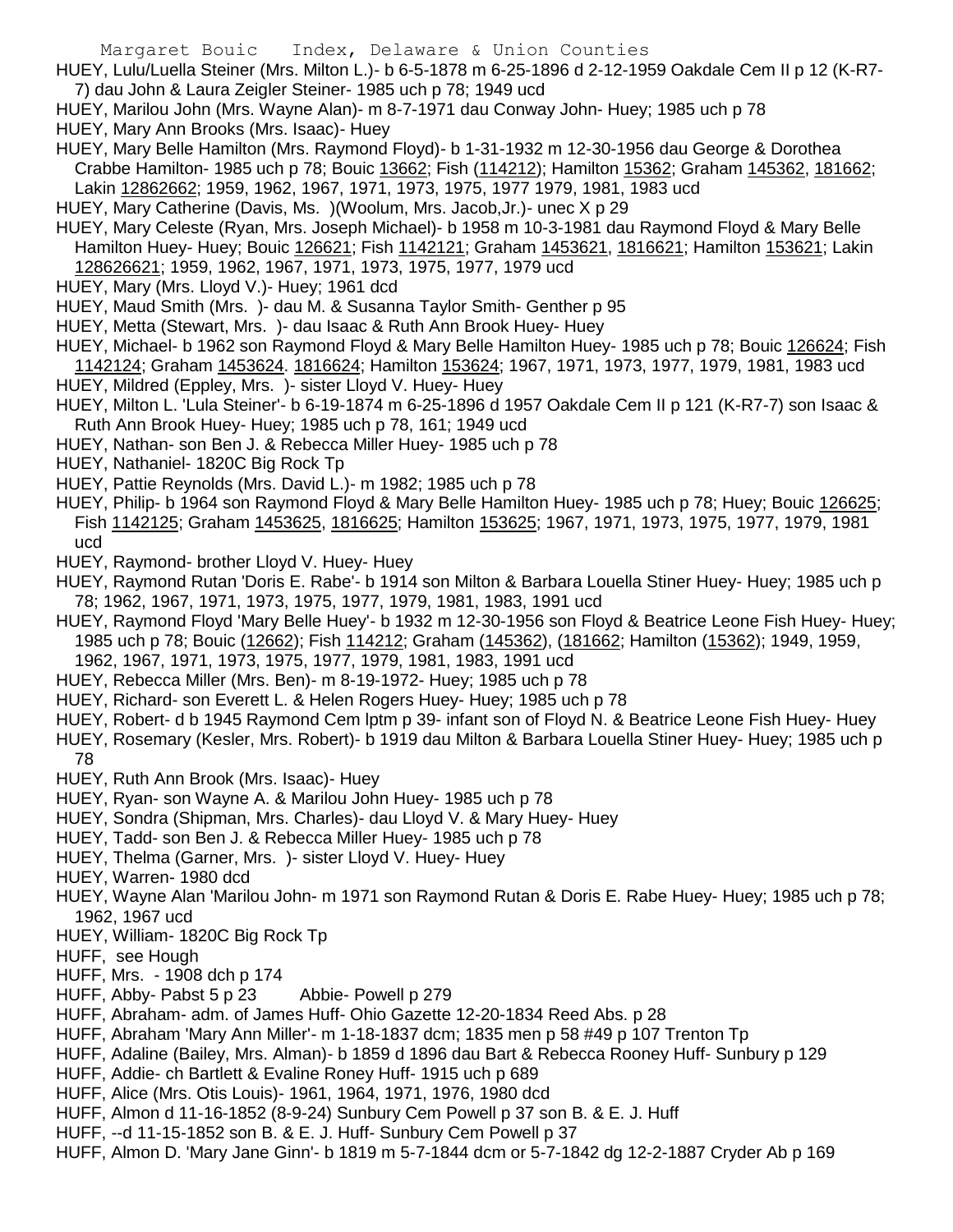HUFF, ---(Ross, Mrs. Charles W.)- dau Almon D. & Mary Jane Ginn Huff- dg 12-2-1887 Cyrder Ab. p 169

- HUFF, ---(Ogier, Mrs. W. R.)- dau Almon D. & Mary Jane Ginn Huff- dg 12-2-1887 Cyrder Ab p 169
- HUFF, Alonzo- son Bartlett & Evaline Roney Huff- 1915 uch p 689
- HUFF, Angelo- b 5-1894 son Charles & Anna Huff- 1900C Marysville 2 p 1 (6,O,O,O)
- HUFF, Anna (Mrs. Charles)- b 6-1853 1900C Marysville 2 p 1 (46,O,O,O) m 18y 6 ch
- HUFF, Annetta (Kile, Mrs. Clark)- b c 1867 m 2-22-1887 dau Lysander Grover & Ellen Baker Huff- Genther p 155, 157
- HUFF, A. O. 1964 dcd Delaware Tp
- HUFF, Bartlett 'Eveline Roney'- m 7-16-1840 d 8-24-1893 (85-1-27) Sunbury Cem Powell p 37, 41; 1915 uch p 689; Sunbury p 129; 1880C Trenton Tp 466A
- HUFF, Benjamin 'Catherine Landes'- m 1-4-1810 onwq I
- HUFF, Bertha (Mrs. Clarence)- d 9-20-1961 (41) bur Newark- Huff
- HUFF, Betty (Mrs. Charles E,)- 1964 dcd
- HUFF, B. M.'Merle M. Laird'- 1908 dch p 774
- HUFF, Caroline- d 11-21-1854 (7-3-21) dau B. & E. J. Huff- Sunbury Cem Powell p 37
- HUFF, Carroll- son Clarence R. Huff- Huff
- HUFF, Catherine- 1850C Trenton Tp 775 p 66 (56,Pa)
- HUFF, Catherine, Jr.- 1850C Trenton Tp 775 p 66 (16,O)
- HUFF, Catherine (Brown, Mrs. Fancher)- m 7-3-1840 dcm
- HUFF, Catherine Landes (Mrs. Benjamin)- m 1-4-1810 onwq I
- HUFF, Catherine Rainer (Mrs. Owen)- Sunbury p 129; 1850C Trenton Tp 763 p 66 (44,Pa)
- HUFF, Celia (Brainard, Mrs. Tenyche)- b 12-14-1853 m 8-15-1873 dau Josiah & Mary Brainard Huff- Genther p 181
- HUFF, Charles- d Thursday dg 4-13-1897 Cruder Ab. p 113, 114; Berkshire Tp.
- HUFF, Charles 'Anna'- b 5-1844; 1900C Marysville 2 p 1 (56,O,O,Pa) m 18y
- HUFF, Charles E. 'Betty'- 1964 dcd
- HUFF, Charles E. 'Patricia'- 1969, 1971, 1976, 1980 dcd
- HUFF, Charles- son Francis C. & Fern Huff- Huff
- HUFF, Charles- son Owen & Catherine Huff- 1850C Trenton Tp 763 p 66 (5,O)
- HUFF, Clara Ellen (Simkins, Mrs. Sumner Taylor)- b 1-26-1866 m 5-21-1886 d 7-11-1930 Forest Grove Cemdau Lysander Grover & Ellen Baker Huff- 1985 uch p 56; Genther p 54, 155, 156
- HUFF, Clarence 'Bertha'- d 1-10-1973 (61) bur Newark- Huff
- HUFF, Clarence Ray 'Dorcas'- d 6-9-1961 (76) bur Knox, Co- Huff
- HUFF, Clayton A. 'Ora Slyh'- b c 1869 m 6-21-1897 son Lysander Grover & Ellen Baker Huff- Genther p 153, 155, 157
- HUFF, Clayton- son Clarence & Bertha Huff- Huff
- HUFF, C. R.- Pabst 7 p 28
- HUFF, Clifton- 1880C Harlem Tp p 440A
- HUFF, Clifton- son Bartlett & Evaline Roney Huff- 1915 uch p 689
- HUFF, Clinton- hadc p 123 Trenton Tp
- HUFF, Curtiss- son John & Lydia Huff- 1850C Trenton Tp 759 p 65 (2,O)
- HUFF, Dalton- delge V p 58
- HUFF, Mrs. David- Pabst 8 p 39
- HUFF, David- son Clarence R. Huff- Huff
- HUFF, Deborah- Huff mother of William Michael Huff
- HUFF, Delia- dau Bartlett & Evaline Roney Huff- 1915 uch p 689
- HUFF, Delores (Schroeder, Mrs. Edward)- b 6-16-1911 m 11-9-1929 dau Walter & Lucy Fritchie Huff- Weiser p 70
- HUFF, D. (Mrs. L. C.) Powell p 31
- HUFF, Dora Ann White (Mrs. Joseph Isaac)- b 1-17-1915 m 6-9-1934 dau Robert Henry & Anna Verdilla Koppenheffer White- Weiser p 333
- HUFF, Dorcas (Mrs. Clarence Ray)- Huff
- HUFF, Doris (Duemmel, Mrs. William F.)- d 1969- Duemmel; Huff
- HUFF, Dorothy (Davis, Mrs. Arthur T.)- Davis; Huff
- HUFF, Dorothy (Lazirko, Mrs. )- dau Francis C. & Fern Huff- Huff
- HUFF, Dosha (Gray, Mrs. Thomas)- m 12-27-1810 onwq I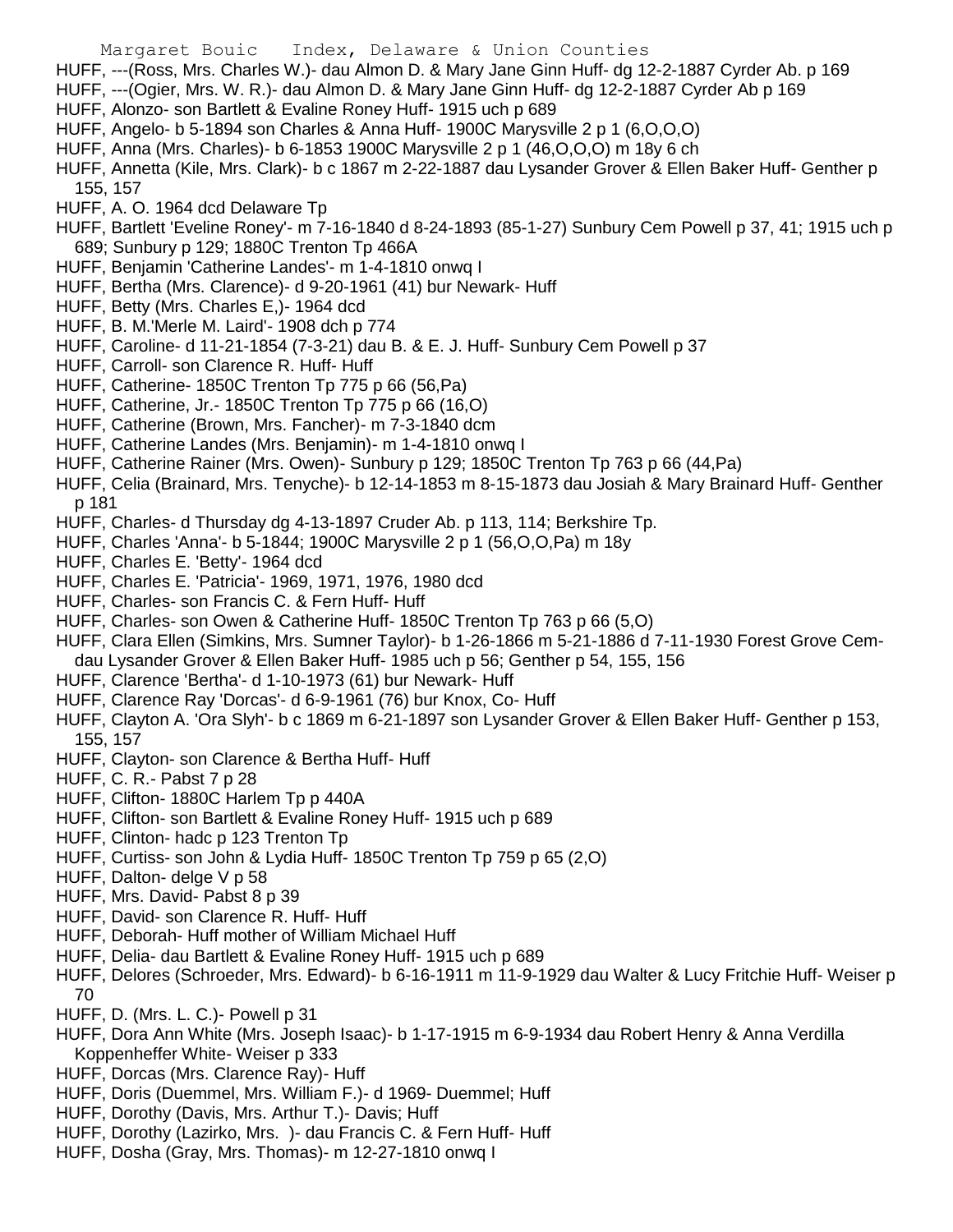- HUFF, Duannah (Mrs. William A.)- b 6-1849 1900C Jackson Tp 177-179 p 8A (50,Va,Va,Va.) m 30y 7 ch, 2 living
- HUFF, Ebenezer- tavern Lic. 1835; delge VI p 55
- HUFF, Edward,Jr. -b 1929 son Edward & Edythie Woodfill Huff- White II 100
- HUFF, Edward 'Edythe Woodfill'- White II (98)
- HUFF, Edward- b 3-1881 son Maris Huff- 1900C Jackson Tp 169-171 p 8A (19,O,O,O)
- HUFF, Edythe Woodfill (Mrs. Edward)- b 1908 dau Raymond & Selma Johnson Woodfill- White II 98
- HUFF, Eleazar'Flavia Sweetser'- m 2-1828 dcga p 41 Del Pat & Fr Chron; Reed Abst p 88; 1835 men p 61 #56 p 114 Troy Tp
- HUFF, Elisha C. 'Lucinda L. Pierce'- m 10-21-1855 dcm; Powell p p 17; Reed Abst p 157
- HUFF, Eliza Domigan (Mrs. George)- m 10-1-1857 dcm -dau Ezekiel Domigan- dcw Bk 4 p 170 (19,)
- HUFF, Elizabeth- 1880C Genoa Tp p 408A
- HUFF, Elizabeth (Eaton, Mrs. Joshua)- m 9-6-1846 Madison Co unec VI p 68; ucm 1155
- HUFF, Elizabeth (Garlinghouse, Mrs. William)- m 12-1-1853 dcm
- HUFF, Elizabeth- dau Owen & Catherine Huff- 1850C Trenton Tp 763 p 66 (20,O)
- HUFF, Ella (Mrs. G.)- d 4-20-1881 (26-11-18) Fancher Cem Powell p 125
- HUFF, Ellen Baker (Mrs. Lysander Grover)- b 6-25-1845 Del. Co m 1-7-1864 d 1915 Forest Grove Cem- dau Hiram Edson & Margaret J. Wilson Baker- 1985 uch p 56; Genther p 54, 152, 153, 155, 156
- HUFF, Elmer 'Thelma'- Huff; 1964, 1969, 1971, 1976, 1980 dcd
- HUFF, Emma B.- d 10-12-1875 (11y10m) Sunbury Cem Powell p 33 dau James & Sarah Jane Huff-
- HUFF, Erma Jean- dau Francis C. & Fern Huff- Huff
- HUFF, Eveline Roney/Rowney (Mrs. Bartlett)- m 7-16-1840 d 1-3-1886 (67-10-19) Sunbury Cem Powell p 37, 41; 1915 uch p 689
- HUFF, Evelyn A. (Mrs. Jerry)- 1971 dcd
- HUFF, Fern Ellen Wilson (Mrs. Francis G.)- b 1916 d 112-23-1991 (75) Jerome Cem DJ p 118, 121; dau Francis & Ethel Stewart Wilson - Huff; 1959, 1962, 1967, 1971, 1973, 1975, 1977 ucd
- HUFF, Flavia (Sweetser, Mrs. )(Mrs. Eleazer)- m 2-1828 dcga p 41; Del Pat & Fr Chron, Reed Abst p 88
- HUFF, Florence- 1880C Concord Tp p 274A
- HUFF, Frances- Powell p 279
- HUFF, Frances (Gosnell, Mrs. Roy)- bc 1901 m 7-6-1931 d 1-1976 dau Clayton A. & Ora Slyh Huff- Genther p 155, 157
- HUFF, Francis C. 'Fern E. Wilson''Prudy A. Crego'- b 1899 d 2-10-1979(79) Jerome IOOF Cem Dj p 118, 121; son Frank Huff- Huff; 1949, 1959, 1962, 1967, 1971, 1973, 1975, 1977, 1979, 1981, 1983 ucd
- HUFF, Frank J.- Pabst 5 p 21
- HUFF, Frank 'Mary Wolfley'- Pabst 5 p 23
- HUFF, George- hadc p 123 (Trenton Tp)
- HUFF, George 'Eliza Domigan'- m 10-1-1857 dcm
- HUFF, George- son Owen & Catherine Huff- 1850C Trenton Tp 763 p 66 (22,O)
- HUFF, Glenn N. 'Rosylin'- son Clarence R. Huff- Huff; 1976, 1980 dcd
- HUFF, Grace (Mudd, Mrs. Joseph)- b 9-27-1918 m 8-1941 dau Walter & Lucy Fritchie Huff- Weiser p 70
- HUFF, Gwerna-1880C Kingston Tp p 431C
- HUFF, Harriett- dau Owen & Catherine Huff- 1850C Trenton Tp 763 p 66 (8,O)
- HUFF, Helen (Bigelow, Mrs. Myrle)- m 10-7-1922 dau Clayton A. & Ora Slyh Huff- Genther p 155, 157
- HUFF, Henry d Tuesday dg 9-4-1950 (91) Sunbury Cem
- HUFF, Hester A.- d 4-26-1875 (23-7-11) dau James & Sarah Jane Huff- Powell p 33
- HUFF, Hester- dau Martha Huff- 1870C Milford 87-85 p 9 (26,O)
- HUFF, Howard- 1880C Berkshire Tp p 412C; dg 2-8-1889 Cryder Ab p 218
- HUFF, ---3 children of Howard Huff d pneumonia within 21 hours dg 2-8-1889 Cryder Ab p 218
- HUFF, Ida- dau Martha Huff- 1870C Milford 87-85 p 9 (21,O)
- HUFF, Imogene (Mrs. Purdy)- 1949 ucd
- HUFF, Iris Niccum (Mrs. Lester)- b 5-28-1915 m 1-22-1956- Weiser p 70
- HUFF, James- 1820C Sunbury Tp; delge VII p 48, VI p 50
- HUFF, James- d 9-24-1934 (46) Sunbury Cem Powell p 37
- HUFF, James- mentioned dcw Bk 4 p 271 (29)
- HUFF, James- deceased- dcga p 65 Ohio State Gaz. 11-29-1834, 12-20-1834 Reed Abst p 28
- HUFF, James B.- Huff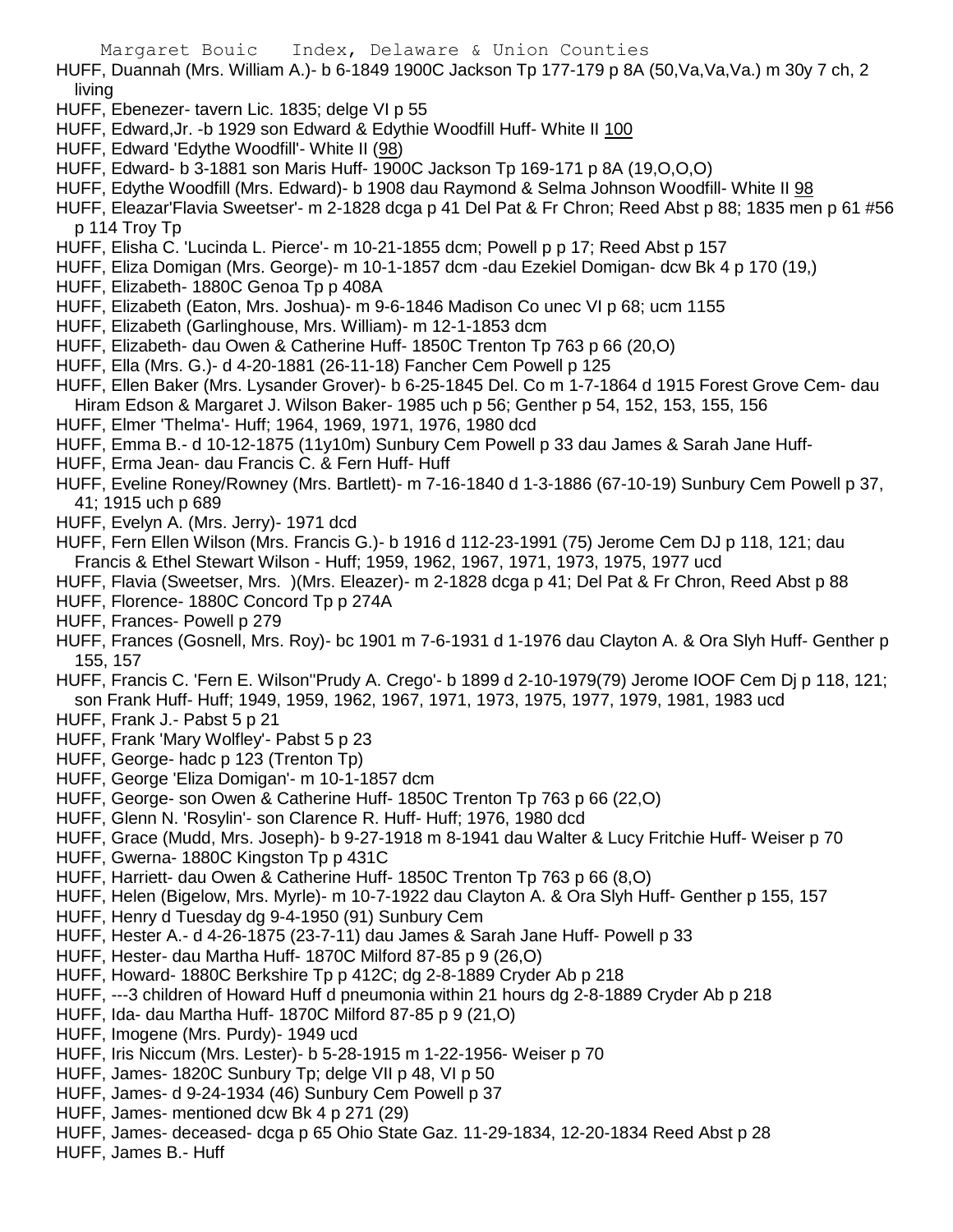- Margaret Bouic Index, Delaware & Union Counties HUFF, James- son Clarence R. Huff- Huff HUFF, James- son James R. & Lydia Austin Huff- Genther p 152 HUFF, James- son Owen & Catherine Huff- 1850C Trenton Tp 763 p 66 (23,O); hadc p 54 HUFF, James R. 'Lydia Austin'- Genther p 52 HUFF, James 'Sarah Jane Van Houten'- b 1826 m 10-31-1850 dcm d 1914 Sunbury Cem Powell p 33 HUFF, Jane- dau Owen & Catherine Huff- 1850C Trenton Tp 763 p 66 (13,O) HUFF, J. E.- ch Almon D. & Mary Jane Ginn Huff- dg 12-2-1887 Cryder Ab. p 169 HUFF, Jennifer Lea Miner (Mrs. Terry Glenn)- m 6-24-1978 dau William F. Miner- Huff HUFF, Jerry- b 1957 son Elmer & Thelma Huff- 1969, 1971, 1976 dcd HUFF, Jerry 'Evelyn'- 1971 dcd HUFF, Jessie- b 7-1888 dau Maris Huff- 1900C Jackson Tp 169-171 p 8A (11,O,O,O) HUFF, John- Sunbury p 158 HUFF, John- 1880C Berkshire Tp p 420C HUFF, John- 1835 men p 59 #81 p 109 Trenton Tp HUFF, John 'Lydia Van Fleet'- m 1-1-1845 dcm; 1850C Trenton Tp 759 p 65 (26,O); hadc p 54 HUFF, John 'Martha'- d 3-5-1837 (77y17d) Sunbury Cem Powell p 37; Pabst 6 p 75; rs p 2; 1908 dch p 378 HUFF, John- b 3-7-1922 son Walter & Lucy Fritchie Huff- Weiser p 70 HUFF, Joseph A.- d 5-23-1870 (3m18d) son L. C. & D. Sunbury Cem Powell p 31 HUFF, Joseph Isaac 'Dora Ann White'- b 8-19-1907 m 6-9-1934- Weiser p 333 HUFF, Josiah 'Mary Brainard'- m 12-25-1847 Genther p 178, 181 HUFF, Katharine- adm. of James Huff- Ohio Gaz. 12-20-1834 Reed Abs p 28 HUFF, Kenneth Leroy- b 11-24-1936 son Joseph Isaac & Dora Ann White Huff- Weiser p 333 HUFF, Kingsley- b 11-1893 son Charles & Anna Huff- 1900C Marysville 2 p 1 (6,O,O,O) HUFF, L.- 1883 uch IV p 481 HUFF, Larry- son Elmer & Thelma Huff- 1964(15), 1969 dcd HUFF, Laura- b 1964 dau Charles E. & Patricia Huff- 1969, 1976, 1980 dcd HUFF, Lawrence- b 4-15-1837 d 4-20-1910 Trenton Cem Powell p 279- son Owen & Catherine Huff- 1850C Trenton Tp 763 p 66 (15,O); 1880C Trenton Tp p 460A; delge VI p 50 HUFF, L. C. 'D'- Sunbury p 31 HUFF, Lee- son Clarence R. Huff- Huff HUFF, Lester 'Iris'- b 4-7-1915 m 1-22-1956 son Walter & Lucy Fritchie Huff- Weiser p 70 HUFF, Lewis- 1875 Berlin Tp CCC p 31; 1880C Berlin Tp p 372 CHUFF, Lewis C.- 1908 dch p 396 HUFF, L. G.- hjt p 200 HUFF, Lizzie- b 11-1891 dau Charles & Anna Huff- 1900C Marysville 2 p 1 (18,O,O,O) HUFF, Lorra Philbrook (Mrs. Mark A.)- dau Harold & Marlene Philbrook- Huff HUFF, Louise- dau Bartlett & Evaline Roney Huff- 1915 uch p 689 HUFF, Lucina Jordan (Mrs. )- dau Enos & Lucinda Williamson Jordan- delge I p 6 HUFF, Lucinda L. Pierce (Mrs. Elisha C.)- m 10-21-1855 dcm dau Arzel Pierce- dcw Bk 4 p 271(29) Powell p 17 HUFF, Lucy Fritchie (Mrs. Walter)- b 9-20-1890 m 5-24-1910 d 8-29-1959 dau John & Mary Ellen Deppen Fritchie- Weiser p 70 HUFF, Lucy (Wise, Mrs. John Henry)- m 5-22-1877 dg 2-8-1895 Cryder Ab. p 6
	- HUFF, Lydia A. (Hopkins, Mrs. C. W.)- m 7-2-1863 ucm 3452
	- HUFF, Lydia Austin (Mrs. James R.)- Genther p 152
	- HUFF, Lydia (Mrs. John)- 1850C Trenton Tp 759 p 65 (25,O)
	- HUFF, Lue- son Dalton Huff- delge V p 58
	- HUFF, Lynne- 1980 dcd
	- HUFF, Lysander Grover 'Ellen M. Baker'- b 10-24-1838 m 1-7-1864 d 5-5-1978 Forest Grove Cem- Genther p 48, 49, 54, 152, 153, 154, 155, 156; descended from Paulus Huff- 1985 uch p 56
	- HUFF, Mabel- b 8-1883 dau Maris Huff- 1900C Jackson Tp 169-171 p 8A (16,O,O,O)
	- HUFF, Mandy- sister Lysander Grover Huff- Genther p 152
	- HUFF, Marguerite F. (Mrs. )- d 5-1-1975 (73) Sunbury Cem- Huff
	- HUFF, Maria (Estep, Mrs. Thomas)- m 4-4-1840 dcm
	- HUFF, Marie (McDannald, Mrs. )- dau Clarence R. Huff- Huff
	- HUFF, Marie (Mrs. William E.)- Huff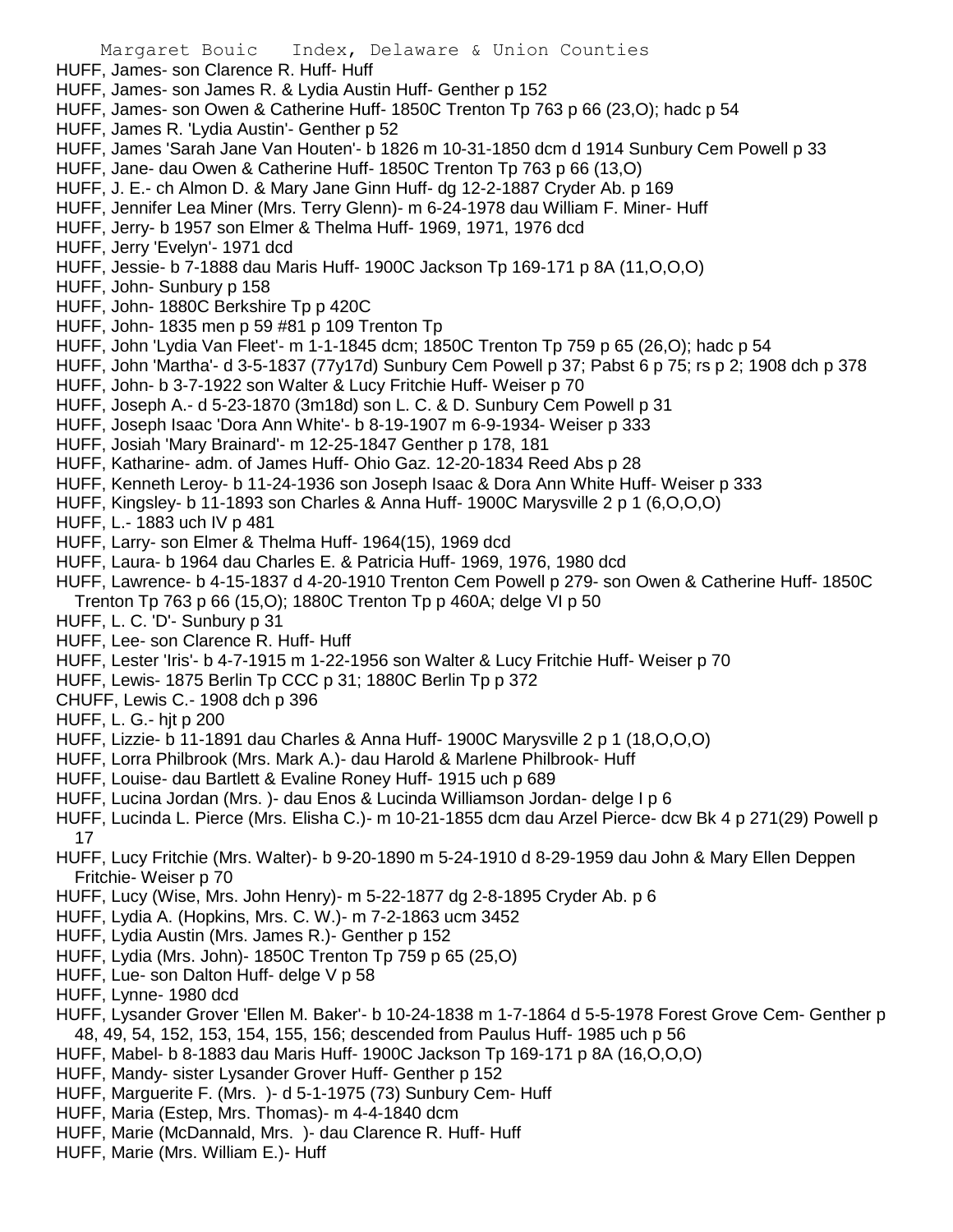Margaret Bouic Index, Delaware & Union Counties HUFF, Maris- b 1-1857 wid 1900C Jackson Tp 169-171 p 8A (43,O,O,O) HUFF, Mark A. II- d 10-2-1983 (1m) Oak Grove son Mark & Lorra Huff- Huff HUFF, Mark- b 1960 son Charles E. & Patricia Huff- 1969, 1976, 1980 dcd HUFF, Mark 'Lorra Philbrook'- Huff HUFF, Martha- 1870C Milford 87-85 p 9 (61,Pa) HUFF, Martha- 1880C Trenton Tp p 466A HUFF, Martha (Farris, Mrs. John Thornton,Jr.)- dau James B. Huff- Huff HUFF, Martha(Mrs. John)- d 11-13-1845 (89-7-4) Sunbury Cem Powell p 37; rs p 2 HUFF, Martha- dau Owen & Catherine Huff- 1850C Trenton Tp 763 p 66 (1,O) HUFF, Mary Ann Miller (Mrs. Abraham)- m 1-18-1837 dcm HUFF, Mary Brainard (Mrs. Josiah)- b 10-6-1827 m 12-25-1847 d 7-13-1914 dau Leonard & Mindwell Hager Brainard- Genther p 178, 181 HUFF, Mary E. J.- d 1-10-1874 (20-10-15) dau James & Sarah Jane Huff- Sunbury Cem Powell p 33 HUFF, Mary Ellen (Baker, Mrs. Levi Hugh)- dau Bartlett & Evaline Roney Huff- 1915 uch p 689 HUFF, Mary Jane Ginn (Mrs. Almon D.)- m 5-7-1842/4 dcm -dau James & Effie Brown Ginn- 1908 dch p 693; dg 12-2-1887 Cryder Ab p 169 HUFF, Mary (Meridith, Mrs. L.)- d 4-26-1882 (76y28d) Trenton Cem Powell p 277 HUFF, Mary Meredith (Mrs. Owen)- m 9-12-1863 dcm HUFF, Mary- dau Owen & Catherine Huff- 1850C Trenton Tp 763 p 66 (18,O) HUFF, Mary P.- b 1859 d 1941 Sunbury Cem Powell p 33 HUFF, Mary (Patrick, Mrs. )- sister Henry Huff- dg 9-4-1950 HUFF, Mary Wolfley (Mrs. Frank)- dau Silas D. & Maggie Allen Wolfley- dumch p 372 HUFF, Maurise- 1880C Thompson Tp p 302 HUFF, Merle M. Laird (Mrs. B. M.)- dau Gilbert W. & Maggie K. Bird Laird- 1908 dch p 774 HUFF, Michael- b 1954 son Charles F. & Patricia Huff- 1969, 1971 dcd HUFF, Michael- b 1970 son Shelby Ray & Sharon K. Huff- 1973, 1979 ucd HUFF, Minnie- 1880C Concord Tp p 275C HUFF, Missy- b 1970 ch Jerry & Evelyn A. Huff- 1971 dcd HUFF, Myrtle (Taylor, Mrs. Hubert)- Epps; Huff HUFF, Nancy- b 1961 dau Glenn N. & Roslyn Huff- 1976, 1980 dcd HUFF, Nellie- Pabst 5 p 20

- HUFF, Oman- 1880C Trenton Tp p 466a
- HUFF, Ora Slyh (Mrs. Clayton A.)- bc 1876 m 6-21-1897 dau Charles & Eliza Slyh- Genther p 155, 157
- HUFF, Orsemus D.- 1835 men p 16 #30 p 24 Brown Tp
- HUFF, Osker- d 7-24-1844 (1-11-27) son B. & E. J. Sunbury Cem Powell p 37
- HUFF, Otis Louis 'Alice M.'- son Clarence R. Huff- Huff; 1961, 1964, 1969, 1971, 1976, 1980 dcd
- HUFF, Owen 'Catherine Rainer' b 1797 m 1822 d 7-30-1880 Sunbury p 129; Powell p 281; 1850C Trenton Tp 763 p 66 (53,Pa); 1835 men p 59 #81 p 109 Trenton Tp; delge VII p 48
- HUFF, Owen D.- b 1858 d 1935 Sunbury Cem Powell p 33
- HUFF, Owen 'Mary Meredith'- m 9-12-1863 dcm; hadc p 54
- HUFF, Patricia Ann (Newton, Mrs. Robert Lee)- b 11-29-1935 m 2-29-1953 dau Joseph Isaac & Dora Anna White Huff- Weiser p 333
- HUFF, Patricia (Mrs. Charles E.)- 1969, 1971, 1976, 1980 dcd
- HUFF, Patricia O'Dell (Price, Mrs. )(Mrs. )- b 4-13-1941 d 1-14-1988 (46) bur Newark- dau Clarence & Bertha A. Johnson O'Dell- Huff
- HUFF, Patricia (Price, Mrs. )- dau Clarence & Bertha Huff- Huff
- HUFF, Patty- dau Charles & Betty Huff- 1964 dcd
- HUFF, Paulus- 1985 uch p p 56 to NY 1650
- HUFF, Purdy 'Imogene'- 1949 ucd
- HUFF, Rachael (Lott, Mrs. Leonard)- m 2-3-1852 ucm 1766
- HUFF, Rachel- (1851) unec III p 50
- HUFF, Rebecca Rooney (Mrs. Bart)- Sunbury p 129
- HUFF, Richard Eugene- b 11-5-1939 son Joseph Isaac & Dora Anna White Huff- Weiser p 333
- HUFF, Rick- b 1956 son Charles E. & Patricia Huff- 1969, 1971, 1980 dcd
- HUFF, Robert- son Marguerite F. Huff- Huff
- HUFF, Rose (Staley, Mrs. Edward)- 1908 dch p 771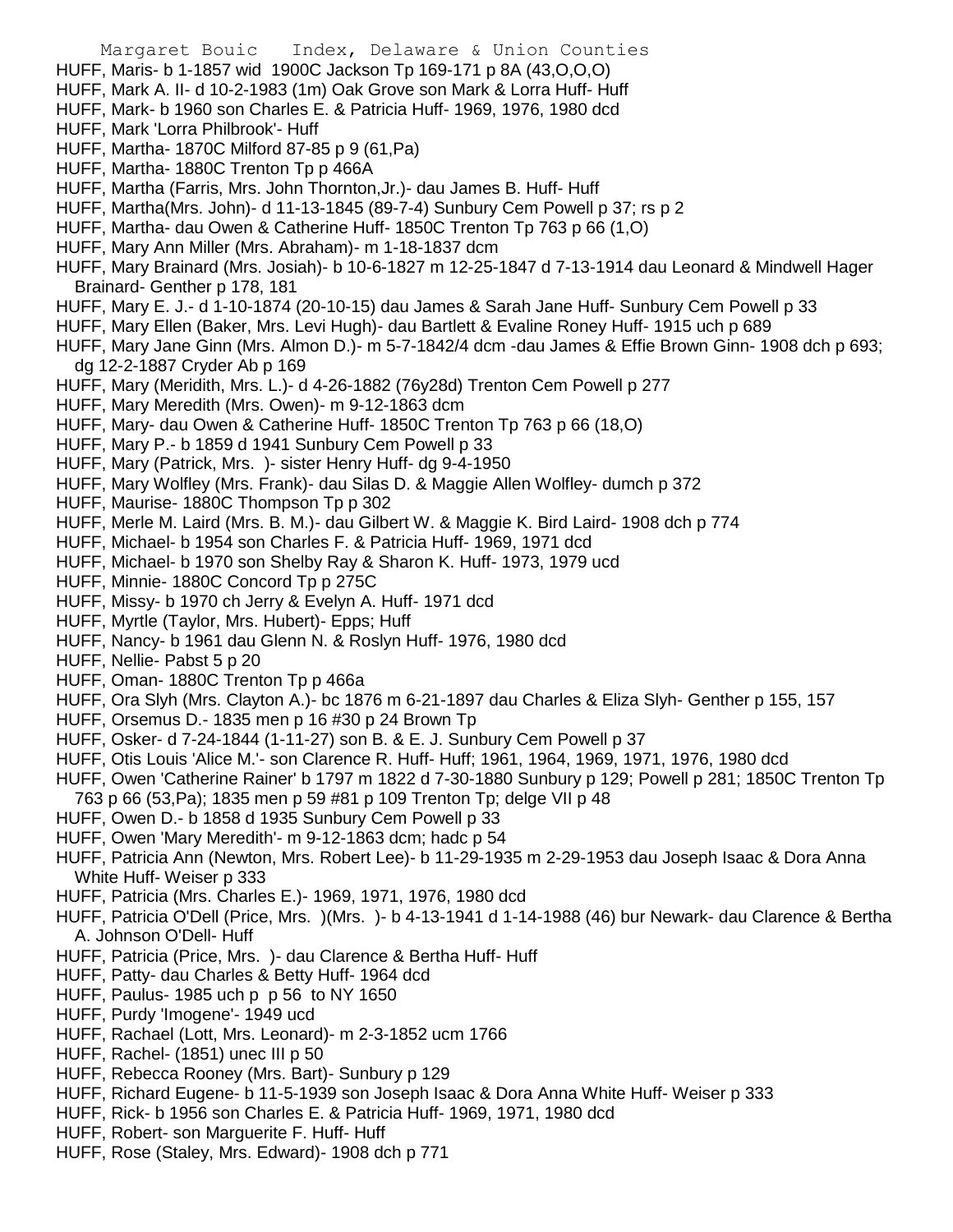- HUFF, Rosylin (Mrs. Glenn N.)- 1976, 1980 dcd
- HUFF, Sandee- dau Charles & Bety Huff- 1964 dcd (1)
- HUFF, Sandra (Smith, Mrs. Harry Daniel)-Cowgill p 8
- HUFF, Sarah A.- dau Owen & Catherine Huff- 1850C Trenton Tp 763 p 66 (10,O)
- HUFF, Sarah Ann (Shafer, Mrs. Rudolph)- b 1840 m 9-30-1860 dcm d 1915 dau Owen & Catherine Rainer Huff- Sunbury p 129
- HUFF, Sarah (Broderick, Mrs. Isaac)- b 3-14-1834 Pa d 2-20-1907 Oakdale Cem II p 17 (B-R9-14)
- HUFF, Sarah Jane Van Houten (Mrs. James)- b 1832 m 10-31-1850 dcm d 1914 Sunbury Cem Powell p 33
- HUFF, Scott- son Bartlett & Evaline Roney Huff- 1915 uch p 689
- HUFF, Sharon K (Mrs. Shelby R.)- 1973, 1977, 1979, 1981, 1983 ucd
- HUFF, Shelby Ray 'Sharon K.'- 1973, 1975, 1977, 1979, 1981, 1983, 1991 ucd
- HUFF, Shirley (Sines, Mrs. )- dau Clarence & Bertha Huff- Huff
- HUFF, Sophia (Gardner, Mrs. John)- delge IX p 64
- HUFF, Stacy- b 1978 ch Shelby R. & Sharon K. Huff- 1981, 1983, 1991 ucd
- HUFF, Stanley- b 9-26-1929 son Walter & Lucy Fritchie Huff- Weiser p 71
- HUFF, Sue- 1964 dcd Shawnee Hills
- HUFF, Susan Carolyne (Okala, Mrs. Michael)- m 5-13-1972 dau James B. Huff- Huff
- HUFF, Sylvester- 1820C Genoa Tp ; delge V p 73 see Hough
- HUFF, T.- Trenton Tp 1826 Powell p 281
- HUFF, Terry G. 'Jennifer Lea Miner'- b 1951 m 6-24-1978 son Elmer & Thelma Huff- Huff; 1964, 1969 dcd
- HUFF, Thankful (Alderman, Mrs. Elisha)- dcq Thomas Graham 43
- HUFF, Thelma (Mrs. Elmer)- 1964, 1969, 1971, 1976, 1980 dcd
- HUFF, Toletha Mae (Yost, Mrs. Nelson J.)- b 12-10-1934 m 9-28-1952 dau Joseph Isaac & Dora Anna White Huff- Weiser p 333
- HUFF, Thelma (Young, Mrs. Edward)- b 7-24-1910 m 11-5-1930 dau Walter & Lucy Fritchie Huff- Weiser p 70
- HUFF, Virgil- son Clarence R. Huff- Huff
- HUFF, Walter 'Lucy Fritchie'- b 7-9-1889 m 5-24-1910 Weiser p 70
- HUFF, William- 1840C Allen Tp 727 (60-70)
- HUFF, William- 1915 uch p 273; 1883 uch IV p 433, 434
- HUFF, William A. 'Dunannah'- b 1-1850 1900C Jackson Tp 177-179 p 8A (50,Va,Va,Va)- m 30y
- HUFF, William A.,Jr.- b 4-1883 son William A. & Duannah Huff- 1900C Jackson Tp 177-179 p 8A (7,O,Va,Va)
- HUFF, William E.'Marie'- d 5-24-1979 (71) Marlborough Cem- Huff
- HUFF, William H.- d 5-20-1858 (2m) son Elisha C. & Lucinda L. Pierce Huff
- HUFF, William Michael- d 5-20-1975 (3m) Oak Grove Cem son Deborah Huff & Oliver Madison-
- HUFF, W. S.- ch Almon D. & Mary Jane Ginn Huff- Galena Cem Powell p 17- dg 12-2-1887 Cryder Ab. p 169
- HUFFER, Aaron- b 1971 son Lloyd H. & Marjorie L. Huffer- 1976, 1980 dcd
- HUFFER, A. J.- 1915 uch p 398, 400
- HUFFER, Bromwen- b 1960 ch Lloyd H. & Marjorie L. Huffer- 1976 dcd
- HUFFER, Dwight 'Florence B. Michel'- Huffer
- HUFFER, Ernestine M. (Bonnett, Mrs. Dwight L.)- b 11-9-1905 d 1-31-1992 (86) Milford Cem- dau Dwight & Florence B. Michel Huffer- Huffer
- HUFFER, Florence B. Michel (Mrs. Dwight)(Rhinebarger, Mrs. )- Huffer
- HUFFER, Gladys Eline Rowland (Mrs. Jack)- b 3-15-1926 dau Howard Powell & Edna Hazel Weiser Rowland-Weiser p 287
- HUFFER, Jack 'Gladys Eline Rowland'- Weiser p 287
- HUFFER, Karen Dee- b 6-5-1949 dau Jack & Gladys Eline Rowland Huffer- Weiser p 287
- HUFFER, Lloyd H. 'Marjorie L.'- 1971, 1976, 1980 dcd
- HUFFER, Lloyd- b 1963 son Lloyd H. & Marjorie L. Huffer- 1971, 1976, 1980 dcd
- HUFFER, Marjorie L. (Mrs. Lloyd H.)- 1971, 1976, 1980 dcd
- HUFFER, Mary (Maugans, Mrs. Charles)- b 1868 d 1947 bur Bellefontaine; Maugans Anc p 30
- HUFFER, Sharon Lee- b 6-5-1949 dau Jack & Gladys Eline Rowland Huffer- Weiser p 287
- HUFFER, S. (Keyser, Mrs. Rodney Kent)- m 6-6-1966- Huffer
- HUFFHINES, Donald- b 1-20-1935 son Sherman & Helen McCune Huffhines- Genther p 197
- HUFFHINES, Helen McCune (Mrs. Sherman)- b 9-7-1902 m 3-1926 dau John & Fay O'Hara McCune- Genther p 197
- HUFFHINES, Nancy Faye- b 12-18-1929 dau Sherman & Helen McCune Huffhines- Genther p 197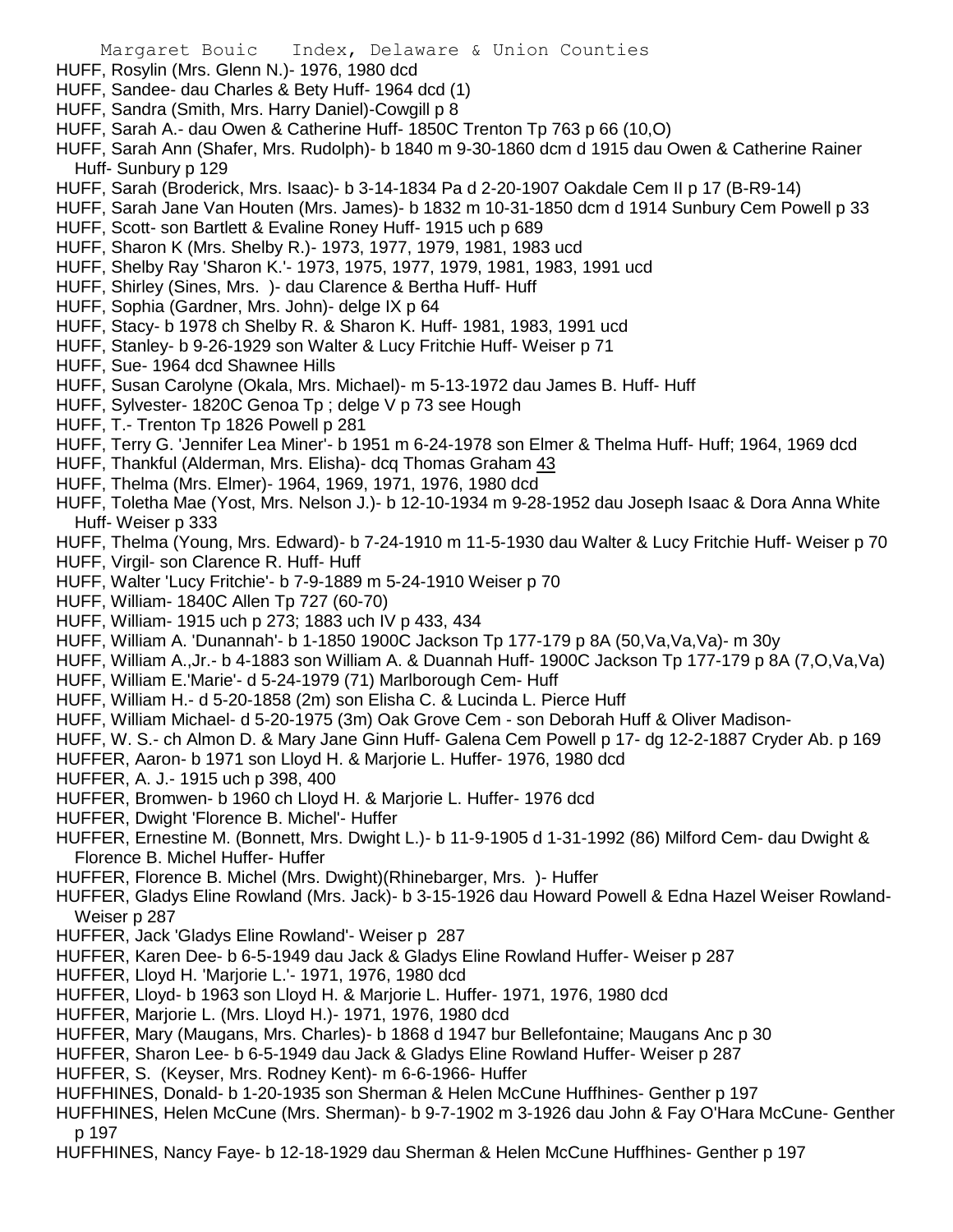- Margaret Bouic Index, Delaware & Union Counties
- HUFFHINES, Rhea- b 1937 ch Sherman & Helen McCune Huffhines- Genther p 197
- HUFFHINES, Richard- b 11-2-1927 son Sherman & Helen McCune Huffhines- Genther p 197
- HUFFHINES, Sherman 'Helen McCune'- m 3-1926- Genther p 197
- HUFFINE, Adam- son Moses & Lucinda Huffine- 1850C Claibourne Tp 89 p 15 (2,O)
- HUFFINE, Alford H.- son Moses & Lucinda Huffine- 1850C Claibourne Tp 89 p 15 (6,O)
- HUFFINE, Cass- son Moses & Lucinda Huffine- 1850C Claibourne Tp 89 p 15 (4,O)
- HUFFINE, Charles- son Emerson & Ethel May Wornstaff Huffine- Cowgill p 36
- HUFFINE, Emerson 'Ethel May Wornstaff'- b 4-15-1916 m 12-24-1941 son Harley & Loretta Moyer Huffine-Cowgill p 36
- HUFFINE, Emma (Miller, Mrs. )(Mrs. Moses)- m 3-29-1874 ucm 5472
- HUFFINE, Ethel May Wornstaff (Mrs. Emerson)- b 12-31-1923 m 12-24-1941 dau Wilbert Levi & Evelyn Mae Avers Wornstaff- Cowgill p 36
- HUFFINE, Harley 'Loretta Moyer'- Cowgill p 36
- HUFFINE, Harry- Huffine
- HUFFINE, Henry- 1908 dch p 396
- HUFFINE, Lewis- 1908 dch p 296
- HUFFINE, Loretta Moyer (Mrs. Harley)- Cowgill p 36
- HUFFINE, Lucinda (Mrs. Moses)- 1850C Claibourne Tp 89 p 15 (30,O)
- HUFFINE, Mardean (Daniel, Mrs. )- dau Harry Huffine- Huffine
- HUFFINE, Moses 'Mrs. Emma Miller'- m 3-29-1874 ucm 5472
- HUFFINE, Moses 'Lucinda'- 1850C Claibourne Tp 89 p 15 (30,O)
- HUFFINE, Mildred Irene- b 7-3-1901 d 9-9-1901 Marlborough Cem p 177
- HUFFINE, Ronald S.- 1962, 1973 ucd
- HUFFINE, Wanda May- b 4-7-1943 d 5-16-1984 dau Emerson & Ethel May Wornstaff Huffine- Cowgill p 36
- HUFFINE, William H.-son Moses & Lucinda Huffine- 1883 uch IV p 535l 1850C Claibourne Tp 89 p 15 (5,O)
- HUFFINES, Abbie J. Stout (Mrs. William)- m 6-1-1865 ucm 3733
- HUFFINES, Arvilda J. Gartner (Mrs. Moses)- lic 1-11-1873 ucm 5209
- HUFFINES, Frances G. (Mrs. Ronald)- 1971, 1975 ucd
- HUFFINES, Janice I. (Mrs. Ronny S.)- 1983 ucd
- HUFFINES, Moses 'Arvilda J. Gartner'- lic 1-11-1873 ucm 5209
- HUFFINES, Moses 'Nancy J. Duvall'- m 8-20-1855 ucm 2319; unec IV p 18, VIII p 35; 1870C Paris Tp 3 p 1 (55,O)
- HUFFINES, Moses- son Moses Huffines- 1870C Paris Tp 3 p 1 (11,O)
- HUFFINES, Nancy J.Duvall (Mrs. Moses)- m 8-20-1855 ucm 2319; unec IV p 18, VIII p 35; 1870C Paris Tp 3 p 1 (55,O)
- HUFFINES, Ronald 'Frances'- 1971 ucd
- HUFFINES, Ronny S. 'Janice I.'- 1983 ucd
- HUFFININES, Lizzie- delge VII p 30
- HUFFINS, Francis M.- d 9-1851 (6y) Powell p 76 son M. & L. Huffins
- HUFFUFFIN?, Ida- 1880C Taylor Tp 285-288 p 28 (10,O,O,O) step dau
- HUFVINS, Mary S.- d 4-11-1862 (8y4d)
- HUFFMAN, ---family of Jason Huffman- #296 unec X p 49, XI p 13
- HUFFMAN, Rev.- delge VIII p 14, dg 1-7-1908
- HUFFMAN, Mrs. (55-1924) uninf p 19; uca p 92 Richwood
- HUFFMAN, Mr.- hmp p 115
- HUFFMAN, ---(Leonard, Mrs. James)- 1883 uch V p 455
- HUFFMAN, Aaron Westley- son Roden & Mary A. Beck Huffman- 1883 uch IV p 485; 1850C Dover Tp (7,O); 1860C Dover Tp 274 (17,O)
- HUFFMAN, Abigail- dau William & Phebe Bordon Huffman- 1850C Allen Tp 1488-1507 p 221 (8,O)
- HUFFMAN, Abnor- son Daniel & Susannah Dysert Huffman- 1850C Paris Tp 572-585 p 87 (9,O)
- HUFFMAN, Absalom 'Sarah'- 1870C York Tp 30-29 p 4 (35,O)
- HUFFMAN, Adam- naturalization 9-28-1877 from Germany- delge IX p 42
- HUFFMAN, Ade- b 10-1877 son William & Sarah J. Huffman- 1900C Allen Tp 40-42 p 2B (22,O,O,O)
- HUFFMAN, Alan H. 'Sharon L.'- 1980 dcd
- HUFFMAN, Albert (55-1954) Paris Tp uninf p 31
- HUFFMAN, Albert C. "Stein" 'Daisy L. Cook'- b 11-10-1906 m 9-25-1922 d 12-30-1987 (81) Oakdale Cem II p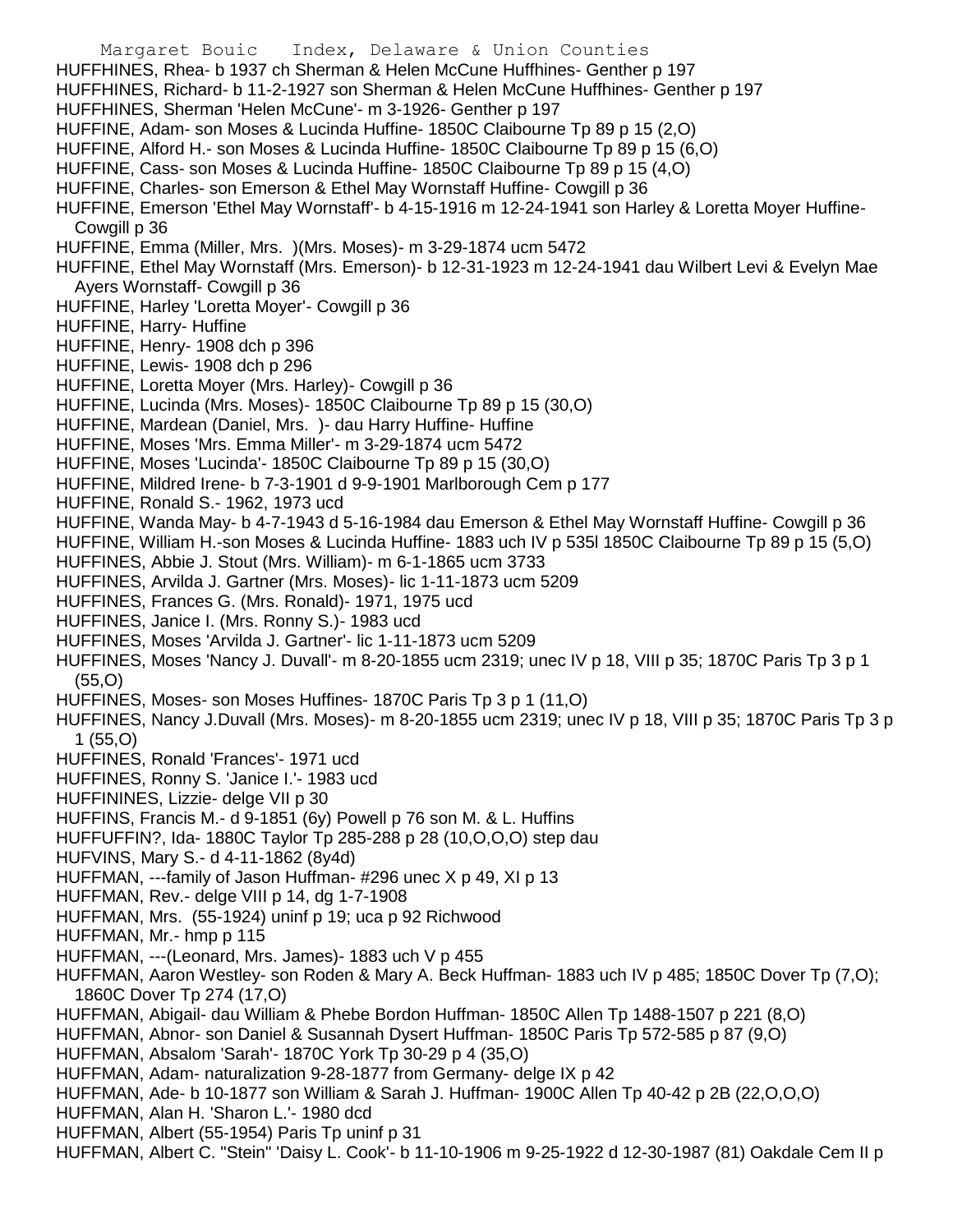- 61 (G-R15-11)- son Kendal & Nettie Ridgeway Huffman- Huffman
- HUFFMAN, Albert Guy 'Blanche Russell'- b 10-2-1893 m 1-8-1916 d 12-5-1976 bur Maple Grove Cem- son Westlake & Lydia Spain Huffman- Huffman
- HUFFMAN, Alfred A. 'Ida M.'- 1964, 1980 dcd
- HUFFMAN, Alice (Mrs. John)- b 1877 d 1949 Milford Cem Un Al p 36
- HUFFMAN, Alice- b 12-1883 dau Reuben & Sarah Jane Holycross Huffman- 1900C Allen Tp 4-5 p 1 (16,O,O,O)
- HUFFMAN, Alice- dau-in-law of William & Sarah J. Huffman- 1900C Allen Tp p 2B (18,O,O,O)
- HUFFMAN, Allie Smith (Mrs. Pearl)- b 1881 d 1958 dau William Nelson & Rosa Emiline Ganoe Smith- ped Jason Huffman #294 9; unec XI p 31; Huffman
- HUFFMAN, Almina Skidmore (Mrs. John)(Dean, Mrs. A. H.))- b 8-30-1843 m 9-18/22-1860 ucm 3068 d 1924 Southardtown Cem- York Cem p 12; dau Isaac & Sarah Haines Skidmore; 1915 uch p 1080; 1883 uch V p 543; unec IV p 66; 1870C York Tp 39-38 p 5 (27,O); 1880C York Tp 194 p 19 (36,O,O,O)
- HUFFMAN, Alta Hayes (Mrs. Robert)- Huffman
- HUFFMAN, Amy- b 1974 dau William J. & Christine L. Huffman- 1983 ucd
- HUFFMAN, Angie Brook (Mrs. Arthur)- b 9-17-1879 d 9-29-1964 bur Jamestown- dau James K. & Louisa Brock- Herriott
- HUFFMAN, Angie Cordle (Mrs. Mark)- dau Jack & Karen Cordle Huffman- Huffman
- HUFFMAN, Ann J. Schmitt (Mrs. Leroy E.)- Huffman; 1973, 1975 ucd
- HUFFMAN, Anna J. (Mrs. Leroy E.)- b 1897 Oakdale Cem II p 156 (M-R21-20)
- HUFFMAN, Anna McKitrick (Mrs. Roland J.)- dau John Thompson & Minnie Evans McKitrick McKitrick p 293
- HUFFMAN, Anna M.(Mrs. Leon)- b 7-1864 1900C Marysville 18 p 1B (35,O,Ger,Ger); m 17y, 7 ch, 6 living
- HUFFMAN, Anthony- son Dr. Robert E. Huffman- Huffman
- HUFFMAN, Arthur- Paris Tp uninf p 30
- HUFFMAN, Arthur 'Angie Brock'- son Noah & Jennie Bowman Huffman- Huffman
- HUFFMAN, Asa 'Ovessie Mae Spain'- b 10-1-1877 m 7-14-1904 d 4-1-1964\2- son Spencer & Sarah Jane Milligan Huffman- Huffman
- HUFFMAN, Barbara R. (Ogden, Mrs. Ralph E.)- m 9-21-1958- Huffman; Ogden
- HUFFMAN, Benjamin 'Mary'- 1883 uch V p 543; 1870C York Tp 18 p 3 (26,O)
- HUFFMAN, Barbry- 1880C Darby Tp 41 p 237 (60,Ger,Ger,Ger)
- HUFFMAN, Bernice Elnora.- b 8-22-1930 d 5-13-1976 (45) Milford Cem Un Al p 46 dau James & Mamie
- Huffman- Huffman; 1971, 1973, 1975 ucd
- HUFFMAN, Bertha (Mrs. )- Huffman
- HUFFMAN, Bertie- b 4-6-1871 d 1885 Southardtown Cem York Cem p 12- ch John & Almina Skidmore Huffman- 1883 uch V p 543; 1880C York Tp 194 p 19 (9,O,O,O)
- HUFFMAN, Bettie? (Organ, Mrs. John Wesley)- b 1871 d 1963 dau William Spencer & Sarah Jane Huffmanped John Kennedy #325 11; unec XI p 54
- HUFFMAN, Betty #118 unec VI p 14, IX p 2, XI p 13, p 2
- HUFFMAN, Betty (Brinker, Mrs.Loyd)- dau Clark & Mildred Kate Huffman- Huffman
- HUFFMAN, Betty (Gaumer, Mrs. F. T.)- dau William Lloyd & Madge West Huffman- Huffman; dg 6-1-1949
- HUFFMAN, Betty- dau James & Mamie Huffman- Huffman
- HUFFMAN, Betty Ruth- b 1934 Milford Cem Un Al p 46
- HUFFMAN, Bev- b 1971 lived with M. A. Rigo- 1983 ucd
- HUFFMAN, Bill- son Harold & Donna Huffman- 1949 ucd
- HUFFMAN, Blanche Russell (Mrs. Albert Guy)- m 1-8-1916- Huffman
- HUFFMAN, Boyd- son H. I. Huffman- dg 6-1-1949
- HUFFMAN, Bula/Hula Butterfield (Mrs. Peter)- m 9-1821 dcga p 16 Franklin Chron; Reed Abs p 40
- HUFFMAN, C.- uca Richwood p 92; 1883 uch V p 577
- HUFFMAN, Carl Harold 'Opal Lucille Bauder'- b 9-21-1924- Weiser p 238
- HUFFMAN, Carl L.- b 1-1884 son Leon & Anna M. Huffman- 1900C Marysville 18 p 1B (16,O,Ger,O)
- HUFFMAN, Carla Ann- b 12-8-1948 dau Carl Harold & Opal Lucille Bauder Huffman- Weiser p 238
- HUFFMAN, Carol E.(Wise, Mrs. )- dau Albert & Daisy L. Cook Huffman- Huffman
- HUFFMAN, Carrie- dau Robert & Clara Belle Huffman- 1949 ucd
- HUFFMAN, Carson (Agnor, Mrs. )- dau Arthur & Angie Brock Huffman- Huffman
- HUFFMAN, Catharn Bone (Mrs. James D.)- m 7-8-1840 Madison Co unec IX p 31
- HUFFMAN, Catherine (Meyer, Mrs. Joseph)- ped Linda Smiley #97 31; unec VII p 16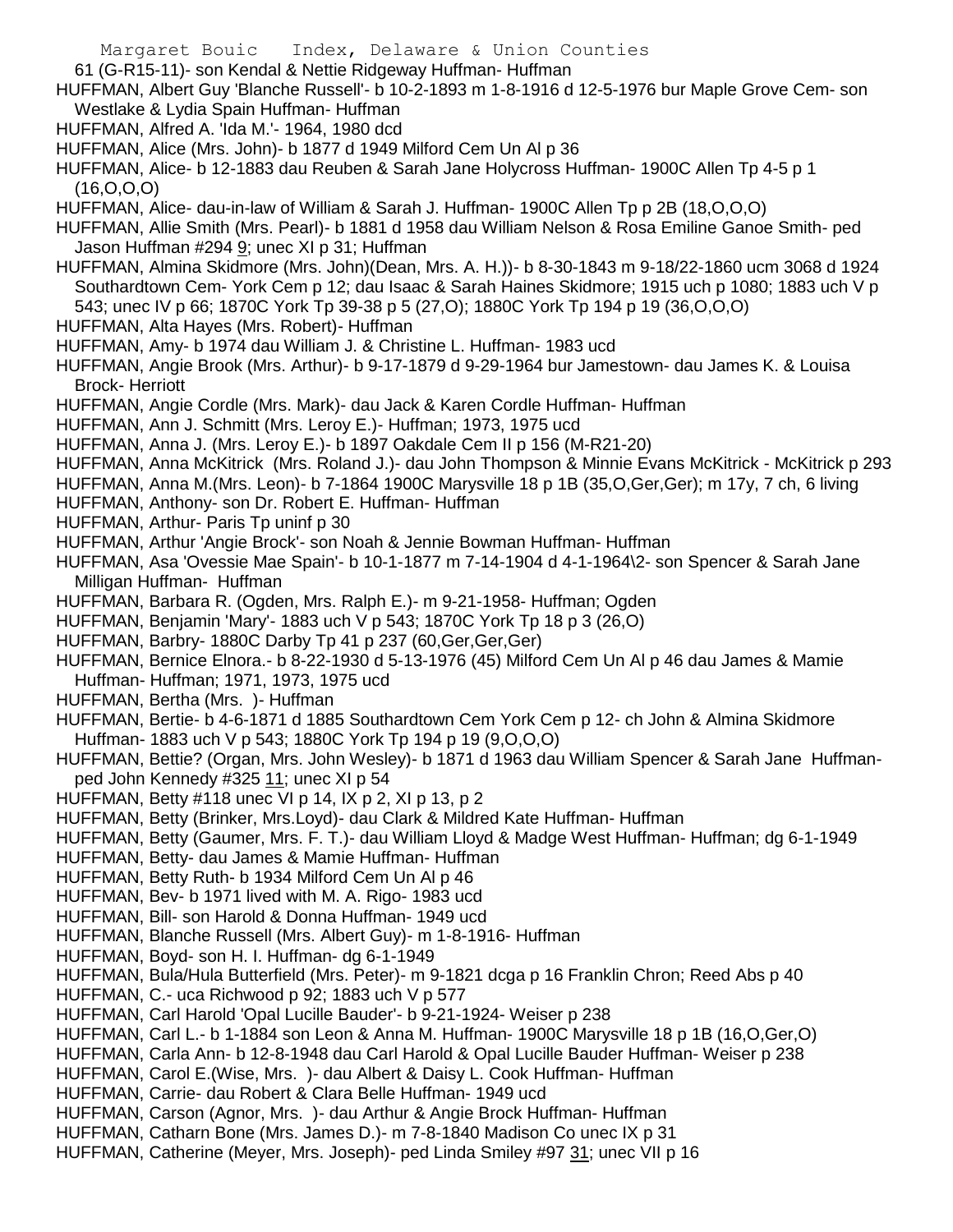- Margaret Bouic Index, Delaware & Union Counties
- HUFFMAN, Catherine (Roth, Mrs. Peter)- m 1-21-1813 onwq I
- HUFFMAN, C. H.- 1915 uch p 501
- HUFFMAN, Charles Henry- son C. W. & Lavina Moore Huffman- 1883 uch V p 636
- HUFFMAN, Charles 'Lydia Holycross'- son Reuben & Nancy Huffman- 1860C Allen Tp (14); 1870C Allen Tp 101-96 p 7 (23,O); 1880C Union Tp 42 p 7 (32,O,NJ,Va)
- HUFFMAN, Charles 'Mary Cooper'- m 4-20-1850 ucm 1529; 1850C Allen Tp 1494-1513 p 222 (48,NJ); uca p 104
- HUFFMAN, Charles R. 'Lavonne'- d 9-15-1988 (67) Oakdale Cem brother Marjorie Finch- Huffman
- HUFFMAN, Charles- son Russell C. & Gladys L. Huffman- Huffman
- HUFFMAN, Charles W. 'Elizabeth Nicholson'- m 7-6-1876 ucm 5903 mt 3 p 30; 1883 uch IV p 465; 1880C Claibourne Tp 178-190 p 17 (39,O,O,O)
- HUFFMAN, Cheryl (Hitchcock, Mrs. Bob)- m 6-3-1963 dau Reynold & Martha Binegar Huffman- Huffman; 1949 ucd
- HUFFMAN, Cheryl- b 1963 dau John C. & Eileen Huffman- 1969 dcd
- HUFFMAN, C. H. 'Margaret'- b 4-1868 Claibourne Cem p 52; 1900C Richwood 443-475 p 17A (32,O,O,Pa) m 6y
- HUFFMAN, Christeena/Christina (Mrs. Peter)- d 10-9/19-1849 (38-3-12) Mayfield Cem Powell p 171
- HUFFMAN, Christina- b 6-1899 dau Leon & Anna M. Huffman- 1900C Marysville 18 p 1B (11/12,O,Ger,O)
- HUFFMAN, Christine L. (Mrs. William J.)- 1983 ucd
- HUFFMAN, Cindy- dau Bill & Peggy Huffman- Huffman
- HUFFMAN, Cindy-b 1958 dau Clarence W. & Margaret M. Huffman- 1961, 1964, 1969, 1971, 1976, 1980 dcd
- HUFFMAN, Cindy (Preston, Mrs. Wilson)- dau Bernice E. Huffman- Huffman
- HUFFMAN, Claire- b 1964/1958 ch Louis & Doris Brown Huffman- 1964, 1971, 1976, 1980 dcd
- HUFFMAN, Clara Belle (Mrs. Robert)- 1949 ucd
- HUFFMAN, Clarence W. 'Margaret M.;- 1961, 1964, 1969, 1971, 1976, 1980 dcd
- HUFFMAN, Clark 'Mildred Kate'- Huffman
- HUFFMAN, Cletus- Huffman
- HUFFMAN, Clifford- son Albert C. & Daisy L. Cook Huffman- Huffman
- HUFFMAN, Connie (Boggs, Mrs. Ray)- m 11-10-1965 dau Robert Huffman- Huffman
- HUFFMAN, Cora L. Brown (Mrs. Hamer)- b 1869 d 5-8-1917 Oakdale Cem II p 30 (G-R2-12); Huffman
- HUFFMAN, C. W.- Huffman
- HUFFMAN, C. W.'Lavina Moore'"Vinnie"-b 8-18-1840 d 1-23-1897 (56-5-5) Claibourne Cem p 22- son Samuel & Elizabeth Stilley Huffman- 1883 uch IV p 535, V p 627, 636; dumch p 235; Mt. Herman Cem djlm p 13
- HUFFMAN, Cynthia Joeen Edwards (Mrs. Danny James)- b 1945 dau Floyd Edwin & Betty Jo Anderson Edwards- ped Jason Kyle Huffman #294 unec XI p 31
- HUFFMAN, Daisy Lillian Cook (Mrs. Albert C.)- b 10-23-1903 m 9-25-1922 d 11-21-1993 (80) Oakdale Cem II p 61 (G-R15-11)- dau Lincoln J. & Rachel Lewis Cook- Huffman; Sbc p 37
- HUFFMAN, Dale- b 11-2-5-1958 son Louis V. & Doris E. Brown Huffman- Huffman; Rausch 1664112 III p 299; 1961, 1964, 1969, 1971, 1976, 1980 dcd
- HUFFMAN, Dale- son Robert Eldon & Lela Drake Huffman- Huffman
- HUFFMAN, Dan L. 'Teresa J. Dorn'- b 8-14-1957 m 6-23-1990 son Louis V. & Doris E. Brown Huffman-Huffman; Rausch 1664111 ; 1961, 1964, 1969, 1971, 1976, 1980 dcd
- HUFFMAN, Dana- b 1962 son John D. & Eileen Huffman- 1969 dcd
- HUFFMAN, Daniel 'Susannah Dysert'- m 2-6-1840 ucm 612; unec V p 23; 1840C Dover Tp 1433 (20-30); 1850C Paris Tp 572-585 p 87 (30,O); unclaimed letter 1845; unec XI p 29
- HUFFMAN, Danny James 'Cynthia Joeen Edwards'- b 1944 son James Jr. & Emma Louise Organ Huffmanunec XI p 31
- HUFFMAN, Danny- son Robert & Clara Belle Huffman- 1949 ucd
- HUFFMAN, David A. 'Roxanne'- 1975 ucd
- HUFFMAN, David- son Reuben & Nancy Huffman- 1870C Allen Tp 79-76 p 6 (10,O); 1880C Allen Tp 245-260 p 25 (20,O,NJ,Va)
- HUFFMAN, Dean- son Robert Eldon & Lela Drake Huffman- Huffman
- HUFFMAN, Deborah Huffman (Mrs. James)- m 3-28-1874 ucm 5471
- HUFFMAN, Debra (Mrs. Robert W.)-1973, 1975 ucd
- HUFFMAN, Delia A. (Crawford, Mrs. James H.)- m 9-5-1834 ucm 340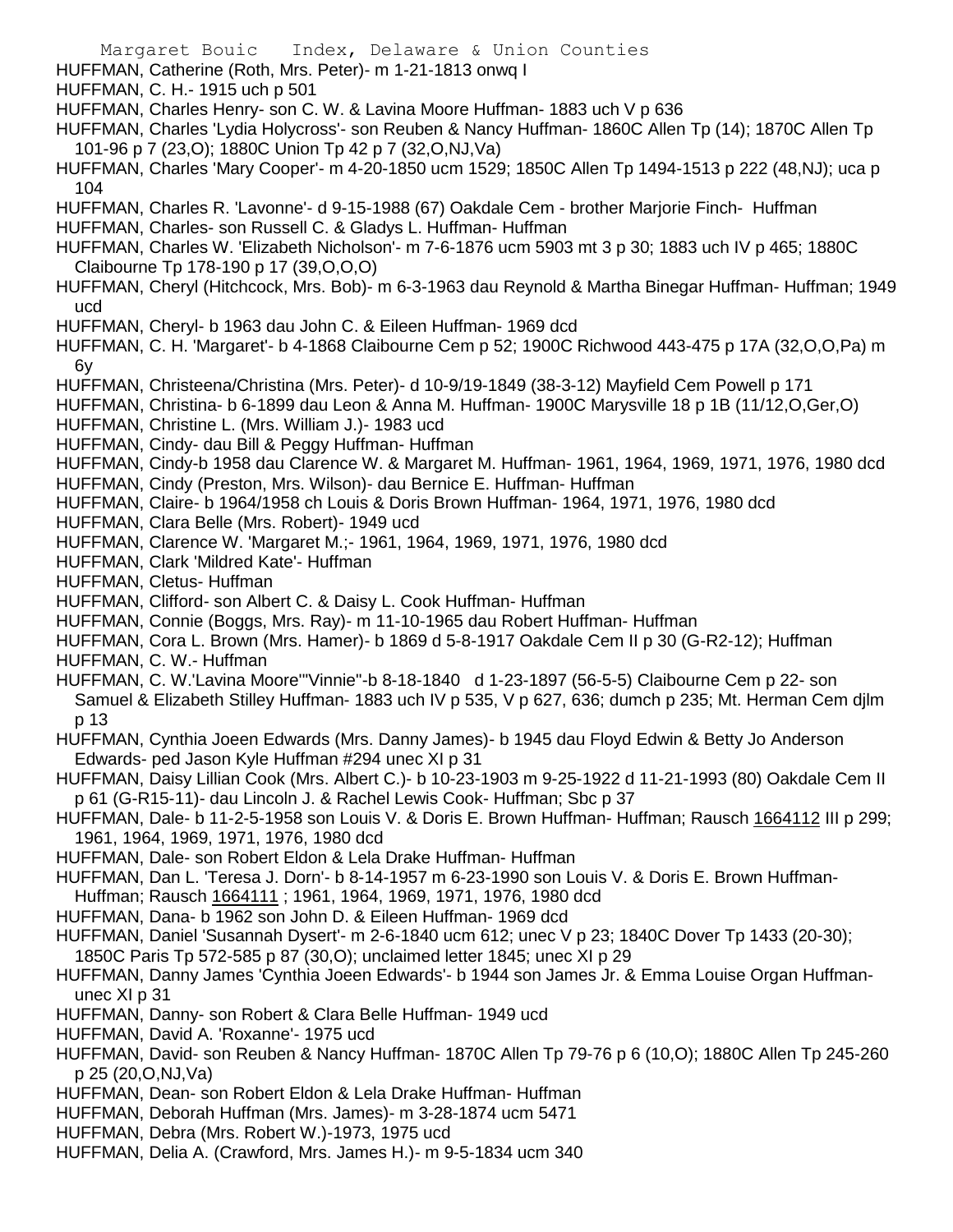- Margaret Bouic Index, Delaware & Union Counties
- HUFFMAN, Deliverance A. (Crawford, Mrs. James H.)- m 9-5-1834 ucm 340 unec III p 7
- HUFFMAN, Deon- b 1974 ch Ray E. & Victoria Huffman- 1975 ucd
- HUFFMAN, Dollie Elaine (Davis, Mrs. Larry Dale)- m 11-29-1974 d 2-9-1987 (31) dau Harold & Geraldine Huffman- Huffman
- HUFFMAN, Donna Ethel (Heimlich, Mrs. Clifford H.)- b 5-17-1897 m 11-8-1930 d 10-2-1993 (96) dau Noah & Semantha Jane Bowman Huffman- Huffman
- HUFFMAN, Donna (Mrs. Harold)- b 1919 Milford Cem Un Al p 72; 1949 ucd
- HUFFMAN, Donna Kathleen- b 5-8-1944 dau Russell C. Huffman- Huffman; mt 5-11-1994
- HUFFMAN, Donna Lane Bragg (Mrs. James Edward)- m 1959- Huffman
- HUFFMAN, Donna Marie Clegg (Mrs. Russell Clarence)- Huffman
- HUFFMAN, Dora A.- b 11-2-1865 dau John & ALmina Skidmore Huffman- 1883 uch V p 543; 1870C York Tp 39-38 p 6 (4,0): 1880C York Tp 194 p 19 (14,O,O,O)
- HUFFMAN, Doris E. Brown (Mrs. Louis V.)- m 3-6-1956 Huffman; Rausch (166411) III p 299; 1961, 1964, 1969, 1971, 1976, 1980 dcd
- HUFFMAN, Doris (Lauver, Mrs. )- dau Albert D. & Daisy L. Cook Huffman- Huffman
- HUFFMAN, Daisy L. Cook (Mrs. Albert)- m 9-25-1922- Huffman
- HUFFMAN, Donald Andrew "Denny"- son John Dean & Mary Marguerite Black Huffman- Huffman
- HUFFMAN, Dowell- b 1958 son Neil & Ethel Huffman- 1969 dcd
- HUFFMAN, Earnest W.- b 1-1892 son Leon & Anna M. Huffman- 1900C Marysville 18 p 1B (8,O,Ger,O)
- HUFFMAN, Edith G. (Applegate, Mrs. Clark)- b 4-16-1892 m 10-17-1912 d 11-1-1978 (86) Milford Cem dau Noah & Sementha Jane Bowman Huffman- Huffman
- HUFFMAN, Effie (Mrs. Hiram)- Huffman
- HUFFMAN, Eileen (Mrs. John D.)- 1969 dcd
- HUFFMAN, Elbert- b 8-1888 son Reuben & Sarah Jane Holycross Huffman- 1900C Allen Tp 4-5 p 1 (11,O,O,O)
- HUFFMAN, Eldon 'Myrta Penhorwood'-b 2-23-1874 m 1894 son John & Almina Skidmore Huffman- 1883 uch V p 543; unec IV p 65; 1880C York Tp 194 p 19 (6,O,O,O)- Huffman
- HUFFMAN, Eliza I.- 1860C Dover Tp 179 (10,O)
- HUFFMAN, Eliza J.- dau Daniel & Susannah Dysert Huffman- 1850C Paris Tp 572-585 p 87 (7,O)
- HUFFMAN, Eliza N. Palmer (Mrs. Kendall)- m 3-14-1874 ucm 5461 d 1875 (18) ; mt 3 p 29 see Kindie
- HUFFMAN, Elizabeth (Houser, Mrs. June)- m 6-8-1865 ucm 3735
- HUFFMAN, Elizabeth Lamberton (Mrs. George)- Huffman
- HUFFMAN, Elizabeth Nicholson (Mrs. Charles W.)- m 7-6-1876 ucm 5903; mt 3 p 30; 1880C Claibourne Tp 178-190 p 17 (39,Can,Can,Can)
- HUFFMAN, Elizabeth R.- b 9-1840 to US 1891- 1900C Richwood 417-448 (59,Can,Can,Can) no ch
- HUFFMAN, Elizabeth Stilley (Mrs. Samuel)- 1883 uch V p 636
- HUFFMAN, Elizabeth (Van Atta, Mrs. Elias)- 1883 uch V p 692
- HUFFMAN, Ella- dau Charles & Lydia Holycross Huffman- 1880C Union Tp 42 p 7 (6,O,O,O)
- HUFFMAN, Ellwood- son Joab & Mary Huffman- 1870C Allen Tp 73-70 p 6 (13,O); 1880C Allen Tp 246-261 p 25 (20,O,NJ,O)
- HUFFMAN, Elmer W.- b 7-1894- son Leon & Anna M. Huffman- 1900C Marysville 18 p 1B (5,O,Ger,O)
- HUFFMAN, Emery- b 4-1883 son William & Sarah J. Huffman- 1900C Allen tp 40-42 p 2B (17,O,O,O)
- HUFFMAN, Emma Jane (Wilson, Mrs. )- dau Russell C. & Gladys L. Huffman- Huffman
- HUFFMAN, Enoch- son Reuben & Nancy Huffman- 1870C Allen Tp 79-76 p 6 (9,O); 1880C Allen Tp 245-260 p 25 (18,O,NJ,Va)
- HUFFMAN, Eric- son Dr. Robert E. Huffman- Huffman
- HUFFMAN, Estella Detrick (Mrs. Fay)- Huffman
- HUFFMAN, Estella- dau Spencer & Sarah Jane Milligan Huffman- 1880C Allen Tp 210-223 p 22 (4,O,O,O)
- HUFFMAN, Ethel Anderson (Pfarr, Mrs. Tony)(Mrs. William R.)- b 1899 d 11-30-1977 (78) Milford Cem Un Al p 67- sister of Edna Anderson- Huffman
- HUFFMAN, Ethel Mae- b 1933 d 1934 Milford Cem Un Al p 45 bur with Russell C. & Gladys L. Huffman
- HUFFMAN, Ethel (Mrs. Neil)- 1969 dcd
- HUFFMAN, Eugene- son John Dean & Mary Marguerite Black Huffman- Huffman
- HUFFMAN, Fay 'Estella Detrick'- Huffman
- HUFFMAN, Fern Wood (Mrs. Gorver)- b 4-9-1891 d 3-8-1975 (83) Milford Cem- dau Luther & Elizabeth Holycross Wood- Huffman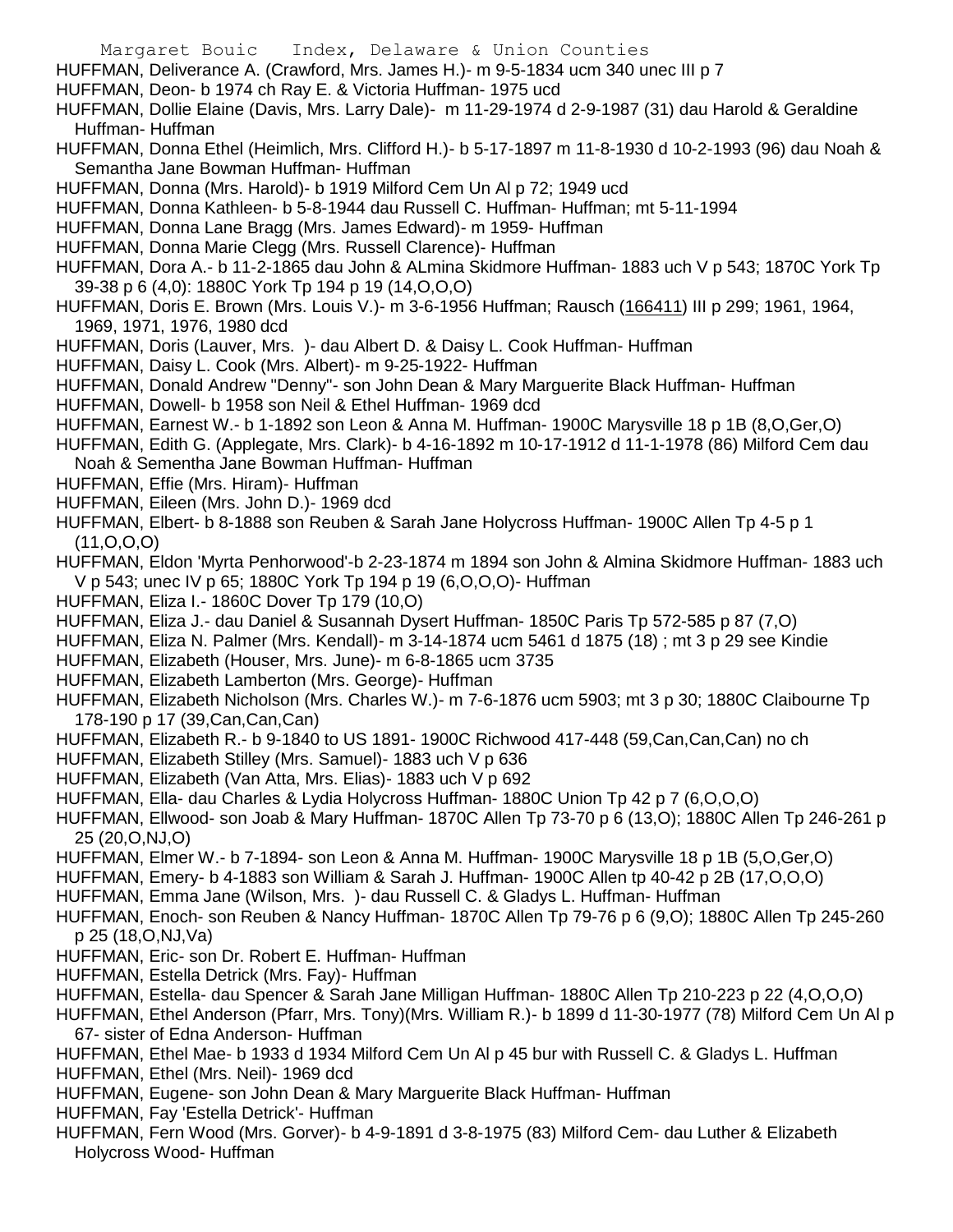- Margaret Bouic Index, Delaware & Union Counties HUFFMAN, Eloise (Richey, Mrs. )- dau Grover & Fern Wood Huffman- Huffman HUFFMAN, Fern S. (Mrs. Grover)- b 1891 d 1975 Milford Cem Un Al p 72; 1971, 1973 ucd HUFFMAN, Flora (Mrs. Herbert)- d 6-29-1963 Otterbein Cem, Westerville- Huffman; 1961 dcd HUFFMAN, Florence Anna (Bajaj, Mrs. Schrichard B.)- m 1-28-1961 dau John Dean & Mary Marguerite Black Huffman- Huffman HUFFMAN, Florence Moodie (Mrs. William Mardo)- b 10-12-1903 d 2-19-1980 (76) bur Maple Grove- dau Joe & Edna Kennedy Moodie-Huffman HUFFMAN, Forrest- 1880C Darby Tp 178 p 19 (24,O,O,O) HUFFMAN, Dr. Frank H.'Martha Nagley'- d Friday dg 6-6-1952 brother James, Roy Huffman- Huffman HUFFMAN, Frank K.- hmp picture p 320 HUFFMAN, Frank- son Robert & Clara Belle Huffman- 1949 ucd HUFFMAN, Fred W.- b 12-1896 son Leon & Anna M. Huffman- 1900C Marysville 18 p 1B (3,O,Ger,O) HUFFMAN, Gather- b 7-1885 dau Reuben & Sarah Jane Holycross Huffman- 1900C Allen Tp 4-5 p 1 (14,O,O,O) HUFFMAN, George- d 12-10-1932 (2 1/2y) Oakdale Cem 4482 I p 15 (E) charity HUFFMAN, George- 1850C Berkshire Tp 92 p 10 (21,O) HUFFMAN, George 'Elizabeth Lamberton'- Huffman HUFFMAN, George 'Julia Ann Meredith'- m 3-16-1854 dcm d 8-7-1864 (36-5-25) Trenton Cem HUFFMAN, George W.-son Roden & Mary A. Huffman- 1850C Dover Tp 739-755 (14,Mich); 1883 uch IV p 459 HUFFMAN, Gerald- b 4-26-1903 d 1923 auto accident- twin son Eldon & Myrta Penhorwood Huffman-Huffman HUFFMAN, Gerald Harley 'Iris C.'- b 1913 Milford Cem Un Al p 73 son Harley & Margery Chorene Fry Huffman- Huffman; Herriott 4; 1915 uch p 749 HUFFMAN, Geraldine Robson (Mrs. Harold)- m 2-23-1954- Huffman HUFFMAN, Ginny- dau Harold & Donna Huffman- 1949 ucd HUFFMAN, Gladys (Hutchins, Mrs. Edwin)- dau William Mardo & Florence Moodie Huffman- Huffman HUFFMAN, Gladys L. Fenner (Mrs. Russell)- b 1898 d 3-12-1974 (75) Milford Cem p 45- Huffman HUFFMAN, Gladys (Mossman, Ms. )- dau Arthur & Angie Brock Huffman- Huffman
	- HUFFMAN, Glen 'Treva'- Huffman
	- HUFFMAN, Gregory- b 1962 son Virgil & Patsy Huffman- 1973, 1975, 1979 ucd
	- HUFFMAN, Greta- dau Virgil & Patsy Huffman- 1973, 1975 ucd
	- HUFFMAN, Grover C. 'Fern Wood'- b 1884 d 1970 Milford Cem Un Al p 72- son Noah & Jennie Bowman Huffman- Huffman
	- HUFFMAN, Gwenda Sue (Tambling, Mrs. Philip Schuyler)- dau Cletus Huffman- Huffman
	- HUFFMAN, H.- 1908 dch p 271, 283
	- HUFFMAN, Hamer I. 'Cora Brown'- b 7-18-1868 d 1950 Oakdale Cem II p 30 (G-R2-12) son John & Almina Skidmore Huffman- 1883 uch V p 543; 1870C York Tp 39-38 p 6 (1,O); 1880C York Tp 194 p 19 (11,O,O,O)
	- HUFFMAN, Harley, Mrs. 1975, 1977, 1979, 1981 ucd
	- HUFFMAN, Harley 'Irene Donovan'- b 10-11-1888 m 1928 d 7-14-1966 Milford Cem Un Al p 73 son Noah & Jennie Bowman Huffman- Huffman
	- HUFFMAN, Harley 'Margery Chorene Fry;- Herriott 3,4; 1915 uch p 749; unvmec p 16
	- HUFFMAN, Harold 'Geraldine Robson'- b 4-26-1903 m 2-23-1954 d 4-28-1991 (88) Greenfield Cem- twin son Eldon & Myrta Penhorwood Huffman- Huffman
	- HUFFMAN, Harold- son Grover & Fern Wood Huffman- Huffman
	- HUFFMAN, Harold R. 'Donna'-b 1915 Milford Cem Un Al p 72; 1949 ucd
	- HUFFMAN, Harry- son Bertha Huffman- Huffman
- HUFFMAN, Harry- son Charles W. & Elizabeth Huffman- 1880C Claibourne Tp 178-190 p 17 (12,O,O,O)
- HUFFMAN, Hazel Juanita Michael (Mrs. Russell Chester)- dau Donald H. Michael- Huffman; 1977, 1979, 1981, 1983, 1991 ucd
- HUFFMAN, Hazel- dau Robert & Clara Belle Huffman- 1949 ucd
- HUFFMAN, Helen (Martin, Mrs. )- dau Pearl & Allie Smith Huffman- Huffman
- HUFFMAN, Helen Ollie Smith (Campbell, Mrs. Charles Clay)- m 1920 unec VI p 5
- HUFFMAN, Helen (Mrs. Russell C.)- Huffman
- HUFFMAN, ---(Mrs. Henry A.)- MR-DAR p 7
- HUFFMAN, Henry- son William & Mary Longbrake Huffman- Longbrake p 32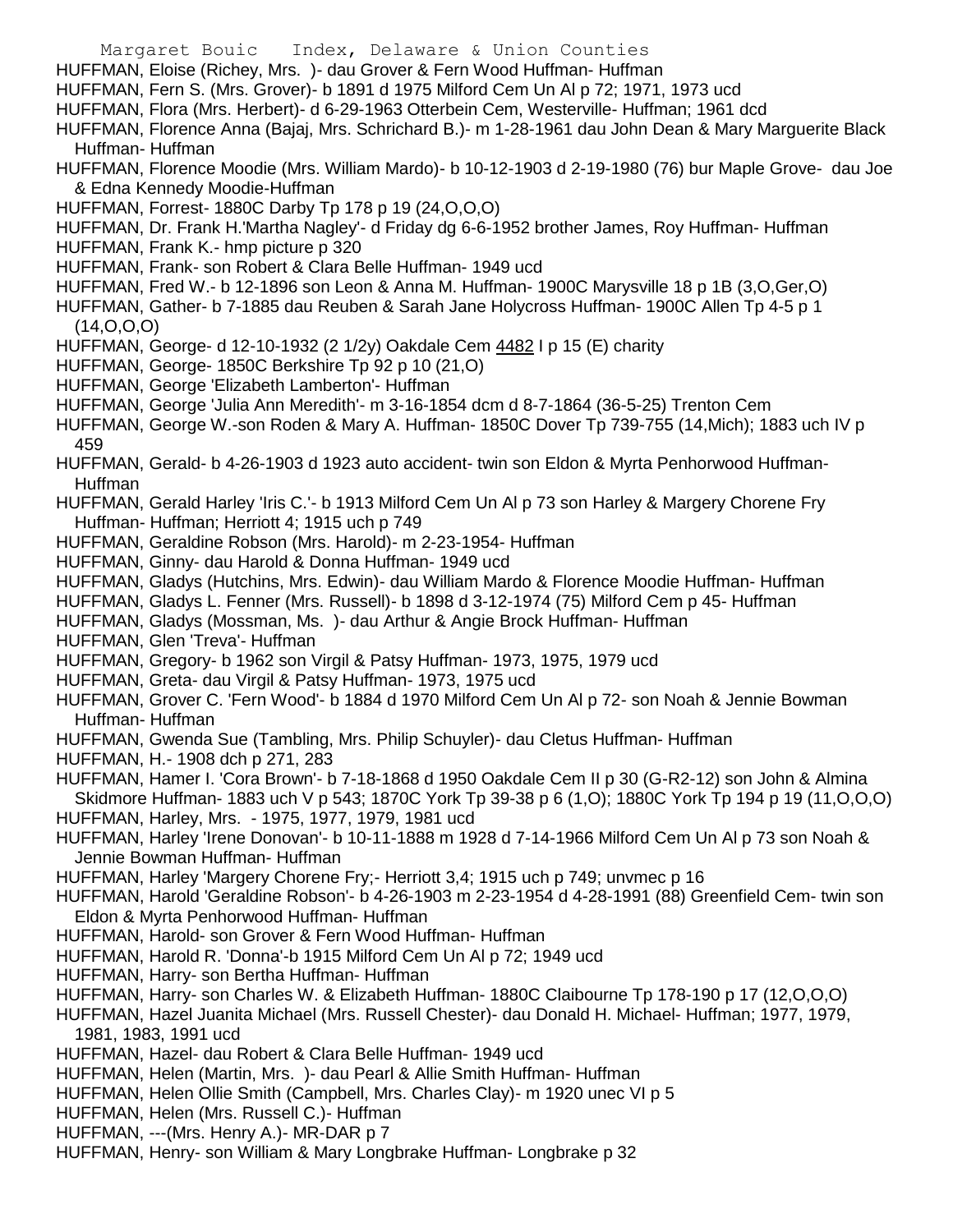HUFFMAN, Herbert Brown 'Mary Southard'- b 1-27-1905 d 1968 Oakdale Cem II p 141 (M-R6-12) son Hamner & Cora Brown Huffman- Huffman

HUFFMAN, Herbert 'Flora'- son H. I. Huffman- founder of Columbus Boy Choir- Huffman; 1961 dcd; dg 6-1- 1949

HUFFMAN, H. I.- 1915 uch p 145; Marysville p 49; dg 6-1-1949

- HUFFMAN, Hiram 'Effie'- b 1-1887 d 6-1971 son Reuben & Sarah Jane Holycross Huffman- Huffman- 1900C Allen Tp 4-5 p 1 (13,O,O,O)
- HUFFMAN, Huldah (Organ, Mrs. John)- m 5-19-1877 ucm 6072 dau Reuben & Nancy Huffman- 1860C Allen Tp (2,O); 1870C Allen Tp 79-76 p 6 (12,O)
- HUFFMAN, Ida M. (Mrs. Alfred A.)- 1964 dcd
- HUFFMAN, I. N.- brother Dr. Frank Huffman- dg 6-6-1952
- HUFFMAN, Irene Donovan (Mrs.Harley)- b 1895 Milford Cem Un Al p 73; Huffman
- HUFFMAN, Iris C. Craig (Mrs. Gerald H.)- b 1914 d 8-26-1973 Milford Cem Un Al p 13, 73- dau Frank Craig-Huffman
- HUFFMAN, Isaac- b 8-1853; 1900C Allen Tp 15-16 p 1 (46,O,NJ,O)
- HUFFMAN, Isaac H.- 1880C Harlem Tp p 441C
- HUFFMAN, Isaac b 1856 m 1896 son Joab & Mary Huffman- 1870C Allen Tp 73-70 p 6 (14,O); 1880C Allen Tp 246-261 (24,O,NJ,O); uninf p 4
- HUFFMAN, J.- uca p 58, 98; hadc p 23; CCC 1849 Delaware Tp
- HUFFMAN, James- 1979 ucd
- HUFFMAN, James- 1870C Allen Tp 74-71 p 6 (21,O)
- HUFFMAN, James- son Clarence W. & Margaret M. Huffman- Huffman; 1961, 1964, 1969, 1971 dcd
- HUFFMAN, James D. 'Catharn Bone'- m 7-8-1840 Madison Co unec iX p 31
- HUFFMAN, James 'Deborah Huffman- m 3-28-1874 ucm 5471
- HUFFMAN, James Edward 'Donna Lane Bragg'- b 8-2-1925 m 1959 son John Dean &
- Mary Marguerite Black Huffman- Huffman
- HUFFMAN, James,Jr. 'Emma Louise Organ'- b 1922 d 1978 son Pearl & Allie Aletha Huffman- ped Jason Huffman #294 unec XI p 31
- HUFFMAN, James- brother Dr. Frank Huffman- Huffman
- HUFFMAN, James H.- son William & Phebe Bordon Huffman- 1850C Allen Tp 1488-1507 p 22 (1,O)
- HUFFMAN, James 'Mamie'- Huffman
- HUFFMAN, James 'Rhonda'- 1980 dcd
- HUFFMAN, Jane Ann (Lucas, Mrs. L. Lemoine)- m 10-7-1963 dau Donna Huffman- Huffman
- HUFFMAN, Janet- dau Robert & Clara Belle Huffman- 1949 ucd
- HUFFMAN, Jason Kyle- b 1971 #294 son Danny James & Cynthia Joeen Edwards Huffman- ped 1; unec X p 49, XI p 31, XII p 13, XIII p 3
- HUFFMAN, Jasper- prob. son Kendal & Eliza N. Palmer Huffman- 1880C Allen Tp 246-261 p 25 (5,O,O,O)
- HUFFMAN, J. C.- 1883 uch IV p 458
- HUFFMAN, Jeannette- b 1975 dau Russell C. & Juanita Huffman- 1977, 1979, 1981, 1983 ucd
- HUFFMAN, Jeff E. 'Mary R.'- 1980 dcd
- HUFFMAN, Jemima Jackson (Mrs. William)- m 10-4-1839 Madison Co unec IX p 18
- HUFFMAN, Jennie b 1859 d 1940 Milford Cem Un Al p 72
- HUFFMAN, Jennie M. (Dorsey, Mrs. )- b 1884 d 1929 Milford Cem Un Al p 72
- HUFFMAN, Jim- b 1978 son Jeff E. & Mary R. Huffman- 1980 dcd
- HUFFMAN, Joab 'Polly Reams'- m 10-21-1847 ucm 1266; unec VII p 26; 1870C Allen Tp 73-70 p 6 (55,NJ);1880C Allen Tp 246-261 p 25 (65, NJ,NJ,NJ)
- HUFFMAN, Jo Ann (Shannon, Mrs. )- sister Charles R. Huffman- Huffman
- HUFFMAN, Jody (Combs, Mrs. )- dau Reynold & Martha Binegar Huffman- Huffman
- HUFFMAN, John- 1883 uch p 531
- HUFFMAN, John- (1818) Genther p 147
- HUFFMAN, John- naturalization 10-5-1878 from Ger, delge IX p 42
- HUFFMAN, John- York Cem p 92; uca p 98 York Tp
- HUFFMAN, John- b 1830 d 1879 Southardtown Cem- York Cem p 12
- HUFFMAN, John A.- 1850C Marysville 502-511 p 77 (8,Ger)
- HUFFMAN, John A.- 1850C Marysville 5-2-511 p 77 (1,O)
- HUFFMAN, John 'Alice'- b 1871 d 1936 Milford Cem Un Al p 36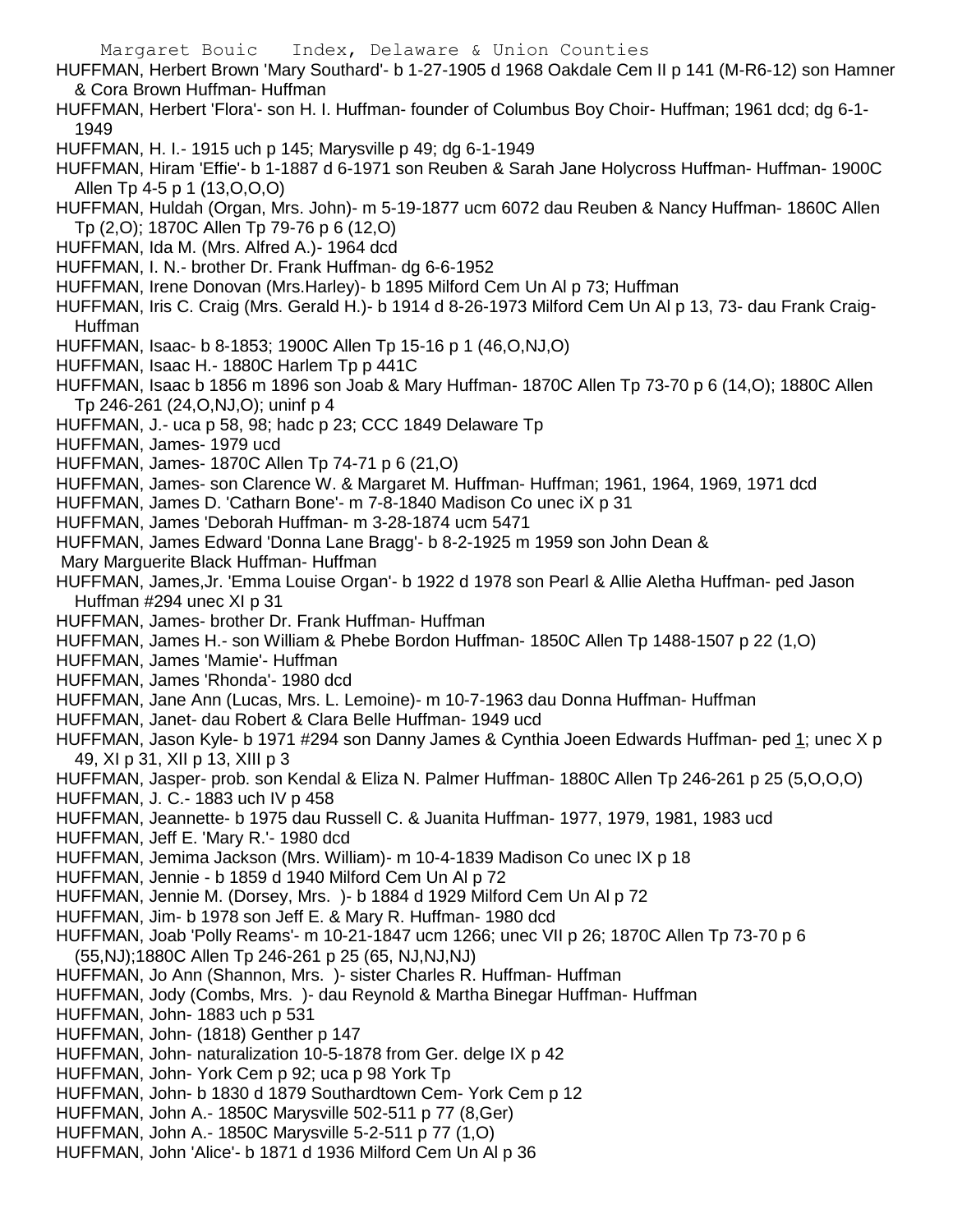HUFFMAN, ----3 sons of John & Alice Huffman not dates, Milford Cem Un Al p 36

HUFFMAN, John 'Almina Skidmore''Sarah J. Dolly'- b 8-24-1830 m 9-10-1853 (2) 9-22/18-1860 son Benjamin & Mary Huffman- 1883 uch V p 543; 1915 uch p 1080; unec IV p 66; 1870C York Tp 39-38 p 5 (39,O)

HUFFMAN, John A. 'Sandy'- 1991 ucd

HUFFMAN, John A. 'Vickie L. Andrews'- m 7-9-1969- Huffman; 1975, 1977, 1979, 1981, 1983 ucd

HUFFMAN, John- son Clarence W. & Margaret M. Huffman- Huffman; 1961, 1964, 1969 dcd

HUFFMAN, John D. 'Eileen'- 1969 dcd

HUFFMAN, John Earl- infant d 1901 Southardtown Cem York Cem p 12

HUFFMAN, John E.- b 8-1885 son Leon & Anna M. Huffman- 1900C Marysville 18 p 1B (14,O,Ger,O)

HUFFMAN, John Louis- b 4-30-1993 son Dan & Teresa Dorn Huffman- Huffman

HUFFMAN, John Dean 'Mary Marguerite Black'- b 9-19-1899 d 4-27-1985 (85) York Cem- son Eldon & Myrta Penhorwood Huffman- Huffman

- HUFFMAN, John- son Reynold & Martha Binegar Huffman- Huffman; 1949 ucd
- HUFFMAN, John- son Robert & Clara Belle Huffman- 1949 ucd
- HUFFMAN, John 'Sarah Doe'- 1915 uch p 1100
- HUFFMAN, John T.- son Roden & Mary A. Beck Huffman- 1850C Dover Tp 739-755 (13,O); 1860C Dover Tp 274 (21,O)
- HUFFMAN, John W.- d 6-26-1882 (224-4-27) Trenton Cem son George & Julia A. Meredith Huffman Powell p 277
- HUFFMAN, Joseph- 1826 Westfield Tp delge VIII p 8
- HUFFMAN, Joseph- son Charles & Lydia Huffman- 1870C Allen Tp 101-96 p 7 (2,O); 1880C Allen Tp 42 p 7 (11,O,O,O)
- HUFFMAN, Joseph G.-1908 dch p 99
- HUFFMAN, Joseph- son John & Marguerite Black Huffman- Huffman
- HUFFMAN, J. T.- 1883 ucy IV p 485
- HUFFMAN, Judy J. (Mrs. Ralph A.)- 1971 ucd
- HUFFMAN, Julia Ann Meredith (Mrs. George)- b 1834 m 3-16-1854 dcm d 1918 Trenton Cem- Powell p 277
- HUFFMAN, Julia- b 1980 dau Russell C. & Juanita Huffman- 1981, 1983 ucd
- HUFFMAN, -- ch of Julus- d Friday dg 12-6-1887 Cryder Abs. p 170
- HUFFMAN, June Ann (Meier, Mrs. Virgil)- dau Harold Huffman- Huffman
- HUFFMAN, Kacey- b 1975 ch Alan H. & Sharon L. Huffman- 1980 dcd
- HUFFMAN, Katherine Ann- b 9-23-1990 dau Mark & Angie Cordle Huffman- Huffman
- HUFFMAN, Kathleen (Cummings, Mrs. )- dau Russell C. Huffman- Huffman
- HUFFMAN, Katy- dau Barbry Huffman- 1880C Darby Tp 41 p 237 (21,O,Ger,Ger)

HUFFMAN, Kendal 'Nettie Ridgeway'- Huffman

- HUFFMAN, Kendall 'Rachel Holycross'- m 3-19-1865 ucm 3701- son William Huffman- 1850C Allen Tp 1488- 1507 p 221 (19,O)
- HUFFMAN, Kenny- b 1976 son Theodore & Wendy Huffman- 1991 ucd
- HUFFMAN, Kim- b 19587 ch Neil & Ethel Huffman- 1969 dcd
- HUFFMAN, Kindall 'Eliza N. Palmer'- b 1849 m 3-14-1874 ucm 5461 d 2-14-1927 uninf p 18- son Joab & Mary Huffman- 1860C Allen Tp (11); 1870C Allen Tp 73-70 p 6 (21,O); 1880C Allen Tp 246-261 p 25 (29,O,NJ,O)
- HUFFMAN, Kendie- d 6-1875 mt 3 p 12 see Eliza M.
- HUFFMAN, Kim Lorraine- dau William West & Lorry Huffman- Huffman
- HUFFMAN, Kip Lee 'Vicki Arline Garrison'- m 3-27-1971 son Neil A. Huffman- Huffman
- HUFFMAN, Larry- b 1960 son John D. & Eileen Huffman- 1969 dcd
- HUFFMAN, Lavina Moore (Mrs. C. W.)- m 1865 d 1875 (32) mt 3 p 20, 29; 1883 uch V p 636
- HUFFMAN, Lavonne (Mrs. Charles R.)- Huffman
- HUFFMAN, Lawrence "Gene"- son John Dean & Mary Marguerite Black Huffman- Huffman
- HUFFMAN, Leda M.Drake (Mrs. Robert)- b 5-17-1905 m 1924 d 7-30-1974 Greenlawn Cem, W. Mansfield-
- dau Pearl & Clara H. Hicks Drake- Huffman; 1967, 1971, 1973, 1975 ucd
- HUFFMAN, Lela Drake (Mrs. Robert Eldon)- m 12-30-1924 d 7-30-1974- Huffman
- HUFFMAN, Leon 'Anna M.'- b 3-1856- 1900C Marysville 18 p 1B (44,Ger,Ger,Ger)- m 17y
- HUFFMAN, Leon- b 1-1890 son William & Sarah J. Huffman- 1900C Allen Tp 40-42 p 2B (10,O,O,O)
- HUFFMAN, Leonard- 1883 uch IV p 557
- HUFFMAN, Leonard- d 9-5-1929 (73) Oakdale Cem 4167 (E97)
- HUFFMAN, Leroy E. 'Ann J. Schmitt'- b 1895 d 11-21-1973 (78) Oakdale Cem II p 156 (M-R21-20)- Huffman;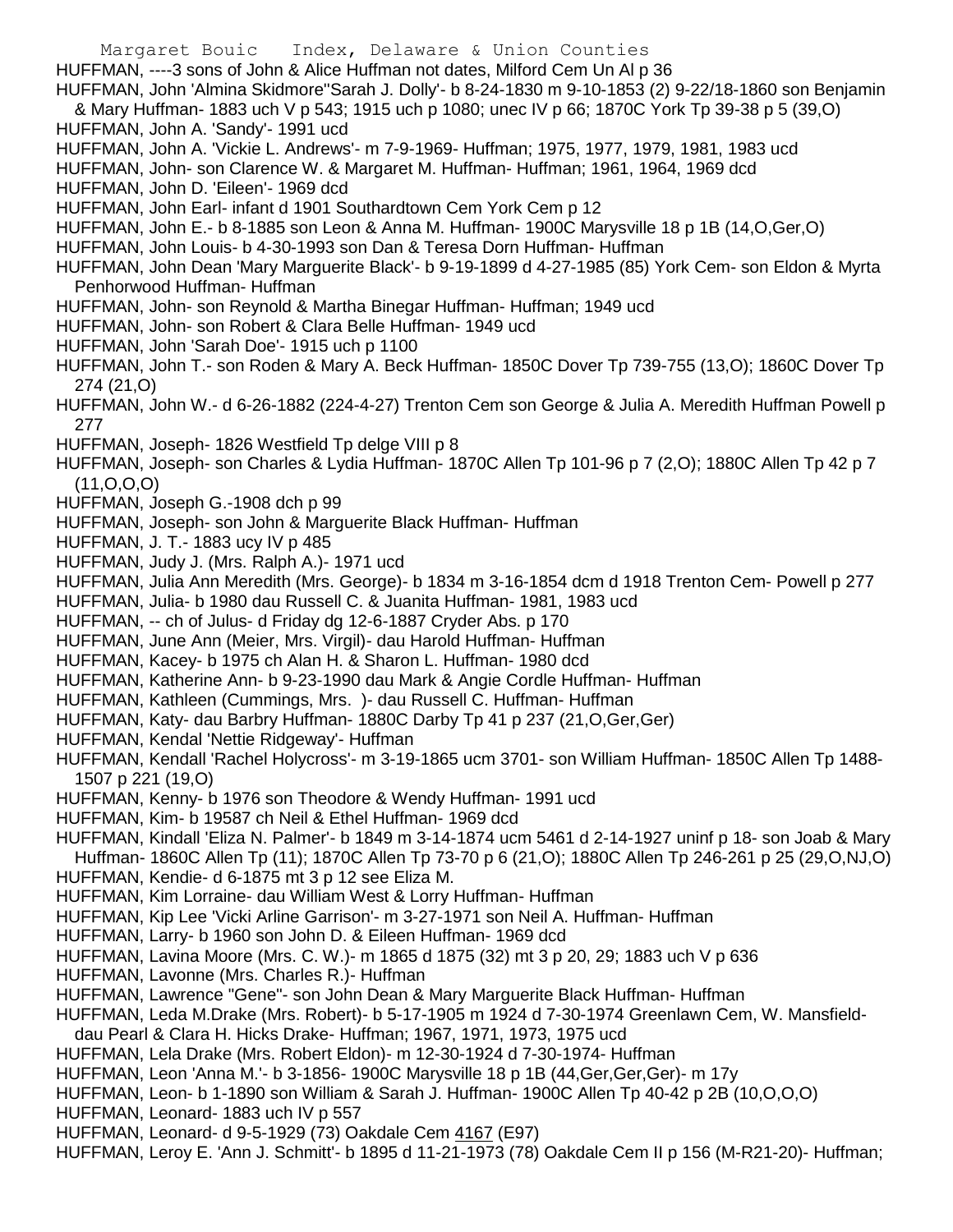1973, 1975 ucd

- HUFFMAN, Lillie- b 8-1894 dau Reuben & Sarah Jane Holycross Huffman- 1900C Allen Tp 4-5 p 1 (5,O,O,O)
- HUFFMAN, Linda (LeMaster, Mrs. Charles)- m 3-1961 dau Reynold & Martha Binegar Huffman- Huffman;
- 1949 ucd
- HUFFMAN, William Lloyd 'Madge West'- son H. I. Huffman- Huffman; dg 6-1-1949 d Wed.
- HUFFMAN, Lois (Hartshorn, Mrs. )-dau Russell C. & Gladys L. Huffman- Huffman
- HUFFMAN, Louis V. 'Doris E. Brown'- b 9-11-1935 m 3-6-1956 son & Mildred Hinderer Huffman- Rausch 166411 III p 299; 1961, 1964, 1969, 1971, 1976, 1980 dcd
- HUFFMAN, Lorry (Mrs. William W.)- Huffman
- HUFFMAN, Louis V. 'Doris E.'- Huffman
- HUFFMAN, Lucian- b 1979 son William J. & Christine L. Huffman- 1983 ucd
- HUFFMAN, Lucenda/Lavinia (Dixon, Mrs. Richard)- unec IV p 15
- HUFFMAN, Lucy (Kennedy, Mrs. Corwin Stephan)- b 4-10-1892
- HUFFMAN, Lucy- b 4-1891 dau Reuben & Sarah Jane Holycross Huffman- 1900C Allen Tp 4-5 p 1 (9,O,O,O)
- HUFFMAN, Luella Ann (Metters, Mrs. Allen)- dau Cletus Huffman- Huffman
- HUFFMAN, Luello- 1979 ucd Richwood
- HUFFMAN, Lyda (Mrs. Charles)- 1880C Union Tp 42 p 7 (38,O,Va,Va)
- HUFFMAN, Lydia A.- dau Reuben & Nancy Huffman- 1870C Allen Tp 79-76 p 6 (3,O); 1880C Allen Tp 245- 260 p 25 (13,O,NJ,Va)
- HUFFMAN, Lydia (Mrs. Charles)- 1870C Allen Tp 101-96 p 7 (32,O)
- HUFFMAN, Lydia Spain (Mrs. Westlake)- Huffman
- HUFFMAN, Lynn- son Harold Huffman- Huffman
- HUFFMAN, M. A.- uca p 58; Allen Tp
- HUFFMAN, Madge West (Mrs. William Lloyd)- Huffman; dg 6-1-1949
- HUFFMAN, Maggie- b 2-1882, black, 1900C Richwood 102-109 p 4B (18,O,Va,Va)
- HUFFMAN, Mamie (Mrs. (1937) Union Tp uninf p 24
- HUFFMAN, Mamie (Mrs. James)(Walk, Mrs. )- Huffman
- HUFFMAN, Margaret- York Cem p 92
- HUFFMAN, Margaret Ann (Mrs. Clarence W.)- 1961, 1964, 1961, 1976, 1980 dcd
- HUFFMAN, Margaret (Mrs. C. H.)- b 4-1870/1 d 1913 Claibourne Cem p 32; 1900C Richwood 443-475 p 17A (28,O,Ger,Ger) m 6 y no ch
- HUFFMAN, Margaret (Mrs. Ralph J.)- dau Russell C. & Gladys L. Huffman- Huffman
- HUFFMAN, Margaret (Ramsey, Mrs. James)- 1880 dch p 826
- HUFFMAN, Margery- b 1884 d 1926 Milford Cem Un Al p 72
- HUFFMAN, Margery Chorene Fry (Mrs. Harley)- b 1883 dau Richard Sanny & Maria Alice Herriott Fry- Herriott 3,4; 1915 uch p 749; 1971, 1973 ucd
- HUFFMAN, Marilyn Joyce- b 2-21-1939 d 2-17-1941 Oakdale Cem II p 61 9G-R15-11)dau Albert C. & Daisy L. Cook Huffman
- HUFFMAN, Marjorie (Finch, Mrs. )-dau Russell C. & Gladys L.Huffman- Huffman
- HUFFMAN, Mark 'Angie Cordle'- son Velma Huffman- Huffman
- HUFFMAN, Martha- dpc p 102
- HUFFMAN, Martha Binegar (Mrs. Reynold)- m 4-22-1940- Huffman; 1949, 1973, 1975, 1977, 1979, 1981, 1983, 1991 ucd
- HUFFMAN, Martha J.- dau Daniel & Susannah Dysert Huffman- 1850C Paris Tp 572-585 p 87 (7,O)
- HUFFMAN, Martha Nagley (Mrs. Dr. Frank H.)- d 5-2-1962 (87) Oak Grove Cem Huffman; dg 6-6-1952
- HUFFMAN, Martha (Smith, Mrs. Dr. Douglas L.)- b 11-21-1922 d 2-27-1988 dau Lloyd & Madge West Huffman - Huffman
- HUFFMAN, Marvin- son Robert & Clara Belle Huffman- 1949 ucd
- HUFFMAN, Mary A. Beck (Mrs. Roden)- dau Samuel & Lydia Beck- 1883 uch V p 362; 1850C Dover Tp 739- 755 p 113 (45,Va); 1860C Dover Tp 274 (55,Va)
- HUFFMAN, Mary A.- dau Roden & Mary A. Beck Huffman- 1850C Dover Tp 739-755 (10,O)
- HUFFMAN, Mary (Beech, Mrs. Ascar)- m 5-16-1861 ucm 3183
- HUFFMAN, Mary (Mrs. Benjamin)- 1883 uch V p 543
- HUFFMAN, Mary Cooper (Mrs. Charles)- m 4-20-1850 ucm 1529- 1850C Allen Tp 1494-1513 p 222 (24,O)
- HUFFMAN, Mary E.- dau Daniel & Susannah Dysert Huffman- 1850C Paris Tp 572-585 p 87 (6/12,O)
- HUFFMAN, Mary I.- b 4-31-1879 dau John & Almina Skidmore Huffman- 1883 uch V p 543; 1880C York Tp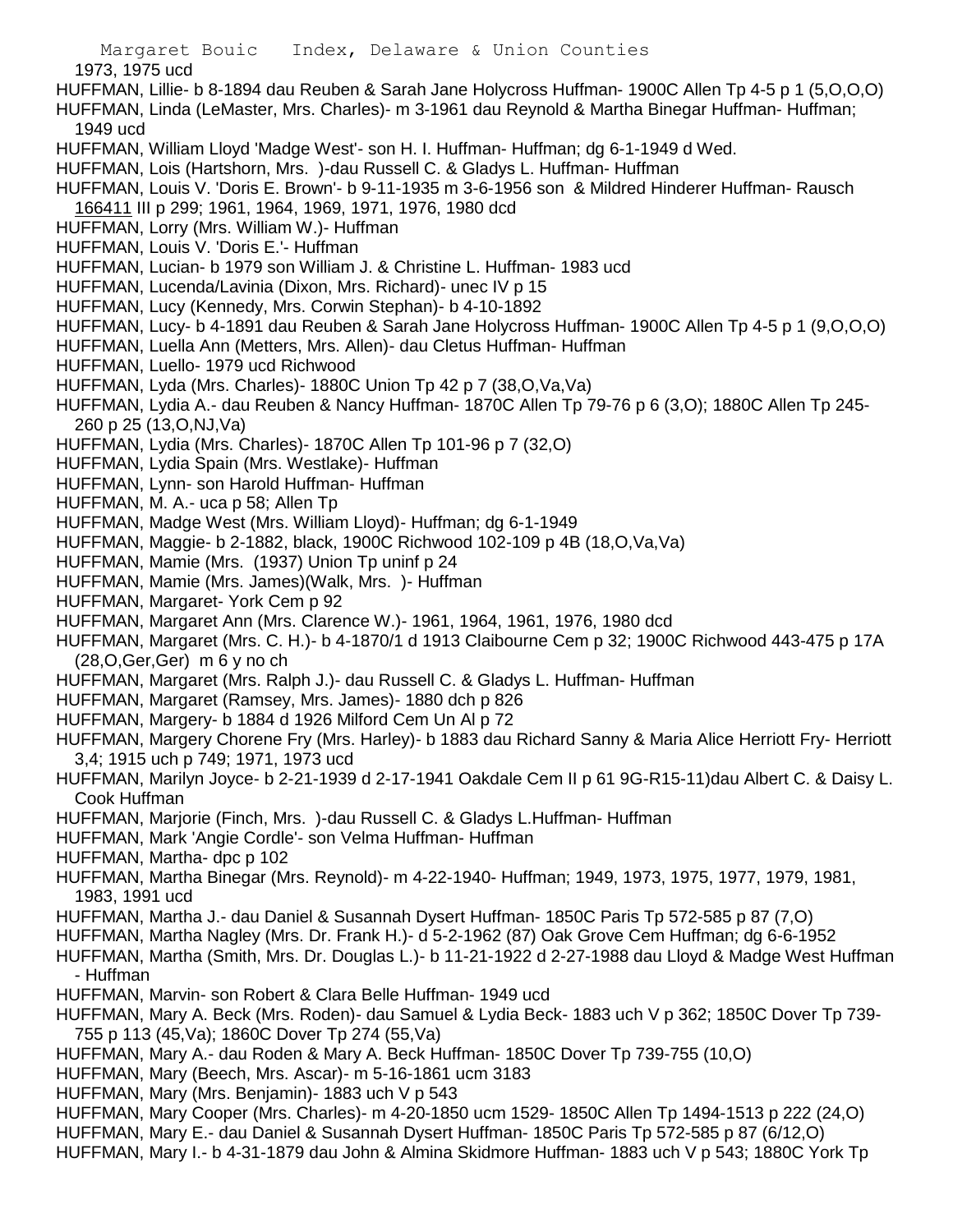Margaret Bouic Index, Delaware & Union Counties 194 p 19 (1,O,O,O)

- HUFFMAN, Mary I.- lived with Joseph & Mary McVey Hutchisson 1860C Millcreek Tp 95 (6,O)
- HUFFMAN, Mary Jane (Haas, Mrs. )- dau Herbert & Mary Southard Huffman- Huffman
- HUFFMAN, Mary Jo Ann (Shannon, Mrs. )- dau Russell C. & Gladys L. Huffman- Huffman HUFFMAN, Mary R. (Mrs. Jeff E.)- 1980 dcd
- HUFFMAN, Mary Longbrake (Mrs. William)- b 1843 m 10-26-1862 d 1909 dau Emanuel & Lydia Tussing Longbrake- Longbrake p 32
- HUFFMAN, Mary Marguerite Black (Mrs. John Dean)- Huffman
- HUFFMAN, Mary (Ruebush, Mrs. John)- m 1810 Powers p 78
- HUFFMAN, Mary Southard (Mrs. Herbert B.)- b 1905 Oakdale Cem II p 141 (M-R6-12)- Huffman
- HUFFMAN, Mary- b 1965 dau Virgil & Patsy Huffman- 1973, 1975 ucd
- HUFFMAN, Mary (Mrs. W. C.)- 1880C Jackson Tp 7 p 17 (23,O,Eng,O)
- HUFFMAN, Mary b 12-1880 dau William & Sarah J. Huffman- 1900C Allen Tp 40-42 p 2B (19,O,O,O)
- HUFFMAN, Matilda K.- dau C. W. & Lavina Moore Huffman- 1883 uch V p 636
- HUFFMAN, May Spain (Mrs. Asa)- b 7-14-1886 d 8-26-1975 (89) Maple Grove Cem- dau William & Nancy Poling Spain- Huffman
- HUFFMAN, Meda- d 6-28-1913 (1y1m) Oakdale Cem 2563 (E-9)
- HUFFMAN, Melanie- dau Clarence W. & Margaret M. Huffman- 1961 dcd (11)
- HUFFMAN, Melody- dau Clarence W. & Margaret M. Huffman- 1961 dcd (16)
- HUFFMAN, Michael- mt 3 p 20
- HUFFMAN, Michael- son Barby Huffman- 1880C Darby Tp 41 p 237 (24,O,Ger,Ger)
- HUFFMAN, Michael- son Robert & Alta Hayes Huffman- Huffman
- HUFFMAN, Mildred Hinderer (Mrs. )(Beck, Mrs. Herman)-m(2) 4-5-1941 dau Carl & Clara Koerner Hinderer-Rausch 16641 III p 299
- HUFFMAN, Mildred Kate Hopkins (Mrs. Clark W.)- b 6-20-1911 d 6-1989 bur ILL.- sister Mrs. Harold Casteel-Huffman
- HUFFMAN, Minerva (Spangler, Mrs. Alexander)- dau John & Sarah Doe Huffman- 1915 uch p 1100
- HUFFMAN, Moses- b 1868 son William & Mary Longbrake Huffman- Longbrake p 32
- HUFFMAN, Myrta Penhorwood (Mrs. Eldon)- m 1894- 1949, 1959, 1962 ucd; unec IV p 65; Huffman
- HUFFMAN, Nancy- dau Gerald H. & Iris Huffman- Huffman
- HUFFMAN, Nancy Jayne (Jones, Mrs. James A.)- b 6-3-1956 m 6-29-1974 d 8-23-1989 (33) dau Fay & Estella Detrick Huffman- Huffman
- HUFFMAN, Nancy (Mrs. Reuben)- 1860C Allen Tp (33); 1870C Allen Tp 79-76 p 6 (44,Va)
- HUFFMAN, Neil A.'Ethel'- son Herbert & Flora Huffman- Huffman; 1969 dcd
- HUFFMAN, Nellie- dau Charles & Lydia Holycross Huffman- 1880C Union Tp 42 p 7 (6,O,O,O)
- HUFFMAN, Nellie Marie (Yoder, Mrs.James Henry)- unec VIII p 57
- HUFFMAN, Nellie M. (Israel, Mrs. William)- b 5-1-1892 dau Elwood & Ida Eaton Huffman- Huffman
- HUFFMAN, Nellie- b 10-1898 dau Reuben & Sarah Jane Holycross Huffman- 1900C Allen Tp 4-5- p 1  $(1, 0, 0, 0)$
- HUFFMAN, Nettie Ridgeway (Mrs. Kendal)- Huffman
- HUFFMAN, Noah 'Semantha Jane Bowman'- b 1847 d 1932 Milford Cem Un Al p 72; Huffman; uca p 35
- HUFFMAN, Opal L. (Furrow, Mrs. Raster M.)- b 10-8-1916 m 2-27-1932 dau Pearl & Allie Smith Huffman-Huffman
- HUFFMAN, Opal Lucille Bauder (Mrs. Carl Harold)(Dutcher Mrs. Kenneth) div m(2) 9-21-1924- Weiser p 238
- HUFFMAN, Oscar- 1880C Delaware Town p 517A
- HUFFMAN, Ovessie Mae Spain (Mrs. Asa)- Huffman
- HUFFMAN, Patricia (Bilbrey, Mrs. )- dau Robert & Alta Hayes Huffman- Huffman
- HUFFMAN, Patricia Marie- dau Russell Clarence & Donna Marie Clegg Huffman- Huffman
- HUFFMAN, Patricia (Mrs. Virgil)- 1973, 1975 ucd
- HUFFMAN, Patty- dau Harold & Donna Huffman- 1949 ucd
- HUFFMAN, Patty (Thomas, Mrs. )- dau Russell C. Huffman- Huffman
- HUFFMAN, Paul A.-b 1970 son John A. & Vickie L. Andrews Huffman- Huffman; 1975, 1977, 1979, 1981, 1983, 1991 ucd
- HUFFMAN, P. C.- 1850C Delaware Town 1014 p 80 (18,Pa)
- HUFFMAN, Pearl 'Allie Aletha Smith'- b 1874 d 1948 son William Spencer & Sarah Jane Huffman Huffmanped Jason Huffman- unec XI p 31; 1880C Allen Tp 210-223 p 22 (7,O,O,O); Huffman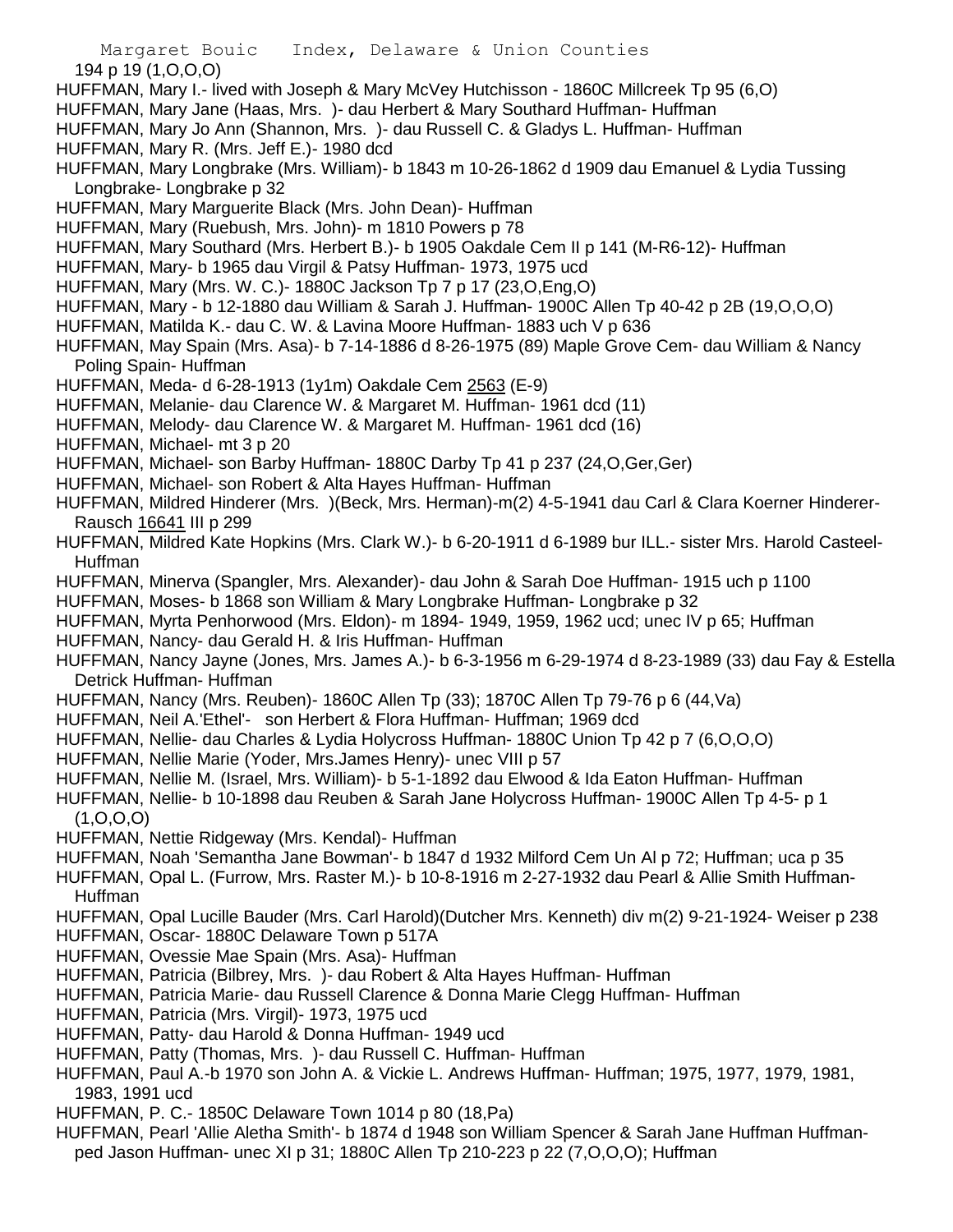- Margaret Bouic Index, Delaware & Union Counties HUFFMAN, Peggy Ann (Burwell, Mrs. )- b 11-4-1942 dau Russell C. Huffman- Huffman HUFFMAN, Peggy (Mrs. Bill)- Huffman HUFFMAN, Peter 'Christina'- d 5-3-1895 (83y3m) Mayfield Cem Powell p 71 HUFFMAN, Peter 'H/Bula Butterfield'- m 9-1821 dcga p 16 Fr Chron, Reed Ab p 40 HUFFMAN, Phebe- 1870C Allen Tp 74-71 p 6 (12,O) HUFFMAN, Phebe Bordon (Mrs. William)- m 11-6-1835 ucm 351; 1840C Allen Tp 778 (20-30); 1850C Allen Tp 1488-1507 p 221 (32,NJ); unec III p 7 HUFFMAN, Phyllis (Hall, Mrs. )- dau Robert & Alta Hayes Huffman- Huffman HUFFMAN, Polly Reams (Mrs. Joab)- m 10-21-1847 ucm 1266; 1870C Allen Tp 73-71 p 6 (50,O); 1880C Allen Tp 246-261 p 25 (60,O,Va,Va) HUFFMAN, R.- uca p 58 Allen Tp; 1883 uch IV p 433, 434; 1915 uch p 272 HUFFMAN, Rachel (81-1887) d 4-11-1891 uninf p 4 b Va; Union Tp HUFFMAN, Rachel- 1880C Darby Tp 169 p 18 (79,Va,Va,Va) HUFFMAN, Rachel Holycross (Mrs. Kendall)- m 3-19-1865 ucm 3701 HUFFMAN, Ralph A. 'Judy J.'- 1971 ucd HUFFMAN, Ralph A. 'Sue A.'- 1977, 1979, 1981, 1983, 1991 ucd HUFFMAN, Ralph J. 'Margaret'- d 8-28-1973 (34) son Harry Huffman- Huffman HUFFMAN, Ray E. 'Victorie L.'- 1975 ucd HUFFMAN, Reba C. (Mrs. Vaughn)- b 1915 Milford Cem Un Al p 72 HUFFMAN, Rebecca- dau Joab & Mary Huffman- 1870C Allen Tp 73-70 p 6 (8,O); 1880C Allen Tp 246-261 p 25 (18,O,NJ,O) HUFFMAN, Rebecca J. (Wilson, Mrs. Steven P.)- m 1966 dau Lillian Huffman- Huffman HUFFMAN, Rebecca- dau Reuben & Nancy Huffman- 1870C Allen Tp 79-76 p 6 (14,O) HUFFMAN, Retta (Organ, Mrs. John Westly) b 3-2-1870 d 1-12-1963 dau Spencer & Sarah Jane Milligan Huffman- ped Dorothy M. Organ 5; ped Jason Huffman #294 unec XI p 31 - 1870C Allen Tp 74-71 p 6 (3/12,O); 1880C Allen Tp 210-223 p 21 (10,O,O,O) HUFFMAN, Reuben 'Nancy'- 1860C Allen Tp (36); 1870C Allen Tp 79-76 p 6 (49,NJ); 1880C Allen Tp 245-260 p 25 (60,NJ,NJ,NJ) HUFFMAN, Reuben 'Sarah Jane Holycross'- b 12-1844- 1870C Allen Tp 74-71 p 6 (16,O): 1900C Allen Tp 4-5 p 1 (45,O,NJ,O); m 17y HUFFMAN, Reynold 'Martha Binegar'- m 4-20-1940- son Arthur & Angie Brock Huffman- Huffman; 1949, 1973, 1975, 1977, 1979, 1981, 1983, 1991 ucd HUFFMAN, Rhonda (Mrs. James)- 1980 dcd HUFFMAN, Mrs. Richard- #118; unec IV p 2 HUFFMAN, H. Richard- d 10-4-1982 (50) son Herbert Brown & Mary Southard Huffman- Huffman HUFFMAN, Richard- son Robert & Clara Belle Huffman- 1949 ucd HUFFMAN, Capt. Richard- son Rolla A. Huffman- Huffman HUFFMAN, Rita (Hoppes, Mrs. George)- dau Charles R. & Lavonne Huffman- Huffman HUFFMAN, Robert 'Alta Hayes'- b 1-4-1916 d 4-19-1992 (76) - son Glen & Treva Huffman- Huffman HUFFMAN, Robert 'Clara Belle'- 1949 ucd
- HUFFMAN, Robert D/W 'Debra'- 1973, 1975 ucd
- HUFFMAN, Robert E.- 1977, 1979 ucd W. mansfield
- HUFFMAN, Robert E.- b 7-18-1928 d 1-12-1929 (6m) Oakdale Cem 4103 (ESG) II p 61 (G-R15-11)
- HUFFMAN, Robert Eldon 'Lela/Leda M. Drake'- b 5-3-1907 m 12-30-1924 d 7-14-1989 (81) bur south of W. Mansfield- son Eldon & Myrta Penhorwood Huffman- Huffman; 1967, 1971, 1973, 1975, 1981, 1983, 1991 ucd
- HUFFMAN, Robert ' Dunlap' son Thurman Huffman- Huffman
- HUFFMAN, Robert son Herbert Brown & Mary Southard Huffman- Huffman
- HUFFMAN, Robert- son Robert & Clara Belle Huffman- 1949 ucd
- HUFFMAN, Robert- son Robert W. & Debra Huffman- 1975 ucd
- HUFFMAN, Robert E.- d 4-19-1969(54) son William R. & Susan McFarland Huffman- Huffman
- HUFFMAN, Robin- b 1960 dau Ralph H. & Judy J. Huffman- 1971 ucd
- HUFFMAN, Roden 'Mary A. Beck'- d 1-8-1852 (57-6-25) Mt. Herman Cem djlm p 13, 38- 1883 uch V p 362, 367; unclaimed letter 1844 unec X p 55; 1850C Dover Tp 739-755 (56)
- HUFFMAN, Rodney- son W. C. & Mary C. Huffman- 1880C Jackson Tp 7 p 17 (3,O,Ind?Irel.O)
- HUFFMAN, Roena L.(Kirk, Mrs. Marion H.)- b 1921 m 7-12-1969 Milford Cem Un Al p 72; dau Grover & Fern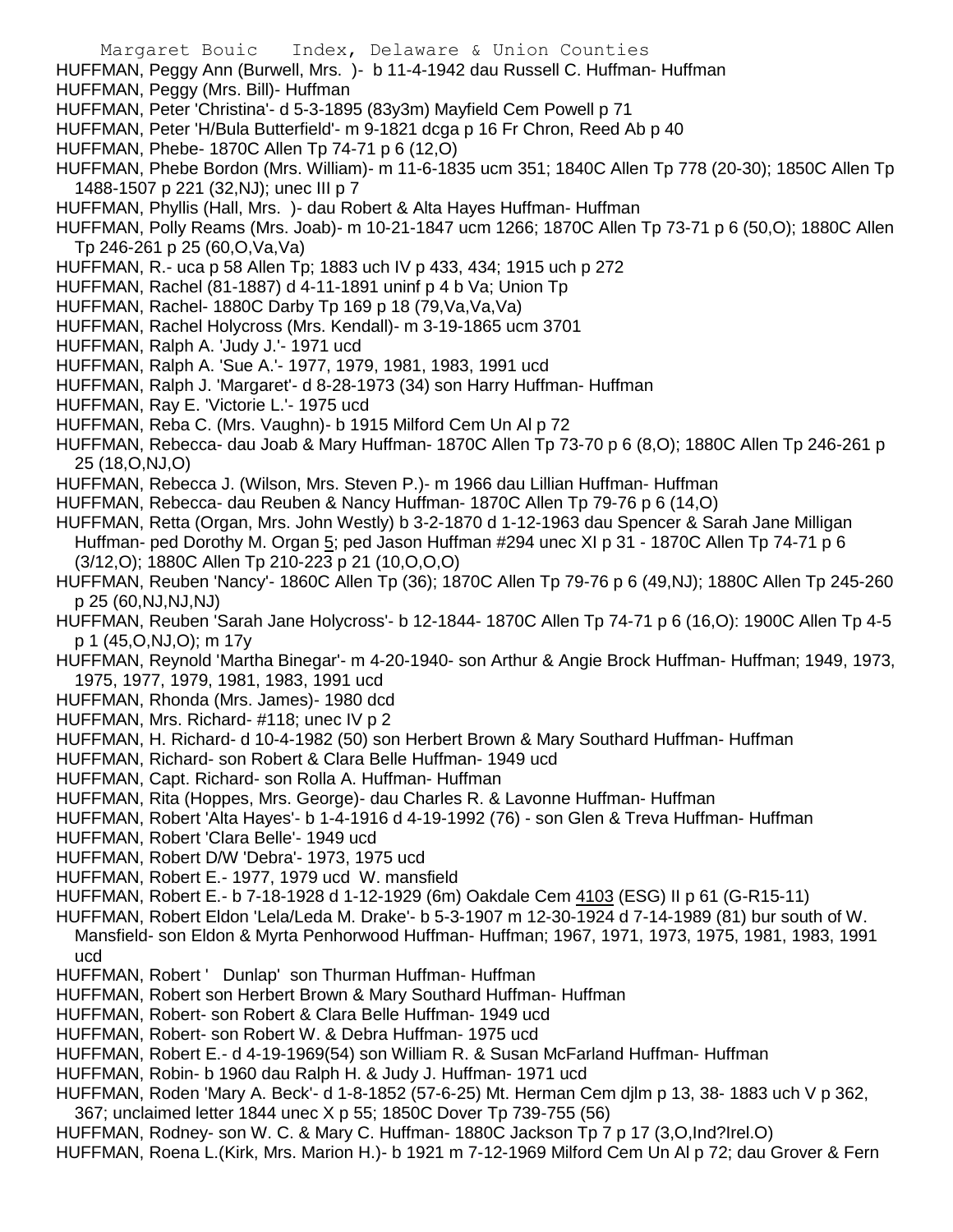Margaret Bouic Index, Delaware & Union Counties Wood Huffman- Huffman HUFFMAN, Roland- 1840C Dover Tp 1365 (30-40) HUFFMAN, Roland J. 'Anna McKitrick'- McKitrick p 293 HUFFMAN, Romina Anne Noggle (Mrs. Thomas Joseph Warner William)- m 10-22-1988 dau Ron & Vivian Noggle- Huffman HUFFMAN, Ross- son Arthur & Angie Brock Huffman- Huffman HUFFMAN, Roxanne (Mrs. David A.)- 1975 ucd HUFFMAN, Roy-son Russell C. & Gladys L. Huffman- Huffman; dg 6-6-1952 HUFFMAN, Russell Clarence 'Donna Marie Clegg'- Huffman HUFFMAN, Russell C. 'Gladys L. Fenner'- b 1890 d 1933 Milford Cem Un Al p 45; Huffman HUFFMAN, Russell Chester 'Hazel Juantia Michael'- son Russell Clarence & Donna Marie Clegg Huffman-Huffman; 1977, 1979, 1981, 1983, 1991 ucd HUFFMAN, Russell C. 'Helen'- b 3-25-1920 d 1-6-1962 son Russell C. & Gladys L. Huffman- Huffman HUFFMAN, Rusey C.- son Russell C. & Helen Huffman- Huffman HUFFMAN, Ruth (Rausch, Mrs. Arthur)- dau Harold Huffman- Huffman HUFFMAN, Sandra- dau Clarence W. & Margaret W. Huffman- 1961, 1964(13), 1980 dcd HUFFMAN, Sandra (Tinskey, Mrs. )- dau Charles R. & Lavonne Huffman- Huffman HUFFMAN, Sandy (Mrs. John A.)- 1991 ucd HUFFMAN, Sarah (Mrs. Absalom)- 1870C York Tp 30-29-p 4 (30,Pa) HUFFMAN, Sarah Ann (Darst, Mrs. William)- m 12-22-1850 dcm HUFFMAN, Sarah Doe (Mrs. John)- 1915 uch p 1100 HUFFMAN, Sarah Jane Holycross (Mrs. Reuben)- b 11-1863 1900C Allen Tp 4-5- p 1 (36) m 17y 7 ch HUFFMAN, Sarah Jane Huffman (Mrs. William)- b 6-1850 ped Jason Huffman #294 (17) unec XI p 31, 54; ped John Kennedy #325 23; 1870C Allen Tp 74-71 p 6 (20,O); 1900C Allen Tp 40-42 p 2B (49,O,NJ,O) m 31y, 9 ch, 8 living HUFFMAN, Sarah J. Dalley (Mrs. John)- m 9-10-1853 dau John & Mary A. Dally- 1915 uch p 1080 HUFFMAN, Sarah (Huffman, Mrs. Spencer)- b 1854 m 7-7-1869 ucm 4572; ped Dorothy Organ 11; 1880C Allen Tp 210-223 p 21 (27,O,O,O) HUFFMAN, Selina E. Admas (Mrs. )- d Neb. 12-20-1888 Adams Bible- unec V p 19 HUFFMAN, Semantha Jane Bowman (Mrs. Noah)- Huffman HUFFMAN, Shane A.- b 1971 son John A. & Vickie L. Andrews Huffman- Huffman; 1975, 1977, 1979, 1981, 1983, 1991 ucd HUFFMAN, Shane Tyson- b 9-10-1975 son Kip Lee & Vicki Arline Garrison Huffman- Huffman HUFFMAN, Shannon Nicole- b 11-30-1973 dau Kip Lee & Vicki Arline Garrison Huffman- Huffman HUFFMAN, Shawn- b 1975 ch Robert W. & Debra Huffman- 1975 ucd HUFFMAN, Sharon- 1981 ucd Jerome Tp HUFFMAN, Sharon L. (Mrs. Alan H.)- 1980 dcd HUFFMAN, Sharon Lee- dau Donna Huffman- Huffman HUFFMAN, Shawn Edward- b 2-7-1975 son Robert & Dunlap Huffman- Huffman HUFFMAN, Sike- 1880C Paris Tp 544-594 p 55 (22,O,Ger,Ger) HUFFMAN, Spencer 'Sarah Huffman'- b1846 m 7-7-1869 ucm 4572; ped Dorothy Organ 10 HUFFMAN, Susan McFarland (Mrs. W. R.)- Huffman; 1949 ucd HUFFMAN, Susanna (Ruebush, Mrs. Peter)- sister of Mary- Powers p 78 HUFFMAN, Susannah Dysert (Mrs. Daniel)- m 2-6-1840; 1840C Dover Tp 1433 (20-30); 1850C Paris Tp 572- 585 p 87 (30,O); unec V p 23 HUFFMAN, Steve- son Charles R. & Lavonne Huffman- Huffman HUFFMAN, Sue A. (Mrs. Ralph A.)- 1977, 1979, 1981, 1983 ucd HUFFMAN, Sue McPhern (Mrs. William R.)- d 1951- Huffman HUFFMAN, Susannah (Millington, Mrs. Austin)- dau Joab & Mary Huffman- 1860C Allen Tp (1,O); 1870C Allen Tp 73-70 p 6 (11,O); 1880C Allen Tp 246-261 p 25 (23, O,NJ,O) HUFFMAN, Tami- dau Russell C. & Helen Huffman- Huffman HUFFMAN, Teresa J. Dorn (Mrs. Dan L.)- m 6-23-1990 dau John A. & Mary Jo Dorn- Huffman HUFFMAN, Terrin- b 1975 ch Sandra Huffman- 1980 dcd HUFFMAN, Thelma (Roberts, Mrs. )- sister Charles R. Huffman- Huffman HUFFMAN, Theodore 'Wendy'- 1991 ucd HUFFMAN, Thomas- b 1965 son Clarence W. & Margaret M. Huffman- 1969, 1971, 1976, 1980 dcd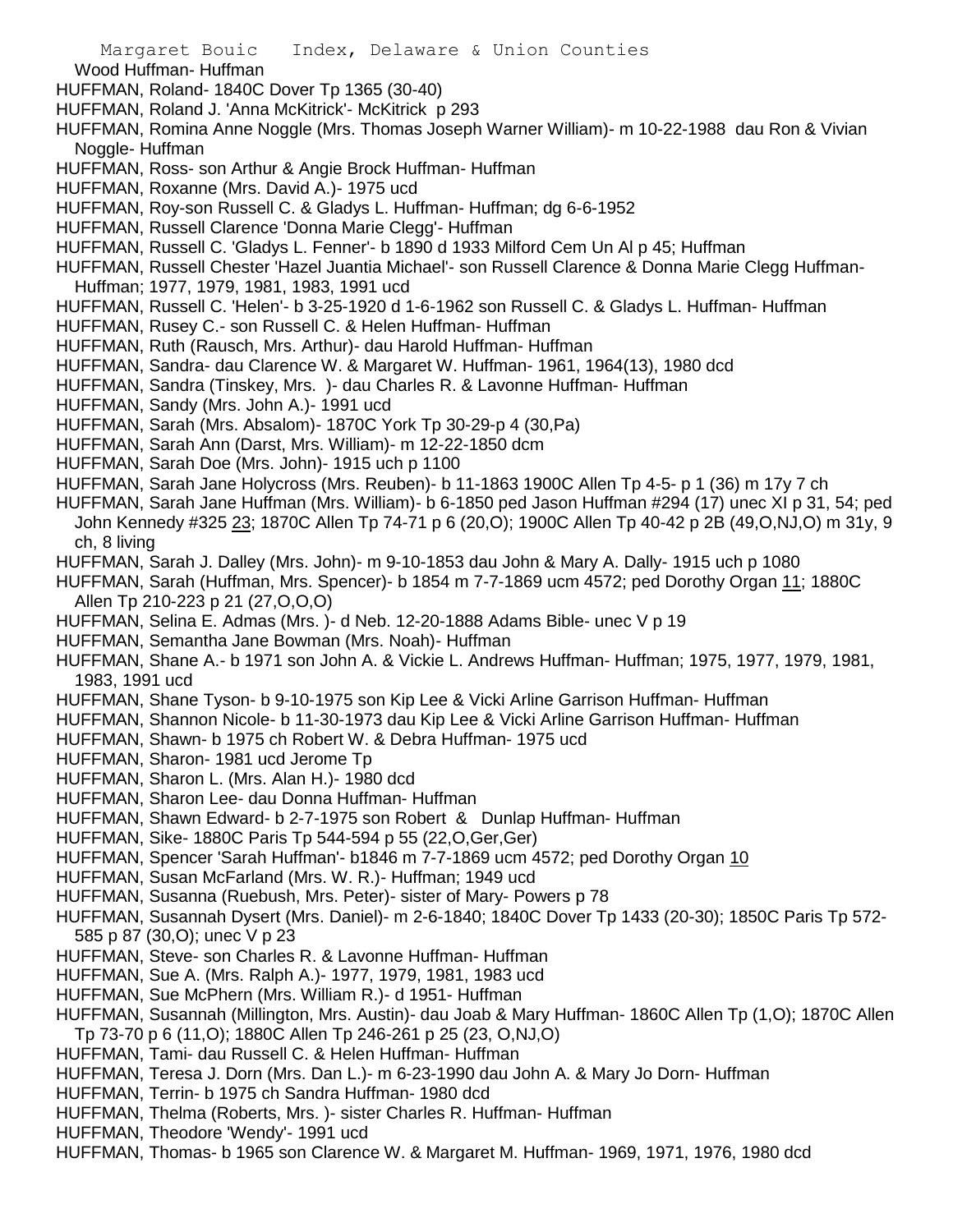Margaret Bouic Index, Delaware & Union Counties HUFFMAN, Thomas- b 1961 son Ralph A. & Judy J. Huffman- 1971 ucd HUFFMAN, Tillie- dau Charles W. & Elizabeth Huffman- 1880C Claibourne p 178-190 p 17 (8,O,O,O) HUFFMAN, Thomas Joseph Warner William 'Romina Anne Noggle'- m 10-22-1988 son Bill & Peggy Huffman-Huffman HUFFMAN, Thurman- Huffman HUFFMAN, Tim- b 1968 lived with M. A. Rigo- 1983 ucd HUFFMAN, Timmothy- b 1977 ch Sandra Huffman- 1980 dcd HUFFMAN, Tina- b 1972 dau Robert D. & Debbie E. Huffman- 1973 ucd HUFFMAN, Todd- b 1966 son Alan H. & Sharon L. Huffman- 1980 dcd HUFFMAN, Treva (Mrs. Glen)- Huffman HUFFMAN, Vaughn 'Reba C.'- b 1917- Milford Cem Un Al p 72- son Grover & Fern Wood Huffman- Huffman HUFFMAN, Velma (Mrs. )- Huffman HUFFMAN, Vicki Arline Garrison (Mrs. Kip Lee)- m 3-27-1971 dau Robert W. Garrison - Huffman HUFFMAN, Vickie L. Andrews (Mrs. John A.)- b 5-12-1952 m 7-9-1969 d 3-21-1989 (36) Milford Cem- dau Samuel & Mary Coleman Andrews- Huffman; 1975, 1977, 1979, 1981, 1983 ucd HUFFMAN, Victoria L. (Mrs. Ray E.)- 1975 ucd HUFFMAN, Vinnie (Mrs. C. W.)- d 1855 (31y) Claibourne Cem p 22 HUFFMAN, Virgil 'Patricia'- 1973, 1975 ucd HUFFMAN, W. C. 'Mary C.'- 1880C Jackson Tp 7 p 18 (26,Irel,O,O) HUFFMAN, Wendy (Mrs. Theodore)- 1991 ucd HUFFMAN, Wesley- son Spencer & Sarah Huffman- Huffman; 1880C Allen Tp 210-223 p 21 (9,O,O,O) HUFFMAN, Westlake 'Lydia Spain'- Huffman HUFFMAN, Wilhelmina (Gallaway, Mrs. )- dau Dr. Frank & Martha Nagley Huffman- Huffman HUFFMAN, Bill 'Peggy'- Huffman HUFFMAN, William- 1975, 1977, 1979 ucd Dover Tp HUFFMAN, William- son Absalom & Sarah Huffman- 1870C York Tp 30-29 p 4 (3,O) HUFFMAN, William- son Charles & Lydia Huffman- 1870C Allen Tp 101-96 p 7 (2/12,O); 1880C Union Tp 42 p 7 (9,O,O,O) HUFFMAN, William- b 1952 son Clarence W. & Margaret W. Huffman- 1961, 1964(20), 1969 dcd HUFFMAN, William F.- son William & Phebe Bordon Huffman- 1850C Allen Tp 1488-1507 p 221 (4,O) HUFFMAN, William J. 'Christine L.'- 1983 ucd HUFFMAN, William 'Jemima Jackson'- m 6-4-1839 Madison Co unec IX p 18 HUFFMAN, William Mardo 'Florence Moodie'- b 9-2-1900 d 8-13-1982 (81) Maple Grove Cem- son Pearl & Allie Smith Huffman- Huffman HUFFMAN, William 'Mary Longbrake'- m 10-26-1862 Longbrake p 32 HUFFMAN, William 'Phebe Bordon'- m 11-6-1835 ucm 351; 1840C Allen Tp 778 (30-40); 1850C Allen Tp 1488-1507 p 221 (41,NJ); unec III p 7 HUFFMAN, William- son Reuben & Nancy Huffman- 1860C Allen Tp (6,O); 1870C Allen Tp 77-76 p 6 (17,O) HUFFMAN, William Robert- son William W. & Lorry Huffman- Huffman HUFFMAN, William R. 'Sue McPhern''Ethel Anderson'- b 1889 d 6-3-1975 bur Milford Cem Un Al p 67- son George & Elizabeth Lamberton Huffman- Huffman HUFFMAN, William Spencer 'Sarah Jane Huffman'- b 7-1846 d 1933 -1870C Allen Tp 74-71 p 6 (24,O); 1880C Allen Tp 210-233 p 21 (34, O, O, O); 1900C Allen Tp 40-42 p B2 (53, O, NJ, O); ped Jason Huffman- 16; ped John Kennedy #325 22; unec XII p 31, 53 HUFFMAN, William West'Lorry'- b 6-26-1921 d 12-24-1989 (68) son W. Lloyd & Madge West Huffman-Huffman HUFFMAN, William W.- son H. I. Huffman- dg 6-1-1949 HUFFMAN, William- b 1977 son William J. & Christine L. Huffman- 1983 ucd HUFFMAN, William- b 1866 son William & Mary Longbrake Huffman- Longbrake p 32 HUFFMAN, W. R. 'Susan McFarland'- Huffman; 1949 ucd HUFFMAN, W. S.- Soldier; uca p 102 HUFFMIRE, Samuel- delge V p 300; 1857 Lincoln -Peru Tp HUFFMER, Phoebe Post- dau David & Elizabeth McCollum Post- Thompson 2 HUFFNAGLE, Henry 'Phillippa Elizabeth Muhlenberg'- b 9-10-1787 m 1-14-1812 d 11-12-1826- Weiser p 217

HUFFNABLE, Phillippa Elizabeth Muhlenberg (Mrs. Henry)- b 12-18-1791 m 1-14-1812 d 11-25-1869 dau Gotthief Henry Ernestus & Mary Catherine Hall Muhlenberg- Weiser p 211